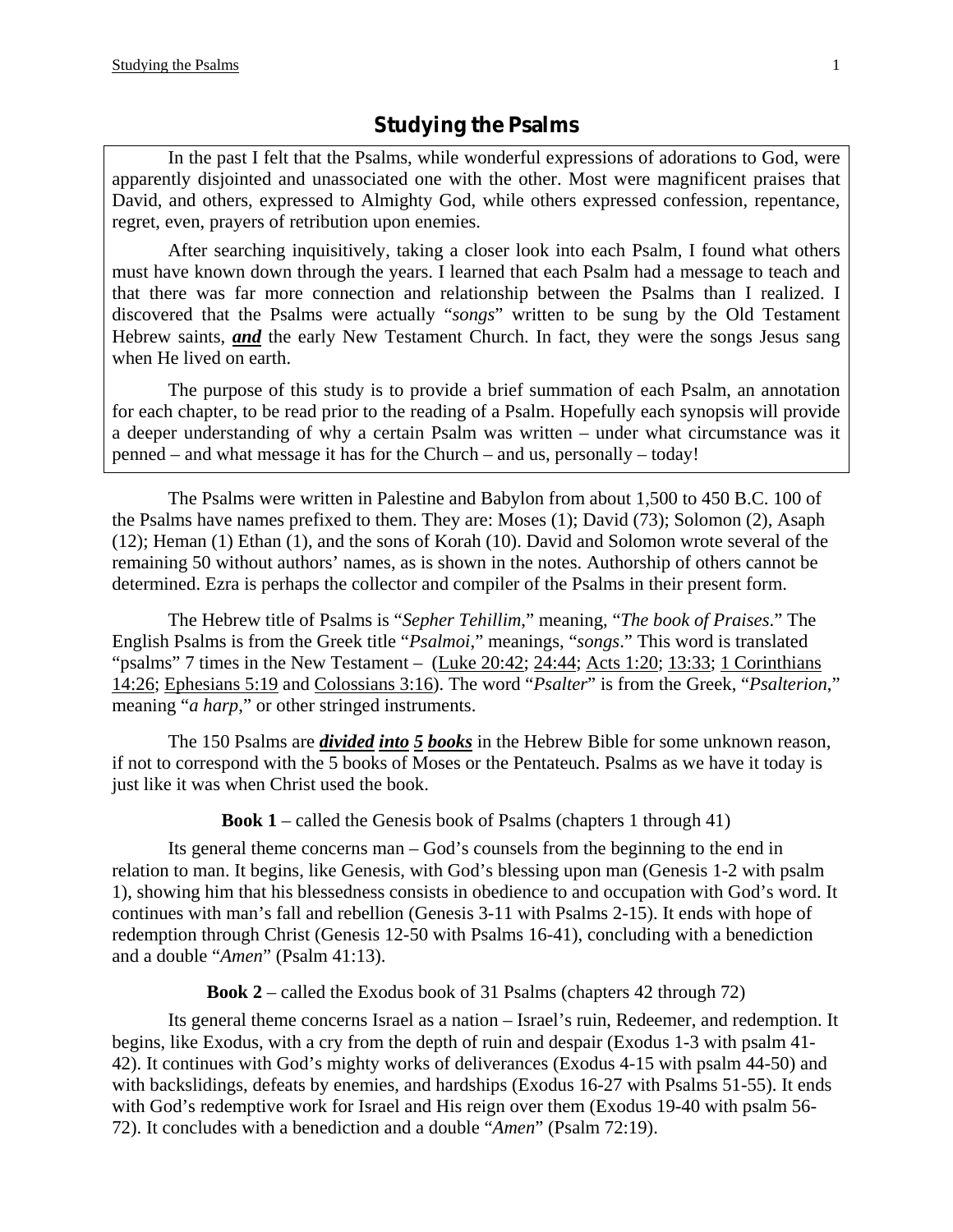#### **Book 3** – called the Leviticus book of 17 Psalms (73 through 89)

Its general theme concerns the Sanctuary and its purpose concerning God and man. The book begins with the Sanctuary as related to man, revealing the basis of fellowship with God, (Leviticus 1-7 with psalms 73-83). It continues with the Sanctuary as related to God, showing the walk and relationship of the redeemed before God (Leviticus 8-27 with Psalms 84-89). In nearly every psalm of this book the Sanctuary, and man's relation to it are mentioned. It concludes with a benediction and a double "Amen" (Psalm 89:52).

**Book 4** – called the Numbers book of 17 Psalms (chapters 90 through 106)

 Its general theme concerns Israel and the Gentiles on earth – the counsels of God revealing no hope for man in the earth apart from God. It records the walk of man in his earthly pilgrimage to a better world and a better life. It begins with Israel in the wilderness taking account of themselves (Numbers 1-8 with Psalms 91). It continues with proper order, and instructions for the future (Numbers 9-14 with Psalms 91-94), rest anticipated (Numbers 15-26 with psalms 95-100), and the basis for entering into rest (Numbers 27:36 with Psalms 101-106). It concludes with a benediction, one "*Amen*," and one "*Hallelujah*" (Psalm 106:48).

**Book 5** – called Deuteronomy book of 44 Psalms (chapters 107 through 150

 It concerns God and His Word, showing that all blessings of man (Book 1), of Israel (Book 2), of the Sanctuary (Book 3), and of the earth and all men (Book 5), are based upon obedience to the Word of God (Deuteronomy 8:3). Disobedience brought man's sorrows, Israel's dispersion, the Sanctuary's ruin, and earth's miseries; and it is only by obedience to God's Word that these curses will be removed. While several divisions distinguish the other books, this book is, like God's Word itself, a perfect whole. It is the only one of the 5 books with an even number of Psalms.

 Keep in mind as you read through the Psalms, as I stated earlier, that the book of Psalms was what we would refer to as a, "*hymn book*" for the Old Testament saints – and the early Church. Each Psalm was written to be *sung!* 

# **The 1st Book of Psalms**

The "*Genesis*" Book: Concerning Man (Psalms 1 through 41)

#### **Psalm 1**

First Psalm of the Righteous (godly and ungodly contrasted)

#### **The Happy Man.**

This is a Psalm of instruction concerning good and evil, setting before us life and death, the blessing and the curse, that we may take the right way that leads to happiness and avoid that which will certainly end in our misery and ruin. The different character and condition of godly people and wicked people, those that serve God and those that serve Him not, is here plainly stated in a few words; so that every man, if he will be faithful to himself, may here see his own face and then read his own doom. That division of the children of men into saints and sinners, righteous and unrighteous, the children of God and the children of the wicked one, as it is ancient, ever since the struggle began between sin and grace, the seed of the woman and the seed of the serpent, so it is lasting, and will survive all other divisions and subdivisions of men into high and low, rich and poor, bond and free; for by this men's everlasting state will be determined, and the distinction will last as long as heaven and hell. This Psalm shows us, **(I)** The holiness and happiness of a godly man, verses 1-3. **(II)** The sinfulness and misery of a wicked man, verses 4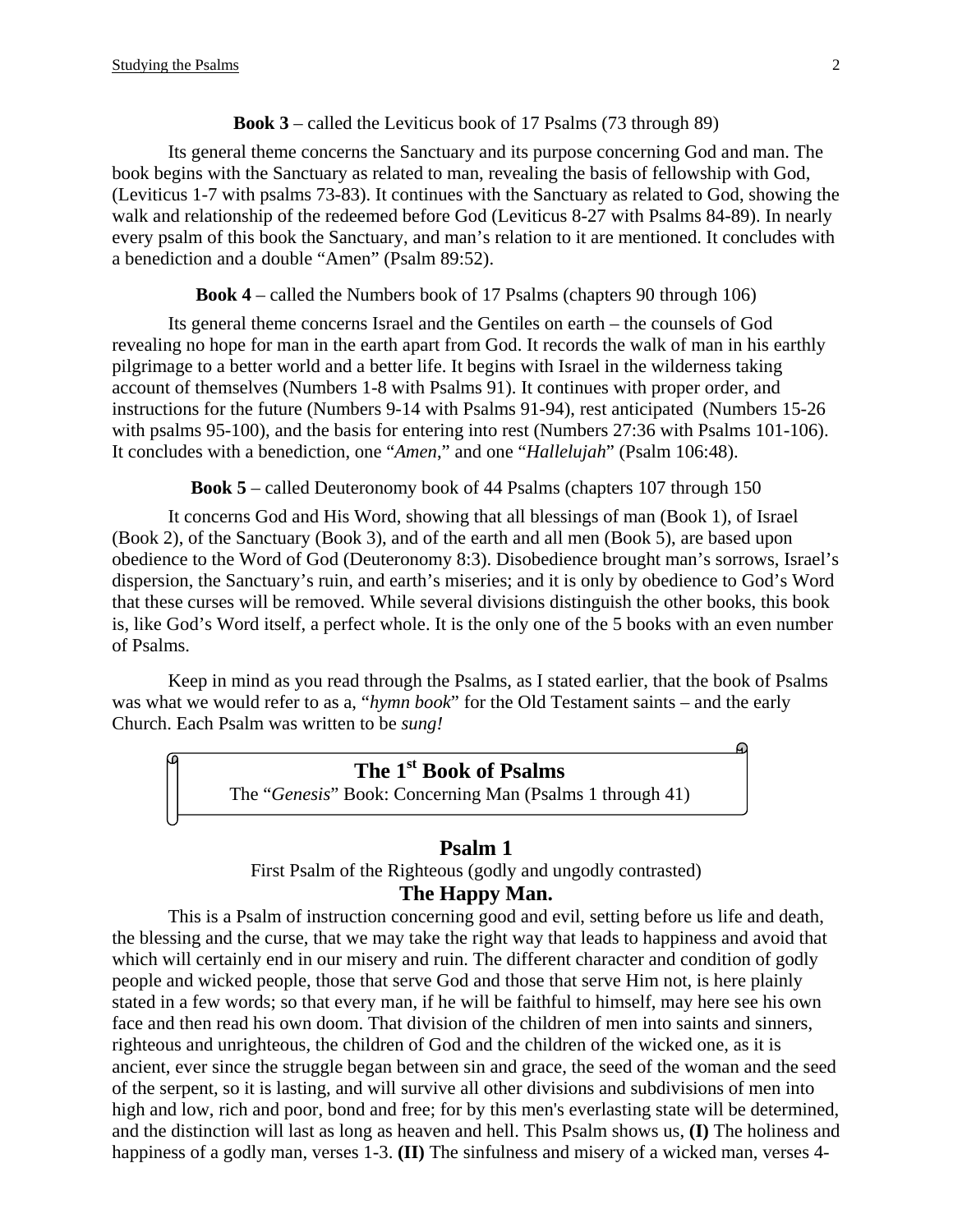5. **(III)** The ground and reason of both, verse 6. Whoever collected the Psalms of David (probably it was Ezra) with good reason put this Psalm first, as a preface to the rest, because it is absolutely necessary to the acceptance of our devotions that we be righteous before God (for it is only the prayer of the upright that is His delight), and therefore that we be right in our notions of blessedness and in our choice of the way that leads to it. Those are not fit to put up good prayers who do not walk in good ways.

| <b>Outline for Psalm 1</b>                                                              |
|-----------------------------------------------------------------------------------------|
| Verses $1-2 - (1)$ Five conditions of blessing                                          |
| (Also see Psalm 84:11; Isaiah 58; Colossians 1:12 and 2 Timothy 2:12-13)                |
| Verse 3 – (2) Four blessings of the righteous (Also see Psalm 32:3 and 33:18)           |
| Verse $4 - (3)$ Ungodly opposite of godly (Also see psalm 15:2; 24:3 and 37:16)         |
| Verses $5-6 - (4)$ The end of both (Also see Psalm 9:17; Matthew 25:46 and Daniel 12:2) |

#### **Psalm 2**

First Messianic Psalm

#### **The Enemies of Messiah.**

As the foregoing Psalm was moral, and showed us our duty, so this is evangelical, and shows us our Savior. Under the type of David's kingdom (which was of divine appointment, met with much opposition, but prevailed at last) the kingdom of the Messiah, the Son of David, is prophesied of, which is the primary intention and scope of the Psalm. There is less in it of the type, and more of the anti-type, than in any of the gospel psalms, for there is nothing in it but what is applicable to Christ, but some things that are not at all applicable to David (verses 6-7): "*Thou art My Son*" (verse 8), "*I will give Thee the uttermost parts of the earth*," and (verse 12), "*Kiss the Son*." It is interpreted of Christ Acts 4:24; 13:33; Hebrews 1:5. The Holy Spirit here foretells, **(I)** The opposition that should be given to the kingdom of the Messiah, verses 1-3. **(II)** The baffling and chastising of that opposition, verses 4-5. **(III)** The setting up of the kingdom of Christ, notwithstanding that opposition, verse 6. **(IV)** The confirmation and establishment of it, verse 7. **(V)** A promise of the enlargement and success of it, verses 8-9. **(VI)** A call and exhortation to kings and princes to yield themselves the willing subjects of this kingdom, verses 10-12. Or thus: We have here, **(A)** Threatenings denounced against the adversaries of Christ's kingdom, verses 1-6. **(B)** Promises made to Christ Himself, the head of this kingdom, verses 7-9. **(C)** Counsel given to all to take up the interests of this kingdom, verses 10-12. This Psalm, as the previous Psalm, is perfectly placed in this book of devotions, because, as it is necessary to our acceptance with God that we are subject to the precepts of His law, so it is that we are subject to the grace of His gospel, and come to Him in the name of a Mediator.

#### **Outline for Psalm 2**

Verses 1-3 – **(1)** *Messiah rejected of men* (Also see Isaiah 53; Matthew 21:42 and 27:15) Verses 4-6 – **(2)** *Tribulation and Millennium* (Also see Jeremiah 30:4 and Isaiah 1:2) Verses 7-8 – **(3)** *Messiah's birth and ministry* (Also see Isaiah 7:14; 9:6-7 and Matthew 18) Verses 9-12 – **(4)** *Millennial reign of Messiah* (Also see Isaiah 2:1; and Revelation 20)

### **Psalm 3**

First Prayer of distress A Psalm of David, when he fled from Absalom, his son (2 Samuel 15:13 **Distress and Confidence**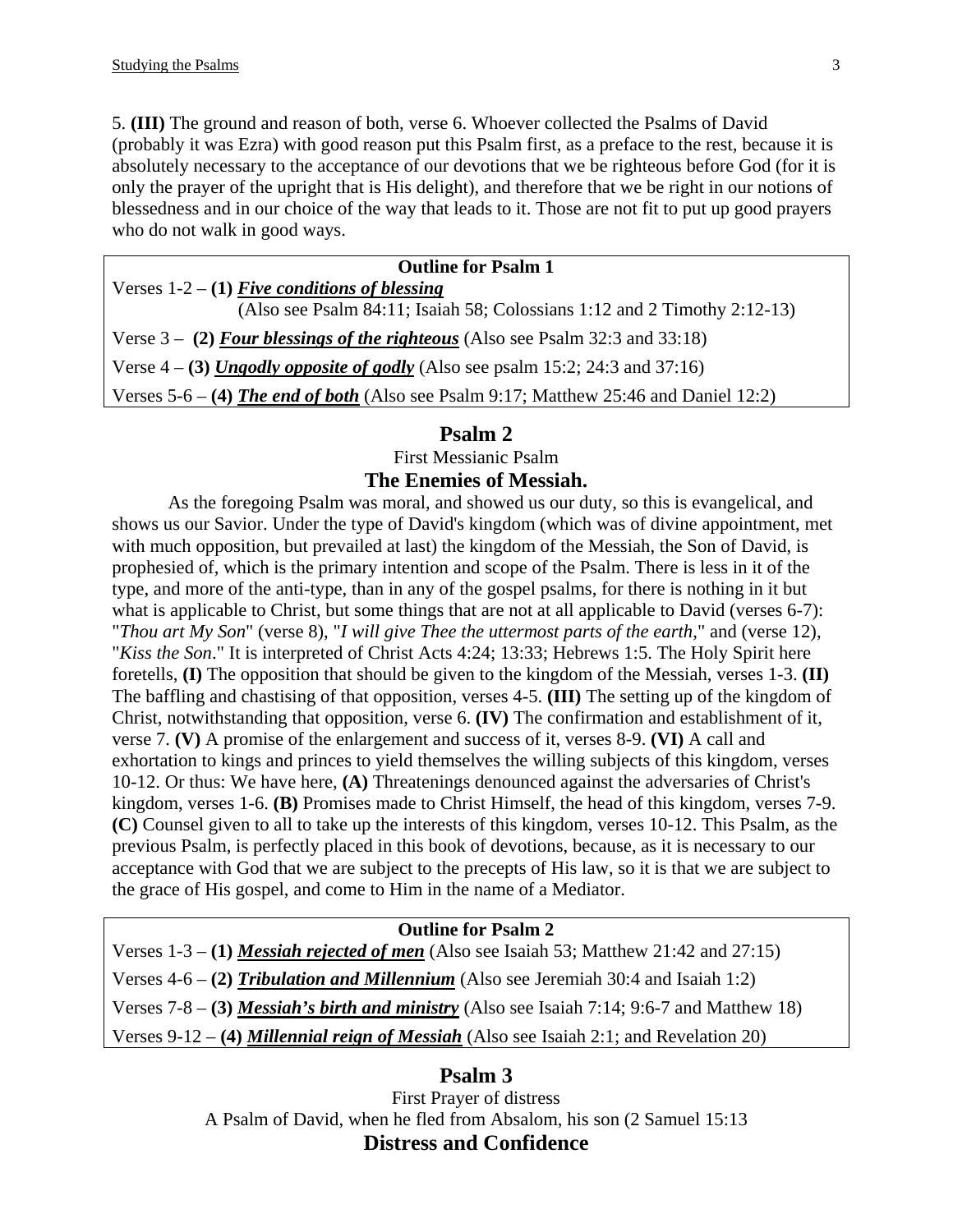As the previous Psalm, in the type of David's advancement, show us the royal dignity of the Redeemer, so this, by the example of David in distress, shows us the peace and holy security of the redeemed, how safe they really are, and think themselves to be, under divine protection. David, being now driven out from his palace, from the royal city, from the holy city, by his rebellious son Absalom, **(I)** Complains to God of his enemies, verses 1-2. **(II)** Confides in God, and encourages himself in Him as his God, notwithstanding, verse 3. **(III)** Recollects the satisfaction he had in the gracious answers God gave to his prayers, and his experience of His goodness to him, verses 4-5. **(IV)** Triumphs over his fears (verse 6) and over his enemies, whom he prays against, verse 7. **(V)** Gives God the glory and takes to himself the comfort of the divine blessing and salvation which are sure to all the people of God, verse 8. Those speak best of the truths of God who speak experimentally. David here speaks of the power and goodness of God, and of the safety and tranquility of the godly.

#### **Outline for Psalm 3**

Verses 1-2 – **(1)** *David's compliant to God* (Also see Psalm 74:1 & 3; 80:4 & 12 and 89:38) Verses 3-6 – **(2)** *David's trust in trouble* (Also see Psalm 20:1; 61:3; 62:1 & 5 and 63:1) Verses7-8 – **(3)** *David's prayer in trouble*

#### **Psalm 4**

Second Prayer of Distress. To the chief Musician on Neginoth (stringed instruments.) A Psalm of David

#### **Expostulation with Sinners**

 David was a preacher, a royal preacher, as well as Solomon – many of his Psalms are doctrinal and practical as well as devotional. The greatest part of this Psalm is so, in that Wisdom cries to men, to the sons of men (as Proverbs 8:4-5), to receive instruction. The title does not tell us, as the previous Psalm did, that it was penned on any particular occasion. We should not think that all the Psalms were penned on some special occasion, though some were, but many of them were designed in general for the instruction of the people of God, who attended in the courts of his house. They were written to assist their devotions, and direct their conversations. Such a one is this Psalm. We must not make the prophecy of Scripture of private interpretation, 2 Peter 1:20. Here **(I)** David begins with a short prayer (verse 1) a prayer that preaches. **(II)** He directs his speech to the children of men, and, **(A)** In God's name reproves them for dishonoring God and damaging their own souls, verse 2. **(B)** He sets before them the happiness of godly people for their encouragement to be devout, verse 3. (C) He calls upon them to consider their ways, verse 4. **(III)** He exhorts them to serve God and trust in Him, verse 5. **(IV)** He gives an account of his own experiences of the grace of God working in him, **(A)** Enabling him to choose God's favor for his contentment, verse 6. **(B)** Filling his heart with joy, verse7. **(C)** Quieting his spirit in the assurance of divine protection he was under, night and day, verse 8.

#### **Outline for Psalm 4**

Verse 1 – **(1)** *Three requests: one blessing*

Verse  $2 - (2)$  *God's two great questions* 

Verses 3-5 – **(3)** *Seven secrets of peace: five commands and two blessings*

Verses 6-8 – **(4)** *Man's great questions; one request and two blessings*

#### **Psalm 5**

First Prayer for Judgment. To the chief Musician upon Nehiloth (inheritances) A Psalm of David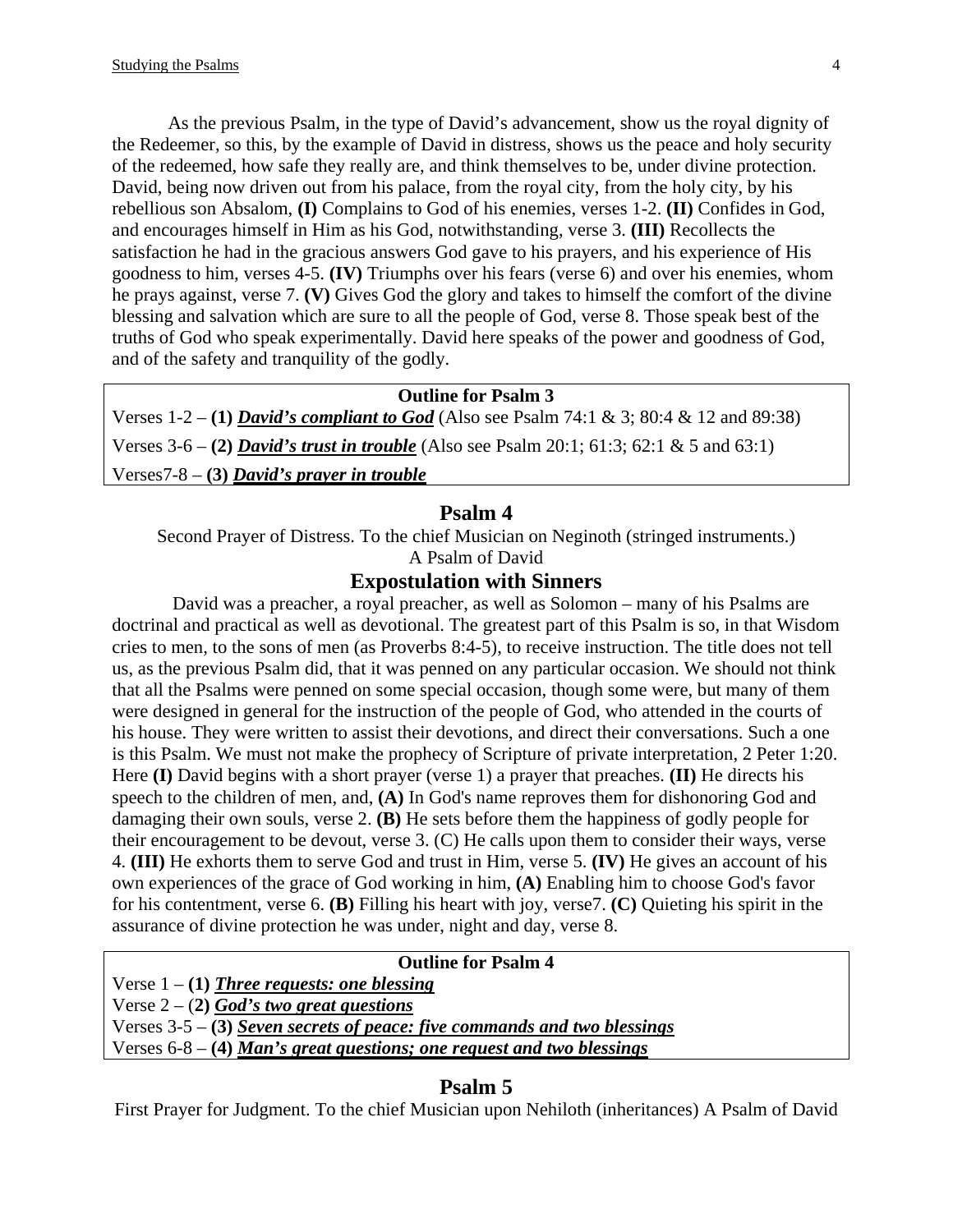### **Prayer for Guidance and Protection**

The Psalm is a prayer, a solemn address to God, at a time when the Psalmist was brought into distress by the malice of his enemies. Many such times passed over David. There was scarcely any time of his life to which this Psalm may not be accommodated, for in this he was a type of Christ, in that he was continually overwhelmed with enemies, and his powerful and prevailing appeals to God, when he was so overwhelmed, pointed to Christ's dependence on His Father and triumphs over the powers of darkness in the midst of His sufferings. In this Psalm, **(I)** David settles a connection between his soul and God, promising to pray, and promising himself that God would certainly hear him, verses 1-3. **(II)** He gives to God the glory, and takes to himself the comfort, of God's holiness, verses 4-6. **(III)** He declares his resolution to keep close to public worship of God, verse 7. **(IV)** He prayed, **(A)** For himself, that God would guide him, verse 8. **(B)** Against his enemies, that God would destroy them, verses 9-10. **(C)** For all the people of God, that God would give them joy, and keep them safe, verses 11-12. And this is all of great use to direct us in prayer.

| <b>Outline for Psalm 5</b>                                               |
|--------------------------------------------------------------------------|
| Verses $1-3 - (1)$ Prayer to Jehovah: three requests; daily consecration |
| Verses $4-6 - (2)$ Six reasons to pray; God's character revealed         |
| Verses $7-8 - (3)$ David's character: two requests of God                |
| Verses 9-10 – (4) Fourfold character of the enemies of God;              |
| three requests for their destruction                                     |
| Verses $11-12-5$ ) Three requests: five blessings for the righteous      |
|                                                                          |

## **Psalm 6**

Third Prayer of Distress –

To the chief Musician on Neginoth (stringed instruments) upon Sheminith (eighth octave).

A Psalm of David

### **David's Complaints**

David was a weeping prophet as well as Jeremiah, and this Psalm is one of his lamentations: either it was penned in a time, or at least calculated for a time, of great trouble, both outward and inward. Is any afflicted? Is any sick? Let him sing this Psalm. The method of this psalm is very observable, and what we often meet with. He begins with doleful complaints, but ends with joyful praises; like Hannah, who went to prayer with a sorrowful spirit, but, when she had prayed, went her way, and her countenance was no more sad. Three things the Psalmist is here complaining of: - **1.** Sickness of body. **2.** Trouble of mind, rising from the sense of sin, the theory and question of the cause of pain and sickness. **3.** The abuse of his enemies upon occasion of both. Now here, **(I)** He pours out his complaints before God expresses His wrath, and begs earnestly for the return of His favor, verses1-7. **(II)** He assures himself of an answer of peace, shortly, to his full satisfaction, verses 8-10. [This psalm is much like the book of Job.]

**Outline for Psalm 6**  Verses 1-7 – **(1)** *Prayer: 7 petitions; 10 reasons for an answer* Verses 8-10 0 **(2)** *Answer to prayer:3 demands to enemies; 3 reasons*

## **Psalm 7**

Second Prayer for judgment Shiggaion (praise) of David, which he sang-unto the Lord, concerning the words of Cush the Benejamite.

**David Prays Against His Enemies; Prayer for Sinners and Saints.**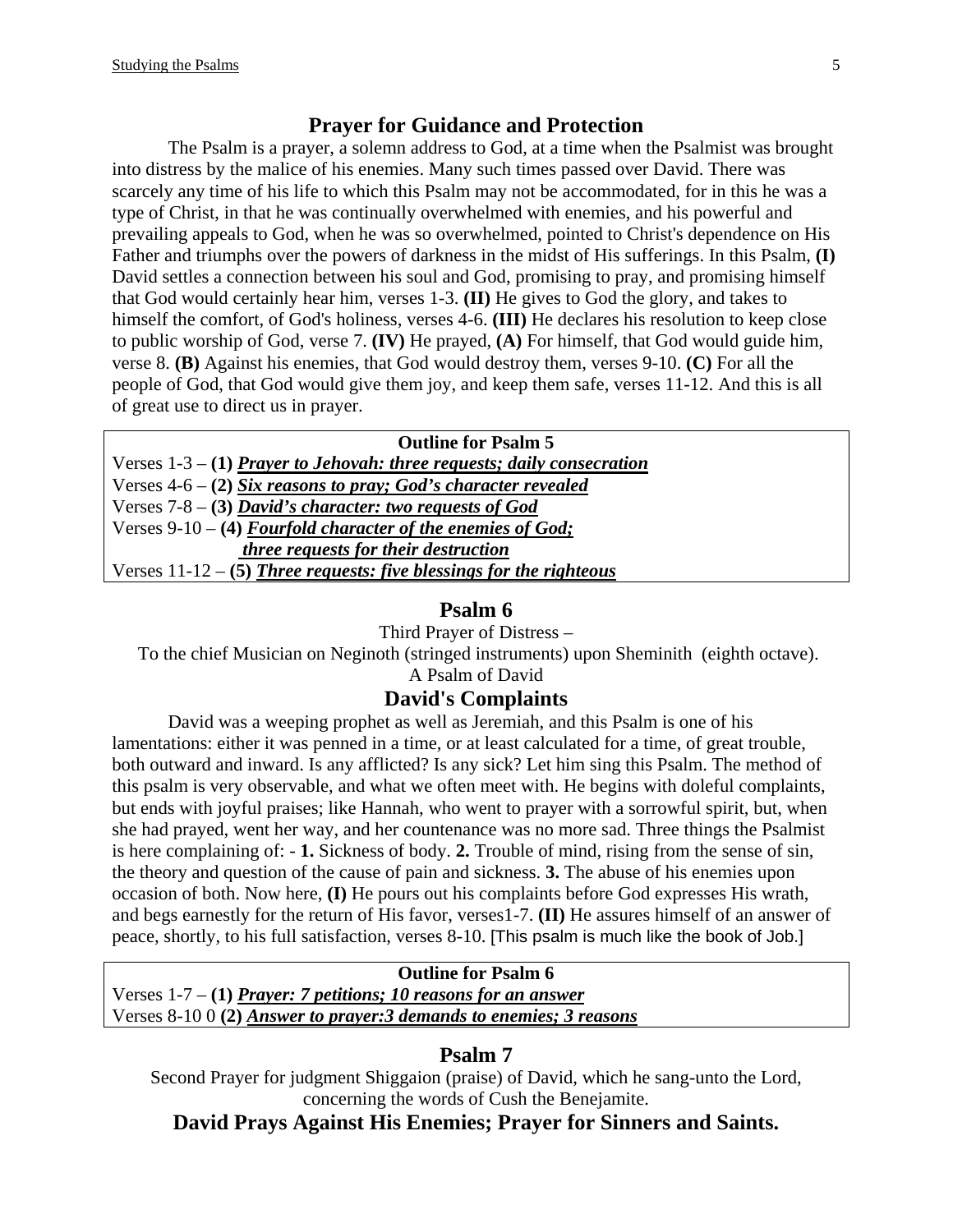It appears by the title that this Psalm was penned with a particular reference to the malicious imputations that David was unjustly laid under by some of his enemies. Being thus wronged, **(I)** He applies to God for favor, verses 1-2. **(II)** He appeals to God concerning his innocency as to those things he was accused, verses 3-5. **(III)** He prays to God to plead his cause and judge for him against his persecutors, verses 6-9. **(IV)** He expresses his confidence in God that He would do so, and would return the mischief upon the head of those that designed harm against him, verses 10-16. **(V)** He promises to give God the glory of his deliverance, verse 17. In this David was a type of Christ, who was Himself, and still is in His members, thus injured, but will certainly be perfected at last.

**Outline for Psalm 7**  Verses 1-9 – **(1)** *Prayer: 8 requests; 12 reasons for an answer* Verses 11-16 – **(2)** *God and wicked: 7 sins fo the wicked; 6 ways of God* Verse 17 – **(3)** *David's praise to God*

#### **Psalm 8**

Second Messianic Psalm. To the chief Musician upon Gittith (Gittite harp), A Psalm of David **Glory of God in His Works.** 

This Psalm is a solemn meditation on, and admiration of, the glory and greatness of God, of which we are all concerned to think highly and honorably. It begins and ends with the same acknowledgment of the transcendent excellency of God's name. It is proposed for proof (verse 1) that God's name is excellent in all the earth, and then repeated as proof with what is demonstrated in the last verse. For the testimony of God's glory the Psalmist gives instances of His goodness to man; for God's goodness is His glory. God is to be glorified, **(I)** For making known Himself and His great name to us, verse 1. **(II)** For making use of the weakest of the children of men, by them to serve His own purposes, verse 2. **(III)** For making even the heavenly bodies useful to man, verses 3-4. **(IV)** Making man to have dominion over the creatures in this lower world, and thereby placing him "*but little lower then the angels*," verses 5-8. This Psalm is, in the New Testament, applied to Christ and the work of our redemption which He wrought out the honor given by the children of men to Him (verse2 compared with Mathew 21:16) and the honor put upon the children of men by Him, both in His humiliation, when He was made a little lower then the angels, and in His exaltation, when He was crowned with glory and honor. Compare verses 5-6 with Hebrews 2:6-8 and 1 Corinthians 15:27. When we are observing the glory of God in the kingdom of nature and providence we should be led by that, and through that, to the contemplation of His glory in the kingdom of grace.

#### **Outline for Psalm 8**

Verses 1-2 – **(1)** *First advent of Messiah* (Also see Matthew 21:16) Verses 3-9 – **(2)** *Second advent of messiah* (See Hebrews 2:6-8 and 1 Corinthians 15:24-28)

#### **Psalm 9**

First "*Prayer–Praise*" Psalm. To the chief Musician upon Muth-labben (to die for the son). A Psalm of David

#### **Devout Acknowledgments.**

In this Psalm, **(I)** David praises God for pleading his cause, and giving him victory over his enemies and the enemies of his country (verses1-6), and calls upon others to join with him in his songs of praise, verses 11-12. **(II)** He prays to God that he might have still further occasion to praise Him, for his own deliverances and the confusion of his enemies, verses 13-14 and 19-20. **(III)** He triumphs in the assurance he had of God's judging the world (verses7-8), protecting His oppressed people (verses 9-10 and 18), and bringing His and their cruel enemies to ruin, verses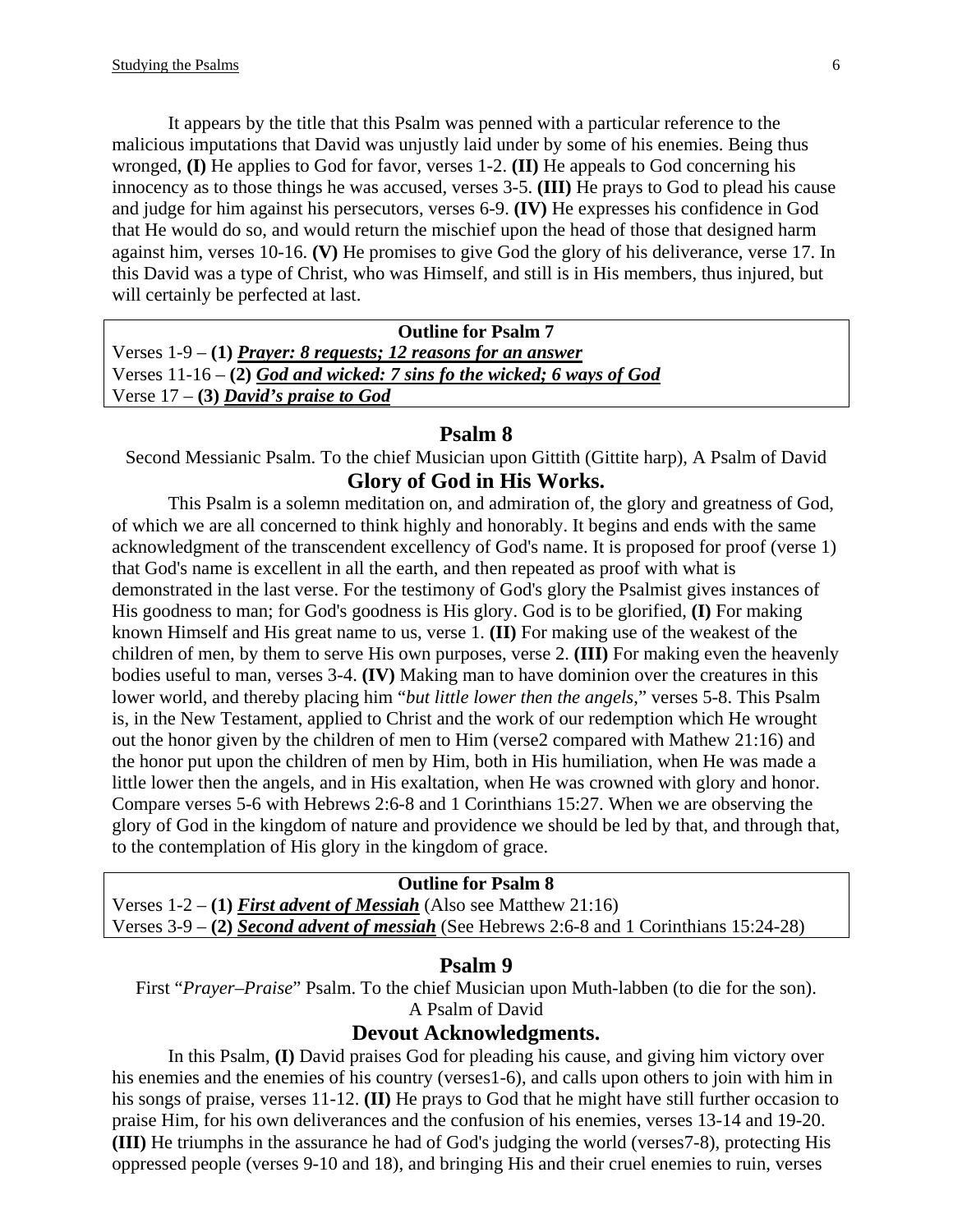15-17. This is applicable to the kingdom of the Messiah, the enemies of which have been in part destroyed already, and shall be yet more and more till they all be made His footstool, which we are to assure ourselves of, that God may have the glory and we may take the comfort.

| <b>Outline for Psalm 9</b>                                            |
|-----------------------------------------------------------------------|
| Verses $1-2 - (1)$ Fourfold praise to God                             |
| Verses $3-6 - (2)$ Tenfold destruction of the wicked                  |
| Verses $7-10 - (3)$ The Lord: judge of world; refuge of the righteous |
| Verses $11-12 - (4)$ Praise: reasons for praise                       |
| Verses $13-14$ – (5) Prayer and reason for prayer                     |
| Verses $15-16 - (6)$ The wicked are snared in their own nets          |
| Verses $17-18 - (7)$ The destiny of the righteous and the wicked      |
| (Also see Matthew 25:46; Revelation 20:11-15 and Isaiah $66:22-24$ )  |
| Verses $19-20$ – (8) Prayer: 4 reasons and the reason                 |

## **Psalm 10**

First Psalm of the Wicked – appeal to God to punish the wicked

# **The Character of the Wicked; The Character of Persecutors**

The Septuagint translation – [The oldest Greek version of the Old Testament, translated by 70 or 72 A.D. by Jewish Scholars at the request of Ptolemy II] – joins this Psalm with the  $9<sup>th</sup>$ Psalm, and makes them but one, however, the Hebrew makes it a separate Psalm, and the scope and style are certainly different. In this Psalm, **(I)** David complains of the sinfulness of the wicked, describes the dreadful tone of immorality at which they had arrived (to the great dishonor of God and the intolerance of Israel), and notices the delay of God's fury against them, verses 1-11. **(II)** He prays to God to emerge against them and give relief to His people and David comforts himself with hopes that God would do so in due time, verses 12-18.

#### **Outline for Psalm 10**

Verses 1-11 – **(1)** *First appeal to Jehovah to punish the wicked: 22 sins of the wicked* Verses 12-18 – **(2)** *Second appeal to Jehovah to punish the wicked and help the righteous in his oppressions*

### **Psalm 11**

First Psalm of Trust. To the chief Musician. A Psalm of David **Confidence in God.** 

In this Psalm we have David's struggle with and triumph over a strong temptation to distrust God and begin to seek other means for his own safety in a time of danger. It is believed this Psalm was penned when David began to feel the resentment of Saul's envy, and had the javelin thrown at him once and again. He was advised to begin to take over his country. He answers, "*No, I trust in God, and therefore will leave the future to Him*." Observe, **(I)** How he represents the temptation, and discusses with it, verse 1-3. **(II)** How he answers it, and puts it to silence with the thought of God's dominion and providence (verse 4), His favor to the righteous, and the wrath that the wicked are reserved for, verses5-7. In times of public fear, when the abuse of our enemies are daring and threatening, it will be profitable to meditate on this Psalm.

#### **Outline for Psalm 11**

Verses 1-2 – **(1)** *Reasons to trust in God* Verses 4-5 – **(2)** *The righteous are tested* Verses 6-7 – **(3)** *The wicked are punished and the righteous preserved*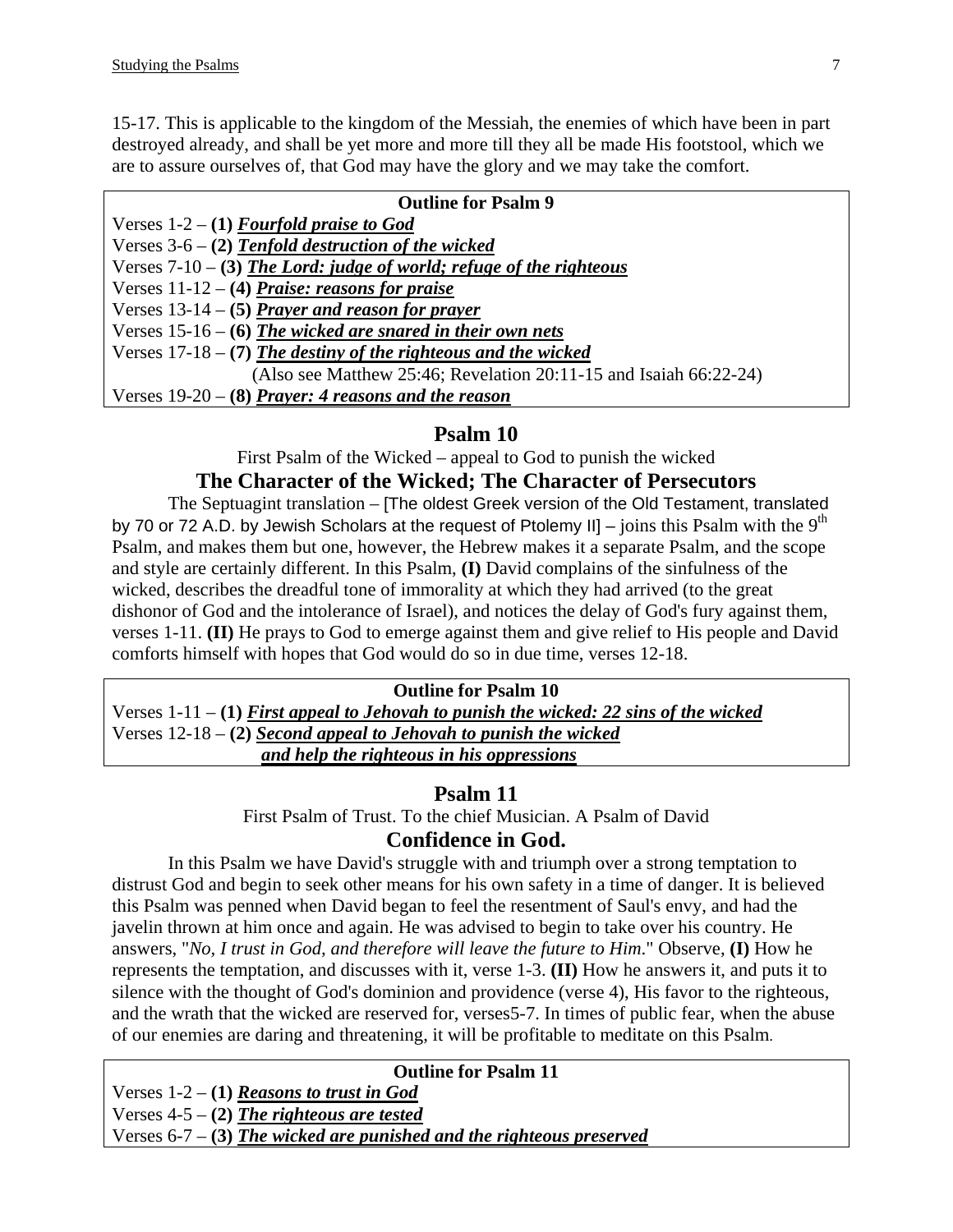#### **Psalm 12**

Fourth Prayer of Distress. To the chief musician upon Sheminith (eighth octave).

A Psalm of David

### **Complaints of the Times**

It is believed that David penned this Psalm during Saul's reign, when there was a general decay of honesty and holiness both in court and country. David here complains of this to God, with much feeling – for he himself suffered by the treachery of false friends and the boldness of his enemies. **(I)** He pleads help of God, because there were none among men whom he trusted, verses 1-2. **(II)** He foretells the destruction of his proud and bullying enemies, verses4-5. **(III)** He assures himself and others that, no matter how unpleasant things went now (verse 8), God would preserve and secure to Himself His own people (verses 5,7), and would certainly make good His promises to them, (verse6). Whether this Psalm was penned in Saul's reign or not, it is certainly intended for a bad reign. Perhaps David, in spirit foresaw that some of his successors would bring things to as bad an end as is here described, and prescribed this Psalm.

#### **Outline for Psalm 12**

Verses 1-2 – **(1)** *Prayer: 3 sins of the wicked* Verses 3-8 – **(2)** *Fivefold judgments: 5 sins of the wicked; words of God and the wicked contrasted*

### **Psalm 13**

Fifth Prayer of Distress. To the chief Musician. A Psalm of David **David's Complaints and Prayers Turned into Praises.** 

This Psalm presents a case and cure for a forsaken soul. Whether it was penned upon any particular occasion is not known, but seems to be from general use, **(I)** David sadly complains that God had long withdrawn from him and delayed to stand in for him, verses1-2. **(II)** He earnestly prays to God to consider his case and comfort him, verses 3-4. **(III)** He assures himself of an answer of peace, and therefore concludes the Psalm with joy and triumph, because he concludes his deliverance to be as good as accomplished, verses 5-6.

| <b>Outline for Psalm 13</b>                         |  |
|-----------------------------------------------------|--|
| Verses $1-2 - (1)$ Five complaints of David         |  |
| Verses $3-4 - (2)$ Three requests; 3 reasons        |  |
| Verses $5-6$ – (3) Three secrets of answered prayer |  |

## **Psalm 14**

First Psalm of Instruction (about the wicked) To the chief Musician. A Psalm of David

# **Human Depravity.**

It does not appear upon what occasion this Psalm was penned nor whether upon any particular occasion. Some say David penned it when Saul persecuted him – others, when Absalom rebelled against him. But they are mere guesses that have no certainty to warrant knowing which is correct. The apostle, in quoting part of this Psalm, in Romans 3:10, to prove that Jews and Gentiles are all under sin (verse 9) and that all the world is guilty before God (verse 19), leads us to understand it, in general, as a description of the depravity of human nature, the sinfulness of the sin we are conceived and born in, and the terrible corruption of a great part of mankind, even of the world that lies in wickedness, 1 John 5:9. But as in those Psalms that are designed to discover our remedy in Christ there is commonly an allusion to David himself, yea, and some passages that are to be understood primarily of him (as in Psalm 2, 16, 22, and others), so in this Psalm, that is designed to discover our damage by sin, there is an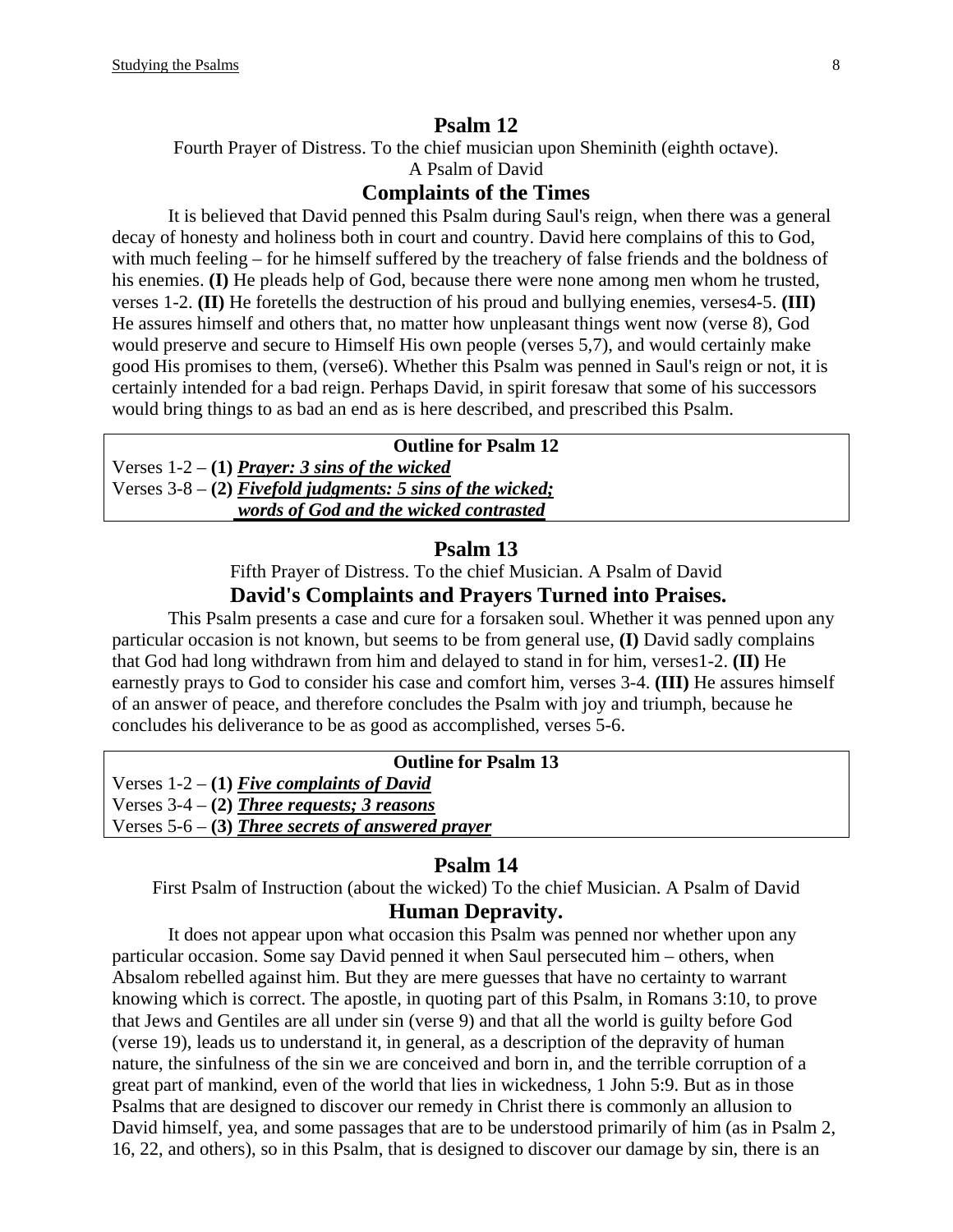allusion to David's enemies and persecutors, and other oppressors of good men at that time. Some passages have an immediate reference to them. In all the Psalms from the 3rd to this (except the 8th) David had been complaining of those that hated and persecuted him, hurt and abused him, here he traces all those bitter streams to the fountain, the general corruption of nature, and sees not only his enemies, but all the children of men, were corrupted. Here is, **(I)** A charge exhibited against a wicked world, verse 1. **(II)** The proof of the charge, verses 2-3. **(III)** A serious reckoning of sinners will occur verses 4-6. **(IV)** A believing prayer for the salvation of Israel and a joyful expectation of it, verse 7.

#### **Outline for psalm 14**

Verse 1 – **(1)** *Words and deeds of fools* (Also see Psalm 53:1) Verse 2 – **(2)** *God's search to find godly men on earth* (Also see Psalm 53:2) Verses 3-6 – **(3)** *God's discovery: all men are ungodly* (Also see Psalm 53:3) Verse 7 – **(4)** *God's ultimate purpose: men on earth to be godly* (Also see psalm 53:6)

#### **Psalm 15**

Second Psalm of the Righteousness. A Psalm of David

# **The Citizen of Zion.**

The scope of this short but excellent Psalm is to show the way to heaven, and to convince us that, if we would be happy, we must be holy and honest. Christ, who is Himself the *Way*, and in whom we must walk as our *Way*, has also shown us the same *Way* that is here prescribed, Matthew 19:17. "*If thou wilt enter into life, keep the commandments*." In this Psalm, **(I)** By the question (verse 1) we are directed and encouraged to enquire for the *Way*. **(II)** By the answer to that question, in the rest of the Psalm, we are directed to walk in that *Way*, verses 2-5. **(III)** By the assurance given in the close of the Psalm of the safety and happiness of those who answer these characters we are encouraged to walk in that *Way*, verse 5.

**Outline for Psalm 15**  Verse 1 – **(1)** *The great question of man* Verses 2-5 – **(2)** *God's answer: the perfect man; 12 characteristics of a righteous and perfect man*

#### **Psalm 16**

Third Messianic Psalm. Michtam (graven, a permanent writing) of David **Believing Confidence; Consecration to God.** 

This Psalm has something of David in it, but much more of Christ. It begins with such expressions of devotion that can be applied to Christ; but concludes with such confidence of a resurrection (and so timely a one as to prevent corruption) as must be applied to Christ, to Him only, and cannot be, in any way, speaking of David, as both Peter and Paul observed, Acts 2:24 & 8:36. For David died, and was buried, and saw corruption. **(I)** David speaks of himself as a member of Christ, and so he speaks the language of all good Christians, professing his confidence in God (verse 1), his consent to Him (verse 2), his affection to the people of God (verse 3), his adherence to the true worship of God (verse 4), and his entire satisfaction in God and the interest he had in Him, verses 5-7. **(II)** He speaks of himself as a type of Christ, and so he speaks the language of Christ Himself, to whom all the rest of the Psalm is expressly and largely applied (Acts 2:25 etc.). David speaks concerning Christ, not himself, "*I foresaw the Lord always before my face*," etc. And this he spoke, being a prophet, verses 30-31. He spoke, **(A)**. Of the special presence of God with the Redeemer in His ministry and sufferings, verse 8. **(B)** Of the prospect that the Redeemer had of His own resurrection and the glory that should follow, which carried Him cheerfully through His undertaking, verses 9-11.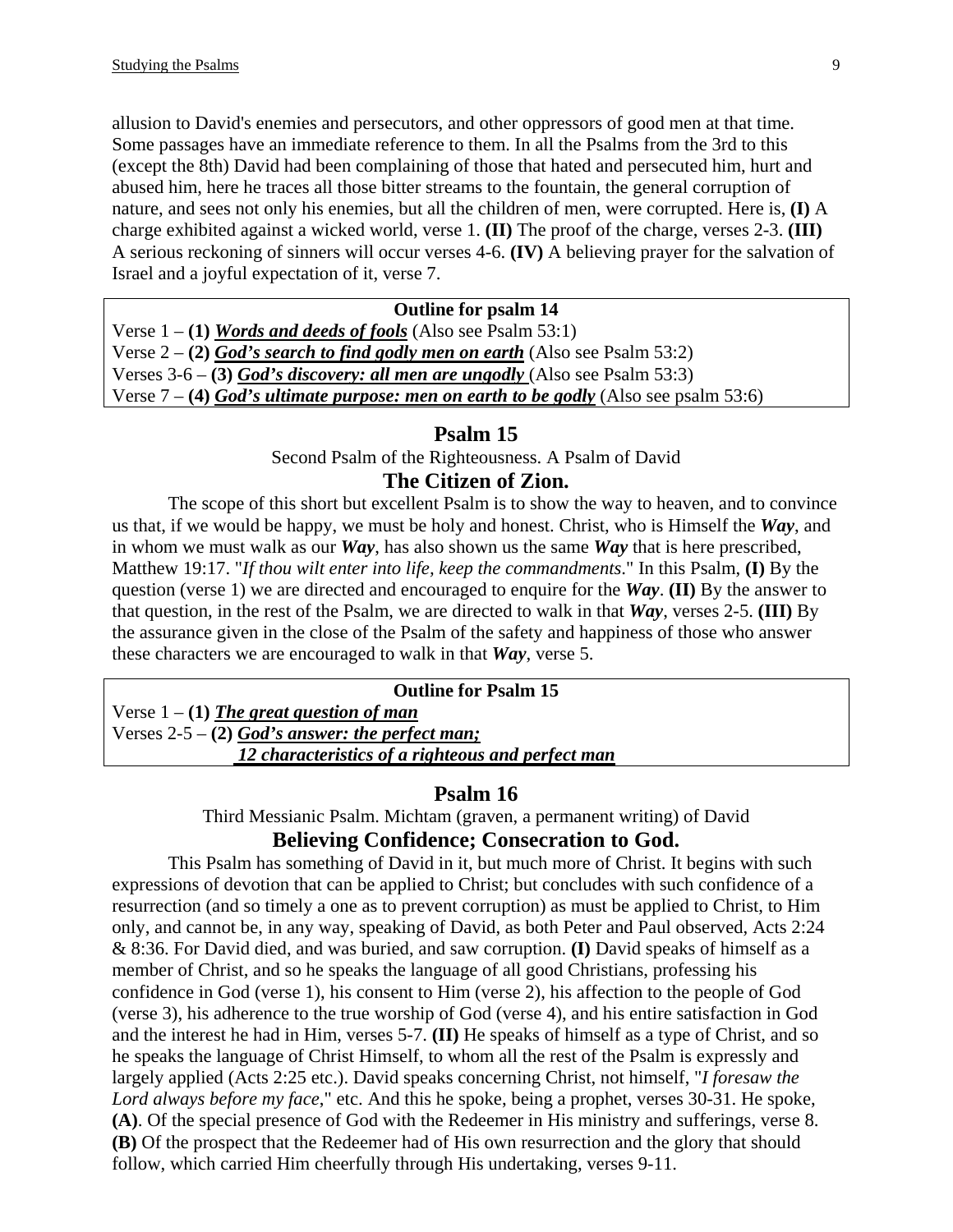# **Outline for Psalm 16**

Verses 1-4 – **(1)** *Concerning David, saints, and apostates* Verses 5-11 – **(2)** *Concerning the messiah* [Verses 8-11 quoted in Acts 2:25-28 and 13:35]

## **Psalm 17**

Sixth Prayer of Distress. A prayer of David

## **Sincere and Importunate Prayer.**

David, in great distress and danger by the malice of his enemies, address God in a prayer in this Psalm. His seeks refuge and shelter in Him. **(I)** He appeals to God concerning his integrity, verses 1-4. **(II)** He prays to God to be upheld in his integrity and preserved from the malice of his enemies, verses 5-8, 13. **(III)** He tells the character of his enemies, using that as a plea with God for his preservation, verses 9-12, 14. **(IV)** He comforts himself with the hopes of his future happiness, verse 15. David is here a type of Christ, who was perfectly innocent, and yet was hated and persecuted, but, like David, committed Himself and His cause to Him that judges righteously (1 Peter 2:23).

| <b>Outline for Psalm 17</b>                                                             |
|-----------------------------------------------------------------------------------------|
| Verses $1-6 - (1)$ Eight requests for God to hear: David's test and integrity           |
| Verses 7-12 - (2) Three requests for preservation from the wicked: 5 sins of the wicked |
| (See also Psalm 7:7; 10:1; 12:1; 35:17 and 50:14)                                       |
| Verses $13-14 - (3)$ Four requests for deliverance from the wicked:                     |
| Six-fold state of men of the world                                                      |
| Verse $15 - (4)$ David's threefold hope                                                 |

# **Psalm 18**

First Psalm of Deliverance (See 2 Samuel 23)

# **David's Triumphs in God; Devout Confidence**

The story of this Psalm we have seen in the history of David's life, 2 Samuel 22. That was the first edition of it, here we have it revived, altered a little, and fitted for the service. It is David's thanksgiving for the many deliverances God had wrought for him; these he desired always to safeguard and preserve, keeping it fresh in his own memory, to scatter and absorb the knowledge of them for the benefit of others. It is an admirable masterpiece. The poetry is very fine, the images are bold, the expressions lofty, and every word is proper and significant! However, the devoutness far exceeds the poetry. Holy faith, and love, and joy, and praise, and hope, are extremely active. **(I)** He triumphs in God, verses 1-3. **(II)** He magnifies the deliverances God had wrought for him, verses4-19. **(III)** He takes the comfort of his integrity, that God had thereby cleared up, verses 20-28. **(IV)** He gives to God the glory of all his achievements, verses 29-42. **(V)** He encourages himself with the expectation of what God would further do for him, verse 43-50.

| <b>Outline for Psalm 18</b>                                                           |
|---------------------------------------------------------------------------------------|
| Verses $1-2 - (1)$ <i>David's God: 9 things of God</i> (Also read 2 Samuel 22)        |
| Verses $3-6 - (2)$ <i>David's prayer of distress</i> (See 2 Samuel 22:4-7)            |
| Verses $7-20$ – (3) God's answer: 35 miraculous manifestations (See 2 Samuel 22:8-21) |
| Verses $21-24 - (4)$ Testimony: 5 practices (See 2 Samuel 22:22-25)                   |
| Verses $25-31 - (5)$ God's fifteen-fold character (See 2 Samuel 22:26-28)             |
| Verses $32-50 - (6)$ God's 21 blessings (See 2 Samuel 22:33-51)                       |

# **Psalm 19**

Second "*Prayer-Praise*" Psalm. To the chief Musician. A Psalm of David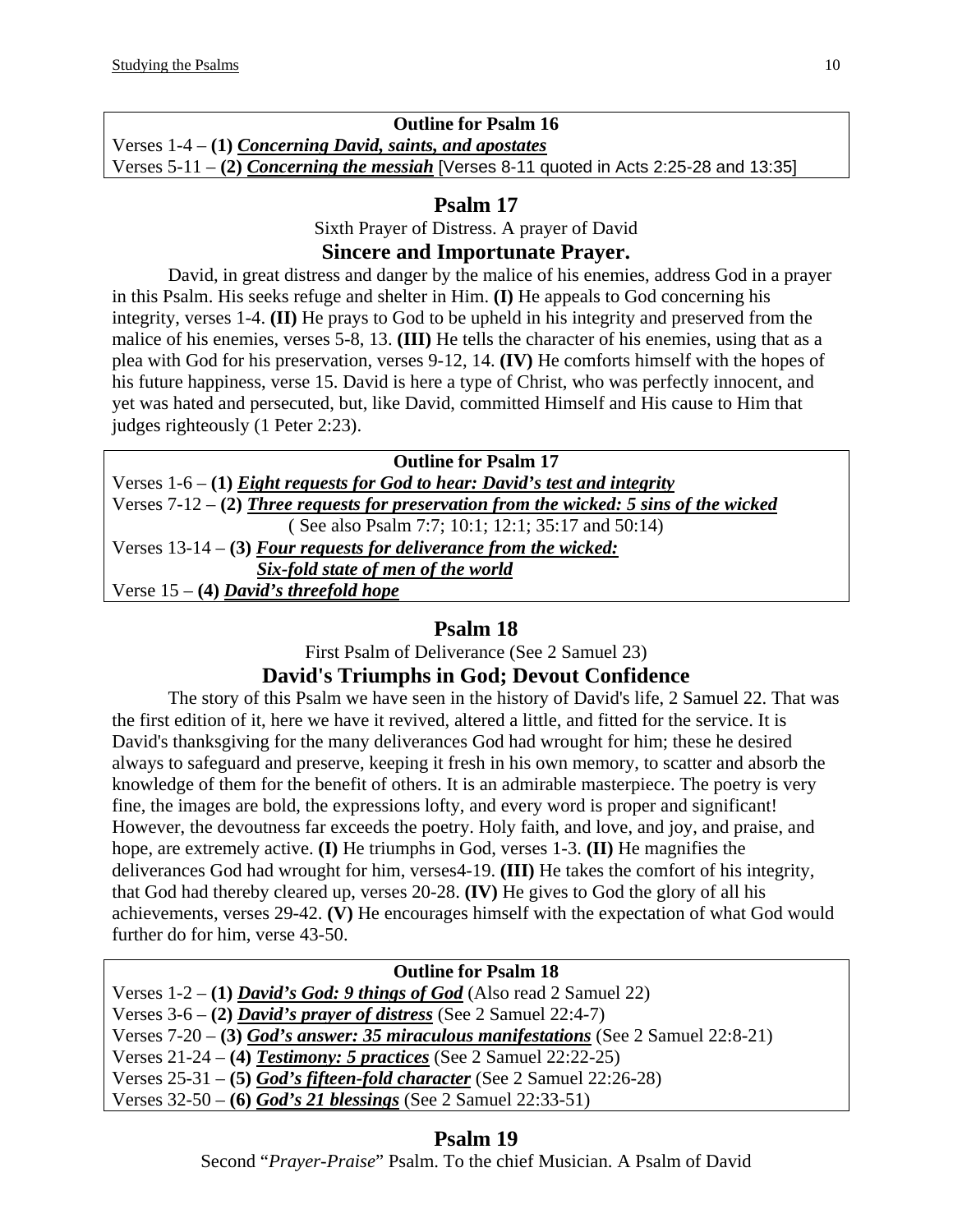# **God's Glory Seen in the Creation.**

There are two excellent books that the great God has published for the instruction and edification of men. This Psalm treats them both, and recommends them both to our diligent study. **(I)** The book of the creatures, in which we may easily read the power and godhead of the Creator, verses 1-6. **(II)** The Scriptures, that make known the will of God concerning our duty. He shows the excellency and usefulness of that book verses 7-11) and then teaches us how to appropriate it, verses 12-14.

| <b>Outline for Psalm 19</b>                             |
|---------------------------------------------------------|
| Verses $1-6 - (1)$ The heavens: 6 blessings             |
| Verses $7-11 - (2)$ The Word: 6 titles and 6 blessings  |
| Verses $12-14$ – (3) Prayer: 5 requests and 6 blessings |

# **Psalm 20**

Second Psalm of Trust. To the chief musician. A Psalm of David

## **Petitions against Sin.**

It is the will of God that prayers, intercessions, and thanksgivings, should be made, in special manner, for kings and all in authority (1 Timothy 2:1-3). This Psalm is a prayer, and the next a thanksgiving, for the king. David was a military prince, much in war. Either this Psalm was penned upon occasion of some particular expedition of his, or, in general, as a form to be used in the daily services of Israel. In this Psalm we can observe, **(I)** What it is they implore God for the king, verses 1-4. **(II)** With what assurance they declare it. The people triumph (verse 5), the prince (verse 6), both together (verses7-8), and so he concludes with a prayer to God for audience, verse 9. In this, David may well be looked upon as a type of Christ, to whose kingdom and its interests among men the Church has been a hearty supporter.

| <b>Outline for Psalm 20</b>                                        |
|--------------------------------------------------------------------|
| Verses $1-6 - (1)$ Six things in which we may trust:               |
| God's name, the sanctuary, sacrifice, salvation, prayer, and power |
| (See Psalm 3:3; 61:3; 62:1 and 63:1)                               |
| Verses $7-9 - (2)$ Contrasted trusts: results                      |

# **Psalm 21**

Fourth Messianic Psalm. To the chief Musician. A Psalm of David

# **The Subject's Thanksgiving.**

As the Previous Psalm was a *prayer* for the king that God would protect and prosper him, so this Psalm is a *thanksgiving* for the success God had blessed him with. Those whom we have prayed for we ought to give thanks for, and particularly for kings, [leaders] in whose prosperity we share. We are here taught, **(I)** To congratulate them on their victories, and the honor achieve, verses 1-6. **(II)** To trust in the power of God for the finishing of the ruin of their enemies of his kingdom, verses 7-13. In this there is an eye to Messiah the Prince, and the glory of His kingdom; for to Him several passages in this Psalm are more applicable than to David.

### **Outline for Psalm 21**

Verses 1-7 – **(1)** *The coronation: 8 things God has done for the Messiah* Verses 8-13 – **(2)** *The reign: 8 things God will do for the king*

# **Psalm 22**

Fifth Messianic Psalm. To the chief Musician upon Aijeleth Shahar (hind of the morning) A Psalm of David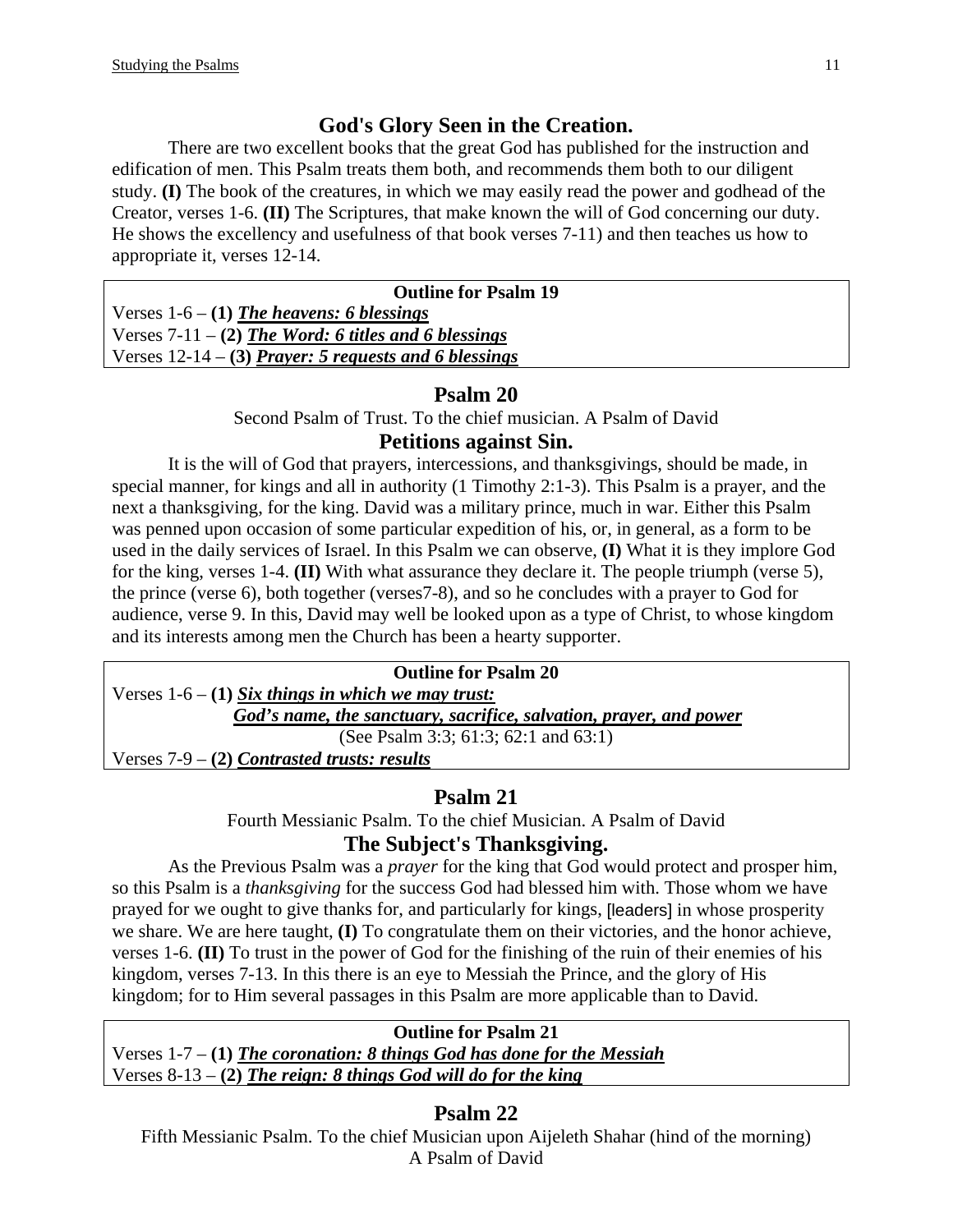## **Sorrowful Complaints.**

The Spirit of Christ that was in the prophets testifies in this Psalm, as clearly and fully as anywhere in all the Old Testament, "*the sufferings of Christ and the glory that should foll*ow" (1 Peter 1:11). Of Christ, no doubt, David here speaks, and not of himself, or any other man. Much of it is expressly applied to Christ in the New Testament, all of it can be applied to Him, and some of it must be understood of Him *only*. The providences of God concerning David were so very extraordinary that we may suppose there were some wise and good men who then could not but look upon him as a figure of Him that was to come. But the composition of his Psalms especially, in which he found himself wonderfully carried out by the spirit of prophecy far beyond his own thought and intention, was an abundant satisfaction to himself that he was not only a father of the Messiah, but a figure of Him. In this Psalm he speaks, **(I)** Of the humiliation of Christ (verse1-21), where David, as a type of Christ, complains of the very devastating condition he was in upon many accounts. **(A)** He complains, and mixes comforts with his complaints; he complains (verses 1-2), but comforts himself (verses 3-5), complains again (verses 6-8), but comforts himself again, verses 9-10. **(B)** He complains, and mixes prayers with his complaints; he complains of the power and rage of his enemies (verses 12-13, 16, 18), of his own bodily weakness and decay (verses 14-15, 17); but prays that God would not be far from him (verses 11, 19), that he would save and deliver him, verses 19-21. **(II)** Of the exaltation of Christ, that His undertaking should be for the glory of God (verse 22-25), for the salvation and joy of His people (verses 26-29), and for the perpetuating of His own kingdom, verses 30-31. In singing this Psalm the Church must keep its thoughts fixed upon Christ, and be so affected with His sufferings as to experience the fellowship of them, and so affected with His grace as to experience the power and influence of it.

**Outline for Psalm 22**  Verses 1-18 – **(1)** *Twenty-seven sufferings of the Messiah* Verses 19-21 – **(2)** *Fivefold prayer of the Messiah* Verses 22-31 – **(3)** *Twenty-fold glory and exaltation of the Messiah*

### **Psalm 23**

Sixth Messianic Psalm. A Psalm of David

### **The Divine Shepherd.**

Many of David's Psalms are full of complaints, but this is full of comforts, and the expressions of delight in God's great goodness and dependence upon him. It is a Psalm that has been sung by many, and will be as long as the world stands – sung with a great deal of pleasure and satisfaction. **(I)** The Psalmist here claims relation to God, as his Shepherd, verse 1. **(II)** He recounts his experience of the kind things God had done for him as his Shepherd, verses 2-3, 5. **(III)** Hence he infers that he should want no good (verse 1), that he needed to fear no evil (verse 4), that God, because of His mercy, would never leave nor forsake him. Therefore he resolves never to leave nor forsake God in a way of duty, verse 6. In this he had certainly an eye, not only on the blessings of God's providence, which made his outward condition prosperous, but to the blessings of God's grace, received by a lively faith, and returned in a warm devotion, that filled his soul with joy unspeakable. In the previous Psalm David represented Christ dying for his sheep, so here, in this Psalm, he represents Christians receiving the benefit of all the care and tenderness of that great and good Shepherd.

**Outline for Psalm 23**  Verses 1-6 – **(1)** *Sevenfold ministry: 14 blessings of the Messiah*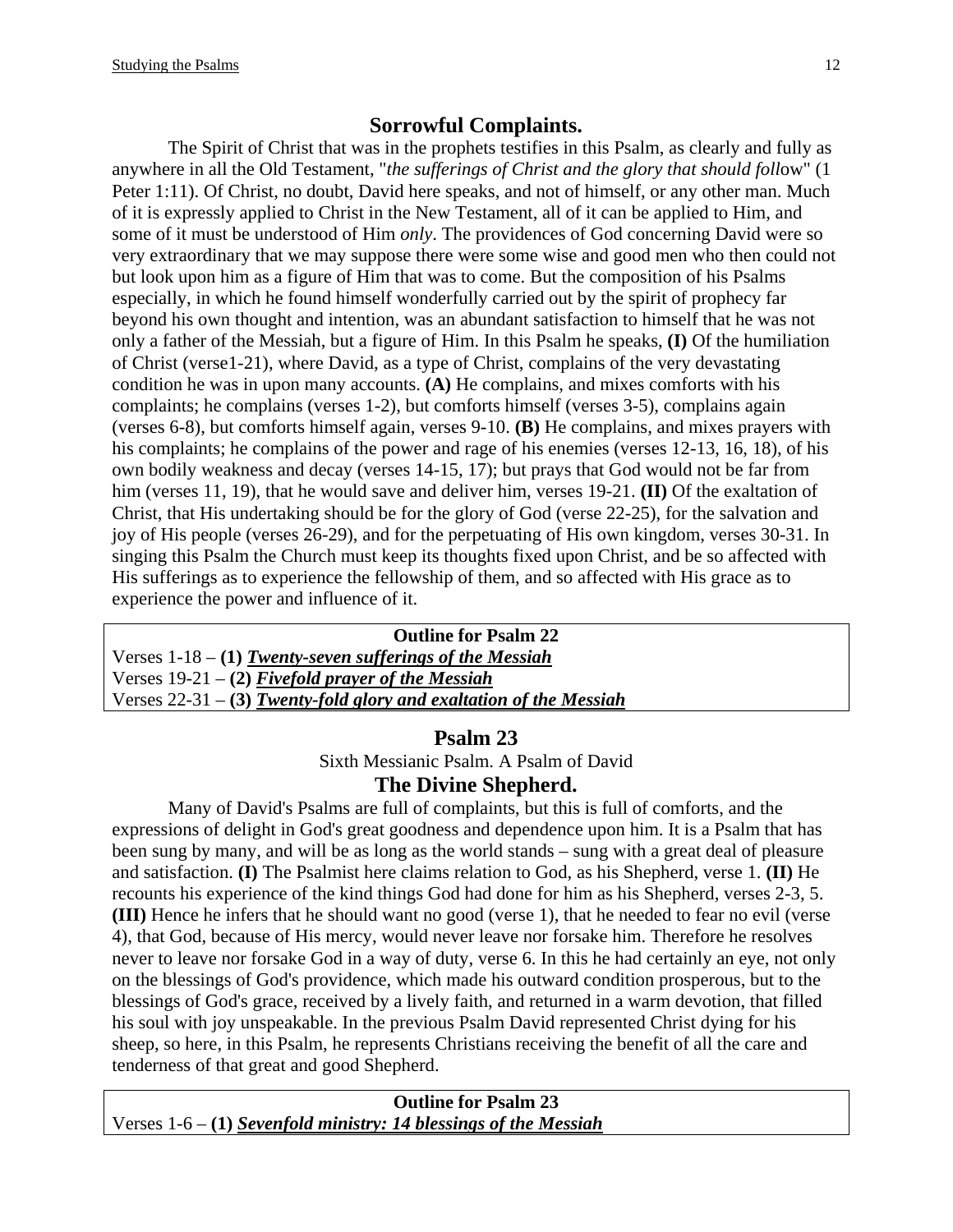# **Psalm 24**  First Psalm of God. A Psalm of David **God's Absolute Propriety.**

This Psalm concerns the kingdom of Jesus Christ, **(I)** His providential kingdom, by which He rules the world, verses 1-2. **(II)** The kingdom of His grace, by which He rules in His church. **(A)** Concerning the subjects of that kingdom; their character (verses 4-6), their charter, verse 5. **(B)** Concerning the King of that kingdom; and a summons to all to give Him admission, verses 7-10. It is believed this Psalm was penned on the occasion of David's bringing up the Ark to the place prepared for it, and that the intention of it was to lead the people above the pomp of *outward* and *external* ceremonies to a holy life and faith in Christ, of whom the Ark was a type.

## **Outline for Psalm 24**

Verses 1-2 – **(1)** *God's right to the earth* Verses 3-6 – **(2)** *Character of God's people* Verses 7-10 – **(3)** *Earth's future ruler revealed* (See Revelation 22:4-5)

#### **Psalm 25**

Seventh Prayer of Distress. A Psalm of David

#### **Earnest Supplications.**

This Psalm is full of devout affection to God, the offering of holy desires toward His favor and grace and the lively acting of faith in His promises. We may learn out of it, **(I)** What it is to pray, verses 1, 15. **(II)** What we must pray for – the pardon of sin (verses 6-7, 18), direction in our duty (verses 4-5), the favor of God (verse 16), deliverance out of our troubles (verses 17- 18), protection from our enemies (verses 20-21), and the salvation of the people of God, verse 22. **(III)** What we may plead in prayer, our confidence in God (verses 2-3, 5, 20-21), our distress and the malice of our enemies (verses 17, 19), our sincerity, verse 21. **(IV)** What precious promises we have to encourage us in prayer for guidance and instruction (verses 8-9, 12), the benefit of the covenant (verse 10), and the pleasure of communion with God, verses 13-14. It is easy to apply the several passages of this Psalm to ourselves in the singing of it; for we have often troubles, and always sins, to confess at the throne of grace.

#### **Outline for Psalm 25**

Verses 1-7 – **(1)** *Twelve requests of God* Verses 8-11 – **(2)** *Six-fold instruction and prayer for sinners* Verses 12-15 – **(3)** *Six-fold blessing to those who repent and fear God* Verses 16-22 – **(4)** *Twelve requests of God*

#### **Psalm 26**

First "*Prayer-Testimony*" Psalm. A Psalm of David

#### **Devout Appeals.**

David is in this Psalm putting himself upon a solemn trial, not by God and his country, but by God and his own conscience. Both of these he appeals to his integrity (verses1-2, for the proof of which he presents, **(I)** His constant regard to God and His grace, verse 3. **(II)** His rooted dislike to sin, verses 4-5. **(III)** His sincere affection to the ordinances of God, and his care about them, verses 6-8. Having thus proved his integrity, **(A)** He deplores the doom of the wicked, verses 9-10. **(B)** He casts himself upon the mercy and grace of God, with a resolution to hold fast his integrity, and his hope in God, verses 11-12. In singing this Psalm the Church must teach and admonish itself what it must be and do that it will have the favor of God, and comfort in its own consciences, comforting itself with God's favor, as David does. If we can say that in any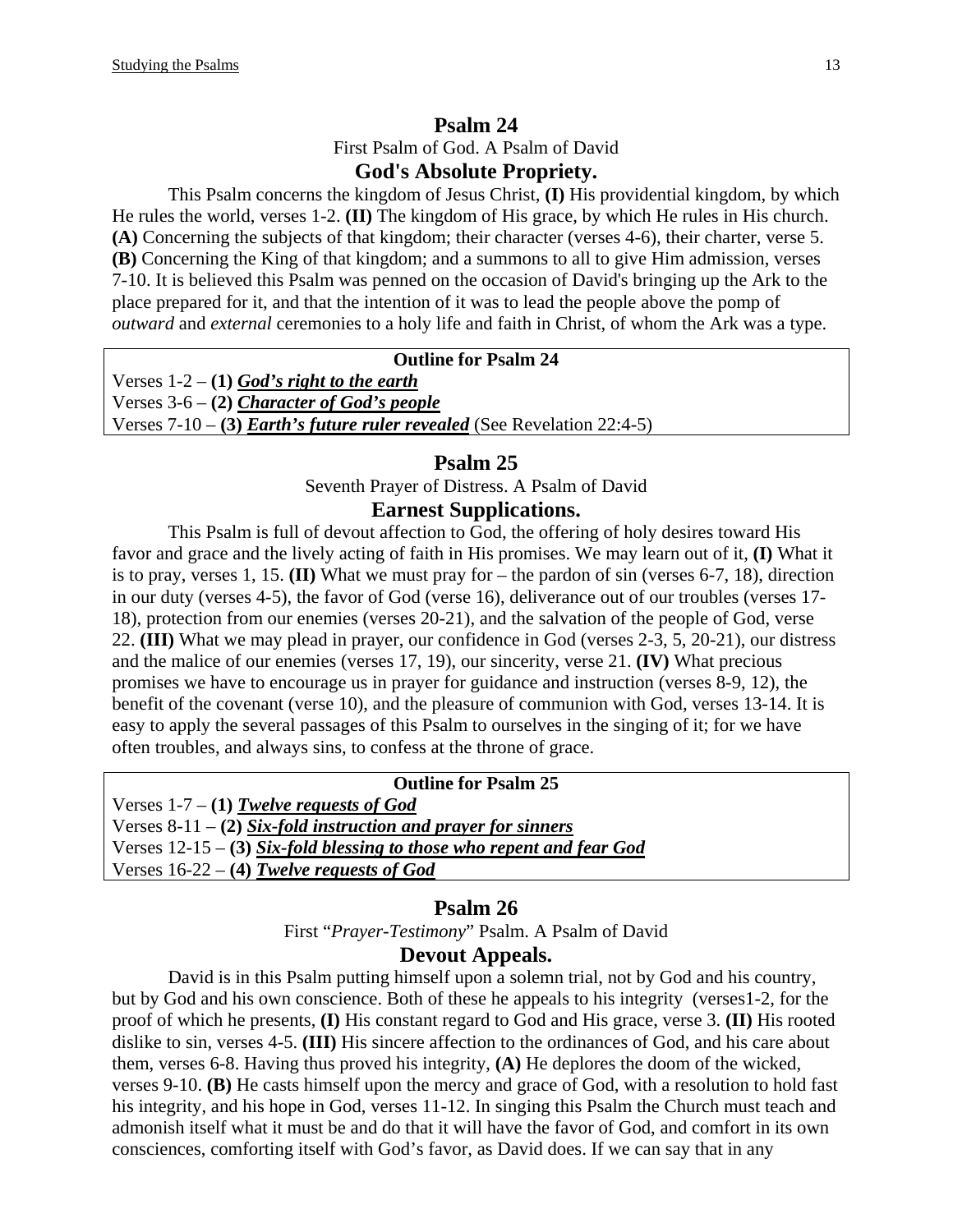measure we have, through grace, answered to these qualities, we do well. This Psalm seems to suggest that David, by the spirit of prophecy, speaks of himself as a type of Christ, of whom he here speaks of His spotless innocence, was fully and exceedingly true, and of Him only, and to Him we may apply it in singing this Psalm – "*We are complete in Christ!*"

#### **Outline for Psalm 26**

### Verse 1-12 – **(1)** *Nine requests: ten-fold testimony; eight-fold vow*

## **Psalm 27**

Eighth Psalm of Distress. A Psalm of David

### **Devout Confidence; Encouragement in Prayers.**

Some believe David penned this Psalm before his coming to the throne, when he was in the midst of his troubles, and perhaps upon occasion of the death of his parents. However, the Jews think he penned it when he was old, on occasion of the wonderful deliverance he had from the sword of the giant, when Abishai assisted him (2 Samuel 21:16-17) and his people thereupon resolved he should never venture his life again into battle, lest he should quench the light of Israel. Perhaps it was not penned upon either particular occasion, but it is very expressive of the religious and devout affections that gracious souls have had toward God at all times, especially in times of trouble. Here is, **(I)** The courage and holy bravery of his faith, verses 1-3. **(II)** The satisfaction he took in communion with God and the benefit he experienced by it, verses 4-6. **(III)** His desire toward God, and his favor and grace, verses 7-9 & 11-12. **(IV)** His expectations from God, and the encouragement he gives to others to hope in Him, verses 10 & 13-14. And let the Church's heart be thus affected in singing this Psalm.

#### **Outline for Psalm 27**

Verses 1-3 – **(1)** *Ten-fold confidence; basis of answered prayer* Verses 4-6 – **(2)** *Eight blessings of answered prayer and confidence in God* Verses 7-14 – **(3)** *Ten requests: fivefold confidence in God*

# **Psalm 28**

Third Prayer for Judgment. A Psalm of David **Prayer for Deliverance.** 

The first part of this Psalm is the prayer of a saint militant, now in distress (verses1-3), to which is added the doom of God's relentless enemies, verses 4-5. The last part of this Psalm is the thanksgiving of a saint triumphant, delivered out of his distresses (verses 6-8), then is added a prophetical prayer for all God's faithful loyal subjects, verse 9. So that it is hard to say which of these two conditions David was in when he penned it. Some think he was now in trouble seeking God, at the same time preparing to praise Him for his deliverance, and by faith giving Him thanks for it, before it came to pass. Others think he was now in triumph, remembering, and recording for others' benefit, teaching us to pray in affliction for mercy, also, pray a prayer of thanksgiving after the answer comes.

| <b>Outline for Psalm 28</b>                                                |  |
|----------------------------------------------------------------------------|--|
| Verses $1-2 - (1)$ Two requests fro God to hear                            |  |
| Verses $3-5-$ (2) Four requests for judgment on the wicked; tenfold reason |  |
| Verses $6-9$ – (3) Praise for seven blessings                              |  |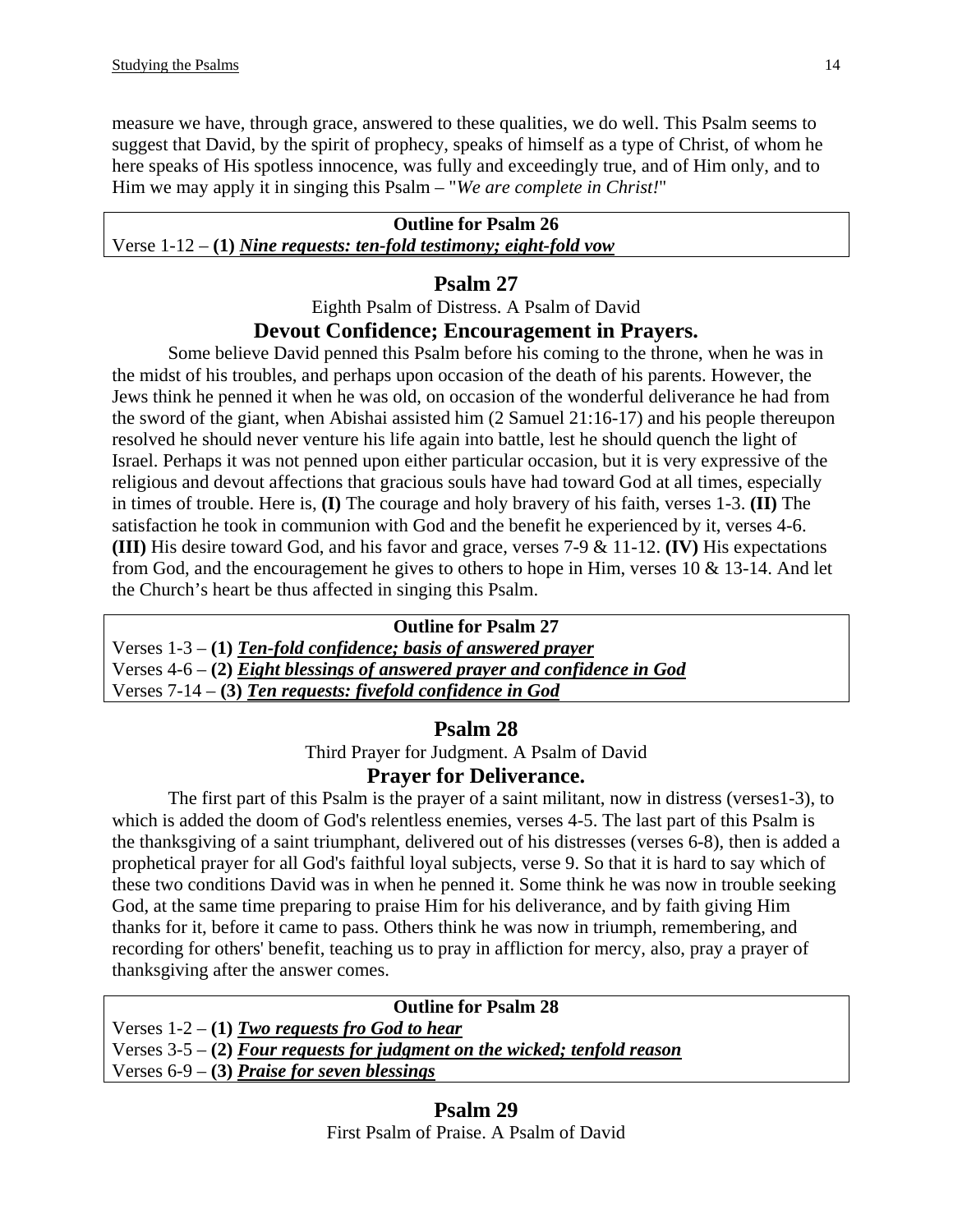# **The Glory of the Lord.**

It is the probable guess of some very good interpreters that David penned this Psalm upon an occasion at the time of a great storm of thunder, lightning, and rain, as the  $8<sup>th</sup>$  psalm was his meditation in a moon-light night and the  $19<sup>th</sup>$  on a sunny morning. It is good to take occasion from the conscious procedures of God's power in the kingdom of nature to give glory to Him. So composed was David, and so cheerful, even in a dreadful tempest, when others trembled, that then he penned this Psalm; for, "*though the earth be removed, yet will we not fear*." **(I)** He calls upon the great ones of the world to give glory to God, verses 1-2. **(II)** To convince them of the goodness of the God whom they were to adore, he takes notice of His power and terror in the thunder, and lightning, and thundershowers (verses 3-9), His sovereign dominion over the world (verse 10), and His special favor to His people, verse 11. Great and high thoughts of God should fill the Church in singing this Psalm.

**Outline for Psalm 29**  Verses 1-2 – **(1)** *Four commands to praise God* Verses 3-11 – **(2)** *Twenty reasons to praise; description of God's voice and great power*

#### **Psalm 30**

Third "*Prayer-Praise*" – A Psalm of David

### **Thanksgiving and Praise.**

This is a Psalm of thanksgiving for the great deliverances that God had wrought for David, penned upon the occasion of the dedicating of his house of cedar, and sung in that devout earnestness, though there is not any thing in it that has particular reference to that occasion. Some collect from several passages in the Psalm itself that it was penned upon David's recovery from a dangerous sickness, which might happen to be about the time of the dedication of his house. **(I)** He praises God for the deliverances He had wrought for him, verses 1-3. **(II)** He calls upon others to praise Him too, and encourages them to trust in Him, verses 4-5. **(III)** He blames himself for his former security, verses 6-7. **(IV)** He recollects the prayers and complaints he had made in his distress verses 8-10. With them he stirs himself up to be thankful to God for the present comfortable change, verses 11-12. In singing this Psalm the Church ought to remember with thankfulness any like deliverances wrought for it, for which it must stir up itself to praise God and by which it must depend upon Christ.

#### **Outline for Psalm 30**

Verses 1-3 – **(1)** *Five personal reasons to praise God*

Verses 4-5 – **(2)** *Two commands to praise and two reason for praise*

Verses 6-9 – **(3)** *Prayer: confidence in blessing and distress in adversity*

Verses 10-11 – **(4)** *Prayer: two requests and the threefold answer*

Verse 12 – **(5)** *The chief end of all prayer* ( See John 14:13 and Revelation 3:11)

#### **Psalm 31**

Ninth Prayer of Distress. To the chief Musician. A Psalm of David

### **Prayer for Deliverance; Profession of Confidence in God.**

It is probable that David penned this Psalm when he was persecuted by Saul. Some passages in it agree particularly to the narrow escapes he had, at Keilah (1 Samuel 23:13), then in the wilderness of Maon, when Saul marched on one side of the hill and he on the other, and, soon after, in the cave in the wilderness of En-gedi. However, that it was penned upon any of those occasions Scripture does not say. It is a mixture of prayers, and praises, and professions of confidence in God, all which go well together and are helpful to one another. **(I)** David professes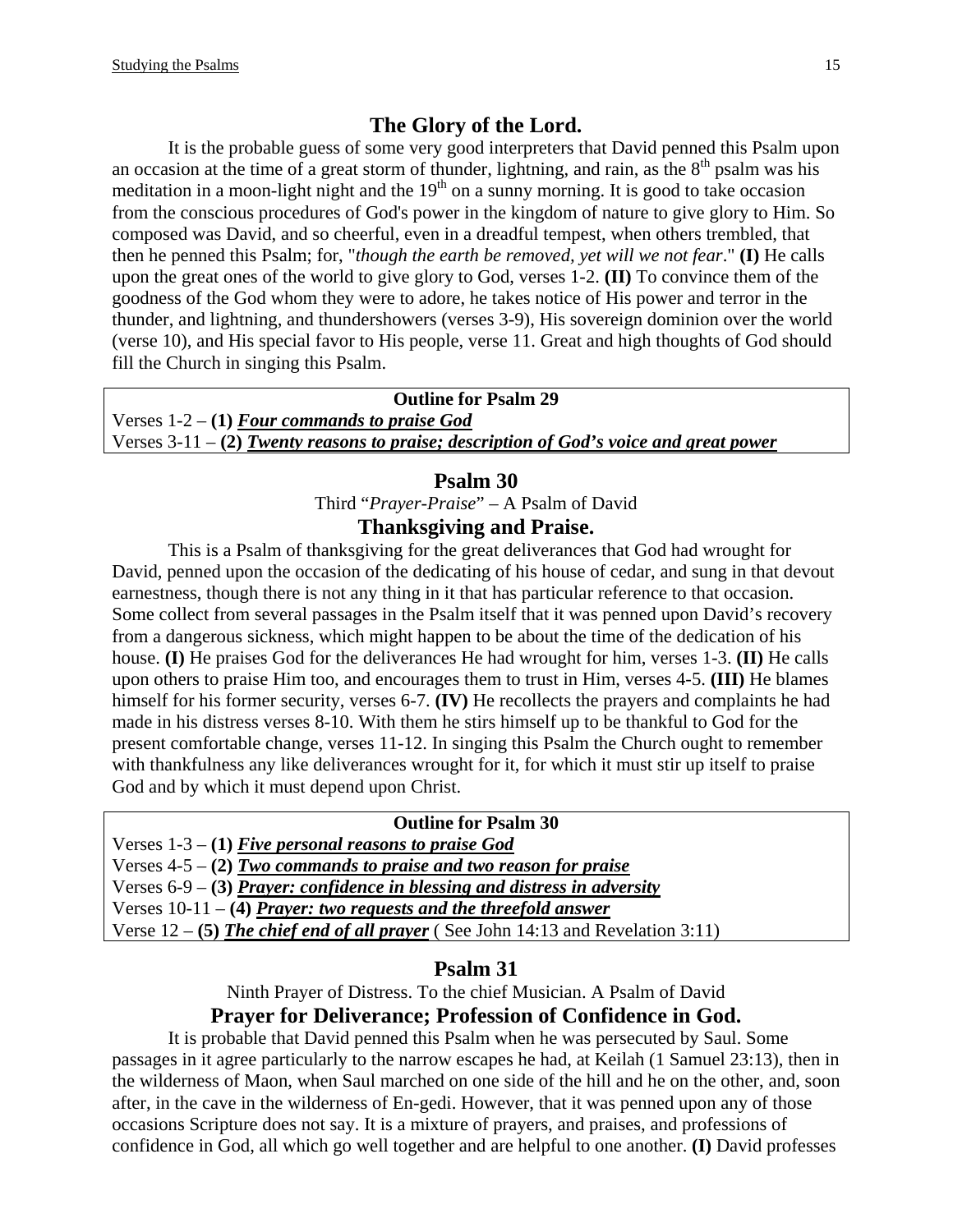his cheerful confidence in God, and, in that confidence, prays for deliverance out of his present troubles, verses 1-8. **(II)** He complains of the very appalling condition he was in, and, in the sense of his calamities, prays that God would graciously appear for him against his enemies, verses 9-18. **(III)** He concludes the Psalm with praise and triumph, giving glory to God, and encouraging himself and others to trust in God, verses 19-24.

| <b>Outline for Psalm 31</b>                                                             |
|-----------------------------------------------------------------------------------------|
| Verses $1-8-1$ 8 requests: 8 secrets of answered prayer; 16 blessings to those who pray |
| Verses $9-13 - (2)$ Fifteen-fold distress of king David                                 |
| Verses $14-18 - (3)$ Eight requests: eight reasons for an answer                        |
| Verses $19-24 - (4)$ Praise for nine great blessings for those who pray                 |
|                                                                                         |

## **Psalm 32**

Second Psalm of Instruction (on chastening of God) A Psalm of David

### **Who Are Blessed.**

This Psalm, though it speaks not of Christ, as many of the Psalms we have met, yet it has a great deal of Gospel in it. The apostle tells us that David, in this Psalm, describes, "*the blessedness of the man unto whom God imputes righteousness without words*," Romans 4:6. We have here a summary, **(I)** Of grace to pardon of sin (verses 1-2), in divine protection (verse 7), and divine guidance, verse 8. **(II)** Duty to confess sin (verses 3-5), to pray (verse 6), to govern our self (verses 9-10), and to rejoice in God, verse 11. The way to obtain these privileges is to make conscience these duties, that we ought to think of. We need to think of the former for our comfort and of the latter for our quickening, as we sing this Psalm, designed to be sung by Israel on the Day of Atonement.

### **Outline for Psalm 32**

Verses 1-2 – **(1)** *Four things which constitute a blessed man*

Verses 3-4 – **(2)** *Four evidences of chastening*

Verse 5 – **(3)** *Four results in chastening*

Verses 6-7 – **(4)** *Four blessings after chastening*

Verses 8-10 – **(5)** *Four blessings of instruction: illustration of ignorance*

Verse 11 – **(6)** *Final instructions to the chastened*

# **Psalm 33**

Fourth "*Prayer-Praise*" Psalm

### **An Exhortation to Praise God.**

This is a Psalm of praise was probably penned by David, however we are not told so, because God would have us look above the penmen of sacred writ, to that blessed Spirit that moved and guided whoever the writer. The Psalmist, in this Psalm, **(I)** Calls upon the righteous to praise God, verses 1-3. **(II)** Furnishes the subject of praise. We must praise God, **(A)** For His justice, goodness, and truth, appearing in His Word, and in all His works, verses 4-5. **(B)** For His power appearing in the work of creation, verses 6-9. **(C)** For the sovereignty of His providence in the governments of the world (verses 10-11) and again, verses 13-17. **(D)** For the peculiar favor that He bears to His own chosen people that encourages them to trust in Him (verse 12) and again, verses 18-22. The Church need not be at a loss for proper thoughts in singing this Psalm that so naturally expresses the devout affections of a dedicated soul toward God.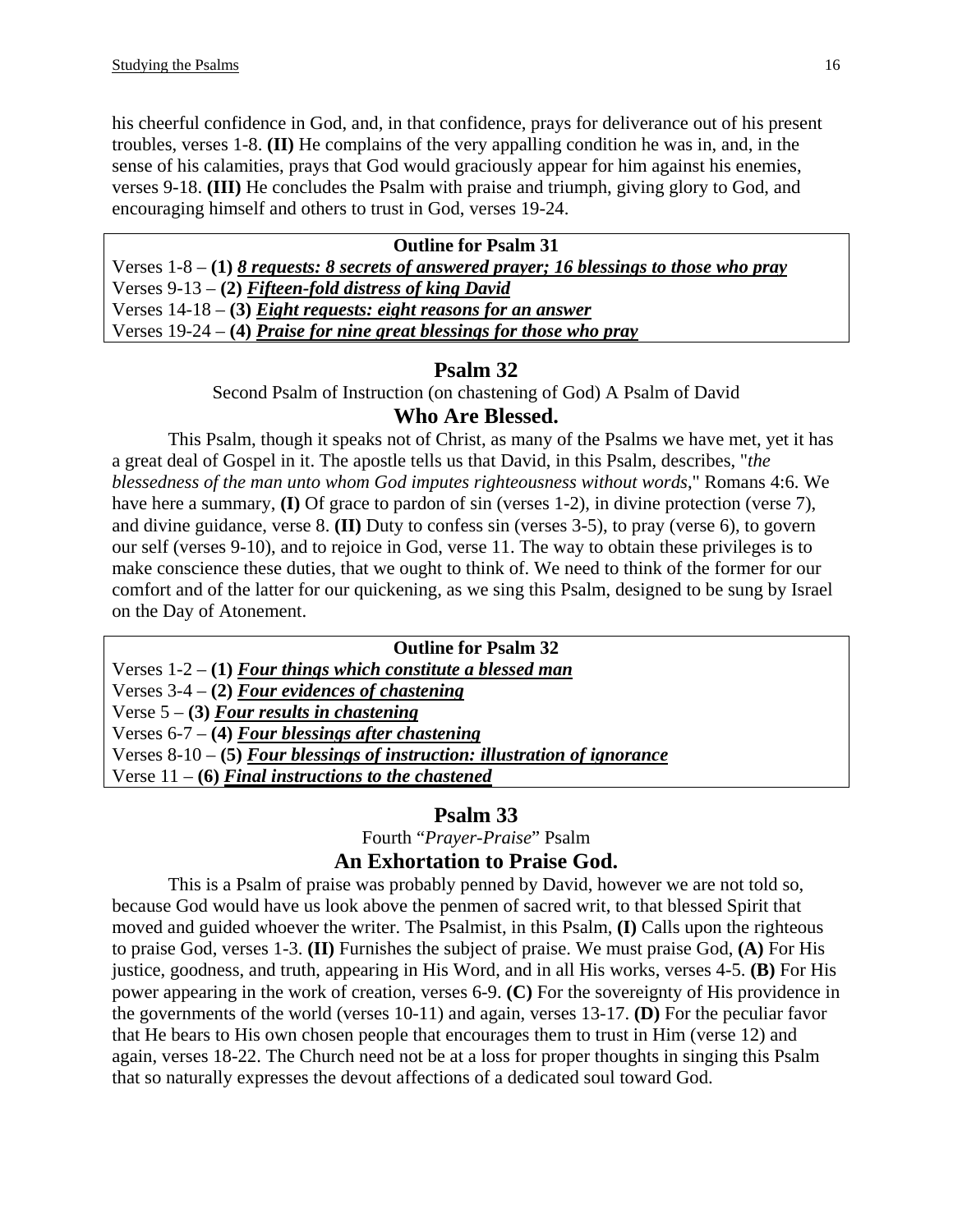| <b>Outline for Psalm 33</b>                                 |
|-------------------------------------------------------------|
| Verses $1-2 - (1)$ Five commands to praise                  |
| Verses $4-7 - (2)$ Eight reasons to praise                  |
| Verse $8 - (3)$ Two commands to fear God                    |
| Verses 9-11 – (4) Five reasons to fear God                  |
| Verse $12 - (5)$ What constitutes a blessed nation          |
| Verses $13-17-6$ ) Ten blessings upon a blessed nation      |
| Verses $18-19 - (7)$ Four blessings to those who fear God   |
| Verses $20-22 - (8)$ Prayer and confidence of the righteous |

## **Psalm 34**

Second Psalm of Deliverance. A Psalm of David, when he changed his behavior before Abimelech, who drove him away, and he departed (1 Samuel 21)

## **Praise and Thanksgiving.**

This Psalm was penned upon a particular occasion, and yet there is little in it peculiar to that occasion, but that which is general, both by way of thanksgiving to God instruction to us. **(I)** He praises God for the experience that he and others also of His goodness, verses 1-6. **(II)** He encourages all good people to trust in God and to seek to Him, verses 7-10. **(III)** He gives good counsel to us all, as unto children, to take heed of sin, and to make conscience our duty both to God and man, verses 11-14. **(IV)** To enforce this good counsel he shows God's favor to the righteous and His displeasure against the wicked, in which He sets before us good and evil, a blessing and curse, verses 15-22. So that, in singing this Psalm, the Church is both to give glory to God and to teach and admonish one another.

| <b>Outline for Psalm 34</b>                                       |
|-------------------------------------------------------------------|
| Verses $1-3$ –(1) Sevenfold praise for deliverance                |
| Verses $4-6 - (2)$ Sevenfold testimony of deliverance             |
| Verses 7-10 (3) Sevenfold promise of deliverance                  |
| Verses $11-14 - (4)$ Tenfold condition of deliverance             |
| Verses $15-22 - (5)$ Fifteen-fold ministry of the Great Deliverer |
|                                                                   |

### **Psalm 35**

Fourth Prayer for judgment. A Psalm of David **Prayer for Divine Protection.** 

David, in this Psalm, appeals to the righteous Judge of heaven and earth against his enemies that hated and persecuted him. It is believed Saul and his party are the persons David refers to here, because he had his greatest struggles with them. **(I)** He complains to God of the injuries they did him; they hunted him, fought against him (verse 1), persecuted him (verse 3), sought his ruin (verses 4, 7), accused him falsely (verse 11), abused him basely (verses 15-16), and all his friends (verse 20), and triumphed over him,, verses 21, 25-26. **(II)** He pleads his own innocency, that he never gave any provocation to them (verses 7, 19), on the contrary, had deliberately sought their favor, verses 12-14. **(III)** He prays to God to protect and deliver him, and appear for him (verses 1-2), to comfort him (verse 3), to be nigh to him and rescue him (verses 17, 22), to plead his cause (verses 23-24), to defeat all the designs of his enemies (verses 3-4), to disappoint their expectations of his fall (verses 19, 25-26), and, lastly, to abide with all his friends, and encourage them (verse. 27). **(IV)** He prophesies the destruction of his persecutors, verses 4-6, 8. **(V)** He promises himself that he shall yet see better days (verses 9-10), and promises God that he will then attend Him with his praises, verses 18, 28. In singing this Psalm, and praying over it, the Church must take heed of applying it to any little peevish quarrels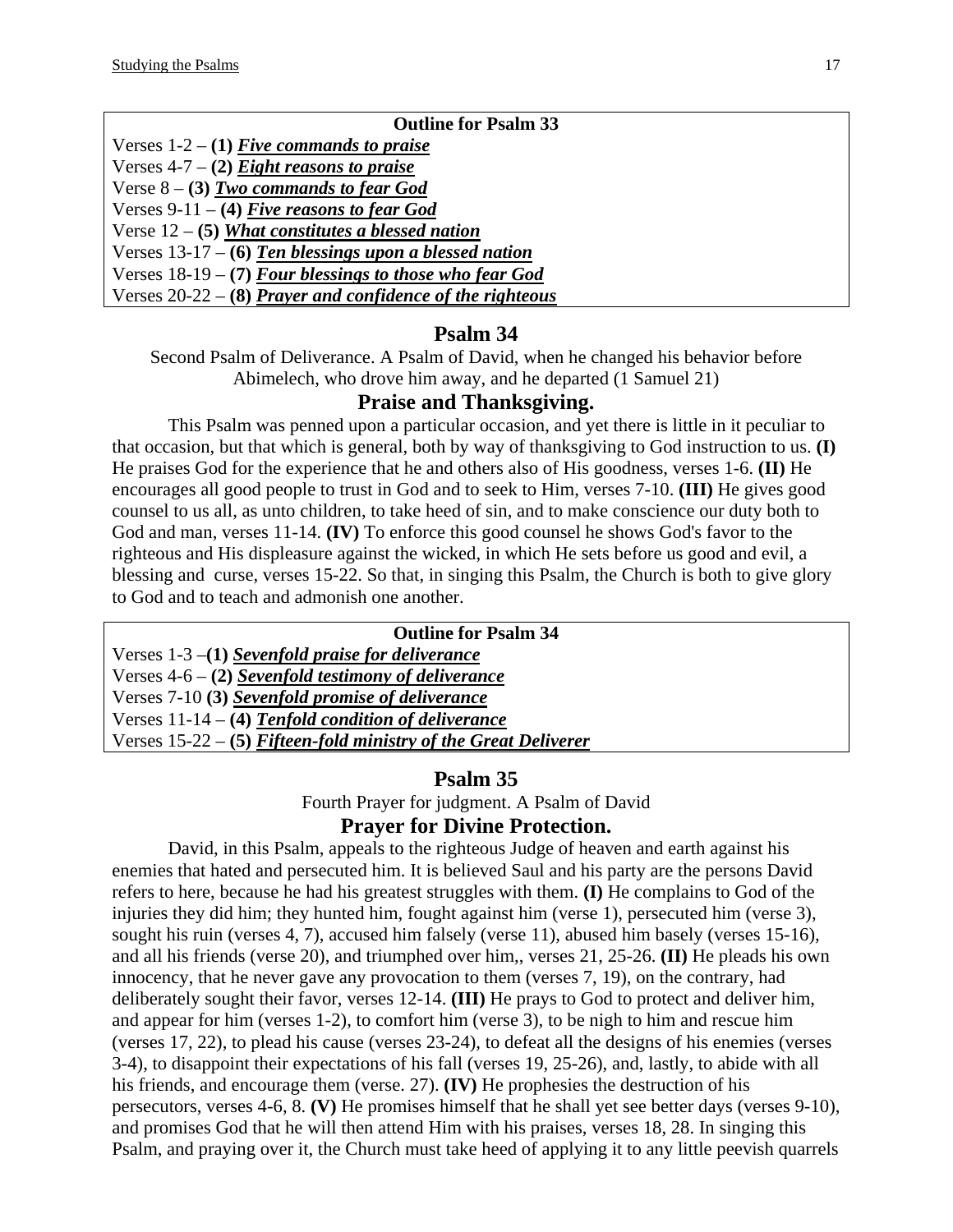and enmities of its own, and of expressing by it any uncharitable revengeful resentments of injuries done to it; for Christ has taught us to forgive our enemies and not to pray a*g*ainst them, but to pray *for* them, as He did. **(A)** We can comfort ourselves with the testimony of our consciences concerning our innocency, with reference to those who are in any way injurious to us, with hopes that God will, in His own way and time, right us, and, in the mean time, support us. **(B)** The Church ought to apply it to the public enemies of Christ and His kingdom, typified by David and his kingdom, to resent the indignities done to Christ's honor, to pray to God to plead the just and injured cause of Christianity and serious godliness, and to believe that God will, in due time, glorify His own name in the ruin of all the opposing enemies of His Church, that will not repent to give Christ glory.

| <b>Outline for Psalm 35</b>                                                            |
|----------------------------------------------------------------------------------------|
| Verses $1-8 - (1)$ Eighteen requests for judgment upon the wicked                      |
| Verses $9-10 - (2)$ Praise for judgment on the wicked                                  |
| Verses $11-16 - (3)$ Contrasted character of the righteous and wicked:                 |
| ten sins of the wicked; six good deeds of the righteous                                |
| Verses $17-26 - (4)$ Sixteen requests to judge the wicked and vindicate the righteous: |
| ten more sins of the wicked                                                            |
| Verses $27-28 - (5)$ Praise from the righteous                                         |

## **Psalm 36**

Second Psalm of the Wicked. To the chief Musician. A Psalm of David

## **The Character of the Wicked.**

It is uncertain when, and upon what occasion, David penned this Psalm, probably it was when he was struck at either by Saul or Absalom, because in it he complains of the malice of his enemies against him, however, was able to triumph in the goodness of God. We are led to consider, and it is good to consider seriously, **(I)** The sinfulness of sin, and how cruel it is, verses 1-4. **(II)** The goodness of God, and how gracious He is, **(A)** To all His creatures in general, verses 5-6. **(B)** To His own people in a special way, verses 7-9. By this the Psalmist is encouraged to pray for all the saints (verse 10), for himself in particular and his own preservation (verse 11), and to triumph in the certain collapse of his enemies, verse 12. In singing this Psalm, the Church's heart is duly affected with the hatred of sin and satisfaction in God's lovingkindness, and with grace and understanding.

#### **Outline for Psalm 36**

Verses 1-4 – **(1)** *Ten sis of the wicked*

Verses 5-9 – **(2)** *Ten characteristics of God and blessings on the righteous* Verses 10-11 – **(3)** *Four requests for the righteous* (See Psalm 32:1& 7; 3:18 40:11; 43:1)

Verse 12 – **(4)** *The end of the wicked* (See Matthew 13:40 and 25:46)

# **Psalm 37**

Third Psalm of Instructions (on blessings and curses) A psalm of David

# **Exhortations and Promises.**

This Psalm is a sermon, and an excellent useful sermon it is, calculated not (as most of the Psalms) for our devotion, but for our living. There is nothing in it of prayer or praise, but is instructional - a teaching Psalm. It is an exposition of some of the hardest chapters in the book of Providence, the advancement of the wicked and the humiliation of the righteous, a solution of the difficulties that arise as a result, and an exhortation to conduct ourselves as becomes us under such a dark period. The work of the prophets (and David was one) was to explain the Law. Now the Law of Moses had promised temporal blessings to the obedient, and denounced temporal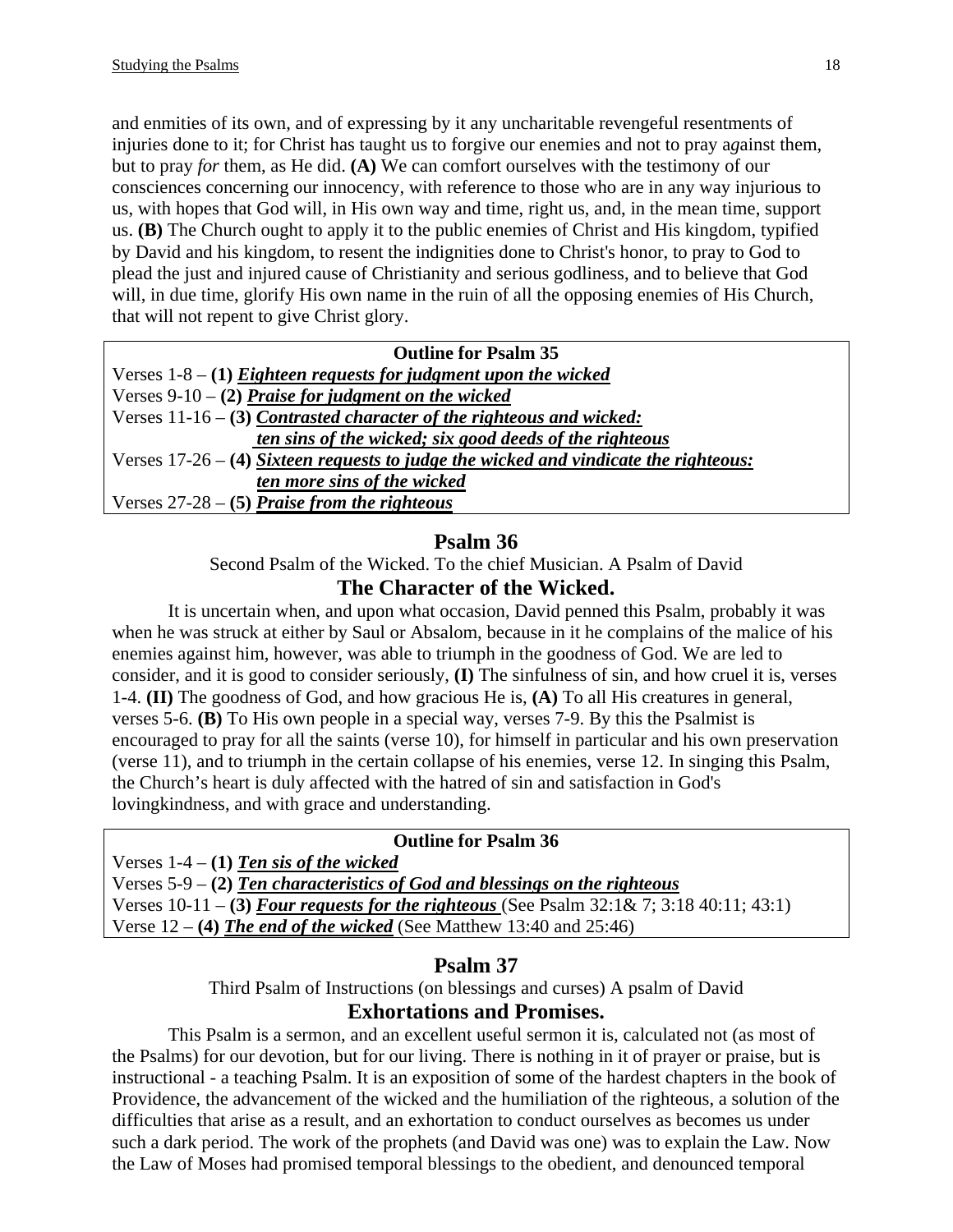miseries against the disobedient, that essentially referred to the nation Israel. However, when these principles can be applied to specific persons. There were instances where sinners were in prosperity and saints were in adversity – to reconcile those instances with the Word that God had spoken in this Psalm, **(I)** He forbids us to fret at the prosperity of the wicked in their wicked ways, verses 1, 7-8. **(II)** He gives very good reasons why we should not fret at it. **(A)** Because of the scandalous character of the wicked (verses 12, 14, 21, 32) in spite of their prosperity, and the honorable character of the righteous, verses 21, 26, 30-31. **(B)** Because of the destruction and ruin that the wicked are coming to (verses 2, 9-10, 20, 35-36, 38) and the salvation and protection that the righteous are sure of from all the malicious designs of the wicked, verses 13, 15, 17, 28, 33, 39-40. **(C)** Because of the particular mercy God has in store for all good people and the favor he shows them, verses 11, 16, 18-19, 22-25, 28-29, 37. **(III)** He prescribes good remedies against this sin of envying the prosperity of the wicked, and great encouragement to use those remedies, verses 3-6, 27, 34. In singing this Psalm the Church must teach and admonish one another rightly to understand the providence of God and to accommodate itself to it, at all times carefully to do its duty and then patiently to leave the event with God and to believe that, however bleak things may look for the present, it shall be "*well with those that fear God*."

#### **Outline for Psalm 37**

Verses 1-11 – **(1)** *Thirteen commands: ten blessings of obedience* Verses 12-15 – **(2)** *Tenfold sowing and reaping of the wicked* Verses 16-22 – **(3)** *Five contrasts between the righteous and the wicked* Verses 23-26 – **(4)** *Seven blessings of the righteous* Verses 27-33 – **(5)** *3 commands: 10 blessings of the righteous;2 sins and curses of the wicked* Verses 34-38 – **(6)** *Four commands: destiny of the righteous and wicked* Verses 39-40 – **(7)** *Six blessings of the righteous: reason for blessings*

### **Psalm 38**

Tenth Prayer of Distress - A psalm of David

# **Sorrowful Complaints.**

This is one of the Psalms of repentance – full of grief and complaint from the beginning to the end. David's sins and his afflictions are the cause of his grief and the matter of his complaints. It would seem he was now sick and in pain, which reminded him of his sins and helped to humble him. He was, at the same time, deserted by his friends and persecuted by his enemies, and the Psalm is considered in the depth of distress and a difficulty of calamities. He complains, **(I)** Of God's displeasure, and of his own sin that provoked God against him, verses 1- 5. **(II)** Of his bodily sickness, verses 6-10. **(III)** Of the unkindness of his friends, verse 11. **(IV)** Of the injuries that his enemies did him, pleading his good conduct toward them, yet confessing his sins against God, verses 12-20. Lastly, he concludes the Psalm with earnest prayers to God for his gracious presence and help, verses 21-22. In singing this Psalm the Church ought to be much affected with the disgust of sin; and, if we do not have such troubles as are here described, we do not when we might have, and therefore must sing of them in preparation and we know that others have them, and therefore we sing in sympathy.

**Outline for Psalm 38**  Verses 1-10 –**(1)** *Two requests: eighteen-fold sin and suffering in body –David's disease* Verses 11-20 – **(2)** *Eighteen-fold sin and suffering in soul and spirit* Verses 21-22 – **(3)** *Three requests for healing and forgiveness*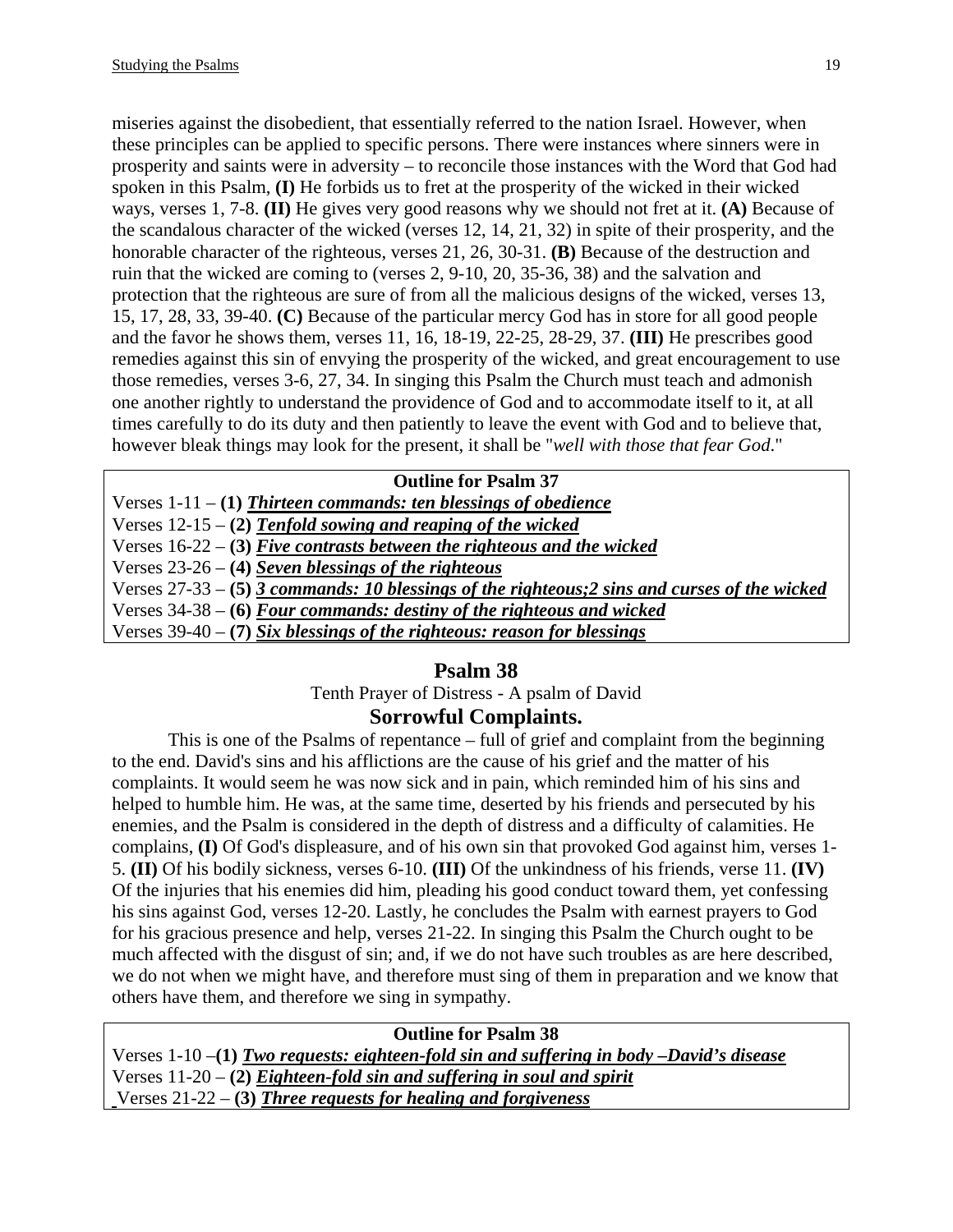#### **Psalm 39**

Second "*Prayer-Testimony*" Psalm – To chief Musician, even to Jeduthun (Ethan, a choir leader) A Psalm of David

## **Devout Reflections; Brevity and Vanity of Life.**

David seems to have been in a great strait when he penned this Psalm, and, upon some reason or other, was very uneasy. It is with some difficulty that he conquers his passion, and composes his spirit to take the good counsel that he had given to others (Psalm 37) to rest in the Lord, and wait patiently for Him, without fretting. It is easier to give good advice than to give a good example of tranquility and calmness under affliction. What was the particular trouble that gave occasion for the conflict that David was in is not mentioned. maybe it was the death of some dear friend or relation that was the trial of his patience, and that suggested to him these meditations of morality. At the same time, it could be that he himself was weak and ill, and under some prevailing illness. His enemies likewise were seeking advantages against him, and watched for his faltering, that they might have something to reproach him for. Thus wounded, **(I)** He relates his struggle between grace and corruption, between passion and patience, verses 1-3. **(II)** He meditates upon the doctrine of man's frailty and mortality, and prays for God to instruct him in it, verses 4-6. **(III)** He appeals to God for the pardon of his sons, the removal of his afflictions, and the lengthening of his life until he is ready for death, verses 7-13. This is a funeral Psalm, and very proper for the occasion. In singing it the Church should get its heart duly affected with the brevity and uncertain state of human life. Those whom God, by death, has made parting, will find this Psalm of great use. In order to obtain what we ought to aim at under such an affliction – that is to get it sanctified for spiritual benefit – one's heart must be reconciled to the will of God in it.

## **Outline for Psalm 39**  Verses 1-3 – **(1)** *Sevenfold testimony* Verses 4-7 – **(2)** *Three requests: sevenfold testimony of the natural man* Verses 8-11 – **(3)** *Three requests: sevenfold testimony of chastening* Verses 12-13 – **(4)** *Four requests for strength*

#### **Psalm 40**

Seventh Messianic Psalm. To the chief Musician - A Psalm of David

### **The Benefit of Confidence in God.**

It would seem that David penned this Psalm on occasion of his deliverance, by the power and goodness of God, from some great and pressing trouble, by which he was in danger of being overwhelmed. It was probably some trouble of mind arising from a sense of sin and of God's displeasure against him for it. Whatever it was, the same Spirit that inspired his praises for that deliverance was in him, *at the same time*, a Spirit of prophecy, testifying of the sufferings of Christ and the glory that should follow that led him to speak of this undertaking. The course of David's words must be applied to Christ. How far these praises go before that illustrious prophecy, and the prayers that follow, may profitably be applied to Christ is certainly worth considering. In this Psalm, **(I)** David records God's favor to him in delivering him out of his deep distress, with thankfulness to his praise, verses 1-5. **(II)** He takes occasion to speak of the work of our redemption by Christ, verses 6-10. **(III)** That gives him encouragement to pray to God for mercy and grace both for himself and for his friends, verses 11-17. If, in singing this Psalm, the Church mixes faith with the prophecy of Christ, and join in sincerity with the praises and prayers here offered up, it will indeed make melody in our heart to the Lord.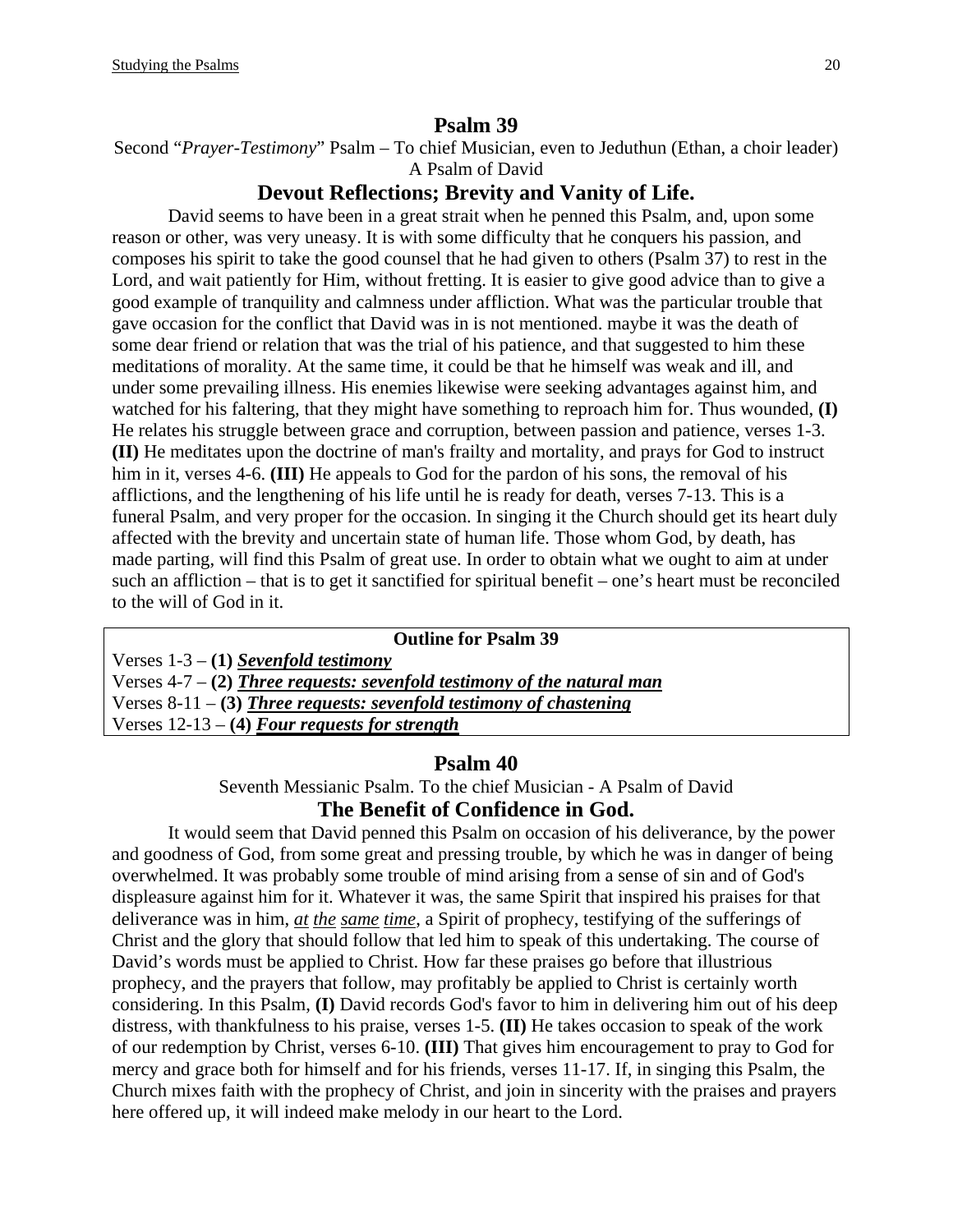## **Outline for Psalm 40**

Verses 1-3 – **(1)** *Seven blessings of waiting on God* Verse 4 – **(2)** *Three great principles of a blessed man* ( See Psalm 15:2 and 32:1) Verse 5 – **(3)** *Two infinite things of God* Verses 6-10 – **(4)** *Sevenfold ministry of the Messiah* Verses 11-17 – **(5)** *Twelve requests and twelve reasons for an answer*

# **Psalm 41**

Eighth Messianic Psalm. To the chief Musician - A Psalm of David **Promises to Those Who Consider the Poor** 

God's kindness and truth have often been the support and comfort of the saints when they experienced man's unkindness and treachery. David here found them so, upon a sickbed, He found his enemies unbearable, but his God very gracious. **(I)** He here comforts himself in his communion with God under his sickness, by faith receiving and laying hold of God's promises to him (verses 1-3) and lifting up his heart in prayer to God, verse 4. **(II)** He represents the malice of his enemies against him, their malicious accusations of him, their spiteful reflections upon him, and their insolent conduct towards him, verses 5-9. **(III)** He leaves his case with God, not doubting but that He would own and favor him (verses 10-12), and so the Psalm concludes with a doxology, verse 13. Is any afflicted with sickness? let him sing the beginning of this Psalm. Is any persecuted by enemies? let him sing the latter end of it; and we may any of us, in singing it, meditate upon both the calamities and comforts of good people in this world.

## **Outline for Psalm 41**

Verses 1-3 – **(1)** *Seven blessings of generosity* Verses 4-8 – **(2)** *Two requests: seven things that enemies say and do* Verse 9 – **(3)** *Betrayal of the messiah* Verses 10-13 **(4)** *Two requests: four blessings*

# **The 2nd Book of Psalms**

The "*Exodus*" Book: Concerning National Israel (Psalms 42 through 72)

Psalm 42 1s first of ten Psalms "*for the sons of Korah*" (This includes: Psalm 42, 44, 45, 46, 47 48, 49, 85, 87 and 88). The story of "*Korah*" is given in Numbers 16; 26:9; 27:3; & Jude 1:11. The Syriac says, "It is a Psalm which David sang when he was in exile, and desired to return to Jerusalem."

# **Psalm 42**

Fourth Psalm of Instruction (on help in distress) To the chief musician, Maschil (instruction), for the sons of Korah

# **Desiring Communion with God; Mourning for the Loss of Public Ordinances.**

If the book of Psalms be, as some have styled it, a mirror or looking-glass of holy and devout affections, this Psalm in particular deserves, as much as any Psalm, to be so entitled. It is as proper as any to encourage and motivate such in us – gracious desires are here strong and fervent; gracious hopes and fears, joys and sorrows, are here struggling, but godly zeal is the conqueror. One may receive it to be a conflict between *sense* and *faith* – *sense* objecting and faith answering. **(I)** *Faith* begins with holy desires toward God and communion with Him, verses 1-1. **(II)** *Sense* complains of the darkness and cloudiness of the present condition, provoked by

ക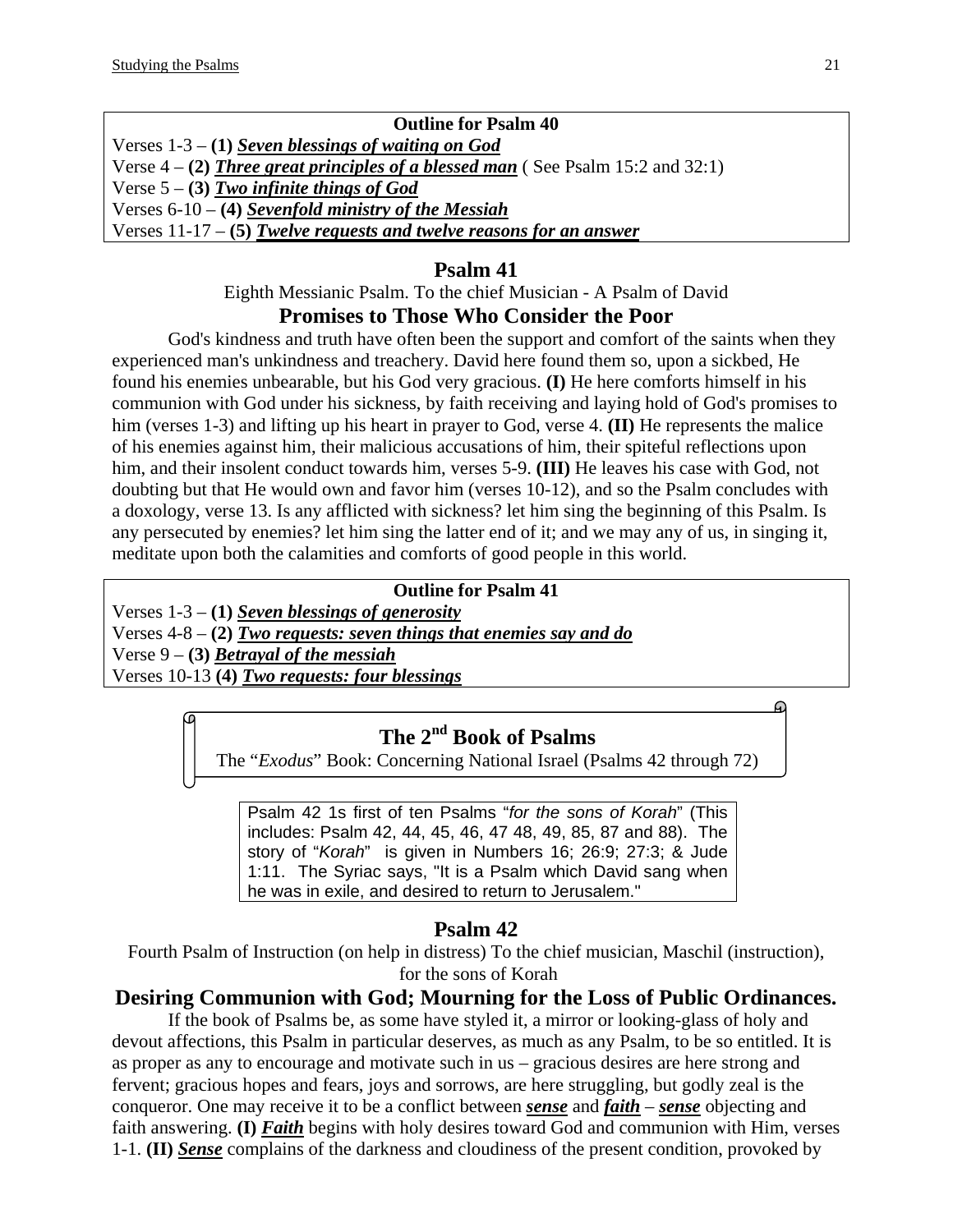the remembrance of the former enjoyments, verses 3-4. **(III)** *Faith* silences the complaint with the assurance of a good issue at last, verse 5. **(IV)** *Sense* renews its complaints of the present dark and depressed state, verses 6-7. **(V)** *Faith* holds up the heart with hope that the day will dawn, verse 8. **(VI)** *Sense* repeats its sorrow and anguish (verses 9-10) and sighs out the same pleas it had made before its grievances. **(VII)** *Faith* gets the last word (verse 11), for the silencing of the complaints of *sense*, and, though it be almost the same with that (verse 5) yet now it prevails and carries the day. The title does not tell us who was the penman of this Psalm, but most probably it was David, and we may conjecture that it was penned by him at a time when, either by Saul's persecution or Absalom's rebellion, he was driven from the Sanctuary and cut off from the privilege of waiting upon God in public ordinances. The strain of it is much the same with Psalm 63, and therefore we may presume it was penned by the same hand and upon the same or a similar occasion. In singing it, the Church must not, either in outward affliction or in inward distress, accommodate itself by the expressions we find here, but rather, in singing them, sympathize with those whose case they plainly speak of, and thank God it is not our own case. However, the passages here that express and excite holy desires toward God, and dependence on Him, we must earnestly endeavor to set our minds upon.

| <b>Outline for Psalm 42</b>                                           |
|-----------------------------------------------------------------------|
| Verses $1-2 - (1)$ Twofold thirst of the soul                         |
| Verses $3-4 - (2)$ Sevenfold depression of the soul                   |
| Verse $5 - (3)$ Fourfold appeal to the soul                           |
| Verses $8-10-$ (4) Fourteen-fold prayer of distress and appeal to God |
| Verse $11 - (5)$ Fourfold appeal to the soul                          |
|                                                                       |

# **Psalm 43**

Eleventh Prayer of Distress

# **Appeals and Petitions.**

This Psalm was most likely penned on the same occasion with the precious Psalm, and, because it does not have a title, it can be looked on as an appendix to it. The malady presently returning, David would have immediate recourse to the same remedy, because he had entered it in his book. The  $2<sup>nd</sup>$  verse of this Psalm is almost the very same with the 9<sup>th</sup> verse of the previous Psalm, and the  $5<sup>th</sup>$  of this Psalm is exactly the same with the  $11<sup>th</sup>$  of the previous one. Christ Himself, who had the Spirit without measure, when there was occasion prayed a second and third time "*saying the same words*," according to Matthew 26:44. In this Psalm: **(I)** David appeals to God concerning the injuries that were done him by his enemies, verses 1-2. **(II)** He prays to God to restore to him the free enjoyment of public ordinances again, and promises to make a good improvement of them, verses 3-4. **(III)** He endeavors to still the tumult of his own spirit with a lively hope and confidence in God (verse 5). In singing this Psalm, the Church labors after these same objectivez, singing with grace in its hearts.

**Outline for psalm 43**  Verses 1-3 – **(1)** *Eightfold request for deliverance from distress* Verse 4 – **(2)** *THEN – three promises to God* Verse 5 – **(3)** *Fourfold appeal to the soul* (See Psalm 42:5 & 11)

# **Psalm 44**

Fifth Psalm of Instruction (on help in distress) To the chief Musician for the sons of Korah, Maschil (instruction)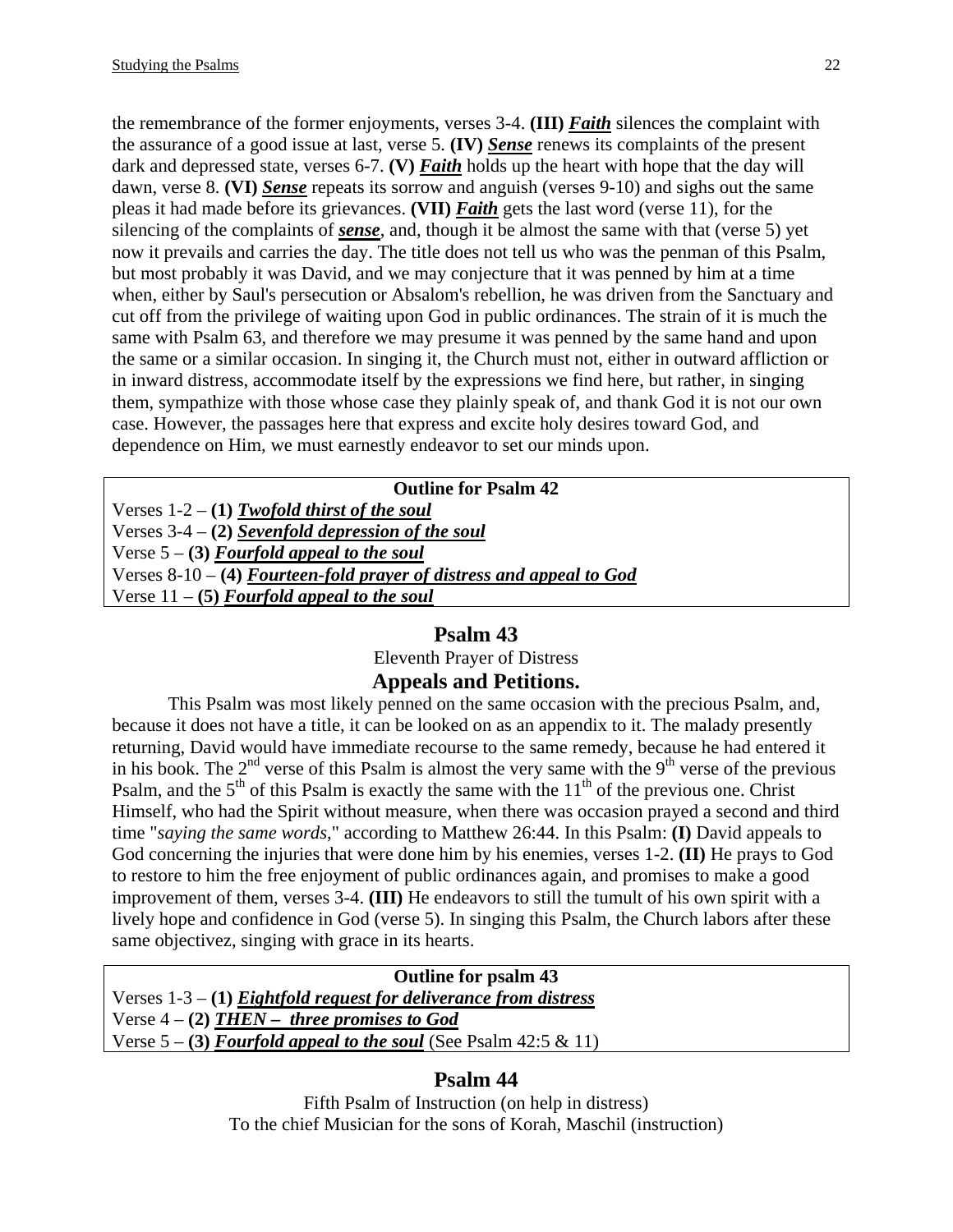#### **Grateful Acknowledgment of Past Mercies; Consecration to God.**

We are not told either *who* was the penmen of this Psalm or *when* and on *what* occasion it was penned. We can be sure it was on a melancholy occasion, not so much for the penman himself (then we would have found occasions enough for it in the history of David and his afflictions), but to Israel in general. Even if we believe it penned by David, we still must attribute it to the Spirit of prophecy, and conclude that the Spirit had in view the captivity of Babylon, or the sufferings of the Jewish believers under Antiochus. Ultimately, of course, it can speak of the afflicted state of the Christian Church in its early days (to which verse 22 is applied by the apostle, Romans 8:36), and indeed in all its days on earth. Because it is its determined lot it must enter into the kingdom of heaven through many tribulations. If we have Psalms pointing at the privileges and comforts of Christians, why should we not have one pointing at their trials and training? This is a Psalm calculated for a day of fasting and humiliation upon occasion of some public calamity, either pressing or threatening. In it the Church is taught, **(I)** To express thankfulness, to the glory of God, the great things God has done for their fathers, verses 1-8. **(II)** To exhibit a memorial of their present dreadful estate, verses 9-16. **(III)** To file a declaration of their integrity and devotion to God in spite of the situation, verses 17-22. **(IV)** To lodge a petition at God's throne of grace for help and relief, verse 22-26. In singing this Psalm the church ought to give God the praise for what He has done for His people, to represent its grievances, or sympathize with those parts of the Church that are in distress, to engage itself, whatever happens, to cleave to God and duty, and then cheerfully to wait the event.

#### **Outline for Psalm 44**

Verses 1-3 – **(1)** *Eightfold deliverance by God of Israel under Joshua* Verses 4-8 – **(2)** *Eightfold confidence in God as Israel's Deliverer* Verses 9-16 – **(3)** *Sixteen-fold judgment on Israel: God blamed for sufferings* Verses 17-22 – **(4)** *Eightfold accusation of God and declaration of innocence* Verses 23-26 – **(5)** *Eightfold prayer for deliverance from distress*

#### **Psalm 45**

Ninth Messianic Psalm. To the chief Musician upon Shoshannim (lilies), for the sons of Korah, Maschil (instruction) A song of loves

#### **Nuptial Song; Glories of the Messiah.**

This Psalm is an illustrious prophecy of Messiah the Prince. It concerns the gospel, and points to Christ, as a bridegroom espousing the Church to Himself and as a King ruling it. It is probable that our Savior has reference to this Psalm when David compares the kingdom of heaven to a marriage, with the seriousness of a royal wedding, Matthew 22:2 & 25:1. We have no reason to think it has any reference to Solomon's marriage to Pharaoh's daughter, as some believe. If we thought for a moment that it had reference to any other than the mystical marriage between Christ and His Church, we would apply it to some of David's marriages, because he was a man of war, such a one as the bridegroom here is described to be – and Solomon was not! But we ought to take it to be purely and only meant of Jesus Christ. Of Him speaks the prophet, of Him and of no other man. To Him (verses 6-7) it is applied in the New Testament (Hebrews 1:8). It cannot be understood of any other. The preface speaks the excellency of the song, verse 1. The Psalm speaks, **(I)** Of the royal bridegroom, who is Christ. **(A)** The transcendent excellency of His person, verse 2. **(B)** The glory of His victories, verses3-5. **(C)** The righteousness of His government, verses 6-7. **(D)** The splendor of His court, verses 8-9. **(II)** Of the royal bride, that is the Church. **(A)** Her consent gained, verses 10-11. **(B)** The marriage solemnized, verses 12-15. **(C)** The issue of this marriage, verses 16-17. In singing this Psalm the Church's heart must be filled with high thoughts of Christ, with an entire submission to and satisfaction in His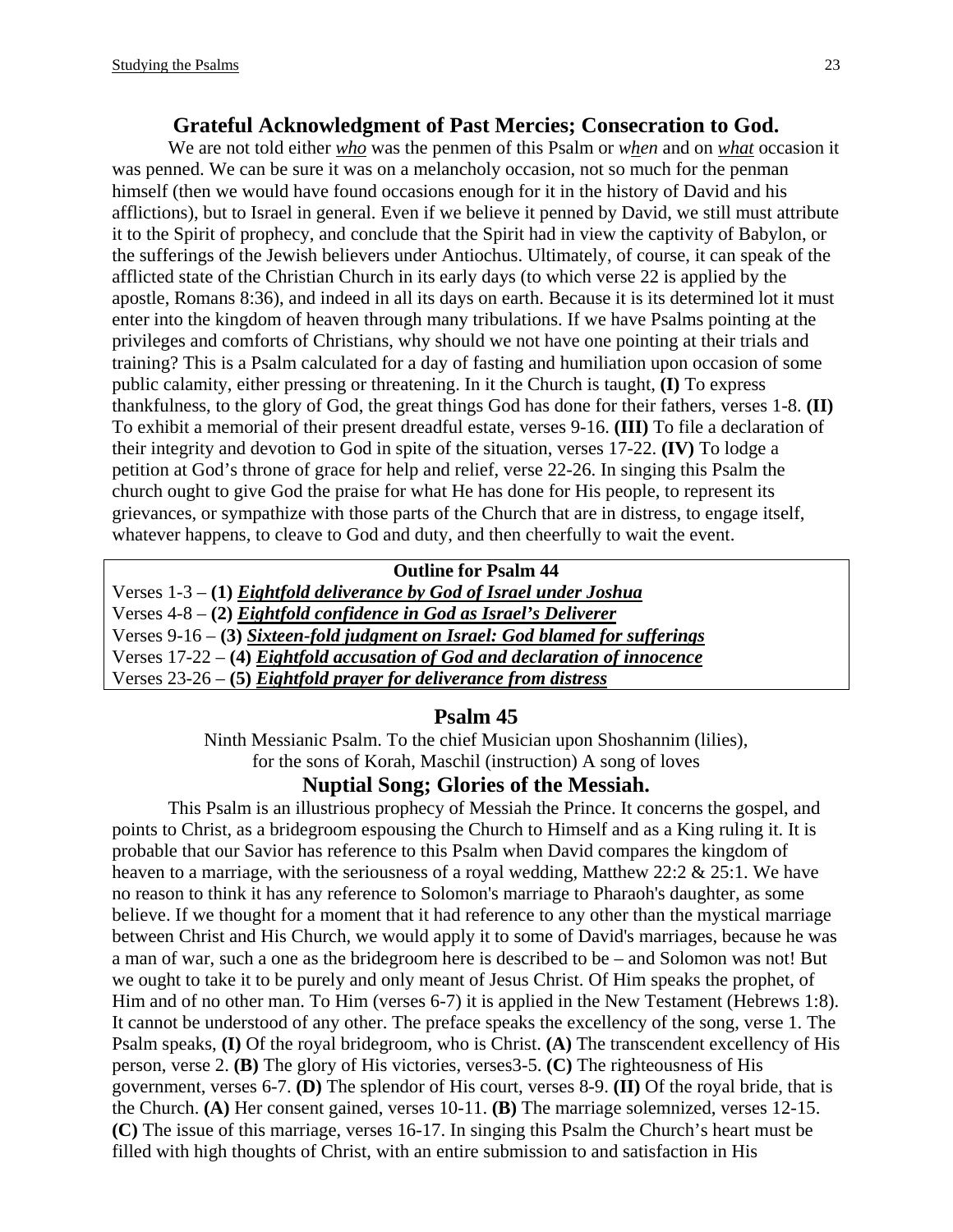government, and with an earnest desire of the enlarging and perpetuating of His Church in the world.

| <b>Outline for Psalm 45</b>                                                                   |
|-----------------------------------------------------------------------------------------------|
| Verse $1 - (1)$ The psalmist inspired                                                         |
| Verse $2 - (2)$ The beauty of the king: his gift of graciousness an eternal blessing from God |
| Verses $3-5-3$ The power, majesty, and moral traits of the king                               |
| Verses $6-7 - (4)$ Six-fold exaltation and eternal reign of the Messiah                       |
| (See Isaiah 9:6-7 and Daniel 7:13-14)                                                         |
| Verse $8 - (5)$ The garments of the king: their beauty and fragrance                          |
| Verses $9-16 - (6)$ The queen: her attendants                                                 |
| Verse $17 - (7)$ The Psalmist inspired                                                        |

# **Psalm 46**

Tenth messianic Psalm To the chief Musician for the sons of Korah, A Song upon Alamoth (maidens or virgins)

# **God the Protection of His People.**

This Psalm encourages us to hope and trust in God, and His power, and providence, and gracious presence with His Church in the worst of times, and directs us to give Him the glory of what He has done for us and what He will do. Probably it was penned upon occasion of David's victories over the neighboring nations (2 Samuel 8), and the rest that God gave him from all his enemies round about. We are here taught, **(I)** To take comfort in God when things look very black and threatening, verses 1-5. **(II)** To mention, in our praise, the great things He has wrought for His Church against its enemies, verses 6-9. **(III)** To assure ourselves that God who has glorified His own name will glorify it yet again, and to comfort ourselves with that, verses 10-11. The Church may, in singing it, apply it either to its spiritual enemies, and be more than conquerors over them, or to the public enemies of Christ's kingdom in the world and their threatening insults, endeavoring to preserve a holy security and serenity of mind when they seem most formidable.

> It is said of Luther that, when he heard any discouraging news, he would say, "*Come let us sing the forty-sixth psalm*."

**Outline for psalm 46**  Verses 1-3 – **(1)** *Three things that God is to His people: Five-fold confidence* Verse 4 – **(2)** *The Millennial river* (See Ezekiel 47:1-12 and Zechariah 14:8) Verses 5-7 – **(3)** *Tenfold reign of God and messiah over Israel* (See Isaiah 2:2-4; 9:6-7; Daniel 7:13-14; Zechariah 14; Revelation 11:15 and 1 Corinthians 15:24) Verses 8-9 – **(4)** *Invitation: Five works of God* Verses 10-11 – **(5)** *Command: God's ultimate purpose in the earth*

# **Psalm 47**

Eleventh Messianic Psalm – To the chief musician – A psalm for the sons of Korah **Exhortation to Praise God.** 

The scope of this Psalm is to stir us up to praise God, to stir up all people to do so; and, **(I)** We are directed in what manner to do it, *publicly*, *cheerfully*, and *intelligently*, verses 1, 6-7. **(II)** We are furnished with matter for praise. **(A)** God's majesty, verse 2. **(B)** His sovereign and universal dominion, verses 2, 7-9. **(C)** The great things He had done, and will do, for His people, verses 3-5. Many suppose that this Psalm was penned upon occasion of the bringing up of the Ark to Mount Zion which verse 5 seems to refer to ("*God has gone up with a shout*"); but it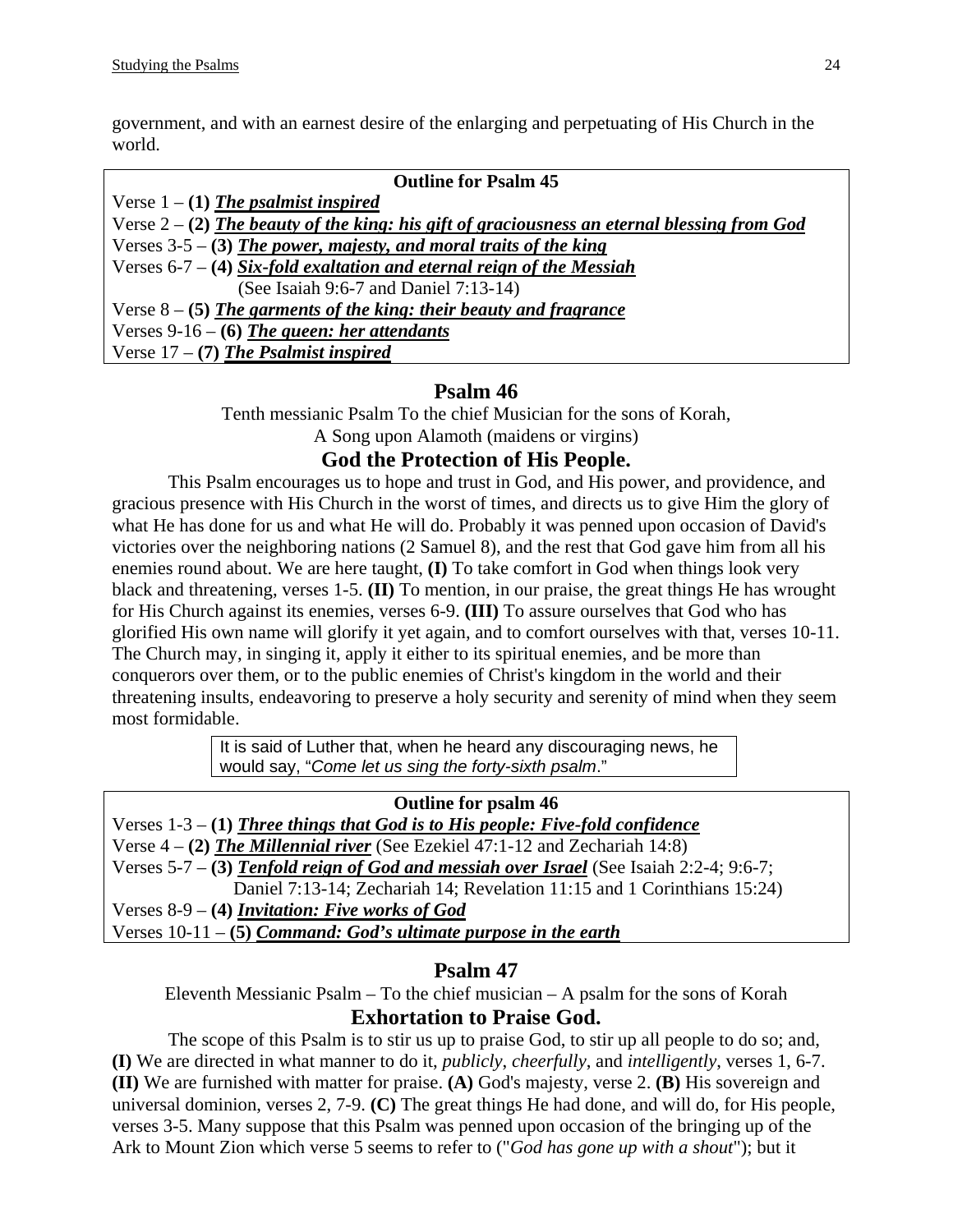looks further, to the ascension of Christ into the heavenly Zion, after He has finished His undertaking on earth, and to the setting up of His kingdom in the world, to which the heathen should become willing subjects. In singing this Psalm the Church is to give honor to the exalted Redeemer, to rejoice in His exaltation, and to celebrate His praises, confessing that He is Lord, to the glory of God the Father.

| <b>Outline for Psalm 47</b>                                                      |  |
|----------------------------------------------------------------------------------|--|
| Verses $1-5 - (1)$ Two commands to praise: seven reasons to praise               |  |
| Verses $6-9 - (2)$ Seven reason to praise (See Psalm 48:9; 54:4; 56:12 and 68:3) |  |

#### **Psalm 48**

Twelfth messianic Psalm – A Song and Praise for the sons of Korah

#### **The Beauty and Strength of Zion.**

This Psalm, as the two precious ones, is a triumphant song. Some think it was penned on occasion of Jehoshaphat's victory (2 Chronicles 22), others of Sennacherib's defeat, when his army laid siege to Jerusalem in Hezekiah's time. But, for all I know, it could have been penned by David on occasion of some eminent victory obtained in his time, yet not so calculated but that it might serve any other similar occasion in aftertimes. It is applicable also to the glories of the Church, of which Jerusalem was a type, especially when it will come as a Church triumphant, the "*heavenly Jerusalem*" (Hebrews 12:22), "*the Jerusalem which is above*," Galatians 4:26. Jerusalem is here praised, **(I)** For its relation to God, verses 1-2. **(II)** For God's care of it, verse 3. **(III)** For the terror it strikes upon its enemies, verses 4-7. **(IV)** For the pleasure it gives to its friends, who delight to think, **(A)** Of what God has done, does, and will do for it, verse 3. **(B)** Of the gracious discoveries He makes for Himself in and for that holy city, verses 9-10. **(C)** Of the effectual provision that is made for its safety, verses 11-13. **(D)** Of the assurance we have of the eternity of God's covenant with the children of Zion, verse 14. In singing this Psalm the Church must be affected with the privilege and, as members of the Church, and must express and excite its sincere good-will to all its interests.

**Outline for psalm 48**  Verses 1-8 – **(1)** *Fifteen-fold greatness of God and His capital city* Verses 9-14 – **(2)** *Seven commands to praise God: seven reasons to praise*

#### **Psalm 49**

Sixth Psalm of instruction (on riches, wisdom, and honor) To the chief Musician – A psalm for the sons of Korah

## **A Call to Attention.**

This Psalm is a sermon, and so is the next. In most of the Psalms we have the penman praying or praising; in these we have him *preaching.* It is the Church's duty, in singing Psalms, to teach and admonish one another. The scope and design of this discourse is to convince the men of this world of their sin and folly in setting their hearts upon the things of this world, and so to persuade them to seek the things of a better world. Also our duty is to comfort people, in reference to our own troubles and the grief that arises from the prosperity of the wicked. **(I)** In the preface the Psalmist seeks to awaken worldly people out of their security (verses 1-3) and to comfort himself and other godly people in a day of distress, verses 4-5. **(II)** In the rest of the Psalm, **(A)** He endeavors to convince sinners of their folly in caring for the wealth of this world, by showing them. That they cannot, with all their wealth, save their friends from death, verses 6- 9. **(B)** They cannot save themselves from death, verse 10. **(C)** They cannot secure to themselves a happiness in this world, verses 11-12. Much less, **(D)** Can they secure for themselves a happiness in the world to come, verse 14. **(III)** The Psalmist endeavors to comfort himself and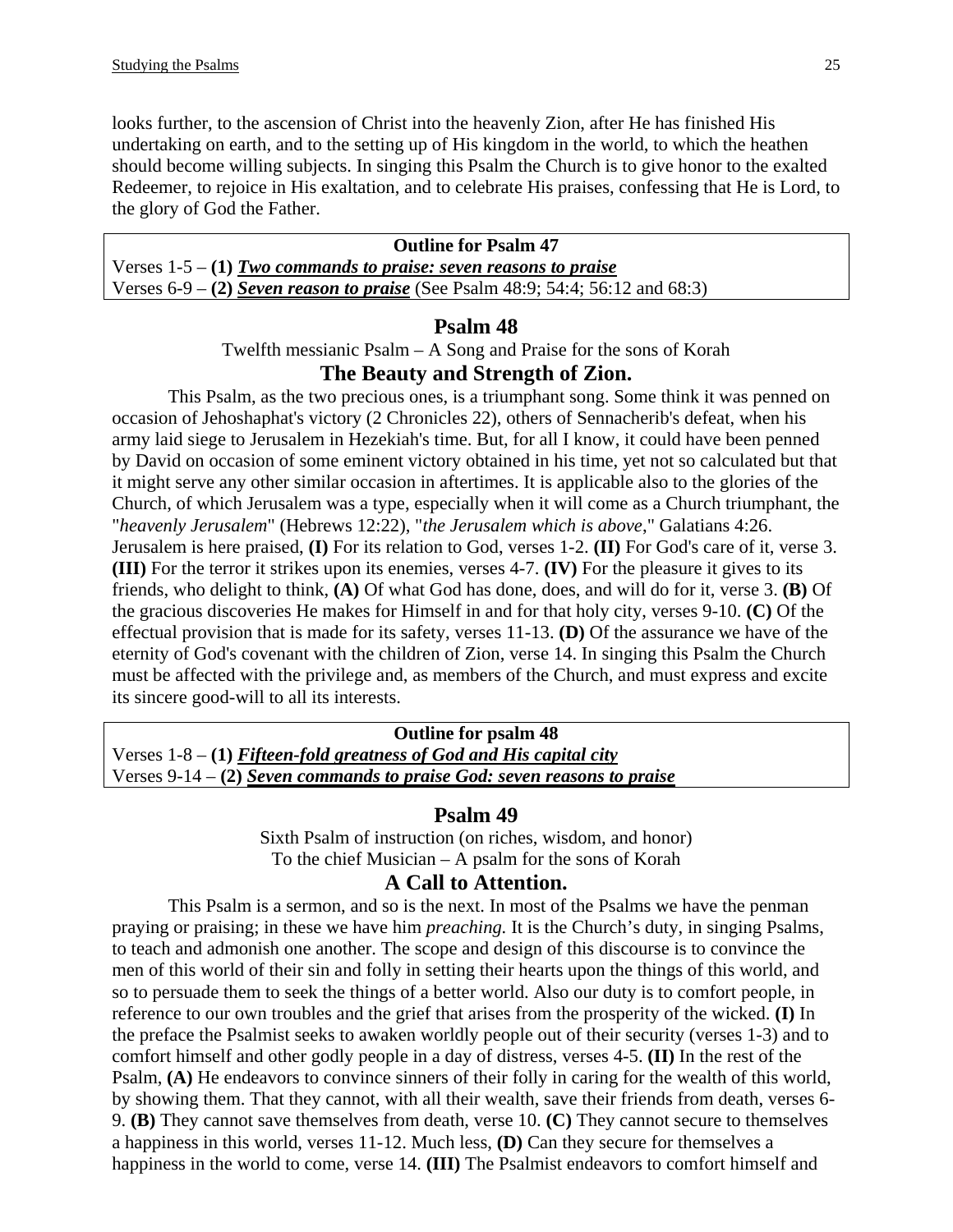other good people, **(A)** Against the fear of death, verse 15 **(B)** Against the fear of the prospering power of wicked people, verses 16-20. In singing this Psalm let the Church receive these instructions, and be wise.

| <b>Outline for psalm 49</b>                                                        |
|------------------------------------------------------------------------------------|
| Verses $1-4 - (1)$ Universal call to hear: these commands                          |
| Verses $5-9 - (2)$ Riches cannot redeem the soul and give eternal life             |
| Verses $10-13-3$ All men die alike and all bodies see corruption like the beasts   |
| (See Genesis 3:19; Ecclesiastes 3:19-20 and Daniel 12:2)                           |
| Verses $14-15-$ (4) Resurrection of the body and redemption from sheal (hell).     |
| <b>The confidence of the Psalmist</b> (See 1 John 3:21)                            |
| Verses $16-20-5$ Two commands not to fear the rich who see corruption: like beasts |
|                                                                                    |

We come to the 1<sup>st</sup> of 12 Psalms "of Asaph, son of Berachiah," – one of the chief musical leaders in David's organization of Tabernacle worship (See 1Chronicles 15:16-19; 16:5-7; 25:1-9; 2 Chronicles 5:12; 35:15; and Nehemiah 12:46). He composed both words and music (See 2 Chronicles 29:30). The 12 Psalms of Asaph are 50, & 73-83. Some object to his authorship of Ps. 74 and 79, claiming they refer to the Babylonian captivity, but there is nothing in them to prove this. Jerusalem was often plundered, and the inspired writer could have predicted such desolation in song.

## **Psalm 50**

Psalm of Judgment – A psalm of Ashaph

### **The Majesty of Messiah.**

This Psalm, as the previous Psalm, is a Psalm of instruction, not of prayer or praise; it is a Psalm of reproof and admonition, in singing this Psalm the Church teaches and admonishes one another. In Psalm 49, after a general demand of attention, God by His prophet deals (verse 3) with the children of this world, to convince them of their sin and folly in setting their hearts upon the wealth of this world. In this Psalm, 50, after a like preface, he deals with those that were, in profession, to convince them of their sin and folly in placing their religion in ritual services, while neglecting practical godliness – as sure a way to ruin as the other. This Psalm is intended, **(A)** As a proof to the carnal Jews, both those that rested in the *external* performances of their religion, and were negligent in the more excellent duties of prayer and praise, and those that expounded the Law to others, but lived wicked lives themselves. **(B)** As a prediction of the abolishing of the *ceremonial* law, and of the introducing of a *spiritual* way of worship in and by the kingdom of the Messiah, John 4:23-24. **(C)** As a representation of the Day of Judgment, in which God will call men to an account concerning their observance of those things that they have been taught; men will be judged "*according to what is written in the books*." Christ is fitly represented speaking as a Judge, when He speaks as a Lawgiver. Here is, **(I)** The glorious appearance of the Prince that gives law and judgment, verses 1-6. **(II)** Instruction given to His worshippers, to turn their sacrifices into prayers, verses 7-15. **(III)** A rebuke to those that pretend to worship God, but live in disobedience to His commands (verses 16-20), their doom read (verses 21-22), and warning given to all to look to their behavior as well as to their devotions, verse 23. These instructions and admonitions the Church must take to itself, and give to others, in singing this Psalm.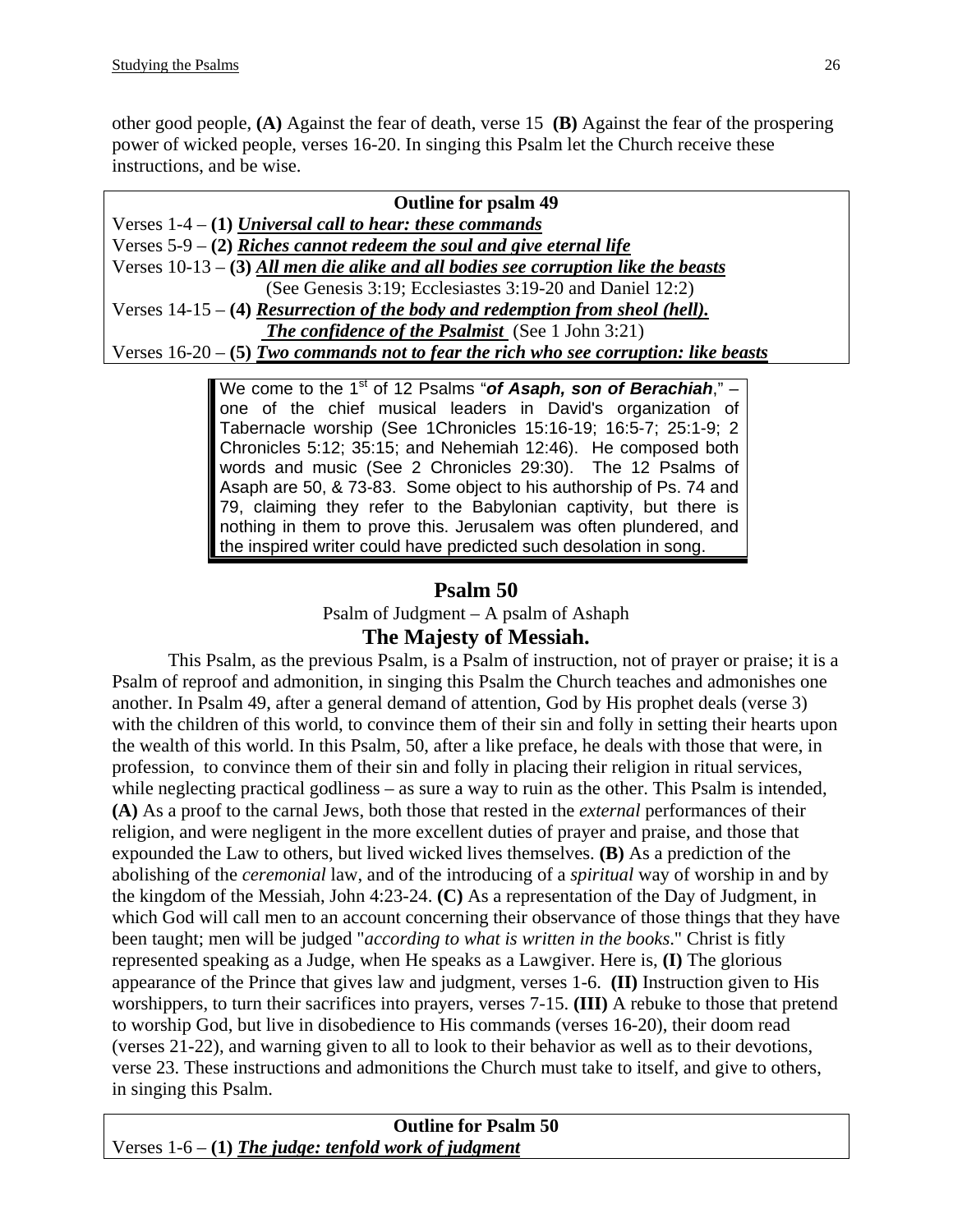| Verses $7-13 - (2)$ Fourteen-fold reproof of Israel: two commands |
|-------------------------------------------------------------------|
| Verses $14-15 - (3)$ God and man's part in answered prayer        |
| Verses $16-22 - (4)$ The wicked reproved: their twelve sins       |
| Verse $23 - (5)$ How to avert judgment                            |

#### **Psalm 51**

First Prayer Psalm – To the chief Musician – A psalm of David, when Nathan the prophet came unto him, after he had gone in to Bathsheba (2 Samuel 12).

#### **Petitions of Repentance.**

Though David penned this Psalm on a very precise occasion, yet, it is of as general use as any of David's Psalms. It is the most well-known of the repentant Psalms, and most expressive of the cares and desires of a repenting sinner. It is a pity indeed that in our devout addresses to God we should have any thing else to do than to praise God, for that is the work of heaven. However, we make added work for ourselves by our own sins and follies, because then we must come to the throne of grace in the posture of *repentance*, to confess our sins and claim the grace of God. If we would take these words of David, we would find no better words than in this Psalm, that is the record of David's repentance for his sin in the matter of Uriah – the greatest blemish upon his character! All the rest of his faults were nothing compared to this – it is said of him (1 Kings 15:5) that "*he turned not aside from the commandment of the Lord all the days of his life, save only in the matter of Uriah the Hittite*." In this Psalm, **(I)** He confesses his sin, verses 3-6. **(II)** He prays earnestly for the pardon of his sin, verses 1-2, 7, 9. **(III)** For peace of conscience, verses 8, 12. **(IV)** For grace to go and sin no more, verses 10-11, 14. **(V)** For liberty of access to God, verse 15. **(VI)** He promises to do what he could for the good of the souls of others (verse 13) and for the glory of God, verses 16-17, 19. And, lastly, concludes with a prayer for Zion and Jerusalem, verse 18. Those whose consciences charge them with any gross sin should, with a believing heart regard Jesus Christ, the Mediator, and pray this Psalm. Nay, though we have not been guilty of adultery and murder, or any the like enormous crime, yet in singing it, and praying it, we may very sensibly apply it all to ourselves, that if we do with suitable affections through Christ Jesus, will find mercy, pardon and grace for appropriate help.

| <b>Outline for Psalm 51</b>                                    |  |
|----------------------------------------------------------------|--|
| Verses $1-2 - (1)$ Four requests for forgiveness and cleansing |  |
| Verses $3-6 - (2)$ Tenfold confession of sin                   |  |
| Verses $7-19 - (3)$ Fifteen requests: 22 results if granted    |  |

## **Psalm 52**

Seventh Psalm of instruction (on treachery of the righteous) – To the chief Musician, Mashil (instruction) – A Psalm of David, when Doag the Edomite came and told Saul, and said unto him, David is come to the house of Ahimelech (1 Samuel 21).

### **The Wickedness of Doeg.**

David, no doubt, was in very great grief when he said to Abiathar (1 Samuel 22:22), "*I have occasioned the death of all the persons of thy father's house*," who were put to death upon Doeg's malicious information. To give some vent to that grief, and to gain some relief to his mind under it, David penned this Psalm, and, as a prophet, with as good an authority as if he was already a prince upon the throne, **(I)** He charges Doeg for what he had done, verse 1. **(II)** He accuses him, convicts him, and enumerates his crimes, verses 2-4. **(III)** He passes sentence upon him, verse 5. **(IV)** He foretells the triumphs of the righteous in the execution of the sentence, verses 6-7. **(V)** He comforts himself in the mercy of God and his assurance and that he would praise Him, verses 8-9. In singing this Psalm the Church should conceive a hatred of the sin of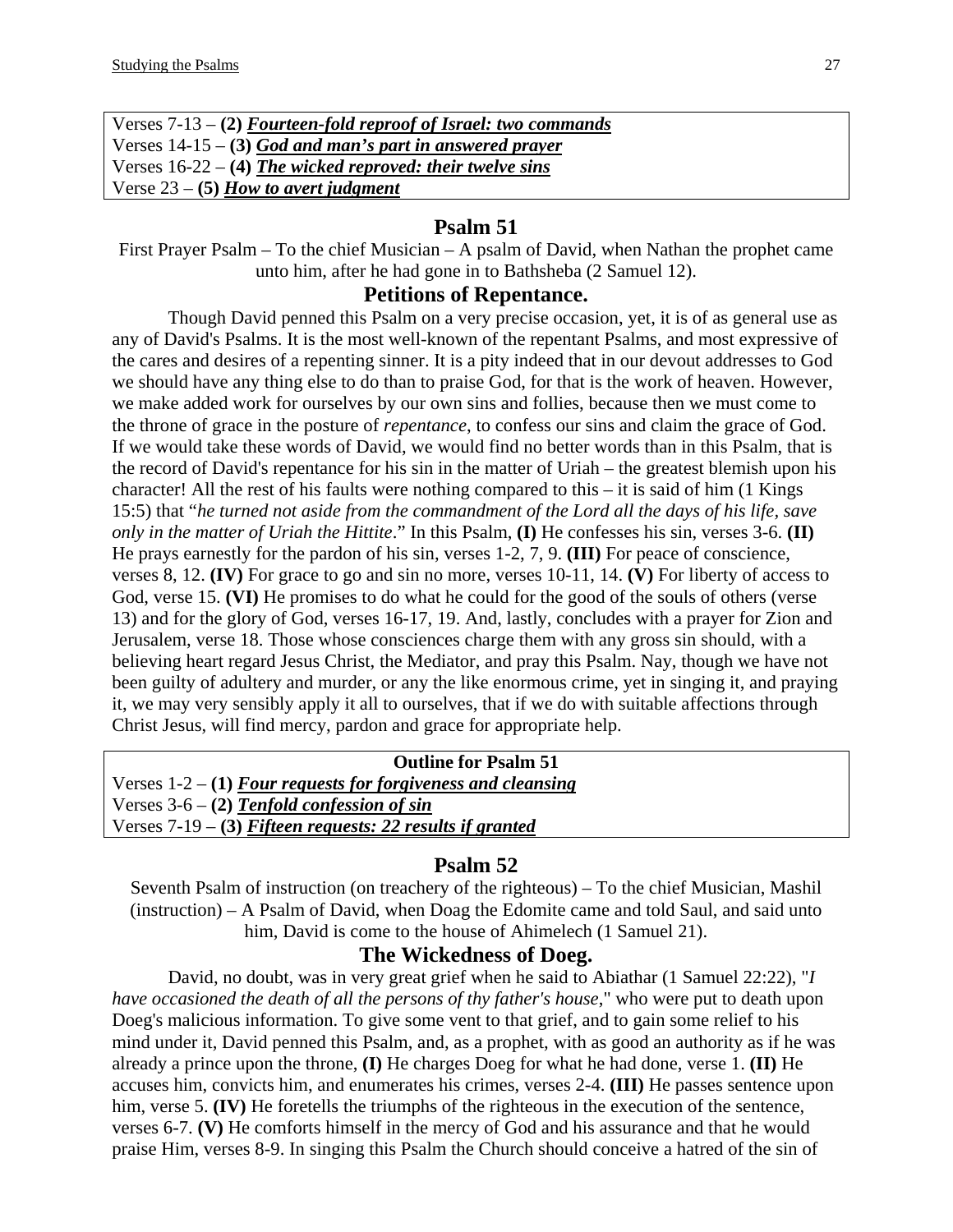lying, foresee the ruin of those that persist in it, and please itself with the assurance of the defense of God's Church and people, in spite of all the malicious designs of the children of Satan, that father of lies.

| <b>Outline for Psalm 52</b>                                         |  |
|---------------------------------------------------------------------|--|
| Verses $1-4 - (1)$ Six-fold character of Doeg                       |  |
| (See 1 Samuel 22:7-23; 2 Samuel 15:1-12, & 31; and Psalms 55:12-14) |  |
| Verse $5 - (2)$ Threefold judgments of God                          |  |
|                                                                     |  |

Verses 6-7 – **(3)** *Fourfold attitude of the righteous under the law* Verses 8-9 – **(4)** *Four blessings of the just*

### **Psalm 53**

Eighth Psalm of Instruction (on the wicked) – To the chief musician upon Mahalath (entreat or make prayer) a Psalm of David

#### **Human Depravity.**

God speaks once, twice, and it is well for man to recognize it. God, in this Psalm, speaks twice, for it is the same almost verbatim with the 14<sup>th</sup> Psalm. The scope of it is to convince us of our sins, to set us blushing and trembling because of them. This is what we are and there is with so much difficulty that there is need of understanding "*line upon line*" to this claim. God's Word, as a convincing Word, is compared to a hammer, where strokes must be frequently repeated. God, by the Psalmist here, **(I)** Shows us how bad we are, verse 1. **(II)** Proves it to us by His own certain knowledge, verses 2-3. **(III)** He speaks terror to those who would persecute him, the worst of sinners, verses 4-5. **(IV)** He speaks encouragement to God's persecuted people, verse 6. There is *little* variation between Psalm 14 and this, but not considerable, only between verses 5- 6, in Psalm 14, and verse 5 here in this Psalm. Some expressions found in the  $14<sup>th</sup>$  Psalm are in this Psalm left out, concerning the shame that the wicked put upon God's people. Here David foretells the shame that God will put upon the wicked, with variations. He brings these charges by divine focus when he delivers it the second time to the chief musician. In singing it the Church ought to lament the corruption of the human nature, and the wretched immorality of the world it lives in, yet rejoicing in hope of the great salvation.

#### **Outline for Psalm 53**

Verse 1 – **(1)** *Twelve things of fools; five of God – Words and deeds of fools* (See Psalm 14:1)

Verse 2 – **(2)** *God's search to find godly men on earth* (See Psalm 14:2)

Verses 3-5 – **(3)** *God's discovery: all men are ungodly* (See Psalm 14:3)

Verse 6 – **(4)** *God's ultimate purpose: men n earth to be godly* (See Psalm 14:7)

# **Psalm 54**

Ninth Psalm of Instruction (on prayer and praise) To the chief Musician on Neginoth (stringed instruments), Maschil (instruction). A Psalm of David when the Ziphims came and said to Saul, "*Doth not David hide himself with us?*" (2 Samuel 23:19 & 26:1)

### **Complaints.**

The key of this Psalm hangs at the door, for the title tells us upon what occasion it was penned - when the inhabitants of Ziph, men of Judah (types of Judas the traitor), betrayed David to Saul, by informing him where he was, giving Saul the opportunity to seize him. This they did twice (1 Samuel 23:19 & 26:1), and it is on record to their everlasting disgrace. The first part of this Psalm is sweet. It was contemplated, perhaps, when David was in his distress and put into writing when the danger was over, with the addition of the last two verses, which express his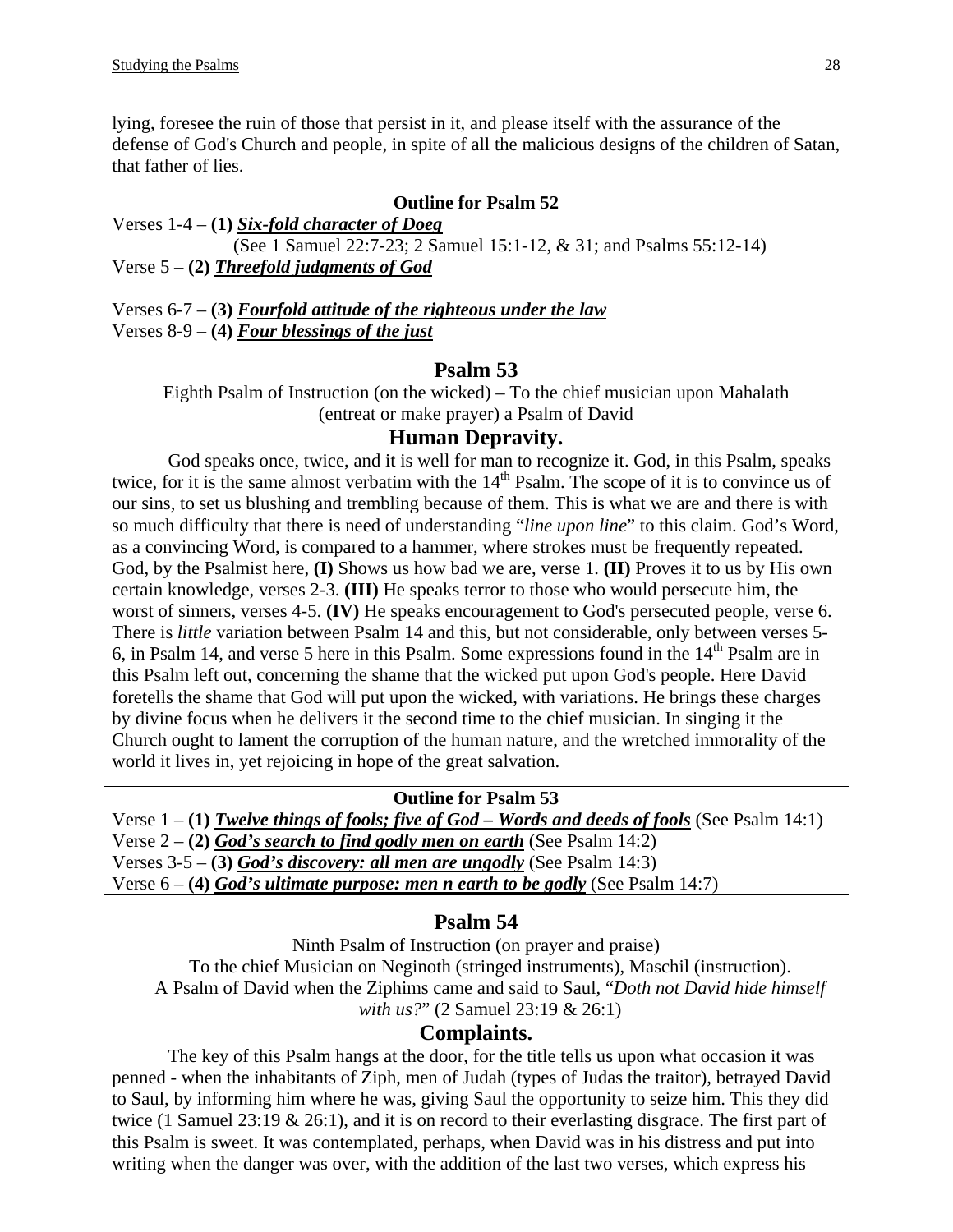thankfulness for the deliverance, which yet might be written in faith, even when he was in the midst of his fright. Here, **(I)** He complains to God of the hatred of his enemies, and prays for help against them, verses 1-3. **(II)** He comforts himself with an assurance of divine favor and protection, and that, in due time, his enemies would be confused and be delivered, verses 4-7. Whenever the Church is in distress it can be comfort to sing this Psalm.

#### **Outline for Psalm 54**

Verses 1-3 – **(1)** *Four requests: 3 reasons* (See Psalm 55:1; 56:1; 57:1; 86:1 & 12; 106:4; 108:5) Verses 4-7 – **(2)** *Praise: Six reasons*

## **Psalm 55**

Tenth Psalm of Instruction (on prayer for judgment) – To the chief Musician on Neginoth (stringed instruments) Maschil (instruction). A psalm of David

# **Supplications of David in Distress.**

Many expositors feel that David penned this Psalm upon occasion of Absalom's rebellion, and that the particular enemy he here speaks of, that dealt treacherously with him, was Ahithophel, making David's troubles here typical of Christ's sufferings, and Ahithophel's treachery a figure of Judas's, because they both hanged themselves. David was in great distress when he penned this Psalm. **(I)** He prays that God would manifest His favor to him, and pleads his own sorrow and fear, verse 1-8. **(II)** He prays that God would manifest His displeasure against his enemies, and pleads their great wickedness and treachery, verses 9-15 and again verses 20-21. **(III)** He assures himself that God would, in due time, appear for him against his enemies, comforts himself with the hopes of it, and encourages others to trust in God, verses 16- 19 and again verses 22-23. In singing this Psalm the Church can apply it to its own troubles, if not, it may sympathize with those to whose case it comes nearer, foreseeing that there will be, at last, indignation and wrath to the persecutors, and salvation and joy to the persecuted.

## **Outline for Psalm 55**  Verses 1-5 – **(1)** *Four requests: Eight complaints against the wicked* Verses 6-8 – **(2)** *Six-fold desire of the just to escape the wicked* Verses 9-11 – **(3)** *Two requests: Five sins of the wicked* Verses 12-14 – **(4)** *Betrayal of the Messiah* (See Psalm 41:9; John 13:18-19 and Acts 1:16) Verse 15 – **(5)** *Two requests for judgment on the wicked* Verses 16-19 – **(6)** *Sevenfold confidence for deliverance from the wicked* Verses 20-21 – **(7)** *Five sins of the wicked* Verse 22 – **(8)** *Threefold confidence of the righteous* Verse 23 – **(9)** *The destiny of the wicked* (See Matthew 13:39-50 and 25:46)

In Psalm 56 you will find the word, "*Jonath-elem-rechokim*," the first of two words in the Bible with eighteen letters - the longest words in the Bible (here and Isaiah 8:1).

# **Psalm 56**

Twelfth Prayer of Distress – To the chief musician upon "*Jonath-elem-rechokim*" (cry of the dove in the distant terebinth trees). Michtam (graven or permanent writing) of David, when the Philistines took him in Gath (1 Samuel 21 and 27)

# **Prayer for Help under Oppression; Confidence in God.**

It seems by this Psalm, and many other Psalms, that even in times of the greatest trouble and distress David never hung his harp upon the willow-trees, never unstrung it or laid it by. When his dangers and fears were greatest he was still in tune for singing God's praises. He was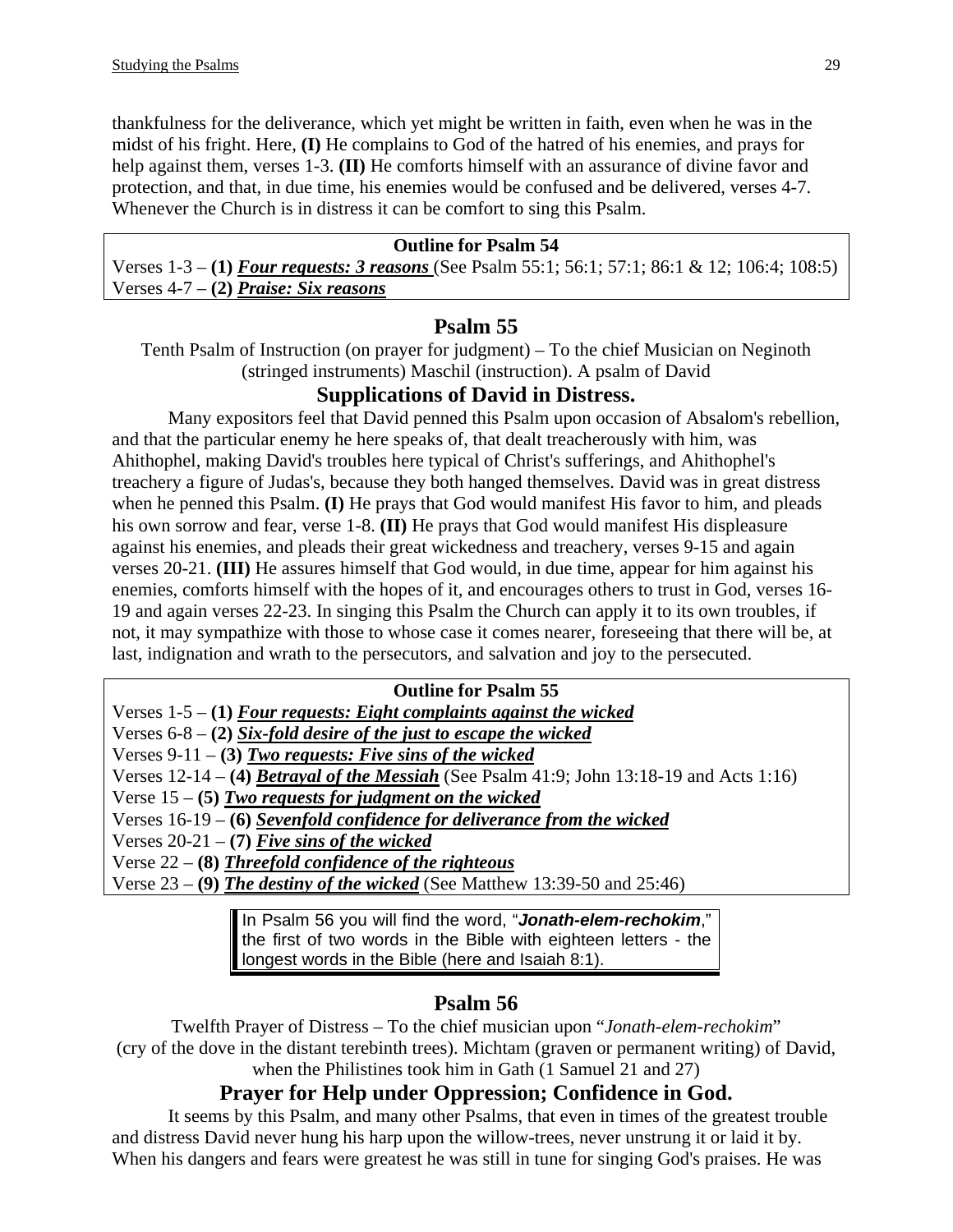in imminent peril when he penned this Psalm, at least when he meditated it. Yet, even then his meditation of God was sweet. **(I)** He complains of the malice of his enemies, and begs mercy for himself and justice against them, verses 1-2 & 5-7. **(II)** He confides in God, being assured that He would take his part, comforting himself with this, that, because of this, he was safe and would be victorious, and that while he lived he would praise God, verses  $3-4 \& 8-13$ . How pleasantly may the Church, in singing this Psalm, rejoice in God, and praise Him for what He will do, as well as for what He has done

## **Outline for Psalm 56**  Verses 1-7 – **(1)** *Two requests: Ten reasons for an answer* (See Psalm 55:1; 56:1; 57:1 & 7; 59:11; 86:1 & 12; 106:4; 108:5 and 144:1) Verses 8-11 – **(2)** *Eightfold confidence in God* Verses 12-13 – **(3)** *Vows and reasons for praise*

# **Psalm 57**

Thirteenth Prayer of Distress – To the chief Musician, Altaschith (destroy not), Michtam (graven or permanent writing) of David, when he fled from Saul in the cave (1 Samuel 24:3)

## **Prayer in Affliction.**

This Psalm, much like previous one, was penned upon a similar occasion, when David was both in danger of trouble and tempted to sin. It begins as the 56<sup>th</sup> Psalm does, "*Be merciful to me*." The method also is the same. **(I)** He begins with prayer and complaint, yet not without some assurance of a speedy answer to his request, verses 1-6. **(II)** He concludes with joy and praise, verses 7-11. The Church can take direction and encouragement, both in its supplications and thanksgivings, and may offer both to God, in singing this Psalm.

### **Outline for Psalm 57**

Verses – 1-6 – **(1)** *Four requests; eightfold distress* (See Psalm 7:1; 17:1; 19:12; 25:16; 26:1; 27:7 and 28:3)

Verses 7-11 – **(2)** *Sevenfold resolve to praise God; two reasons; two requests*

This word, "*Al-taschith*," meaning "*destroy not*," is used in the title of four Psalms (Psalms. 57; 58; 59 and 75).

# **Psalm 58**

Fifth Prayer for Judgment – To the chief Musician, Altaschith (destroy not), Michtam (graven or permanent writing) of David.

# **A Reproof to Wicked Judges.**

It is the belief of some that before Saul began to persecute David by force of arms, and raised the armed force to seize him, he fashioned a path of action against him by course of law, upon which he was condemned *unheard*, and counted as a traitor, by the Great Council, or Supreme Court of judicature, and then proclaimed him "*an outlawed wolf*," whom any man might kill and no one should protect. The elders, in order to curry favor with Saul, having passed this bill of "*attainder*" – [loss of civil rights as a result of a sentence of death or outlawry] – it is assumed that David penned this Psalm on such an occasion. **(I)** He describes their sin, and magnifies it, verses 1-5. **(II)** He prays and foretells their ruin, and the judgments which the righteous God will bring upon them for their injustice (verses 6-9) that would redound, **(A)** To the comfort of the saints, verse 10. **(B)** To the glory of God, verse 11. Sin is presented here both exceedingly sinful and exceedingly dangerous, and God is a "*Just Avenger*" of wrong, which the Church should be reminded in singing this Psalm.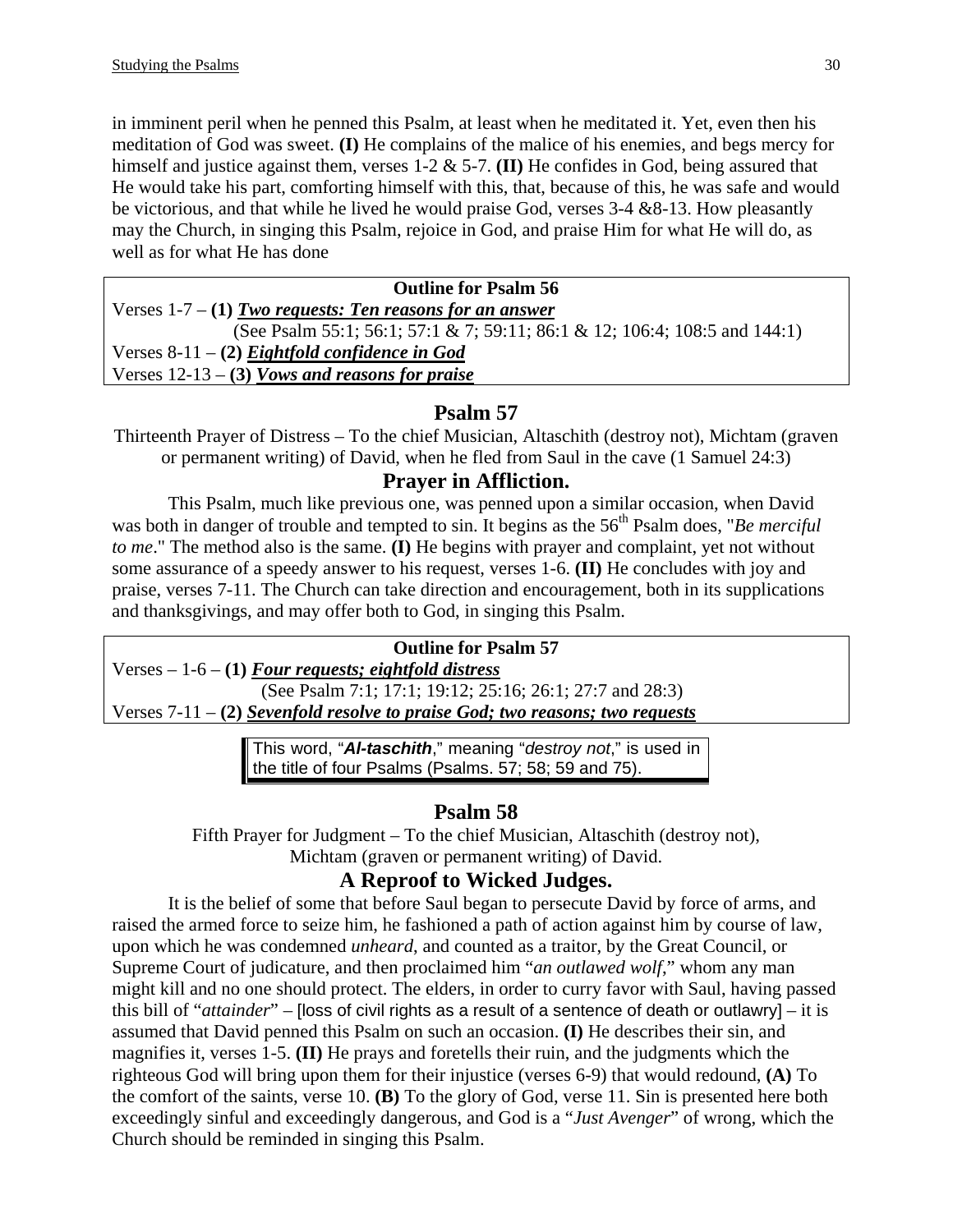**Outline for Psalm 58**  Verses 1-8- **(1)** *Five requests: ten sins of the wicked* Verses 9-11 – **(2)** *Future judgment of the wicked*

# **Psalm 59**

Sixth Prayer for Judgment – To the chief Musician, Altaschith (destroy not), Michtam (graven or permanent writing) of David, when Saul sent, and they watched the house to kill him (1 Samuel 19:11).

# **Prayer for Deliverance.**

This Psalm is of the same nature and scope with several of the "*Judgment*" Psalms that are filled with David's complaints of the malice of his enemies and of their cruel designs against him. These record his prayers and prophecies against them, and his comfort and confidence in God as his God. Some of these Psalms referred to as, "*Prayers of Judgment*" (See page 80-81 of these notes), speaks of God's judgment by *nature* that can easily be understood. At times, however, David speaks in a prophetical spirit, looking forward to Christ and the enemies of His kingdom, and therefore not, necessarily to be drawn as an example for the Church to follow. David also speaks of grace and a most holy faith that ought to be imitated by every one of us. In this Psalm, **(I)** He prays to God to defend and deliver him from his enemies, representing them as very bad men, barbarous and malicious atheists, verses 1-7. **(II)** He foresees and foretells the destruction of his enemies, which he would give God the glory of, verses 8-17. If any of the particular enemies of God's people fall under these characters, the Church may, in singing this Psalm, read their doom and foresee their ruin.

### **Outline for Psalm 59**

Verses 1-7 – **(1)** *Seven requests for judgment: tenfold description of the wicked* (See Psalm 7:11; 10:1; 17:7; 53:3: 55:1 & 20; 58:1 and 74:3)

> The word, "*Shushan-eduth*" means testimony, indicating that this Psalm is related to the second Passover provided for in Numbers 9:5-14 and acted upon in 2 Chronicles 30. The other Psalm thus used is Psalm 79.

> "**Aram-naharaim**" refers to Mesopotamia, or Syria of the two rivers, between the Euphrates and the Tigris (1 Chronicles 18:5).

> "**Aram-zobah**" is Coelesyria, or Syria of the watchmen (1 Chronicles 18:3).

> The battle referred too in Psalm 60 is the battle of twelve thousand. In 2 Samuel 8:13 and 1 Chronicles 18:12 it is David's and Abishai's exploit which was 18,000. Here it is Joab's exploit of 12,000, but it took him 6 months more to accomplish the task (1 Kings 11:15-16). David's 22,000 in 1 Chronicles 18:5 were in a Syrian campaign.

# **Psalm 60**

Eleventh Psalm of instruction (on God's help in war)

- To the chief Musician upon Shushan-eduth (testimony),
- Michtam (graven or permanent writing) of David, to teach;
- when he strove with Aram-naharaim, and with Aram-zobah, when Joab returned, and spoke of Edom in the valley of salt twelve thousand (2 Samuel 8:3-13).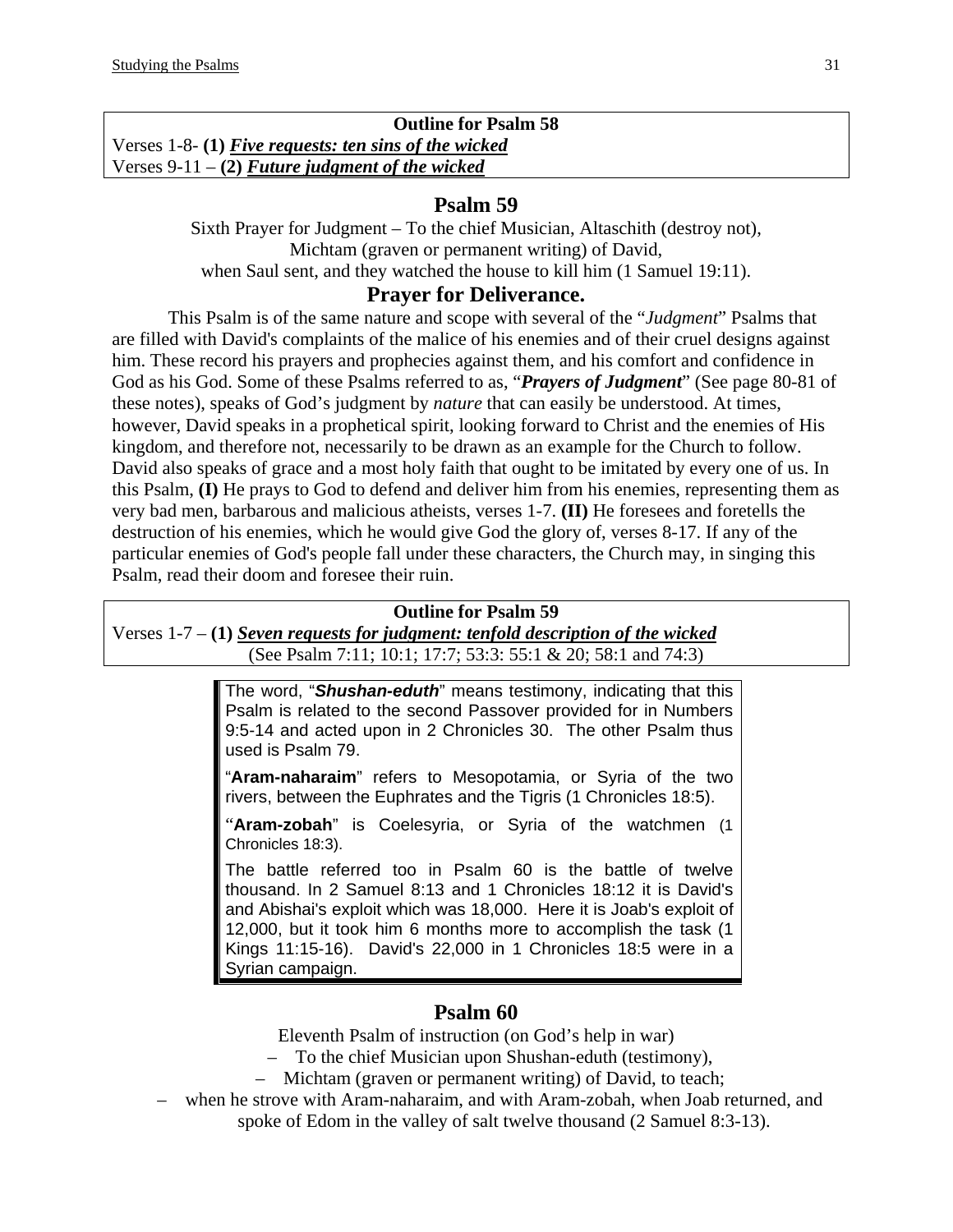# **David's Complaints and Petitions.**

It appears that, after many Psalms that David penned in a day of distress the  $60<sup>th</sup>$  Psalm was considered in a day of triumph, It was penned after he was settled on the throne, upon occasion of an illustrious victory that God blessed his forces with over the Syrians and Edomites, when David was in the zenith of his success, and the affairs of his kingdom seem to have been in a better situation then before or after. – (See 2 Samuel 8:3 & 13 – as well as, 1 Chronicles 18:3 & 12.) David, in prosperity, was as devout as David in adversity. In this Psalm, **(I)** He reflects on the bad state of the public interests, for many years, in which God had been challenging them, verses 1-3. **(II)** He takes notice of the happy turn lately given to their affairs, verse 4. **(III)** He prays for the deliverance of God's people from their enemies, verse 5. **(IV)** He triumphs in hope of their victories over their enemies, and pleads with God to carry them on and complete them, verses 6-12. In singing this Psalm the Church should have an eye both its acts and to the state of its soul – for both have their struggles.

| <b>Outline for Psalm 60</b>                                                                |
|--------------------------------------------------------------------------------------------|
| Verses $1-5 - (1)$ Four requests: eight past dealings of God with Israel                   |
| (See Psalm 9:19; 17:13; 28:3; 36:10; 39:12 54:1 and 55:1)                                  |
| Verses $6-8- (2)$ God's tenfold vow and prophecy of Israel and her immediate neighbors     |
| during the Tribulation Period (See Psalm 108:7-9)                                          |
| Verses 9-10 - (3) Future refuge of Israel during the Tribulation Period (See Psalm 108:10) |
| Verses $11-12 - (4)$ Israel's latter day prayer and final triumph of the Gentiles          |
| (See Psalm $108:11$ )                                                                      |

# **Psalm 61**

Third Psalm of Trust – To the chief Musicain upon Neginah (stringed instruments),

# A Psalm of David

# **Crying to God in Distress.**

David, in this Psalm, as in many others, begins with a sad heart, but concludes with an air of pleasantness – he begins with prayers and tears, but ends with songs of praise. The soul, by being lifted up to God, returns to the enjoyment of itself. It would seem David was driven out and banished when he penned this Psalm, whether by Saul or Absalom is uncertain. Some believe by Absalom, because he calls himself "*the king*" (verse 6), however, this refers to the King Messiah. David, in this Psalm, resolves to carry on in his duty, encouraged both by his experience and by his expectations. **(I)** He will call upon God because God had protected him, verses 1-3. **(II)** He will call upon God because God had provided well for him, verses 4-5. **(III)** He will praise God because he had an assurance of the continuance of God's favor to him, verses 6-8. So that, in singing this Psalm, the Church can find that which is very expressive both of its faith and of its hope – of its prayers and of its praises.

# **Outline for Psalm 61**

Verses 1-2 – **(1)** *Three requests of David* Verses 3-6 – **(2)** *Eightfold trust in God* (See Psalm 3:3; 20:1; 61:3 and 63:1) Verses 7-8 – **(3)** *Prayer and vows to God*

# **Psalm 62**

Fourth Psalm of Trust – To the chief Musician, to Jeduthun (Ethan, a choir leader). A Psalm of David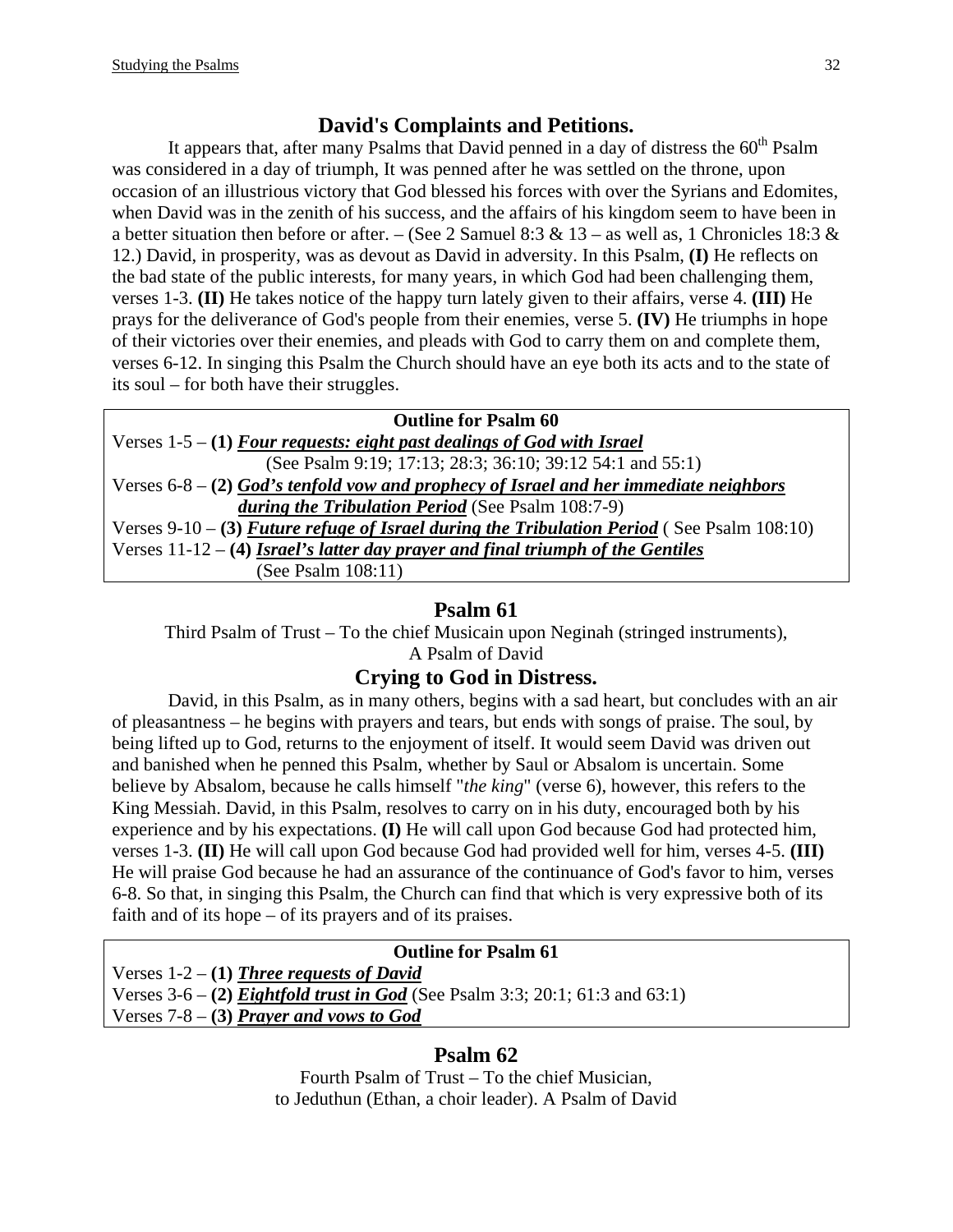# **Waiting upon God; Confidence in God.**

This Psalm has nothing in it directly either of prayer or praise, nor does it appear upon what occasion it was penned, nor whether upon any particular occasion, whether mournful or joyful. But in it, **(I)** David with a great deal of pleasure professes his own confidence in God and dependence upon him, and encourages himself to continue waiting on him, verses 1-7. **(II)** With a great deal of earnestness he excites and encourages others to trust in God likewise, and not in any creature, verses 8-12. In singing it the Church should stir up itself to wait on God.

#### **Outline for Psalm 62**

Verses 1-2 – **(1)** *Six-fold trust in God* Verses 3-4 – **(2)** *Five sins of the wicked and their destruction predicted*

Verses 5-7 – **(3)** *Tenfold trust in God* (See Psalm 3:3; 20:1 61:3 and 63:1)

Verse 8 – **(4)** *Threefold admonition to men*

Verse 9 – **(5)** *Man's natural State* (See Psalm 51:5 and Ephesians 2:1-3)

Verses 10-12 – **(6)** *Contrasting trusts*

### **Psalm 63**

Fifth Psalm of Trust – A Psalm of David, when he was in the wilderness of Judah

### **Devout Affections.**

This Psalm has in it as much of warmth and lively devotion as any of David's Psalms, yet, in so little a scope. As the sweetest of Paul's epistles written in prison, so some of the sweetest of David's Psalms were those that were penned, as this was, in a wilderness. That which grieved him most in his banishment was the absence of public worship. He longs for these to be restored to his enjoyment. The present lack only whetted his appetite. Yet it is not the ordinances, but the *God* of the ordinances, that his heart is upon. Here we have, **(I)** His desire toward God, verses 2. **(II)** His esteem of God, verses 3-4. **(III)** His satisfaction in God, verse 5. **(IV)** His secret communion with God, verse 6. **(V)** His joyful dependence upon God, verses 7-8. **(VI)** His holy triumph in God over his enemies and in the assurance of his own safety, verses 9-11. A dedicated and devout soul has little need of instruction on how to sing this Psalm, so naturally does it speak its own genuine language and an unsanctified soul, that is unaccustomed and unmoved with divine things, is scarcely capable of singing it with understanding.

**Outline for Psalm 63**  Verses 1-8 – **(1)** *Tenfold confidence in the praise to God; five blessings* (See Psalm 3:3; 20:1; 61:3 and 62:1) Verses 9-11 – **(2)** *Fourfold end of the wicked*

# **Psalm 64**

Fifth "*Prayer-Praise*" Psalm – To the chief Musician, A Psalm of David **Malice of David's Enemies.** 

This whole Psalm has reference to David's enemies, persecutors, and slanderers – many there were – and a great deal of trouble they gave him, almost all his days, so that we need not guess at any particular occasion of penning this Psalm. **(I)** He prays to God to preserve him from their malicious designs against him, verses 1-2. **(II)** Their bad character is revealed as men marked for ruin as a result of their own wickedness, verses 3-6. **(III)** By the spirit of prophecy David foretells their destruction, which would redound to the glory of God and the encouragement of His people, verses 7-10. In singing this Psalm the Church must observe the effect of the old hostility that is in the seed of the woman against the seed of the serpent, and assure itself that the serpent's head will be broken, at last, to the honor and joy of the holy seed.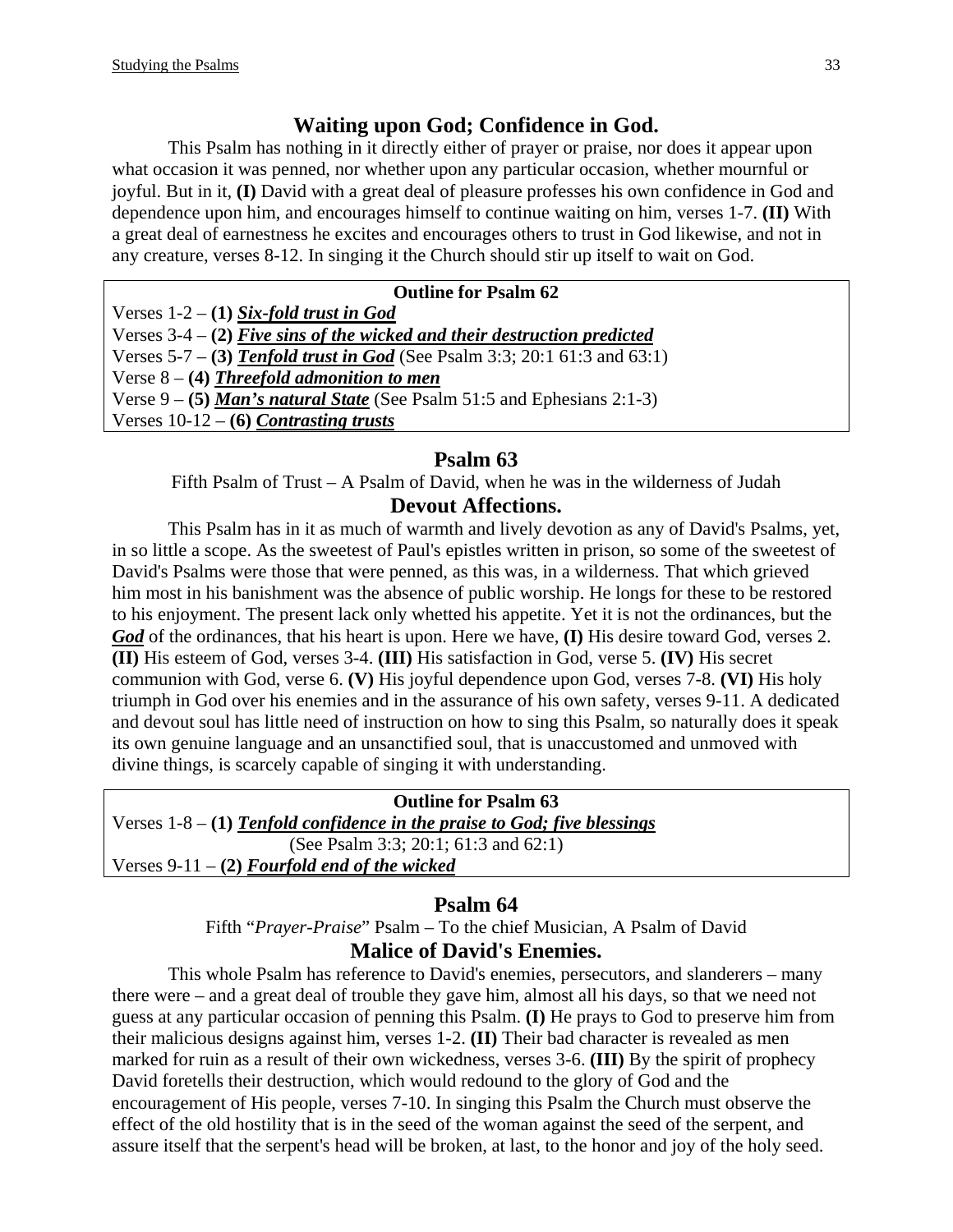## **Outline for Psalm 64**  Verses 1-6 – **(1)** *Four requests: ten sins of the wicked* Verses 7-8 – **(2)** *Fourfold end of the wicked* Verses 9-10 – **(3)** *Six facts about the righteous and the wicked*

## **Psalm 65**

Second Psalm of Praise – To the chief Musician, A Psalm and song of David

# **The Praises of Zion; Motives for Devout.**

In this Psalm we are directed to give to God the glory of His power and goodness, that appear, **(I)** In the kingdom of grace (verse 1), hearing prayer (verse 2), pardoning sin (verse 3), satisfying the souls of the people (verse 4), protecting and supporting them, verse 5. **(II)** In the kingdom of Providence, fixing the mountains (verse 6), calming the sea (verse 7), preserving the regular sequence of day and night (verse 8), and making the earth fruitful, verses 9-13. These are blessings the Church is indebted to God for, and therefore it can easily accommodate this Psalm to itself in singing it.

**Outline for Psalm 65**  Verses 1-4 – **(1)** *Praise: six blessings upon the moral creation* Verses 5-13 **(2)** *Praise: sixteen blessings upon the material creation*

### **Psalm 66**

Third Psalm of Praise – To the chief Musician, A song or praise.

# **All Mankind Exhorted to Praise God.**

This is a thanksgiving-Psalm, and it is of such a general use and application that we need not suppose it penned upon any particular occasion. All people are here called upon to praise God, **(I)** For the general instances of His sovereign dominion and power in the whole creation, verses 1-7. **(II)** For the special tokens of His favor to His people, His treasured and precious people, verses8-12. And then, **(III)** The Psalmist praises God for his own experiences of God's goodness to him in particular, especially in answering his prayers, verses 13-20. If the Church has learned "*in every thing to give thanks*" for past and present mercies, public and personal mercies, it will know how to sing this Psalm with grace and understanding.

### **Outline for Psalm 66**

Verses 1-12 – **(1)** *Nine admonitions: twelve acts of God* Verses 13-15 – **(2)** *Six-fold fulfillment of vows* Verses 16-20 – **(3)** *Admonition to hear his eightfold testimony*

# **Psalm 67**

Sixth Prayer-Praise Psalm – To the chief Musician on Neginoth (stringed instruments) A Psalm of song.

# **Prayer for the Prosperity and Extension of the Church; Conversion of the Gentiles.**

This Psalm relates to the church and is intended for public use. Here is, **(I)** A prayer for the prosperity of Israel, verse 1. **(II)** A prayer for the conversion of the Gentiles and the bringing of them into the Church, verses 2-5. **(III)** A prospect of happy and glorious times when God will do this, verses 6-7. The Psalmist was carried by the spirit of prophecy to foretell the glorious estate of the Christian Church, in which Jews and Gentiles would unite in one flock – the beginning of that blessed work ought to be the matter of the Church's joy and praise, and the completing of it of its prayer and hope, in singing this Psalm.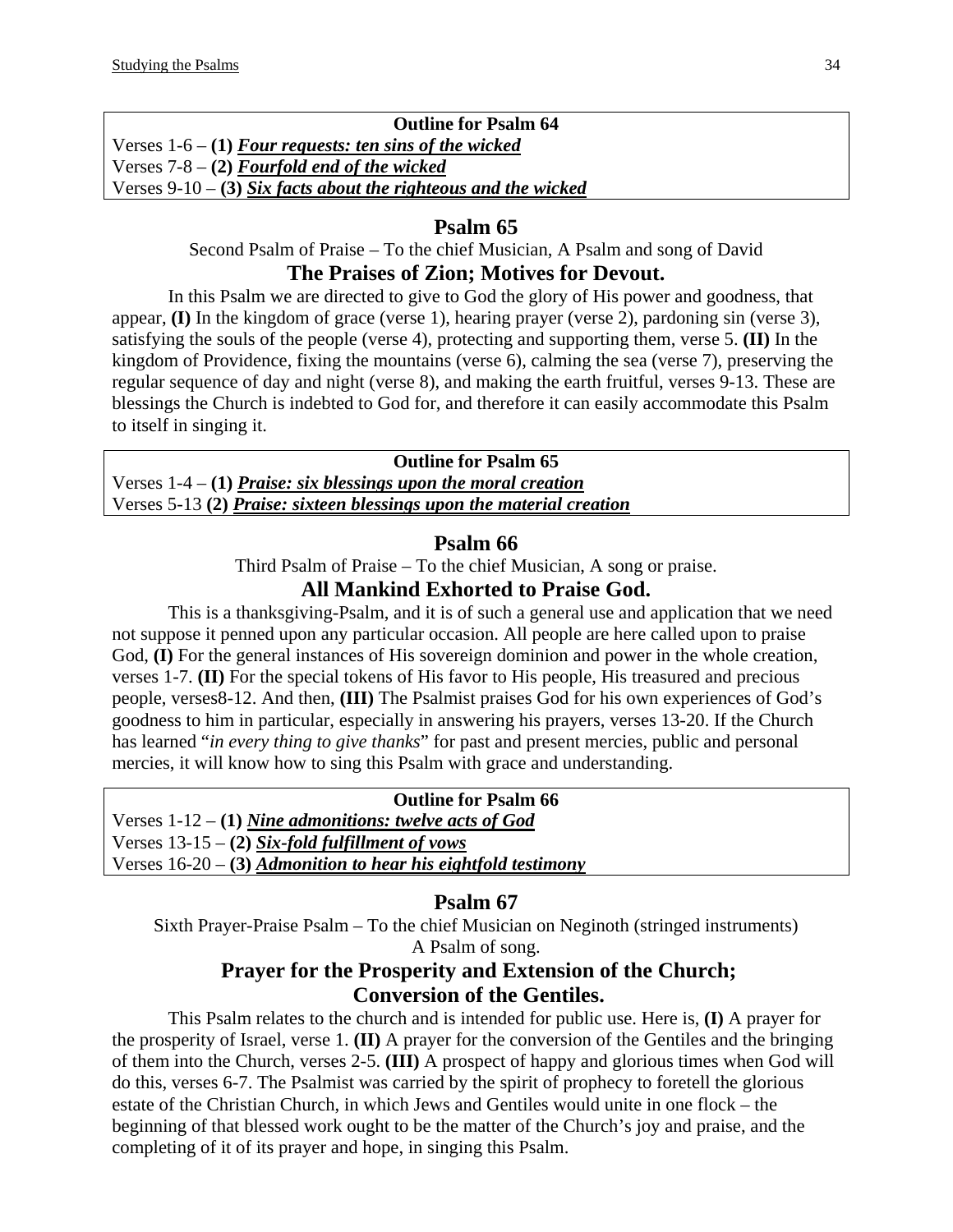| <b>Outline for Psalm 67</b>                                 |  |
|-------------------------------------------------------------|--|
| Verses $1-2 - (1)$ Three request: two blessings for all men |  |
| Verses 3-7 (2) Six-fold praise: five blessings for all men  |  |

#### **Psalm 68**

Thirteenth Messianic Psalm – To the chief Musician, A Psalm or song of David **Prayer for the Dispersion of God's Enemies.**

This is a most excellent Psalm, but in many places the genuine sense is not easy to understand, because in this Psalm, as in other Scriptures, there are things dark and hard to be understood. It does not appear when, or upon what occasion, David penned this Psalm. However, probably it was when, God having given him rest from all his enemies round about, he brought the ark (which was both the token of God's presence and a type of Christ's mediation) from the house of Obed-edom to the tent he had pitched for it in Zion, because the first words are taken from the prayer that Moses used at the removing of the ark, Numbers 10:35. From this the spirit of prophecy leads him, to speak glorious things concerning the Messiah, his ascension into heaven, and the setting up of His kingdom in the world. **(I)** He begins with prayer, both against God's enemies (verses 1-2) and for His people, verse 3. **(II)** He proceeds to praise, that takes up the rest of the Psalm, calling upon all to praise God (verses 4, 26, 32) and suggesting many things as subject of praise. **(A)** The greatness and goodness of God, verses 4-6. **(B)** The wonderful works God had wrought for His people formerly, bringing them through the wilderness (verses 7-8), settling them in Canaan (verses 9-10), giving them victory over their enemies (verses 11-12), and delivering them out of the hands of their oppressors, verses 13-14. **(C)** The special presence of God in His Church, verses 15-17. **(D)** The ascension of Christ (verse 18) and the salvation of His people by him, verses 19-20. **(E)** The victories that Christ would obtain over His enemies, and the favors He would bestow upon His Church, verses 21-28. **(F)** The enlargement of the Church by the accession of the Gentiles to it, verses 29-31. And so David concludes the Psalm with the acknowledgment of the glory and grace of God, verses 32-35. With all these great things the Church should endeavor to be duly affected in singing this Psalm.

#### **Outline for Psalm 68**

Verses 1-2 – **(1)** *Five requests concerning God's enemies* Verses 3-5 – **(2)** *Sevenfold praise: reasons* Verses 6-14 – **(3)** *Ten acts of God in the wilderness wanderings* Verses15-17 – **(4)** *God's heavenly headquarters* (See Hebrews 12:22-24 and Revelation 14:1-5) Verse 18 – **(5)** *The ascension of the Messiah* (See Ephesians 4:8-10 and Acts 1:11) Verses 19-20 – **(6)** *Blessings of God's people* Verses 21-31 – **(7)** *God's triumph over enemies in the days of the Messiah* Verses 32-35 – **(8)** *Three commands for all nations to praise God: reasons*

### **Psalm 69**

Fourteenth Messianic Psalm – To the chief Musician upon Shoshannim (lilies), A Psalm of David

## **Complaints and Petitions.**

David penned this Psalm when he was in affliction; **(I)** He complains of the great distress and trouble he was in and earnestly pleads with God to relieve and aid him, verses 1-21. **(II)** He invokes the judgments of God upon his persecutors, verses 22-29. **(III)** He concludes with the voice of joy and praise, in an assurance that God would help and assist him, and would do well for His people, verses 30-36. In this, David was a type of Christ, and a number of passages in this Psalm are applies to Christ in the New Testament and are said to have their realization in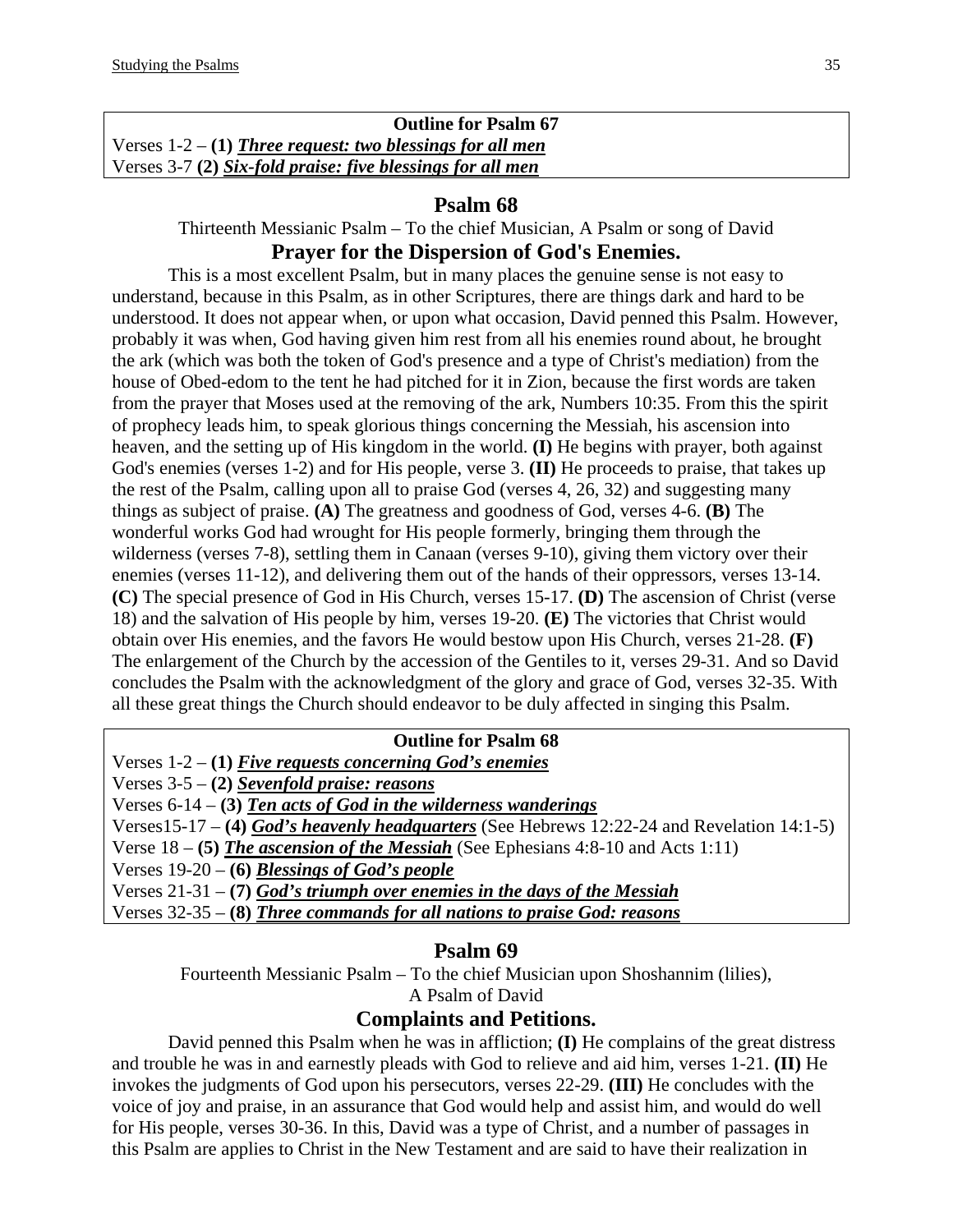Him (verses 4, 9, 21), and verse 22 refers to the enemies of Christ. So that (like the  $22<sup>nd</sup>$  Psalm) it begins with the humiliation and ends with the exaltation of Christ. One aspect mentioned in this Psalm was the destruction of the Jewish nation for persecuting their Messiah, so, David appeals here are predictions of the desolation. In singing this Psalm the Church should have an eye on the sufferings of Christ, and the glory that followed, not forgetting the sufferings of Christians too, and the glory that shall follow them; for it can lead the Church to think of the ruin reserved for the persecutors and the "*rest*" reserved for the persecuted.

| <b>Outline for Psalm 69</b>                                                         |
|-------------------------------------------------------------------------------------|
| Verses $1-6 - (1)$ Three requests: twelve-fold distress of David and the Messiah    |
| Verses $7-12 - (2)$ Twelve-fold reproach of David and the Messiah                   |
| Verses $13-21$ – (3) Sixteen requests: eightfold reproach of the Messiah            |
| Verses $22-28 - (4)$ Twelve-fold cures upon Judas and the crucifiers of the Messiah |
| (See Acts 1:20)                                                                     |
| Verses $29-33 - (5)$ Prayer and praise to God for salvation                         |
| Verses $34-36-6$ Praise in view of Israel's restoration under the Messiah           |

#### **Psalm 70**

Fourteenth Prayer of Distress – To the chief Musician, A Psalm of David to bring to remembrance

#### **Urgent Petitions**

This Psalm is tailored for a state of affliction. It is copied almost word for word from the 14th psalm, and, for that reason, is entitled by some, "*a psalm to bring to remembrance.*" It shows that it is of use sometimes to pray over the prayers we have formerly made to God upon similar occasions – that can be done with even new warmth and fondness. David here prays that God would send, **(I)** Help to himself, verses 1 & 5. **(II)** Shame to his enemies, verses 2-3. **(III)** Joy to his friends, verse 4. These five verses were the last five verses of Psalm 40 David seems to have intended this short prayer to be both for himself and a balm for every wound for us, and to always be on our mind. In singing this Psalm the Church can apply it to its particular troubles, whatever they may be.

**Outline for Psalm 70**  Verses 1-5 – **(1)** *Nine requests for deliverance*

### **Psalm 71**

Seventh "*Prayer-Praise*" Psalm

### **David Professes His Confidence in God; Believing Prayers.**

David penned this Psalm in his old age, as appears in several passages in it, which makes many think that it was penned at the time of Absalom's rebellion, because that was the great trouble of David's later days. It might be occasioned by Sheba's insurrection, or some trouble that happened to him in that part of his life of which it was foretold that the sword should not depart from his house. But he is not exact in presenting this case, because, evidently, he intended this Psalm be for the general use of God's people in their afflictions, especially those in their declining years. This Psalm, above any other, is fitted for the use of the followers of Jesus Christ. **(I)** He begins the Psalm with believing prayers that God would deliver him and save him (verses 2, & 4), and not cast him off (verse 9) or be far from him (verse 12), and that his enemies might be put to shame, verse 13. He pleads his confidence in God (verses 1, 3, 5 and 7), the experience he had of help from God (verse 6), and the malice of his enemies against him, verses 10-11. **(II)** He concludes the Psalm with believing praises (verse 14). Never was his hope more established, verses 16, 18, & 20-21. Never were his joys and thanksgivings more enlarged, verses 15, 19 &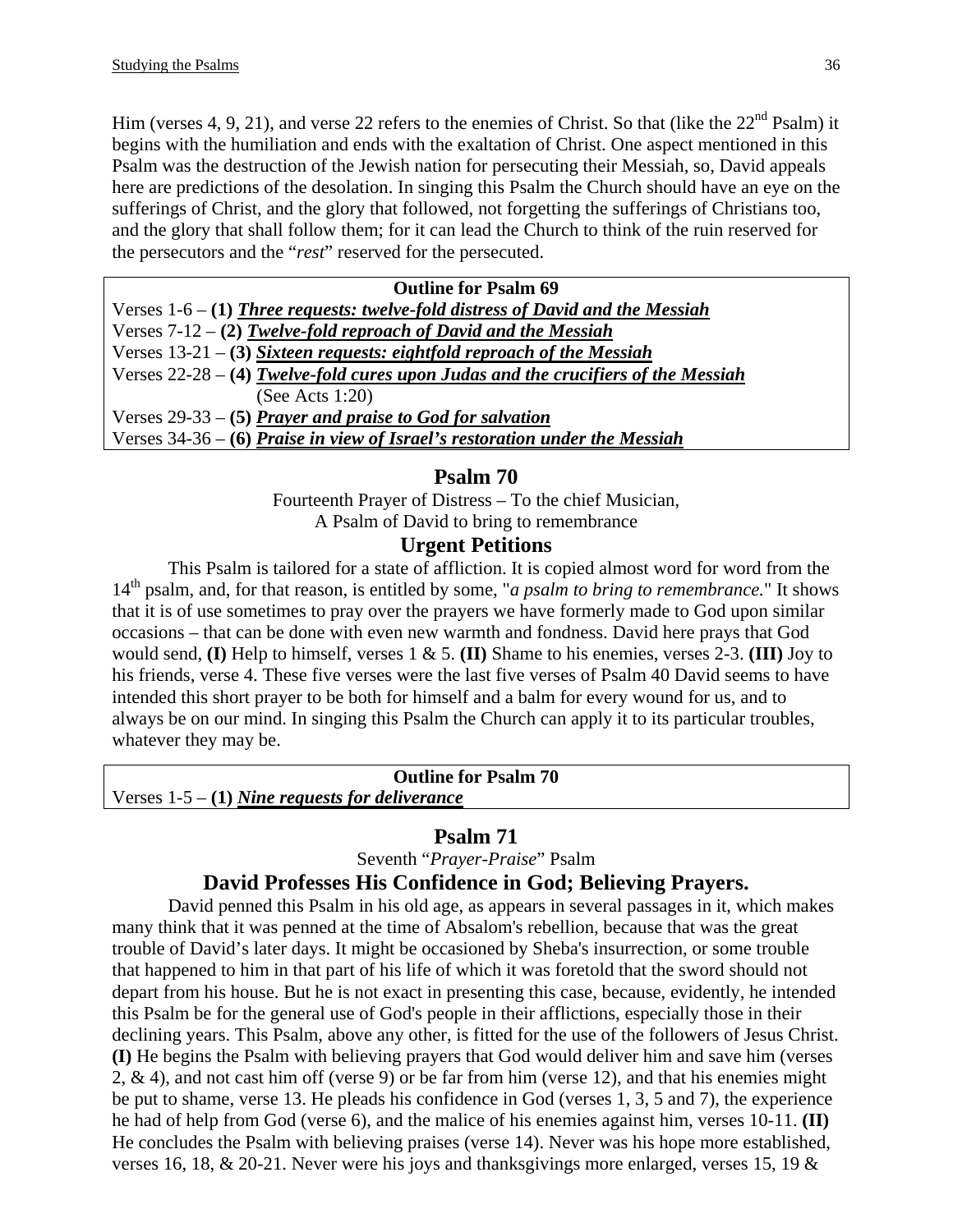22-24. He is in an ecstasy of joyful praise and, in the singing of this Psalm, we too should have our faith in God encouraged and our hearts raised in blessing his holy name.

| <b>Outline for Psalm 71</b>                                                                |
|--------------------------------------------------------------------------------------------|
| Verses $1-13-1$ Fifteen requests: 7 things God is; 7 works of God; 8 things about enemies  |
| Verses $14-16 - (2)$ Sevenfold praise to God                                               |
| Verses $17-19 - (3)$ Prayer for God's faithfulness in old age (See Psalm 37:25)            |
| Verses $20-21 - (4)$ Faith in the resurrection and future life (See Psalm 16:10 and 73:24) |
| Verses $22-24 - (5)$ Sevenfold praise to God                                               |

Psalm 72 is listed, "**for** Solomon," written when David set his son, Solomon, on the throne. That David is the author is clear from Psalms 72:1 & 20. He is king, praying for righteousness for his son. It is called a prayer of David in Psalm 72:20. Although it is uttered for Solomon, there are many statements which could not refer to him, but are prophecies of the Messiah and His glorious reign.

# **Psalm 72**

Fifteenth messianic Psalm – A Psalm for Solomon **Prayer for Solomon.** 

The previous Psalm (71) was penned by David when he was old. This  $72<sup>nd</sup>$  Psalm is a Psalm for Solomon when David set him upon the throne of his kingdom. That David is the author is clear from verse 1 and verse 20. It is a prayer of David, the king, praying for righteousness for his son. Although it is uttered for Solomon, there are many statements that could not refer to just Solomon, but rather are prophecies of the Messiah and His glorious reign.

Solomon was receiving the crown and this Psalm is a prayer of David – for his son and successor. With these two the prayers (Psalms 71  $\&$  72) of David the son of Jesse are ended, as we see in the close of this Psalm. For us to have God's presence with us while we live, and good hopes concerning those that follow us, that they will praise God on earth while we are praising him in heaven, that should be our prayer. This is entitled "*a psalm for Solomon,*" as David dictated it, or, rather, that it was the Holy Spirit that dictated it to him, a short while before he died, he settled the succession by divine direction, and gave orders to proclaim Solomon king (1 Kings 1:30). Though Solomon's name is here made use of, it is Christ's kingdom that is prophesied of – under the type and figure of Solomon's. David knew what the divine vision was, that "*of the fruit of his loins, according to the flesh, he would raise up Christ to sit on his throne*," Acts 2:30. He bears witness to Christ. Looking forward to the glories of Christ's kingdom he comforts himself in his dying moments, realizing that his house would not be as great and not as superior, as he had hoped for. David, in spirit, (I) Begins with a short prayer for his successor, verse 1. **(II)** He passes immediately into a long prediction of the glories of his reign, verses 2-17. And, **(III)** He concludes with praise to the God of Israel, verses 18-20. In singing this Psalm the Church must have an eye to Christ, praising Him as a King, and pleasing itself with its happiness as His subjects.

| <b>Outline for Psalm 72</b>                                                            |
|----------------------------------------------------------------------------------------|
| Verse $1 - (1)$ Prayer for justice and righteousness from God                          |
| Verses $2-4 - (2)$ The reign of the Messiah (verses 2-17)                              |
| (A) It's character and blessing (See Isaiah 11:1-9)                                    |
| <b>(B)</b> Verse $5 - Length$ of His reign (See Isaiah 9:6-7; Daniel 2:44-45; 7:13-14; |
| Luke 1:33; Revelation 11:15 & 22:5)                                                    |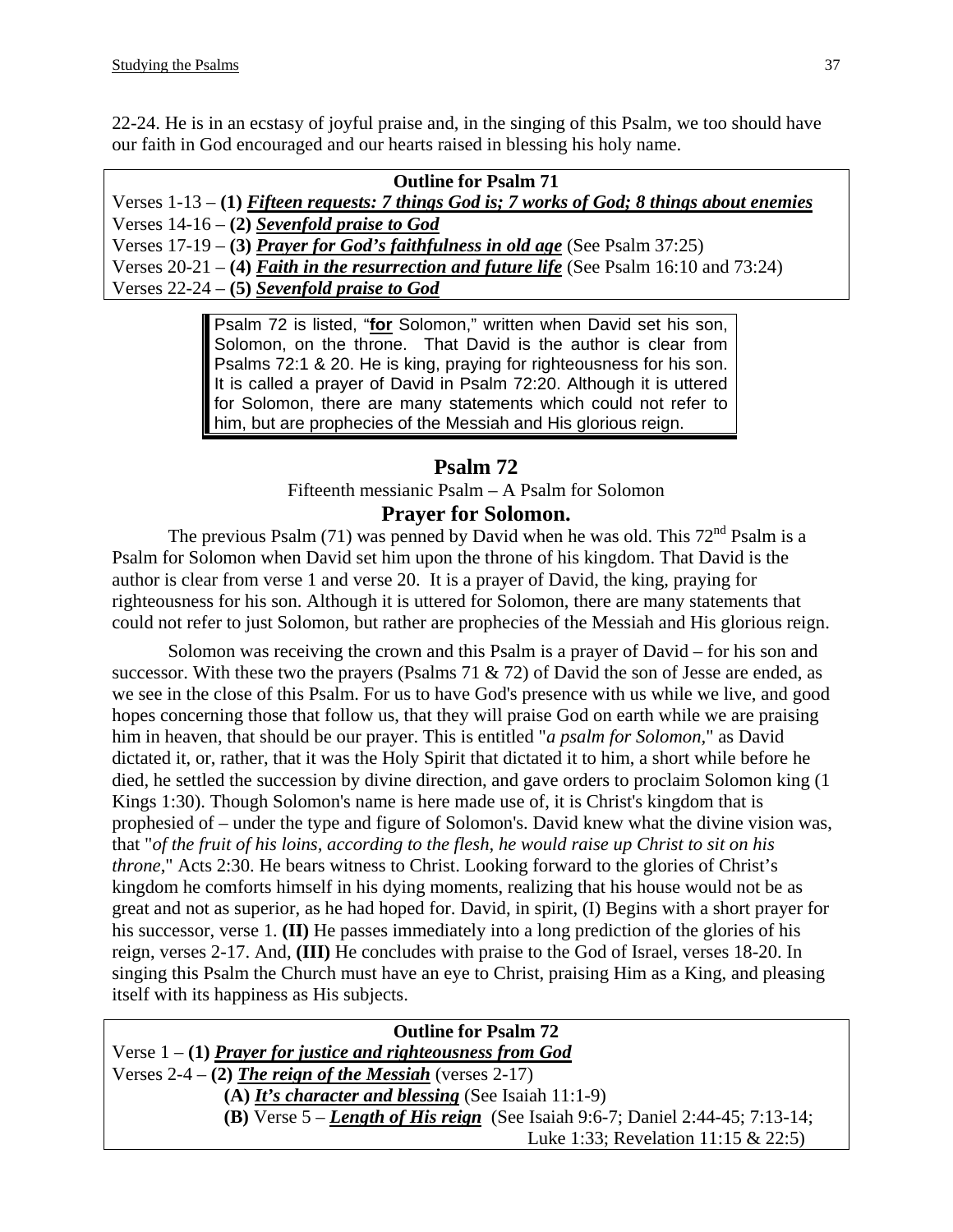**(C)** Verses 6-7 – *Blessings of His reign* ( See Isaiah 2:2-4 and 35:1-8) **(D)** Verse 8 – *Extent of His reign* (See Daniel 7:27 and Zechariah 14:9-21) **(E)** Verses 9-11 – *Success of His reign* (See Isaiah 2:2-4 and Zechariah 14:16-21 **(F)** Verses 12-14 – *Character and blessing of his reign* (See verses 2-4; Isaiah 11:1-9 and Zechariah 14:16-21)  **(G)** Verse 15 – *Worship in His reign* (See Zechariah 14:16-21; Malachi 1:11 and Isaiah 2:2) **(H)** Verse 16 – *Agricultural prosperity in His reign* (See Isaiah 35; 60:20-25 and Micah 4:4) **(I)** Verse 17 – *Eternal generations of men in His reign* (See Genesis 8:22; 9:12; Isaiah 9:6-7; 59:21; Daniel 2:44-45; 7:13-14 & 27; Luke 1:32-33; Matthew 25:31-46 and Revelation 11:15) **(J)** Verses 18-19 – *Praise to God in view of the Messiah's eternal reign*

# **The 3rd Book of Psalms**

The "*Leviticus*" Book: Concerning the Sanctuary (Psalms 73 through 89)

# **Psalm 73**

Twelfth Psalm of Instruction (on: envy not the prosperity of the wicked) A Psalm of Asaph **God's Goodness to His People; Unsanctified Prosperity.** 

This Psalm, and ten that follow, carry the name of Asaph in the titles. If he was the penman of them (as many think), we rightly call them "*Psalms of Asaph*." He evidently was the chief musician, to whom these Psalms were delivered therefore they are called his Psalms. It is most probable that he penned them. We read of the words of David and of Asaph the seer, that were used in praising God in Hezekiah's time, 2 Chronicles 29:30. Though the Spirit of prophecy, by sacred songs, descended chiefly on David, who is called the *"sweet Psalmist of Israel*," yet God put some of that Spirit upon those about him. This is a Psalm of great use, it gives an account of the conflict that the Psalmist had with a strong temptation to envy the prosperity of the wicked. He begins his account with a sacred principle, which he held fast, and by the help of which he kept his ground and carried his point, verse 1. He then tells us, **(I)** How he got into the temptation, verses 2-14. **(II)** How he got out of the temptation and gained a victory over it, verses 15-20. **(III)** How he got over the temptation and was the better for it, verses 21-23. If, in singing this Psalm, the Church fortifies itself against temptation, it does not use it in vain. The experiences of others should be our instructions.

| <b>Outline for Psalm 73</b>                                                           |
|---------------------------------------------------------------------------------------|
| Verse $1 - (1)$ <i>Occupation with God: result goodness of God</i>                    |
| Verses 2-12 - (2) <i>Envious occupation with others: result – backsliding.</i>        |
| Eighteen-fold prosperity of the wicked                                                |
| Verses $13-16 - (3)$ <i>Occupation with others: result – sevenfold distraction</i>    |
| Verse $17 - (4)$ Remedy for backsliding and perplexity: the Sanctuary                 |
| Verses $18-20$ – (5) True appraisal of the wicked: their sevenfold end                |
| Verses $21-22-6$ ) True appraisal of a backslider: his fivefold misery                |
| Verses $23-26$ – (7) Occupation with God: eightfold blessing and end of the righteous |
| Verse $27 - (8)$ Final end of backsliders                                             |
| Verse $28 - (9)$ True occupation of the righteous                                     |

# **Psalm 74**

Thirteenth Psalm of Instruction (on Prayer for judgment) Maschil (instruction) of Asaph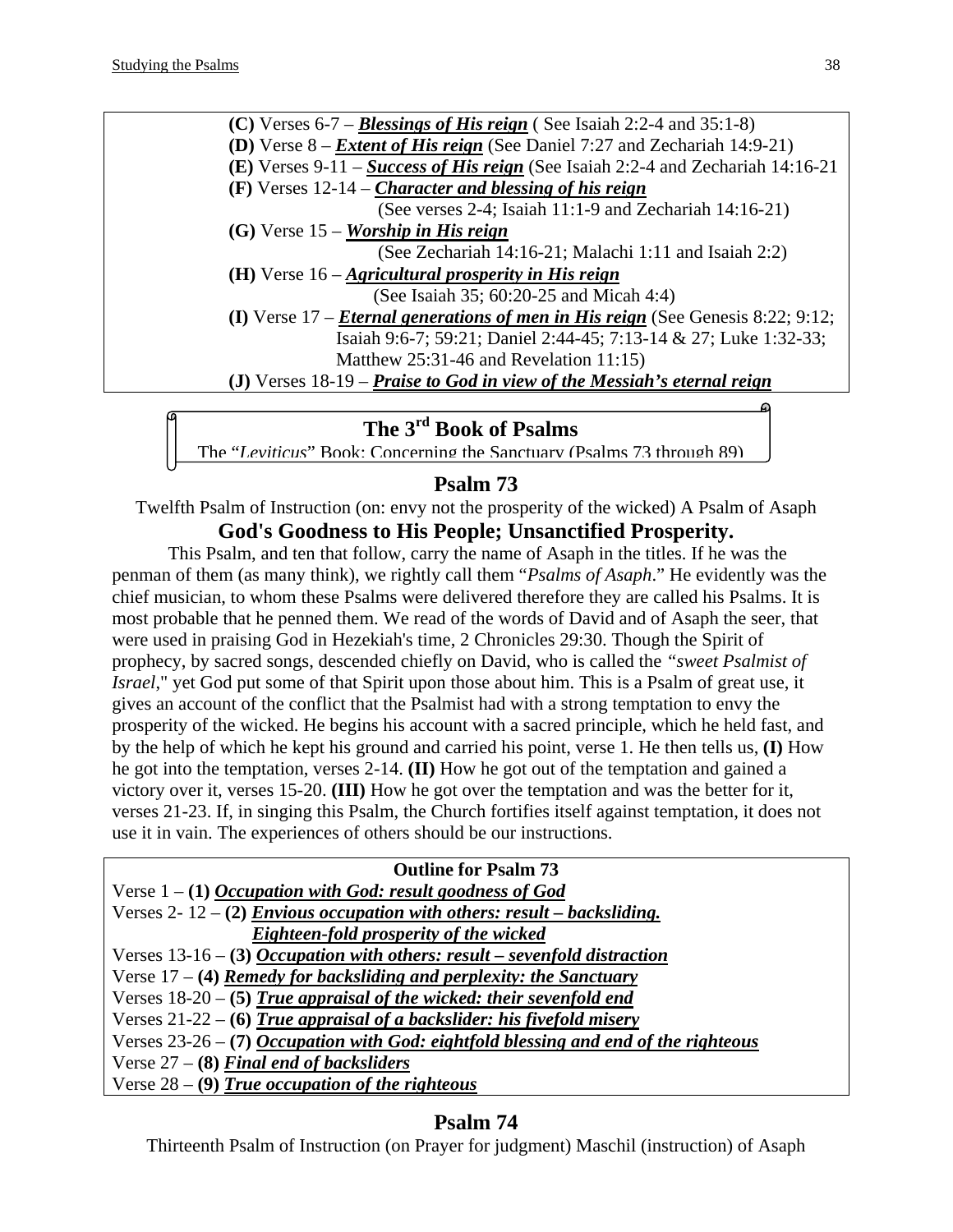# **Mournful Complaints.**

This Palm mainly describes the destruction of Jerusalem and the Tmple, by Nebuchadnezzar and the army of the Chaldeans, and cannot be applied accurately to any other event in Jewish history. Interpreters are inclined to think that Asaph penned it in David's time, with a prophetical reference to *that* sad event. Asaph was the most eminent family of the singers in Ezra's time. See Ezra 2:41 & 3:10; Nehemiah  $11:17$  & 22; 12:35 & 46. The deplorable case of the people of God at that time is here spread before the Lord, and left with Him. The prophet, in the name of Israel **(I)** Speaks of the *complaining* pleas of the miseries they suffered, for the hastening of their desires in prayer, verses 1-11. **(II)** He speaks of the *comfortable* pleas for the encouraging of their faith in prayer, verses 12-17. **(III)** He concludes with various petitions to God for deliverances, verses 18-23. In singing it the Church must be united with the former desolations of Israel, for we are members of the same body, and may apply it to any present distresses or desolations of any part of the Christian Church.

#### **Outline for Psalm 74**

Verse 1 – **(1)** *Complaint to God for continued judgment on His people* Verse 2 – **(2)** *Prayer for mercy: three reasons for mercy* Verses 3-11 – **(3)** *Sixteen-fold complaint to God for not judging His enemies: ten sins of the wicked* Verses 12-17 – **(4)** *Twelve-fold greatness and works of God in creation* Verses 18-23 – **(5)** *Ten requests for judgment on the wicked and mercy on the righteous*

#### **Psalm 75**

Fourth Psalm of praise – To the chief Musician, Altaschith (destroy not),

# A Psalm of Song of Asaph.

# **The Magistrate's Resolution.**

Though this Psalm is attributed to Asaph in the title, yet it so accurately agree with David's circumstances, at his coming to the crown after the death of Saul. Asaph penned it at that time, in the person of David, as his mark of honor "*laurel-crowned*" poem (probably the substance of the Psalm was some speech which David made to a convention of the states, at his accession to the government, and Asaph turned it into verse, and published it in a poem, for the better spreading of it among the people). Asaph was the leader of the temple choir. In this Psalm, **(I)** David returns thanks to God for bringing him to the throne, verses 1 & 9. **(II)** He promises to live out his life for public good, in the use of the power God had given him, verses 2- 3 & 10. **(III)** He checks the rudeness of those that opposed his coming to the throne, verses 4-5. **(IV)** He fetches a reason for all this from God's sovereign dominion in the affairs of the children of men, verses 6-8. In singing this Psalm we must give to God the glory of all the revolutions of states and kingdoms, believing that they are all according to His counsel and that He will make them all to work for the good of His Church.

#### **Outline for Psalm 75**  Verses 1-8 – **(1)** *Praise: reason – God's relation to man and the earth* Verses 9-10 – **(2)** *Praise promised: reasons*

# **Psalm 76**

Fourteenth Psalm of Instruction (on the conquest of Jerusalem) – To the chief Musician on Neginoth (stringed instruments) a Psalm or Song of Asaph

#### **Triumph in God.**

This Psalm seems to have been penned upon occasion of some great victory obtained over some threatening enemy or other, and designed to honor the triumph. Many interpreters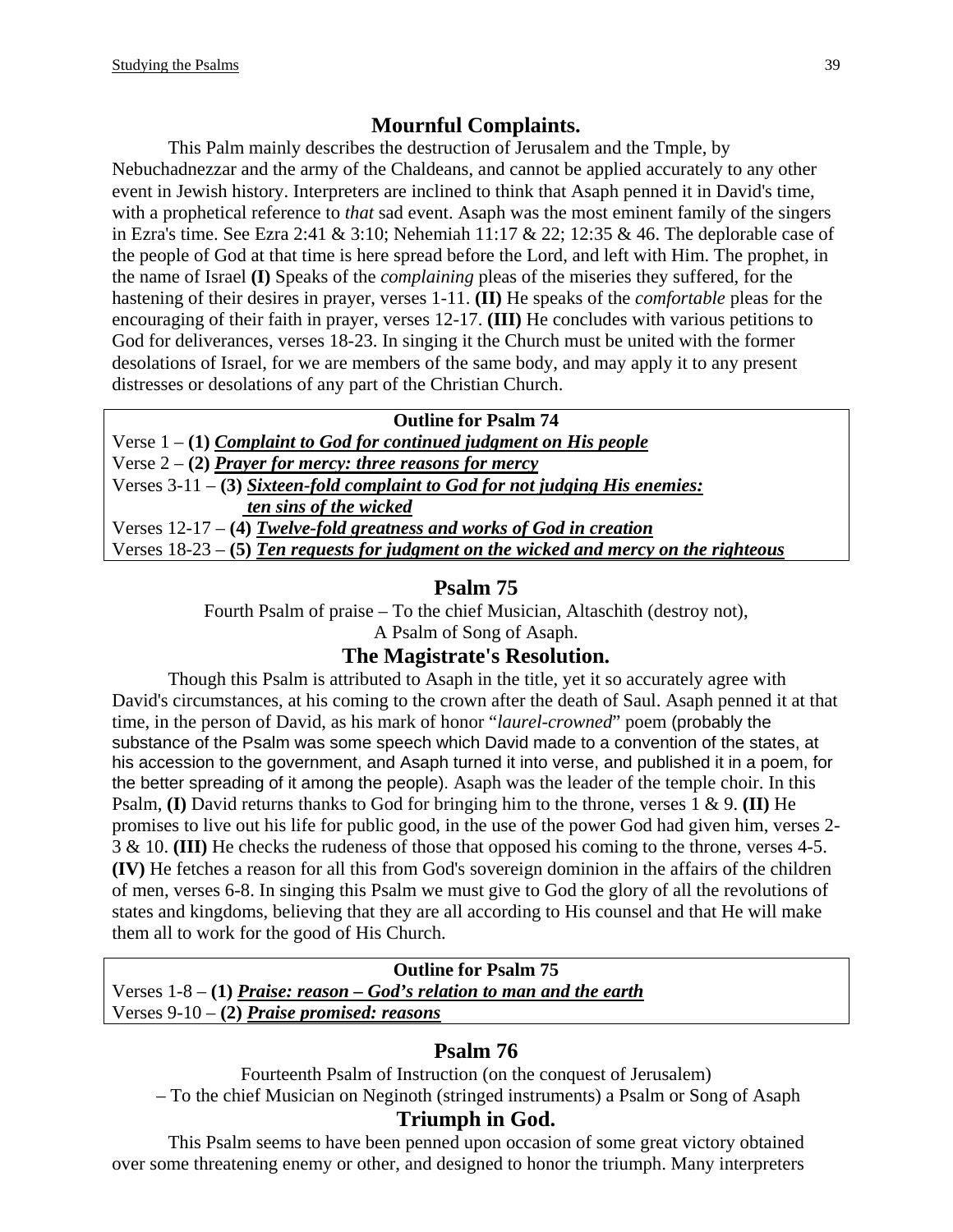infer that it was penned when Sennacherib's army, then besieging Jerusalem, was entirely cut off by a destroying angel in Hezekiah's time. Several passages in the Psalm are very applicable to that work of wonder. However, there was a religious triumph upon occasion of another victory, in Jehoshaphat's time, which might as well be the subject of this Psalm (2 Chronicles 20:28), and it might be called "*A Song of Asaph*" because the sons of Asaph sang it. It was penned by Asaph who lived in David's time, upon occasion of the many triumphs with which God delighted to honor that reign. Upon occasion of this glorious victory, whatever it was, **(I)** The Psalmist congratulates the happiness of Israel in having God so nigh, verses 1-3. **(II)** He celebrates the glory of God's power, that this was an illustrious instance of, verses 4-6. **(III)** He infers the reason all have to fear before God, verses 7-9. And, **(IV)** what reason his people have to trust in God and to pay their vows to Him, verses 10-12. It is a Psalm proper for a Thanksgiving Day, upon the account of public successes, but certainly not improper at any other time, because it is never out of season to glorify God for the great things He has done for His Church formerly, especially for the victories of the Redeemer over the powers of darkness, that all the Old-Testament victories were types of, at least those that are celebrated in the Psalms.

| <b>Outline for Psalm 76</b>                                       |
|-------------------------------------------------------------------|
| Verses $1-3 - (1)$ The Jebusite defeat by God                     |
| Verse $4 - (2)$ God more glorious than the object of the conquest |
| Verses $5-6$ – (3) The Jebusite defeat by God                     |
| Verses $7-9 - (4)$ God to be feared: reasons                      |
| Verses $10-12-5$ God to be praised: reasons                       |

#### **Psalm 77**

Fifteenth Psalm of Instruction (on deliveance from troubles) – To the chief Musician, to Jeduthun (Ethan, a choir leader) A Psalm of Asaph.

#### **Prevailing Melancholy; Mournful Supplications.**

This Psalm, like many other Psalms, begins with sorrowful complaints but ends with restful encouragements. The complaints seem to be of personal grievances, but the encouragements relate to the public concerns of Israel, so it is not certain whether it was penned on some personal or a public account. If they were private troubles that this writer was groaning under, it teaches us that what God has wrought for His Church in general is for the comfort of particular believers. However, if it was some public calamity that the writer is here lamenting, his speaking of it so feelingly, as if it had been some particular trouble of his own shows how much we should lay to heart the interests of the Church and make them our own. Because this Psalm is spoken in the dialect of the captives, some think it was penned in the captivity in Babylon. **(I)** The Psalmist complains here of the deep impressions that his troubles made upon his spirit, and the temptation he had in to despair of relief, verses 1-10. **(II)** He encourages himself to hope that it would be well at last, by the remembrance of God's former appearances for the help of His people, of which he gives several instances, verses 11-20. In singing this Psalm the Church must take shame to itself for all its sinful distrusts of God, and of His providence and promise, and give to Him the glory of His power and goodness by a thankful commemoration of what He has done for believers formerly and a cheerful dependence on Him for the future.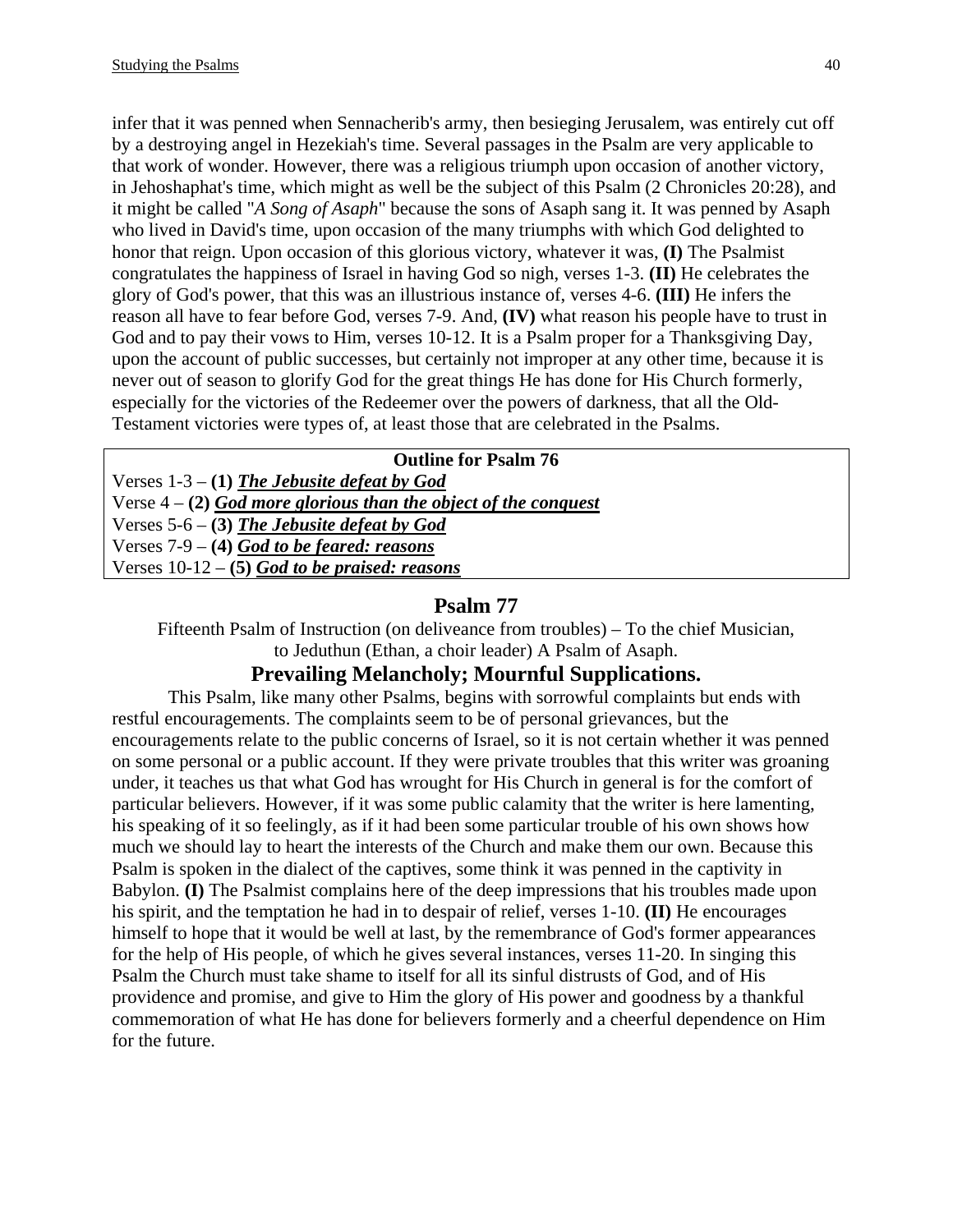| <b>Outline for Psalm 77</b>                                             |
|-------------------------------------------------------------------------|
| Verses $1-6 - (1)$ Sixteen-fold self occupation                         |
| Verses $7-9 - (2)$ Its sure result: a life full of questions and misery |
| Verses $10-12$ – (3) Six-fold occupation with God                       |
| Verses $13-20 - (4)$ Its sure result: a life of happiness               |
| - sixteen-fold praise for God's greatness and works                     |

Sixteenth Psalm of Instruction (on choosing the temple site) – Maschil (instruction) of Asaph

# **The Importance of Religious Instruction.**

This Psalm is historical, the story of the great mercies God had bestowed upon Israel, the great sins wherewith they had provoked Him, and the many gestures of His displeasure they had been under for their sins. The Psalmist began, in the previous Psalm, to relate God's wonders of old, for his own encouragement in a difficult time. He broke off abruptly, but here, again, resumes the subject, for the edification of Israel, and enlarges upon it, showing not only how good God had been to them, that was an assurance of further finishing mercy, but how disreputably they had conducted themselves toward God. This justified God was correcting them as He did at this time, and prohibit any complaints. Here is, **(I)** The preface to Israel's history, drawing attention of the present age and recommending the study of the generations to come, verses1-8. **(II)** The history itself from Moses to David is put into a Psalm or song that it might be better remembered and transmitted to future generations, and that the singing of it might affect them with the things here related, more than they would be with a bare telling of them. In the general scope of this Psalm we have (verses 9-11) notice taken of the present rebukes they were under (verse 9), the sin which brought them under such reproach (verse 10), and the mercies of God to them formerly, which provoked that sin, verse 11. As to the details, we are told, **(A)** What wonderful works God had wrought for them in bringing them out of Egypt (verses 12-16), providing for them in the wilderness (verses23-29), the ruin of their enemies (verses 43-53), and at length putting them in possession of the land of promise, verses 54 & 55. **(B)** How ungrateful they were to God for His favor to them and how many and great offenses they were guilty of. They murmured against God and distrusted Him (verses 17-20), and did but "*counterfeit repentance and submission*" when He punished them (verses 34-37), thus grieving and tempting Him, verses 40-42. They affronted God with their idolatries after they came to Canaan, verses 56-58. **(C)** God had justly punished them for their sins (verses 21-22) in the wilderness, making their sin their punishment (verses 29-33), and now, of late, when the Philistines took the ark, verses 59-64,. **(D)** God had graciously spared them and returned in mercy to them, notwithstanding their provocations. He had forgiven them formerly (verses 38-39), and now, of late, had removed the judgments they had brought upon themselves, and brought them under a happy establishment, verses 65-72. As the general scope of this Psalm may be of use to the Church in the singing of it, to put it in remembering what God has done for it, and what it has done *against* Him, so the particulars also may be of use to us, for warning against those sins of unbelief and ingratitude which Israel of old was notoriously guilty of, and the record of which was preserved for our learning. "*These things happened unto them for ensamples*" 1 Corinthians 10:11 and Hebrews 4:11.

**Outline for Psalm 78**  Verse 1- **(1)** *Commands to hear and obey the Law of Moses* Verse 2 – **(2)** *Prophecy of the Messiah's new revelation* (See Matthew 13:35 Verses 3-5 – **(3)** *Mosaic propagation of the Law* (See Deuteronomy 4:9-10 and 6:7)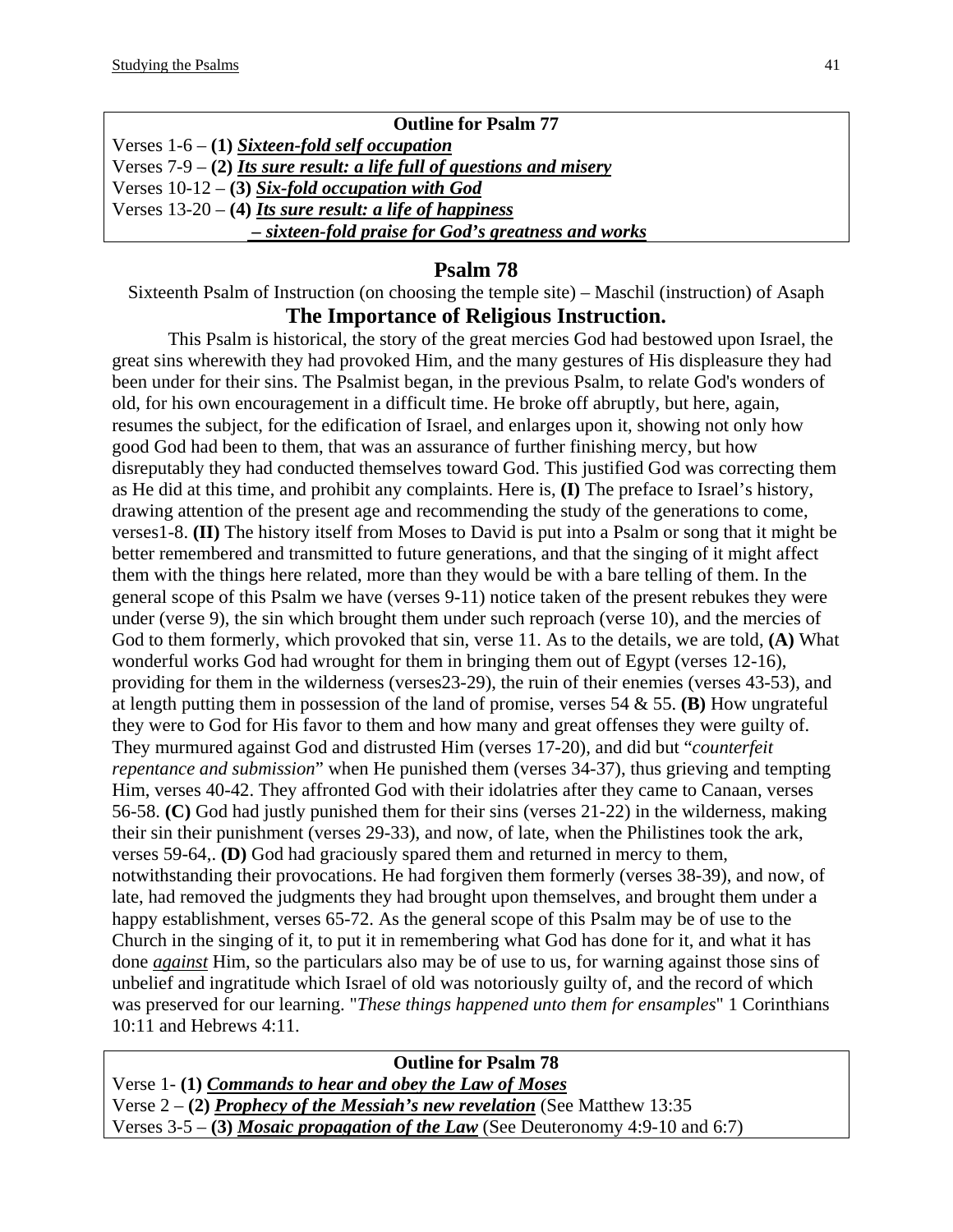| Verses 6-8 – (4) Sevenfold purpose of the Mosaic Law (See Romans 3:9-10 and Hebrews 10) |
|-----------------------------------------------------------------------------------------|
| Verses 9-11 – (5) Five sins of Ephraim (See verse 17)                                   |
| Verses $12-16 - (6)$ Then wonders f God in Egypt (See verse 23)                         |
| Verses $17-22 - (7)$ Five sins of Israel (See verse 9)                                  |
| Verses $23-29$ – (8) Ten wonders of God in the wilderness (See verse 12)                |
| Verses $30-31 - (9)$ <i>Impenitence of Israel and wrath of God upon the people</i>      |
| Verses $32-33 - (10)$ Continued sin and unbelief and increased judgment of God          |
| Verses $34-39 - (11)$ Hypocrisy and insincerity in spite of God's mercies               |
| Verses $40-42 - (12)$ Five sins of Israel (See verse 9)                                 |
| Verses $43-55 - (13)$ Twenty-two wonders of God (See verses 12 and 23)                  |
| Verses $56-58 - (14)$ <i>Increased rebellion: seven sins of Israel</i>                  |
| Verses 59-66 – (15) Fifteen-fold wrath of God                                           |
| Verses $67-72 - (16)$ Sevenfold choice of God                                           |

Seventh Prayer for Judgment – A Psalm of Asaph **Mournful Complaints.** 

This Psalm, if penned with any particular event in view, is with most probability made to refer to the destruction of Jerusalem and the Temple, and the woeful havoc made of the Jewish nation by the Chaldeans under Nebuchadnezzar. It is set to the same tune, with the Lamentations of Jeremiah, and that weeping prophet borrows two verses out of it (verses 6-7) and makes use of them in his prayer, Jeremiah 10:25. Some believe this Psalm was penned by "*the spirit of prophecy*" during those dark days, preparing it for the use of the Church. Others believer it was penned by "*the spirit of prayer*," either by a prophet named Asaph or by some other prophet for the sons of Asaph. Whatever the particular occasion was, we have here, *(I)* A representation of the very deplorable condition that the people of God were in at this time, verses 1-5. **(II)** A petition to God for help and relief, that their enemies might be reckoned with (verses 6-7, 10 & 12), that their sins might be pardoned (verses 8-9), and that they might be delivered, verse 11. **(III)** A plea taken from the readiness of God's people to praise Him, verse 13. In times of the Church's peace and prosperity this Psalm can, in the singing of it, give the Church occasion to bless God that it is not thus trampled on and insulted. But it is especially seasonable in a day of treading down and perplexity, for the exciting of our desires towards God and the encouragement of our faith in Him as the Church's Supporter.

**Outline for Psalm 79**  Verses 1-5 – **(1)** *Sevenfold complaint against God's enemies* Verses 6-13 – **(2)** *Four requests for judgment: seven requests for mercy*

#### **Psalm 80**

Fifteenth Prayer of Distress – To the chief Musician upon Shoshannim – Eduth (lilies), A Psalm of Asaph

#### **Mournful Complaints.**

This Psalm is much to the same intention with the previous Psalm. Some think it was penned upon occasion of the desolation and captivity of the ten tribes, as the previous two Psalms. But many were the distresses of the Israel, many perhaps which are not recorded in the sacred history some that might give occasion for the drawing up of this Psalm, that is proper to be sung in the day of "*Jacob's trouble*," and if, in singing it, the Church expresses a true love and a hearty concern for its interest, with a firm confidence in God's power to help it out of its greatest distresses, believers make melody with their hearts to the Lord. The Psalmist here, **(I)**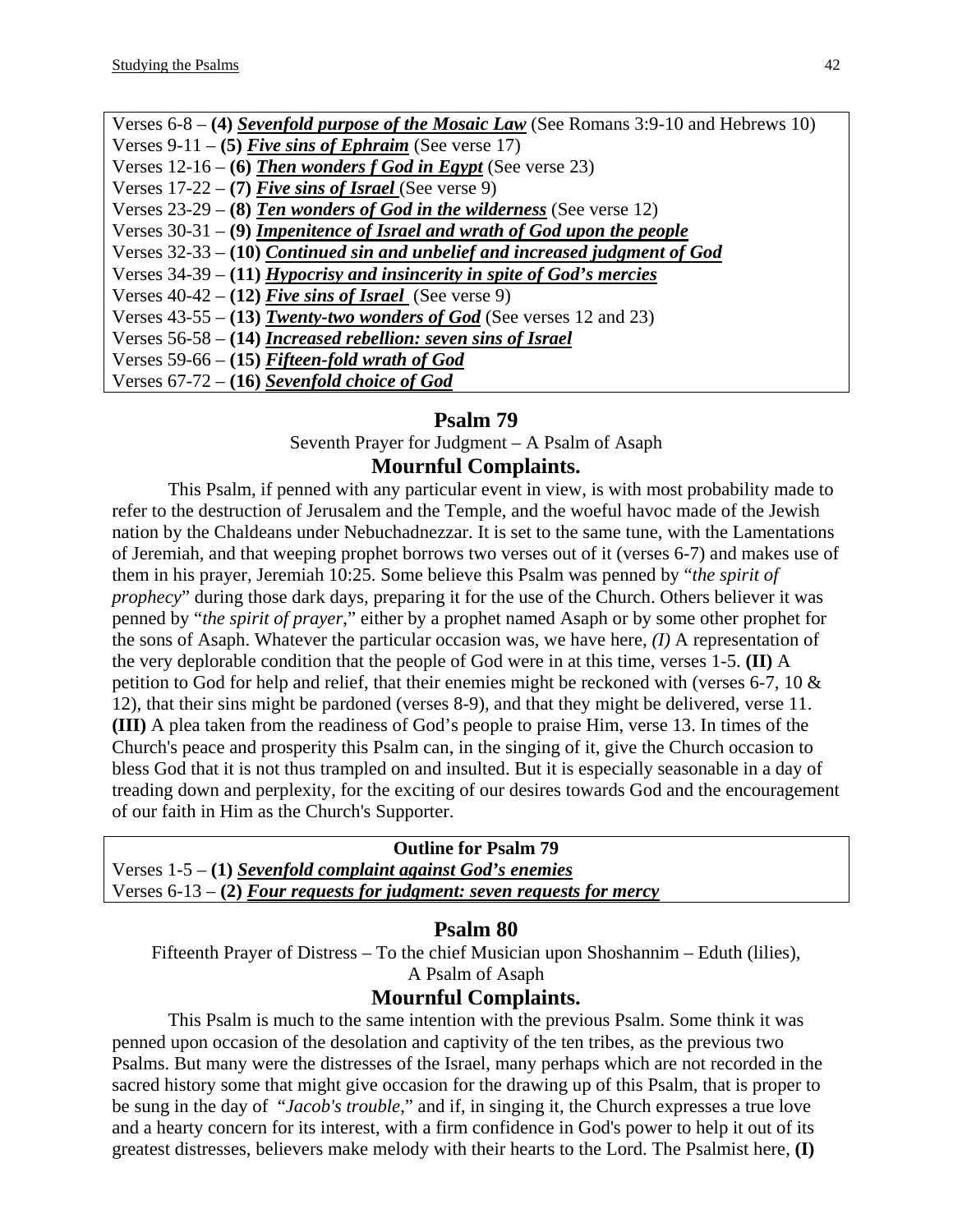Pleads for the evidence of God's presence with them and favor to them, verses 1-3. **(II)** He complains of the present rebukes they were under, verses 4-7. **(III)** He illustrates the present desolations of Israel, by the comparison of a vine and a vineyard, that had flourished, but was now destroyed, verses 8-16. **(IV)** He concludes with prayer to God for the preparing of mercy for them and preparing them for mercy, verses 17-19. This, as many Psalms before and after relates to the public interests of God's people, which ought to lie nearer to the Church's heart than any secular interest of its own.

| <b>Outline for Psalm 80</b>                                                    |
|--------------------------------------------------------------------------------|
| Verses $1-3 - (1)$ Six requests for salvation to Israel                        |
| Verses $4-6 - (2)$ Fivefold complaint to God for refusing to hear prayer       |
| Verse $7 - (3)$ Two requests for salvation                                     |
| Verses $8-11 - (4)$ Tenfold description of Israel as a vine                    |
| (See Isaiah 5:1-7; Jeremiah 2:21; Ezekiel 15:6; 17:6 and 19:10)                |
| Verses $12-13-5$ Fourfold complaint to God for destroying Israel (See verse 8) |
| Verses $14-19-$ (6) Eight requests for salvation to Israel                     |
|                                                                                |

# **Psalm 81**

Seventeenth Psalm of Instruction (on God's dealings with Israel) To the chief Musician upon Gittith (Gittite harp), A Psalm of Asaph

# **An Invitation to Praise.**

This Psalm was penned not upon occasion of any particular providence, but for the seriousness of a particular ordinance, either that of the new-moon in general or that of the Feast of Trumpets on the new moon of the seventh month, Leviticus 23:24 & Numbers 29:1. When David, by the Spirit, introduced the singing of Psalms into the Temple service this Psalm was intended for the Day of Trumpets, to excite and assist the proper dedication of it. All the Psalms are profitable, but, if one Psalm is more suitable than another to the celebration of day and observances of it, we should choose that Psalm. The two great intentions of our religious assemblies, that we ought to have in mind in our attendance, are answered in this Psalm, that are: first, to give glory to God – and – second, to receive instruction from God, to "*behold the beauty of the Lord and to enquire in His Temple*;" accordingly by this Psalm we are supported on our solemn feast days, **(I)** In praising God for what He is to His people (verses 1-3), and what he has done for them, verses 4-7. **(II)** In teaching and admonishing one another concerning the obligations we lie under to God (verses 8-10), the danger of rebelling from Him (verses 11-12), and the happiness we should have if we would but keep close to Him, verses 13-16. This, though spoken primarily of Israel of old, is written for the Church's learning, and is therefore to be sung with application.

#### **Outline for Psalm 81**

Verses 1-3 – **(1)** *Sevenfold command to praise and worship God* Verses 4-7 – **(2)** *Eightfold reason to praise* Verses 8-10 – **(3)** *Israel called to hear: reason* Verses 11-12 – **(4)** *Israel's refusal to hear: consequences of rebellion* Verses 13-16 – **(5)** *Six things God would have done if Israel had obeyed*

# **Psalm 82**

Eighth Prayer for Judgment – a Psalm of Asaph

# **The Duty of Magistrates.**

This Psalm is intended for the of princes' courts of justice of the whole earth, not in Israel only, but in other nations, yet it was probably penned *primarily* for the use of the judges of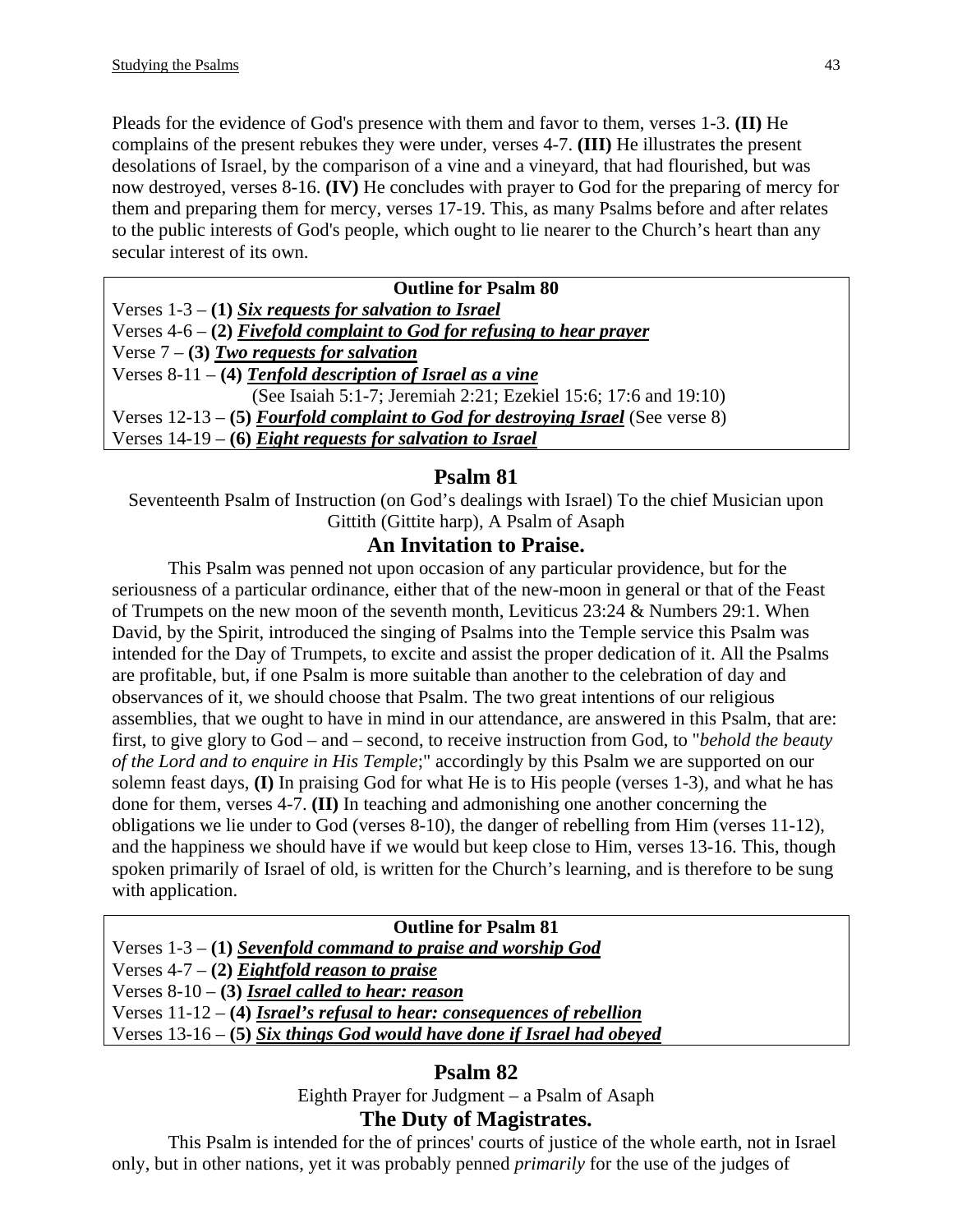Israel, the great Sanhedrim, and other elders who were in places of power, and probably under David's direction. This Psalm is designed to make kings wise, and "*to instruct the judges of the earth*" (as Psalm 2 and 10), to tell them their duty as 2 Samuel 23:3 says, and to tell them of their faults as Psalm 58:1. We have here, **(I)** The dignity of the office of the judges and their dependence upon God, verse 1. **(II)** The duty of the judges, verses 3-4. **(III)** The evil of bad judges and the mischief they do, verses 2 & 5. **(IV)** Their doom read, verses 6-7. **(V)** The desire and prayer of all good people that the kingdom of God may be set up more and more, verse 8. Though judges may most closely apply this Psalm to themselves, yet the Church can sing it with understanding when it gives glory to God, in singing it, as presiding in all public affairs, providing for the protection of injured innocency, and ready to punish the most powerful injustice, and when the Church comforts itself with a belief of its present government and with the hopes of its future judgment.

**Outline for Psalm 82**  Verse 1 – **(1)** *God the Supreme Judge* Verses 2-7 – **(2)** *Eightfold indictment of earthly judges: their end* Verse 8 – **(3)** *God the Supreme Judge*

# **Psalm 83**

Ninth Prayer for Judgment – A Song or Psalm of Asaph

# **Complaints against Enemies.**

This Psalm is the last of those that go under the name of Asaph. It is penned, as most of the others, upon some public occasion, with reference to the violence of Israel 's enemies, who sought its ruin. Some believe it was penned on the occasion of the threatening conquest that was made in the land of Judah in Jehoshaphat's time by the Moabites and Ammonites, children of Lot spoken of in verse 8, who were at the head of the alliance and to whom all the other states here mentioned were supporting. We have the story in 2 Chronicles 20:1, where we are told that the children of Moab and Ammon, and others besides them invaded the land. Others believe it was penned with reference to all the confederacies of the neighboring nations against Israel, from first to last. The Psalmist here makes an appeal and request, **(I)** To God's knowledge, by a demonstration of their designs and actions to destroy Israel, verses 1-8. **(II)** To God's justice and jealousy, both for His people and for His own honor, by an earnest prayer for the defeat of these various enemies' attempt, that Israel might be preserved, the enemies humbled, and God glorified, verses 9-18. In singing of it, the Church can apply to the enemies of the Church, all anti-Christian powers and factions, representing to God their confederacies against Christ and His kingdom, and rejoicing in the hope that all their projects will be baffled and the gates of hell shall not prevail against His Church.

#### **Outline for Psalm 83**

Verses 1-5 – **(1)** *Three requests: sevenfold counsel of enemies against Israel* Verses 6-8 – **(2)** *Ten nation confederacy against Israel* Verses 9-17 – **(3)** *Eight requests for judgment: eleven comparisons* Verse 18 – **(4)** *Reason for requesting judgments upon Israel's enemies*

# **Psalm 84**

Third Psalm of the Righteous (of three blessed men) To the chief Musician upon Gittith (Gittite harp) A Psalm for the sons of Korah

# **The Pleasures of Public Worship; Benefit of Public Worship.**

Though David's name be not in the title of this Psalm, yet we have reason to think he was the penman of it, because it breathes so much of his excellent spirit and is so much like the  $63<sup>rd</sup>$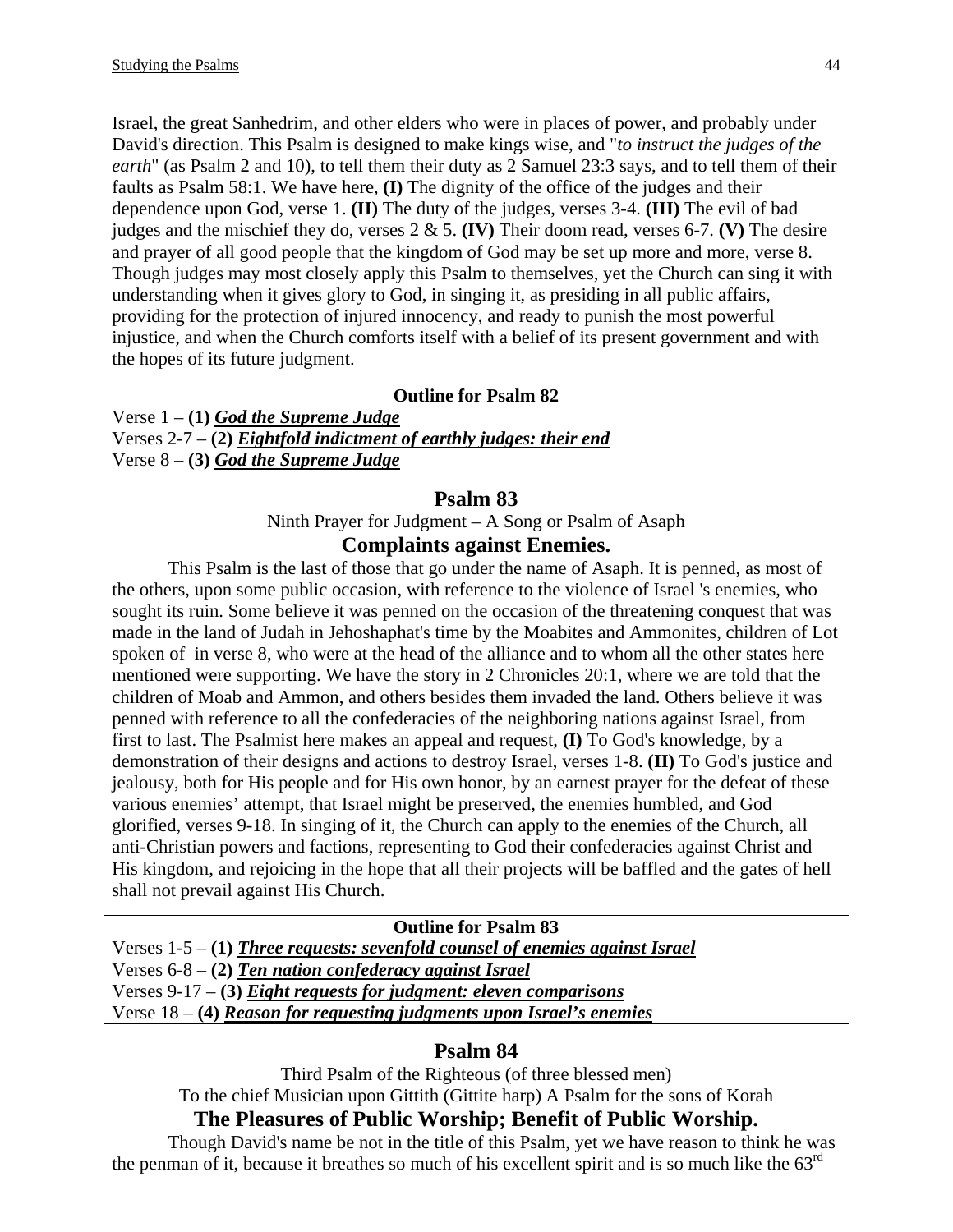Psalm that was penned by him. It is believed that David penned this Psalm when he was forced by Absalom's rebellion to leave his city. He lamented his absence from Jerusalem, not so much because it was the *royal* city – because it was the *holy* city. This Psalm contains the virtuous breathings of a gracious soul after God and communion with Him. Though it is not entitled, yet it could accurately be looked upon as a Psalm to be song on the Sabbath, the day of solemn assemblies. The Psalmist with great devotion expresses his affection, **(I)** To the ordinances of God, his value for them (verse 1), his desire towards them (verses 2-3), his conviction of the happiness of those that enjoy them (verses 4-7), and his placing his own happiness in the enjoyment of them, verse 10. **(II)** To the God of the ordinances; his desire towards Him (verses 8-9), his faith in Him (verse 11), and his conviction of the happiness of those that put their confidence in Him, verse 12. In singing this Psalm the Church should have the same devout affections working towards God that David had, and then the singing it will be very pleasant.

#### **Outline for Psalm 84**

Verses  $1-4 - (1)$  *He that dwells in God's house* (See Psalm 23:6; 24:3-10 John 14:1-2 and Revelation 21) Verses  $5-10-2$ ) *He that prays to God* Verses 11-12 – **(3)** *He that trusts in God*

# **Psalm 85**

Second Prayer Psalm – To the chief Musician, A Psalm for the sons of Korah **Prayer in Time of Trouble.** 

The general opinion of this Psalm is that it was penned after the return of the Jews out of their captivity in Babylon, when they still remained under some tokens of God's displeasure, which they here pray for the removal of. Nothing appears to the contrary, but that it might be penned *then*, as well as Psalm 137. It is the public interest that lies near the Psalmist's heart here, and the Psalm is penned for the great congregation. Israel was here in a deluge, above were clouds – below were waves – every thing was dark and dismal. Israel was, like Noah in the ark, between life and death, between hope and fear, being so, **(I)** Here is the dove sent forth in prayer. The petitions are against sin and wrath (verse 4) and for mercy and grace, verse 7. The pleas are taken from former favors (verses 1-3) and present distresses, verses 5-6. **(II)** Here is the dove returning with an olive branch of peace and good tidings, the Psalmist expects her return (verse 8) and then recounts the favors to God's Israel which by the spirit of prophecy he gave assurance of to others. By the spirit of faith he takes assurance to himself, verses 9-13. In singing this Psalm the Church can be assisted in its prayers to God both for His Church in general and for its country in particular. The former part will be of use to direct the Church's desires, the latter to encourage its faith and hope in those prayers.

#### **Outline for Psalm 85**

Verses  $1-2 - (1)$  *Six acts of God* Verses 4-7 – **(2)** *Seven requests for revival* Verses 8-13 – **(3)** *Eightfold confidence in God*

#### **Psalm 86**

Eighth Prayer-Praise Psalm – A Prayer of David

# **Humble Petitions.**

This Psalm is entitled "*a prayer of David*," probably it was not penned upon any particular occasion, but was a prayer he often used himself and recommended to others for their use, especially in a day of affliction. David penned this prayer as a type of Christ, "*who in the days of his flesh offered up strong cries*," Hebrews 5:7. David, in this prayer (fulfilling this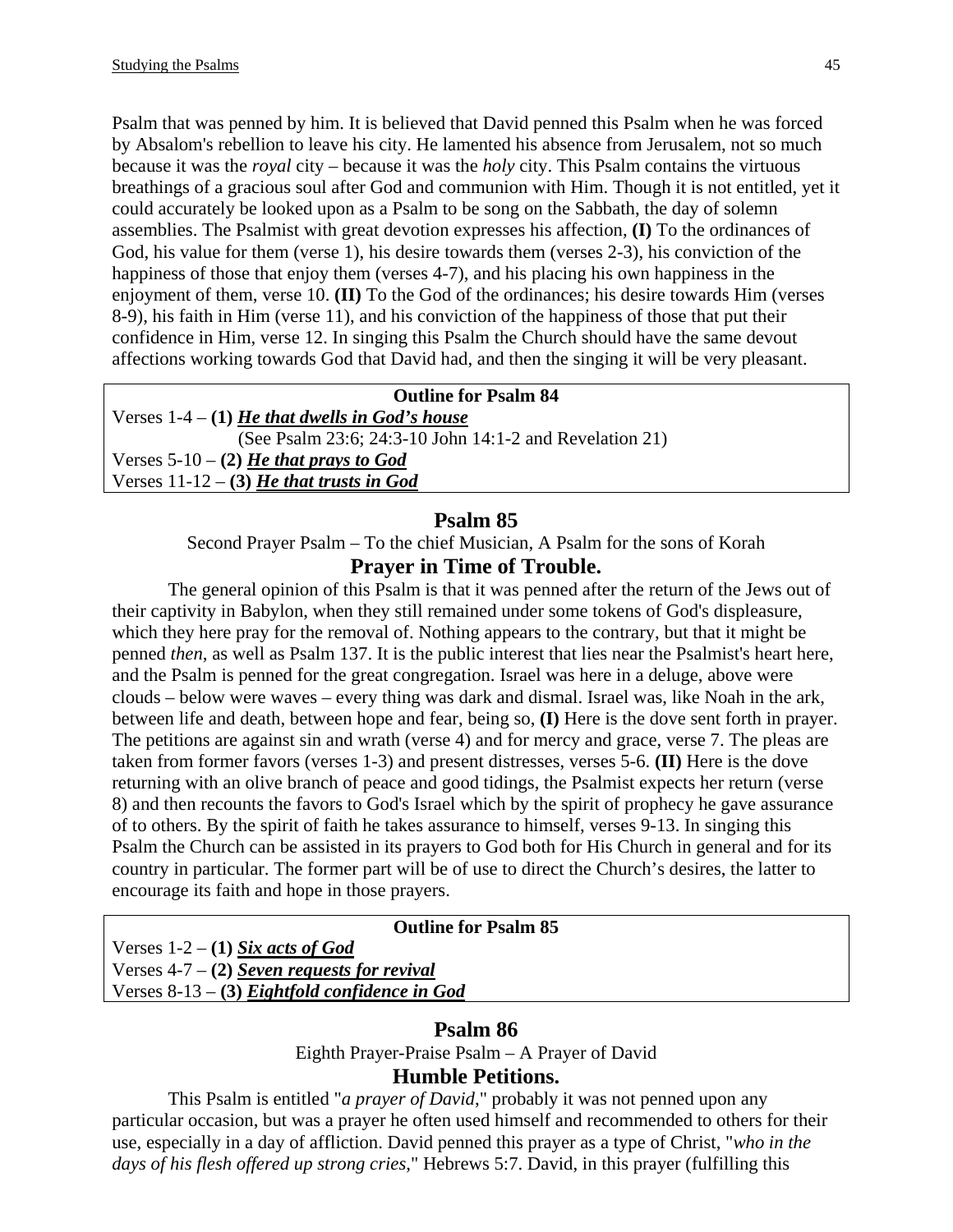purpose), **(I)** Gives glory to God, verses 8-10 & 12-13. **(II)** Seeks for grace and favor from God, that God would hear his prayers (verses  $1 \& 6-7$ ), preserve and save him, and be merciful to him (verses 2-3  $\&$  16), that He would give him joy, and grace, and strength, and put honor upon him, verses 4, 11 & 17. He pleads God's goodness (verses  $5 < 15$ ) and the malice of his enemies, verse 14. In singing this, the Church must, as David did, lift up its soul to God with application.

| <b>Outline for Psalm 86</b>                        |
|----------------------------------------------------|
| Verses $1-7 - (1)$ Eight requests: eight reasons   |
| Verses $8-10-2$ ) Praise: God incomparable         |
| Verse 11- $(3)$ Two requests: two reasons          |
| Verses $12-13 - (4)$ Praise: two answers to prayer |
| Verses $14-17-5$ Five requests: five reasons       |
|                                                    |

#### **Psalm 87**

First psalm of Zion – A Psalm or Song for the sons of Korah

# **The Glory of Zion.**

Psalm 86 was very plain and easy, but in this Psalm things are dark and hard to be understood. It is a eulogy of Zion, as a type and figure of the Church, to which what is spoken is very applicable. Zion, for the Temple's sake, is here preferred, **(I)** Before the rest of the land of Canaan, as being crowned with special tokens of God's favor, verses 1-3. **(II)** Before any other place or country whatsoever, as being replenished with more eminent men and with a greater plenty of divine blessings, verses 4-7. This Psalm was probably penned to express the joy of God's people when Zion was in a flourishing state, or perhaps it was penned to encourage their faith and hope when Zion was in ruins and was to be rebuilt after the captivity. Though no man cared for her (Jeremiah 30:17, "*This is Zion whom no man seeks after*"), yet God had done great things for her, and spoken glorious things of her, which should all have their perfection and accomplishment in the Church; to that therefore it must have an eye in singing this Psalm.

#### **Outline for Psalm 87**

Verses 1-3 – **(1)** *Zion the beloved of God* Verses 4-7 – **(2)** *Zion's greatness compared to others: the source of blessings*

#### **Psalm 88**

Eighteenth Psalm of Instruction (on distress) A Song or Psalm for the sons of Korah, to the chief Musician upon Mahalath Leannoth (shouting-dancing) Maschil (instruction) of Herman the Ezrahite (a song leader)

#### **Sorrowful Complaints; Complaining to God.**

This Psalm is a expression of grief, one of the most melancholy of all the Psalms. It does not conclude, as usually the melancholy Psalms do, with the least intimation of comfort or joy, but rather, from first to last, it is mourning and woe. The Psalmist is not here referring some general account, but it was a *personal* account that was troubling his mind, and grief pressed upon his spirit both by outward afflictions and by the remembrance of his sins and the fear of God's wrath. This Psalm is reckoned among the repentant, remorseful, Psalms, and it is proper that our fears are turned into the right channel, and we take occasion from our worldly grievances to sorrow for *godly* character. In this Psalm we have, **(I)** The great pressure of spirit that the Psalmist was under, verses 3-6. **(II)** The wrath of God, which was the cause of that pressure, verses 7 &15-17. **(III)** The wickedness of his friends, verses 8 & 18. **(IV)** The application he made to God by prayer, verses 1-2, 9 & 13. **(V)** His humble reasoning and pleadings with God, verses 10, 12 & 14. Those who are in trouble of mind can sing this Psalm feelingly; those that are not ought to sing it thankfully, blessing God that it is not their case.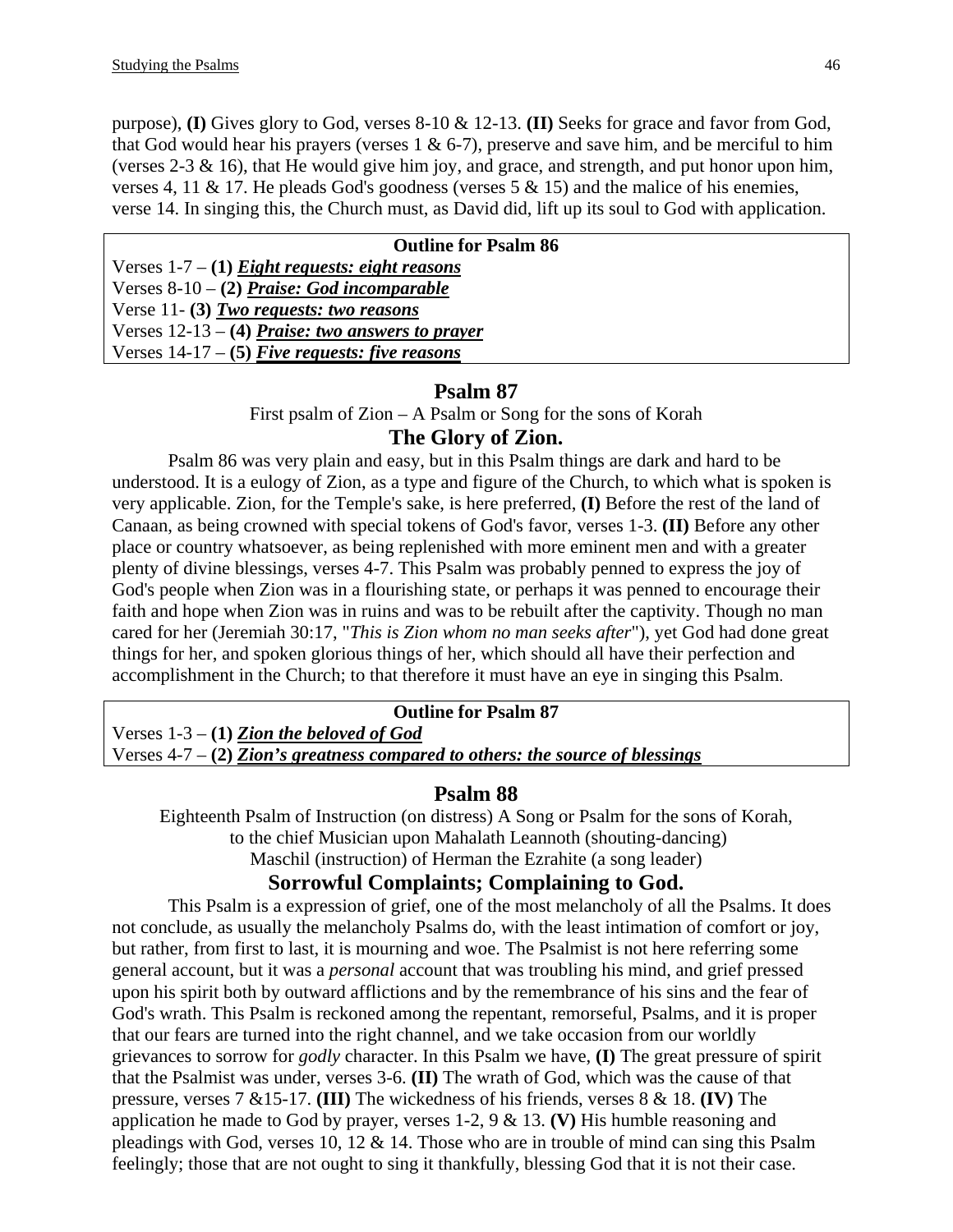# **Outline for Psalm 88**

Verses 1-9 – **(1)** *Two requests; twenty-one-fold personal distress*

 (See Psalm 5:7; 28:1; 30:10; 38:1; 39:4; 41:4 & 10; 55:9 & 15 and 56:1) Verses 10-14 – **(2)** *Eight questions of distress* Verses 15-18 – **(3)** *Eightfold personal distress*

> Psalm 89 is "*of Ethan*," mentioned with Heman (1 Kings 4:31; 1 Chronicles 6:44 & 15:17). He seems to have another name, "*Jeduthun*," according to 1Chronicles 25:1-6 & 16:41-42). This is the only Psalm ascribed to Ethan, and Psalm 88 is the only one ascribed to Heman.

# **Psalm 89**

Sixteenth messianic Psalm Maschil (instruction) of Ethan the Ezrahite (a choir leader) **The Divine Mercy and Faithfulness.** 

Many Psalms that begin with complaint and prayer end with joy and praise. However, this Psalm begins with joy and praise and ends with sad complaints and petitions. This is because for the Psalmist first recounts God's former favors, and then, considering them, increases his accusations. It is uncertain when it was penned, only, in general, that it was at a time when the house of David was woefully in despair. Some think it was at the time of the captivity of Babylon, when king Zedekiah was snubbed, and abused, by Nebuchadnezzar. The title of this Psalm signifies no more than that the it was set to the tune of a song of Ethan the son of Zerah, called Maschil. Evidently it was penned by Ethan, who is mentioned in the story of Solomon, who, outlived that glorious prince, grieved the disgrace done to the house of David in the next reign by the revolt of the ten tribes. **(I)** The Psalmist, in the joyful pleasant part of the Psalm, gives glory to God, and takes comfort to himself and his friends. He does this briefly, mentioning God's mercy and truth (verse 1) and His covenant (verses 2-4), but lengthier in the following verses, wherein, **(A)** He adores the glory and perfection of God, verses 5-14. **(B)** He pleases himself in the happiness of those that are admitted into communion with Him, verses 15-18. **(C)** He builds all his hope upon God's covenant with David, as a type of Christ, verses 19-37. **(II)** In the melancholy part of the Psalm he laments the present dreadful state of the prince and royal family (verses 38-45), protests with God over it (verses 46-49), and then concludes with prayer for restoration, verses 50-51. In singing this Psalm the Church must have high thoughts of God, a lively faith in His covenant with the Redeemer, and in sympathy with the afflicted parts of the Church.

#### **Outline for Psalm 89**  Verses 1-2 – **(1)** *Eternal praise for mercy and faithfulness* Verses 3-4 – **(2)** *Davidic covenant* (See 2 Samuel 7) Verses 5-13 – **(3)** *Praise: twenty-fold greatness of God* Verses 15-18 – **(4)** *Eight blessings of the just* Verses 19-37 – **(5)** *Forty-fold covenant with David and the Messiah* Verses 38-46 – **(6)** *Sixteen-fold complaint that God has broken the covenant* Verses 47-52 – **(7)** *Prayer: two requests for God to remember His covenant*

The "*Numbers*" Books: Concerning Israel and Gentiles Psalms 90 through 106 **The 4th Book f Psalm** 

6.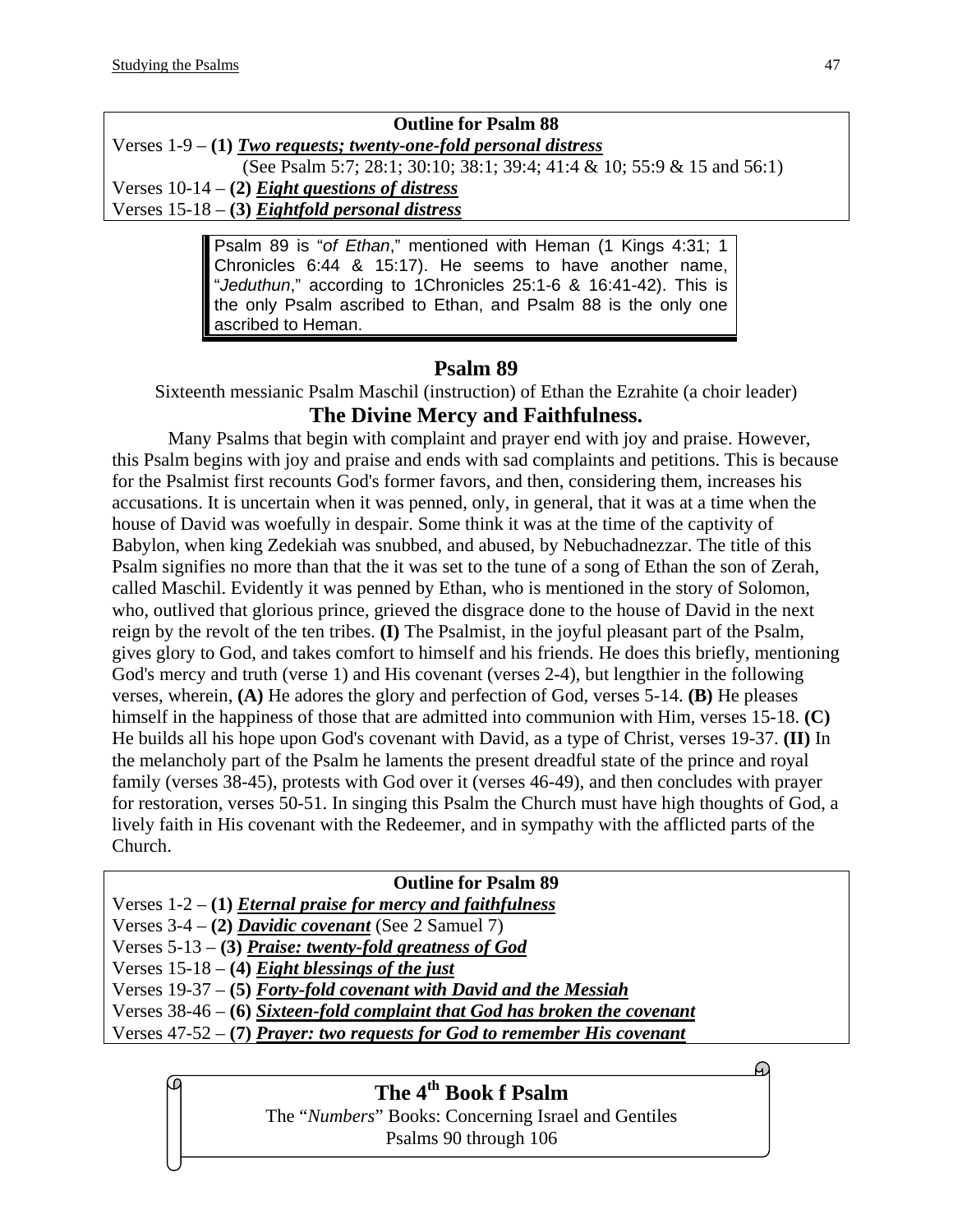#### **God's Care of His People; Frailty of Human Life.**

The 89<sup>th</sup> Psalm is supposed to have been penned as late as the captivity in Babylon. This Psalm, it seems plain, was penned as early as the deliverance out of Egypt, and yet they are put close together in this collection of divine songs. Moses, the most ancient penman of sacred Scripture, penned this Psalm. There is a record of a "*praising*" song of Moses in Exodus 15, which is alluded to Revelation 15:3, and also an "*instructing*" song of his in Deuteronomy 32, however, this Psalm is of a different nature from both, for it is a "*prayer*." It is believed that this Psalm was penned upon occasion of the judgment passed upon Israel in the wilderness for their unbelief, murmuring, and rebellion. God said that their carcasses should fall in the wilderness, that they should be wasted away by a series of miseries for thirty-eight years together, and that none of them of that generation should enter Canaan. This Psalm was designed for their wanderings in the wilderness, as the other song of Moses, in Deuteronomy 31:19 & 21, was for their settlement *in* Canaan. We have the story that this Psalm refers to in Numbers 14. Probably Moses penned this prayer to be daily used, either by the people in their tents, or, at lest, by the priests in the Tabernacle service, during their tiresome exhaustion in the wilderness. In it, **(I)** Moses comforts himself and his people with the eternity of God and their interest in Him, verses 1-2. **(II)** He humbles himself and his people with the consideration of the weakness of man, verses 3-6. **(III)** He submits himself and his people to the righteous sentence of God passed upon them, verses 7-11. **(IV)** He commits himself and his people to God by prayer for divine mercy and grace, and the return of God's favor, verses 12-17. Though it seems to have been penned upon this particular occasion, yet it is very applicable to the frailty of human life in general, and, in singing it, the Church can easily apply it to the years of its passage through the wilderness of this world, and it furnishes with meditations and prayers – very suitable to the solemnity of a funeral.

| <b>Outline for Psalm 90</b>                                      |
|------------------------------------------------------------------|
| Verses $1-2 - (1)$ Fourfold eternity of God                      |
| Verses $3-10 - (2)$ Fifteen-fold frailty of man: six acts of God |
| Verses $12-17$ – (3) Ten requests for mercy                      |

# **Psalm 91**  God's dwelling place

# **The Security of Believers.**

`Some of the students of the past were of opinion that Moses was the penman of this Psalm, not only because of the foregoing Psalm, that is definitely said to be his, but also because of the eight that follow it; but this cannot be, because Psalm 95 is specifically said to be penned by David, (long after Moses, according to Hebrews 4:7). It is probable that this Psalm was penned by David, during his reign, but written for the benefit of all true believers. David certainly needed it himself, especially if the Psalm was penned, as some believe it was, at the time of the plague that was sent as a result of his numbering the people. In the name of the King of kings, and under the seal of Heaven, notice, **(I)** The Psalmist's own resolution to take God for his keeper (verse 2), from which he gives both direction and encouragement to others, verse 9. **(II)** The promises which are here made, in God's name, to all those that do so in sincerity. **(A)** They will be taken under the special care of Heaven, verses 1 & 4. **(B)** They will be delivered from the cruelty of the powers of darkness (verses  $3 \& 5-6$ ), and by a distinguishing defense, verses 7-8. **(C)** They will be the charge of the holy angels, verses 10-12. **(D)** They shall triumph over their enemies, verse 13. **(E)** They will be the special favorites of God Himself, verses 14-16. In singing this, the Church must shelter itself under this divine protection. Many think that these promises primarily belong to Christ, as Mediator (Isaiah 49:2). The devil quoted a promise of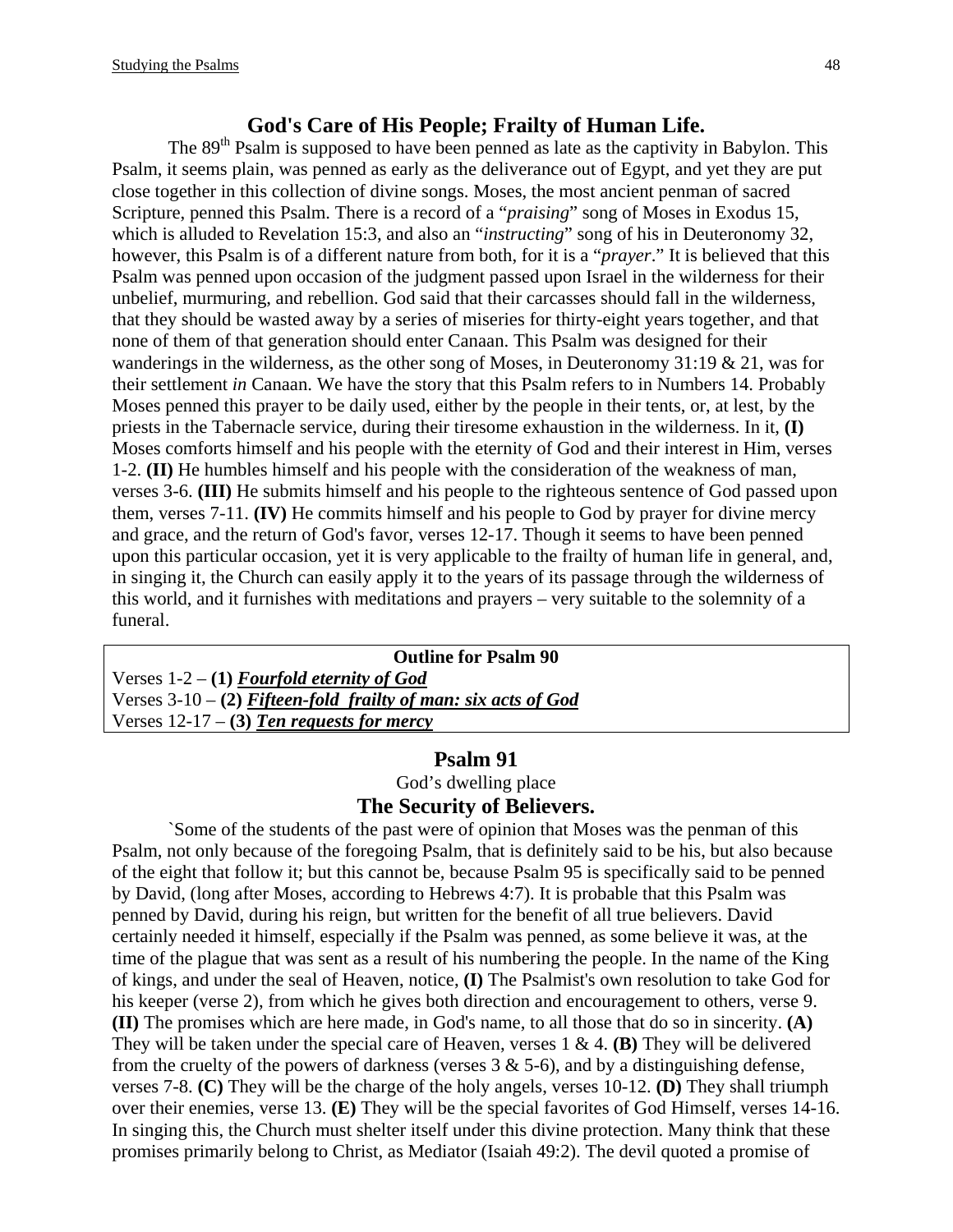this passage, attempting to misdirect Christ's dependence upon His Father (Matthew 4:6), however, to Christ knew the intent, purpose and extent of these promises, that they are, when properly applied, applicable, sweet and sure to all believers.

#### **Outline for Psalm 91**

Verses 1-2 – **(1)** *The believer's dwelling place: five things in which to trust* Verses 3-4 – **(2)** *The believer's God: fivefold confidence* Verses 5-8 – **(3)** *The believer's eightfold security* Verses 9-13 – **(4)** *The believer's six-fold dwelling place: eight blessings* Verses 14-16 – **(5)** *The believer's consecration: eight blessings*

#### **Psalm 92**

Fifth Psalm of the Righteous – A Psalm or song for the Sabbath day

#### **Incitements to Praise of God.**

 Some of the Jewish writers say that this Psalm was penned and sung by Adam in innocency, on the first Sabbath. However, it seems inconsistent with the Psalm itself, which speaks of the workers of iniquity, when as yet sin had not entered into the human race. It is probable that it was penned by David, being intended for the Sabbath day, **(I)** Praise, the business of the Sabbath, is here recommended, verses 1-3. **(II)** God's works, that gave occasion for the Sabbath, are here celebrated as great and unsearchable in general, verses 4-6. In particular, with reference to the works both of providence and redemption, the Psalmist sings unto God both of mercy and judgment, the ruin of sinners and the joy of saints, three times counterchanged. **(A)** The wicked shall perish (verse 7), but God is eternal, verse 8. **(B)** God's enemies shall be cut off, but David shall be exalted, verses 9-10. **(C)** David's enemies shall be confounded (verse 11), but all the righteous shall be fruitful and flourishing, verses 12-15. In singing this Psalm the Church must take pleasure in giving to God the glory due to His name, and triumph in His works.

#### **Outline for Psalm 92**

Verses 1-3 – **(1)** *The believer's sevenfold duty to God* Verses 4-5 – **(2)** *The believer's God: four reasons for praise* Verses 6-9 – **(3)** *The believer's neighbors: their fivefold ignorance and end* Verses 10-14 – **(4)** *The believer's nine-fold blessing*

Verse 15 – *The believer's purpose in life*

#### **Psalm 93**

Second Psalm of God

#### **The Glory and Majesty of God.**

This short Psalm sets forth the honor of the kingdom of God among men, to His glory, the terror of His enemies, and the comfort of all His loving subjects. This Psalm relates both to the kingdom of God's providence, by which He upholds and governs the world, and especially in the kingdom of His grace, by which He secures the Church, sanctifies and preserves it. The administration of both these kingdoms – providence and grace –is put into the hands of the Messiah, and to Him, doubtless, the prophet here hears witness, and to His kingdom, speaking of it as present, because it is sure, and because, as the eternal Word promises, even before His incarnation He was Lord of all. Concerning God's kingdom glorious things are spoken of here. **(I)** Have other kings their royal robes? So has He, verse 1. **(II)** Have they their thrones? So has He, verse 2. **(III)** Have they their enemies whom they subdue and triumph over? So has He, verses 3-4. **(IV)** Is it their honor to be faithful and holy? So it is His, verse 5. In singing this Psalm the Church forget *itself* – if it forget Christ, to whom the Father has given all power both in heaven and in earth.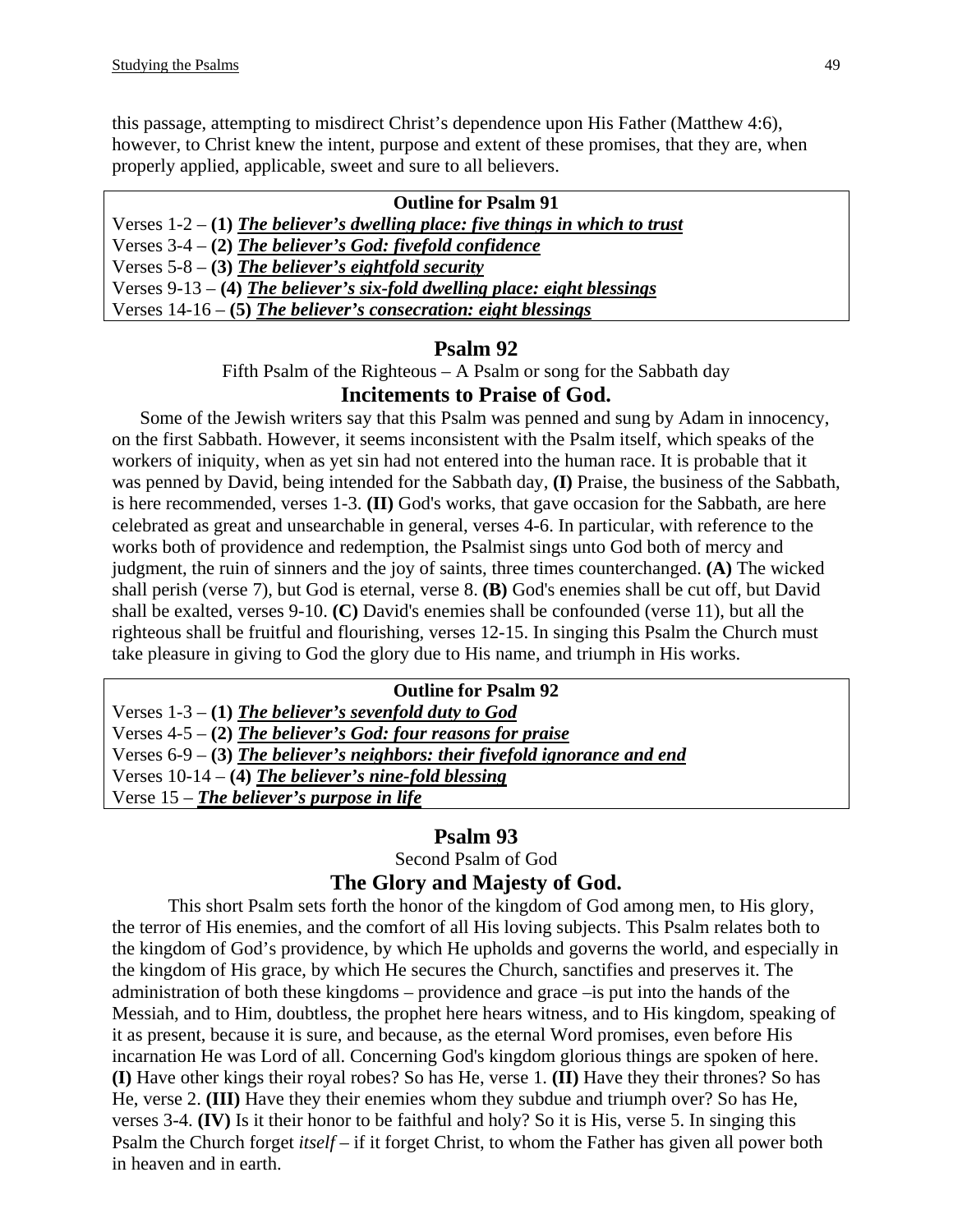#### **Outline for Psalm 93**

Verses 1-2 – **(1)** *Five attributes of God* Verse – 3 – **(2)** *The mighty floods* Verses 4-5 – **(3)** *The mightier God: two attributes of God*

# **Psalm 94**

Tenth Prayer for Judgment

# **Appeal to God against Persecutors; The Folly of Atheists and Oppressors.**

This Psalm was penned when Israel was under attack, oppressed and persecuted; and it is an appeal to God, as the Judge of heaven and earth, and an address to Him, to appear for His people against His and their enemies. Two things this Psalm speaks of: **(I)** Conviction and terror to the persecutors (verses 1-11), showing them their danger and folly, and arguing with them. **(II)** Comfort and peace to the persecuted (verses12-23), assuring them, both from God's promise and from the Psalmist's own experience, that their troubles would end well, and God would, in due time, bringing joy to them and confusion of those who set themselves against Israel. In singing this Psalm the Church must look abroad upon the pride of oppressors with holy indignation, and upon the tears of the oppressed with holy compassion and, at the same time, look upwards to the righteous Judge with an entire satisfaction, and look forward, to the end of all these things, with a satisfying hope.

| <b>Outline for Psalm 94</b>                                                    |
|--------------------------------------------------------------------------------|
| Verses $1-7- (1)$ Three requests for judgment. Reasons: ten sins of the wicked |
| Verses $8-11 - (2)$ Rebuke to the wicked                                       |
| Verses $12-19$ – (3) Ten blessings of the just                                 |
| Verses $20-23 - (4)$ Five sins and judgments of the wicked                     |

# **Psalm 95**

Fifth Psalm of Praise – A Psalm of David (Hebrews 4:5-11) **Invitation to Praise God; Motives to Praise.** 

To expound this Psalm we can borrow a great deal of light from the apostle's discourse in Hebrews, chapters, 3 and 4, where it appears that this Psalm was penned by David intended for the days of the Messiah because it is there stated (Hebrews 4:7) that the day here spoken of (verse 7) is to be understood of the Church Age, in which God speaks to us by His Son in a voice that we are thrilled to hear, and suggests to us a "*rest*" other than that of Canaan. In singing Psalms it is intended, **(I)** That the Church should "*make melody unto the Lord*;" this it is here encouraged and assisted in doing – being called upon to praise God (verses 1-2) as a great God (verses 3-5) and as our gracious benefactor, verses 6-7. **(II)** That we, as the Church, should teach and admonish ourselves, and we are here taught and warned to hear God's voice (verse 7), and not to harden our hearts, as the Israelites in the wilderness did (verses 8-9), lest we fall under God's wrath and come short of His rest, as they did, verses 10-11. This Psalm must be sung with a holy reverence of God's majesty and a dread of His justice, with a desire to please Him and a fear to offend Him.

**Outline for Psalm 95** 

Verses 1-7 – **(1)** *Rest found in true worship: 8 admonitions; 10 reasons for worship* Verses 8-11 – **(2)** *Rest lost through unbelief* (See Hebrews 4:5-11)

# **Psalm 96**

Sixth Psalm of Praise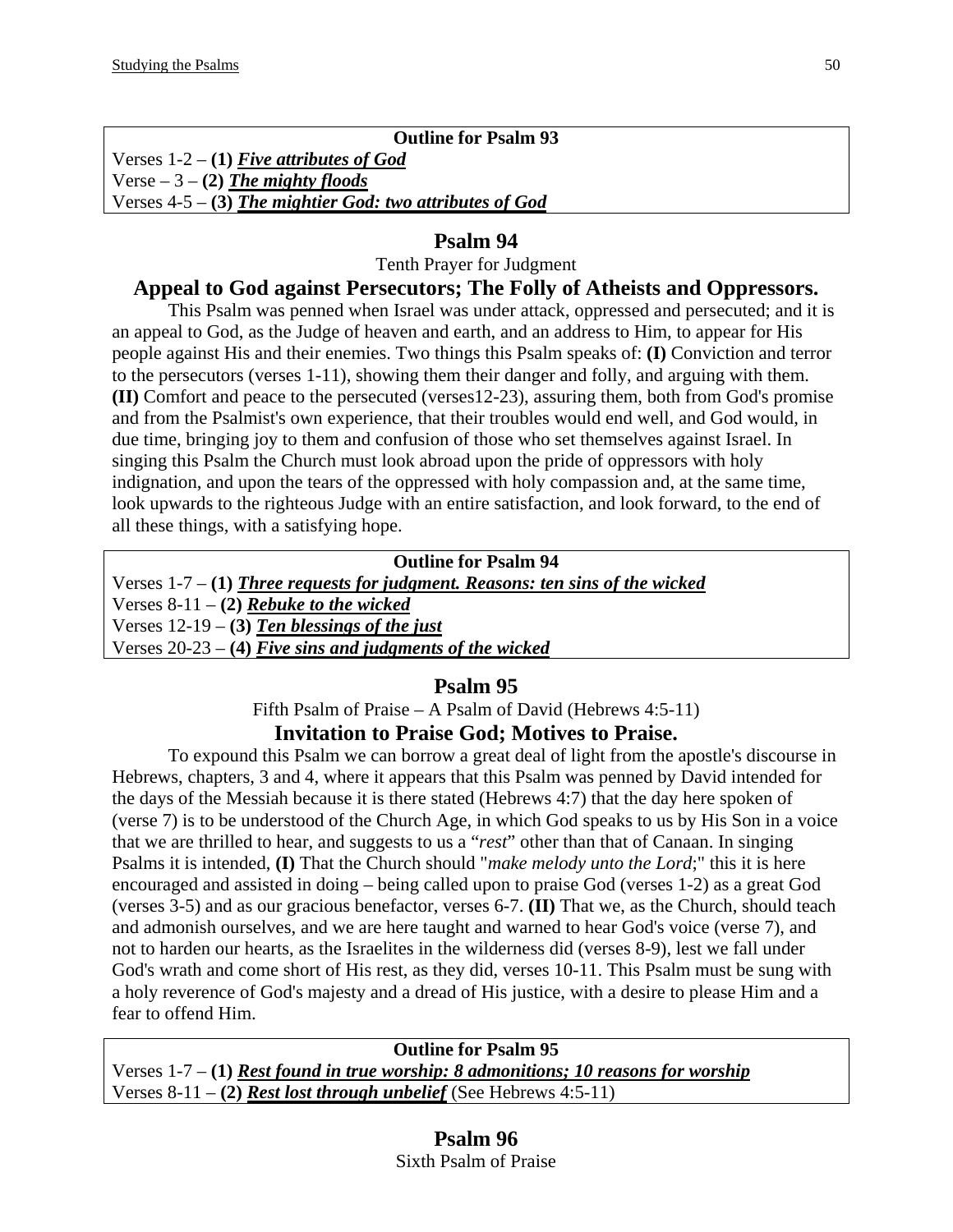### **An Invitation to Praise and Honor God; A Call to Glorify God.**

 This Psalm is part of that which was delivered into the hand of Asaph and his brethren (1 Chronicles 16:7), by which it appears both that David was the penman of the Psalm found in 1 Chronicles 16 and that it has reference to the bringing up of the Ark to the city of David. Whether that long Psalm found in 1 Chronicles was made first, and this Psalm afterwards – taken from it, or this  $96<sup>th</sup>$  Psalm written first and afterwards borrowed to make up the one found in 1 Chronicles 16, is not definite. But this is certain, that, though it was sung at the translation of the Ark, it looks further, to the kingdom of Christ, and is designed to celebrate the glories of that kingdom, especially the appointment of the Gentiles to it. Here is, **(I)** A call given to all people to praise God, to worship Him, and give glory to Him, as a great and glorious God, verses 1-9. **(II)** Notice given to all people of God's universal government and judgment, which ought to be a matter of universal joy, verses 10-13. In singing this Psalm the Church ought to have its heart filed with great and high thoughts of the glory of God and the grace of the gospel, and with an entire satisfaction in Christ's sovereign dominion and in the expectation of the judgment to come.

#### **Outline for psalm 96**

Verses 1-3 – **(1)** *Seventh admonition to praise God* Verses 4-6 – **(2)** *Sevenfold reason for praise* Verses 7-12 – **(3)** *Twelve-fold admonition to praise God* Verse 13 – **(4)** *Fourfold reason for praise*

#### **Psalm 97**

Seventh Psalm of Praise

# **Righteousness and Glory of the Divine Government; Establishment of Christ's Kingdom.**

This Psalm dwells upon the same subject at the  $96<sup>th</sup>$  Psalm, and is set to the same tune. Christ is the Alpha and the Omega of both – they are both penned, and are both to be sung to His honor; and they will mean nothing if we do not *make melody with our hearts to the Lord Jesus*, by singing [or reading] them them. He it is that reigns to the joy of all mankind (verse 1); and His government speaks **(I)** Terror to his enemies; for He is a Prince of rigid justice and overwhelming power, verses 2-7. **(II)** Comfort to His friends and loyal subjects, arising from His sovereign dominion, the care He takes of His people, and the provision He makes for them, verses 8-12. In singing this Psalm the Church must be affected with the glory of the exalted Redeemer, must fear the lot of His enemies, and think itself happy because it is of those that "*kiss the Son*."

#### **Outline for Psalm 97**  *7 things of man; 15 things of God*

Verses 1-6 – **(1)***– Two admonitions to praise: tenfold greatness of God*  Verses 7-9 – **(2)** *Curse on idolaters: admonition to worship – 3 reasons* Verses 10-11 – **(3)** *Admonition to hate sin: 5 reasons* Verse 12 – **(4)** *Two admonitions to praise God: reason*

#### **Psalm 98**

Eighth Psalm of Praise – A Psalm (meditation)

### **An Invitation to Praise**

This Psalm has the same intention as the two previous Psalms. It has been entitles as a prophetic Psalm, in that it is a prophecy of the kingdom of the Messiah, the reconciling of that kingdom in the world, and bringing the Gentiles into it. It sets forth, I. The glory of the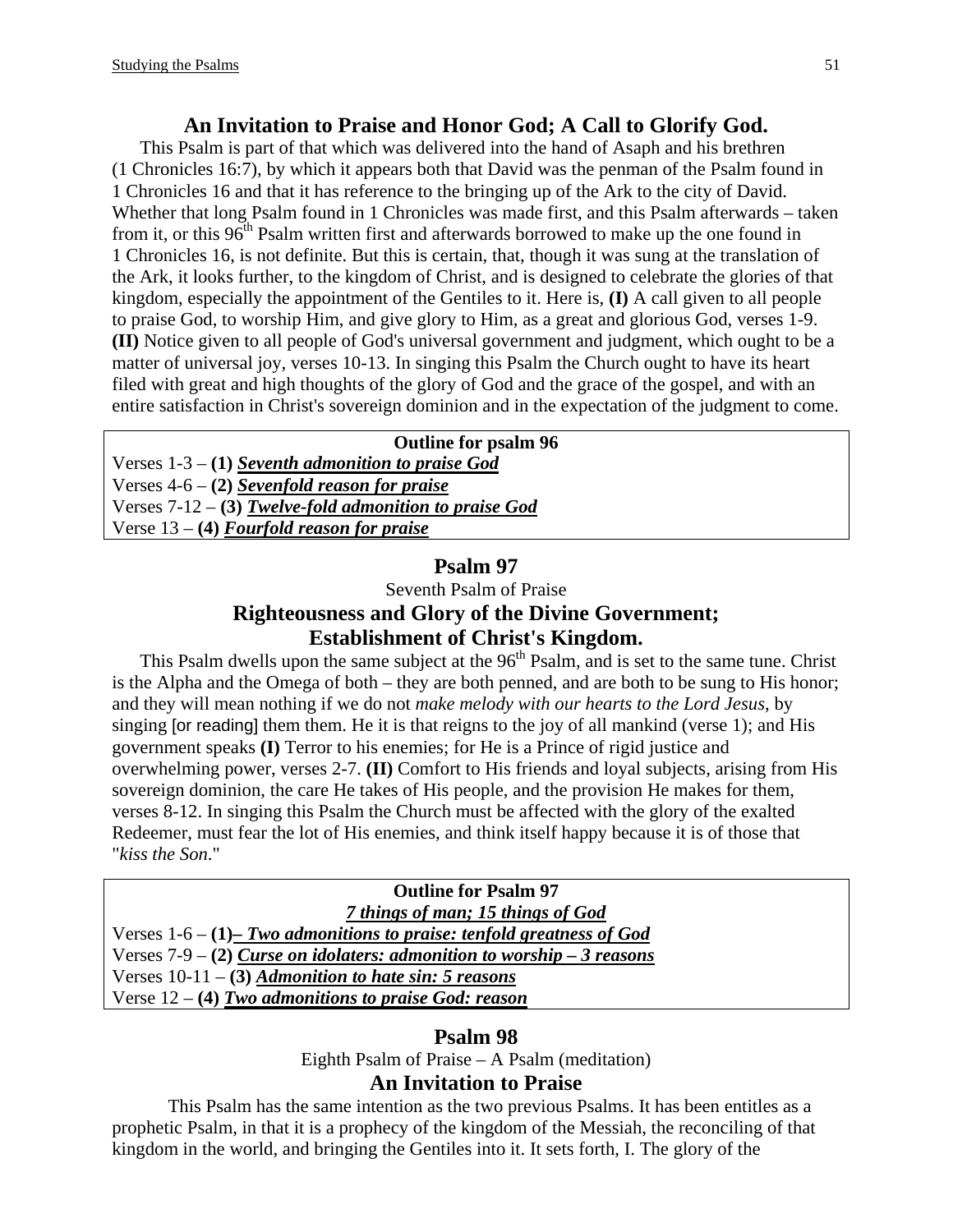Redeemer, verses 1-3. **(II)** The joy of the redeemed, verses 4-9. If we, in right conduct, give to Christ this glory, and upon right basis take to itself this joy, in singing this Psalm, the Church sings it with understanding. If those who saw Christ's triumph rejoiced, how much more should we, who see these things accomplished and share in the better things provided for us (Hebrews 11:40).

**Outline for Psalm 98**  Verses 1-3 – **(1)** *Admonition to sing: 7 reasons* Verses 4-9 – **(2)** *Twelve-fold admonition to be joyful: 3 reasons*

#### **Psalm 99**

Ninth Psalm of Praise

#### **The Dominion of God.**

We celebrate the glories of the kingdom of God among men today, and are called upon to praise Jesus Christ, as the previous Psalms declare. However, while those Psalms looked forward to the times of the Gospel of the Church Age, and prophesied of the graces and comforts of that time to come, this Psalm dwells more on the Old-Testament dispensation and the manifestation of God's glory and grace then. The Jews were not, in expectation of the Messiah's kingdom and the evangelical worship, to disregard the divine procedure that they were under, and the ordinances that were given them. In these ordinances they acknowledged God's reign, and worshiped Him according to the Law of Moses. *Prophecies of good things to come should not lessen our esteem of the good things present*. To Israel pertained the promises, which they were bound to believe. To them also pertained the giving of the law, and the service of God, that they were also bound dutifully and conscientiously to attend to, Romans 9:4. And this they were called to do in this Psalm, yet there is much of Christ, for the government of the Church was in the hands of the eternal Word before He was incarnate; and, besides, the ceremonial services were types and figures of the Church's worship. The people of Israel are here required to praise and exalt God, and to worship Him, in consideration of two things: **(I)** The happy establishment of the government they were under, both in sacred and civil things, verses 1-5. **(II)** Instances of the happy supervision of it, verses 6-9. In singing this Psalm the Church must set itself to exalt the name of God, as it is made known in the gospel, which we have much more reason to do than those had who lived under the law.

| <b>Outline for Psalm 99</b>                                          |  |
|----------------------------------------------------------------------|--|
| Verses $1-4-(1)$ Three admonitions to fear and praise God: 7 reasons |  |
| Verses 5-8 – (2) Two admonitions to worship God: 5 reasons           |  |
| Verse $9 - (3)$ Two admonitions to worship: 1 reason                 |  |
|                                                                      |  |

#### **Psalm 100**

Tenth Psalm of Praise

#### **Importunate Exhortations to Praise God; Motives for Praising God.**

It is with good reason that many sing this Psalm frequently in their services, because it is proper both to express and to excite virtuous and devout affections toward God in our approach to Him in holy ordinances, and, if our hearts go along with the words, we will make melody in it to the Lord. Jewish writers say this Psalm was penned to be sung with their thanks-offerings, however, as there is nothing in it that limits it to their economy so it's a call to all lands and peoples to praise God is plainly extended. Here, **(I)** We are called upon to praise God and rejoice in Him, verses 1-2 & 4. **(II)** We are furnished with issues for praise; we must praise Him, considering His being and relation to us (verse 3) and His mercy and truth, verse 5. These are plain and common things, and therefore more fit to be the matter of devotion.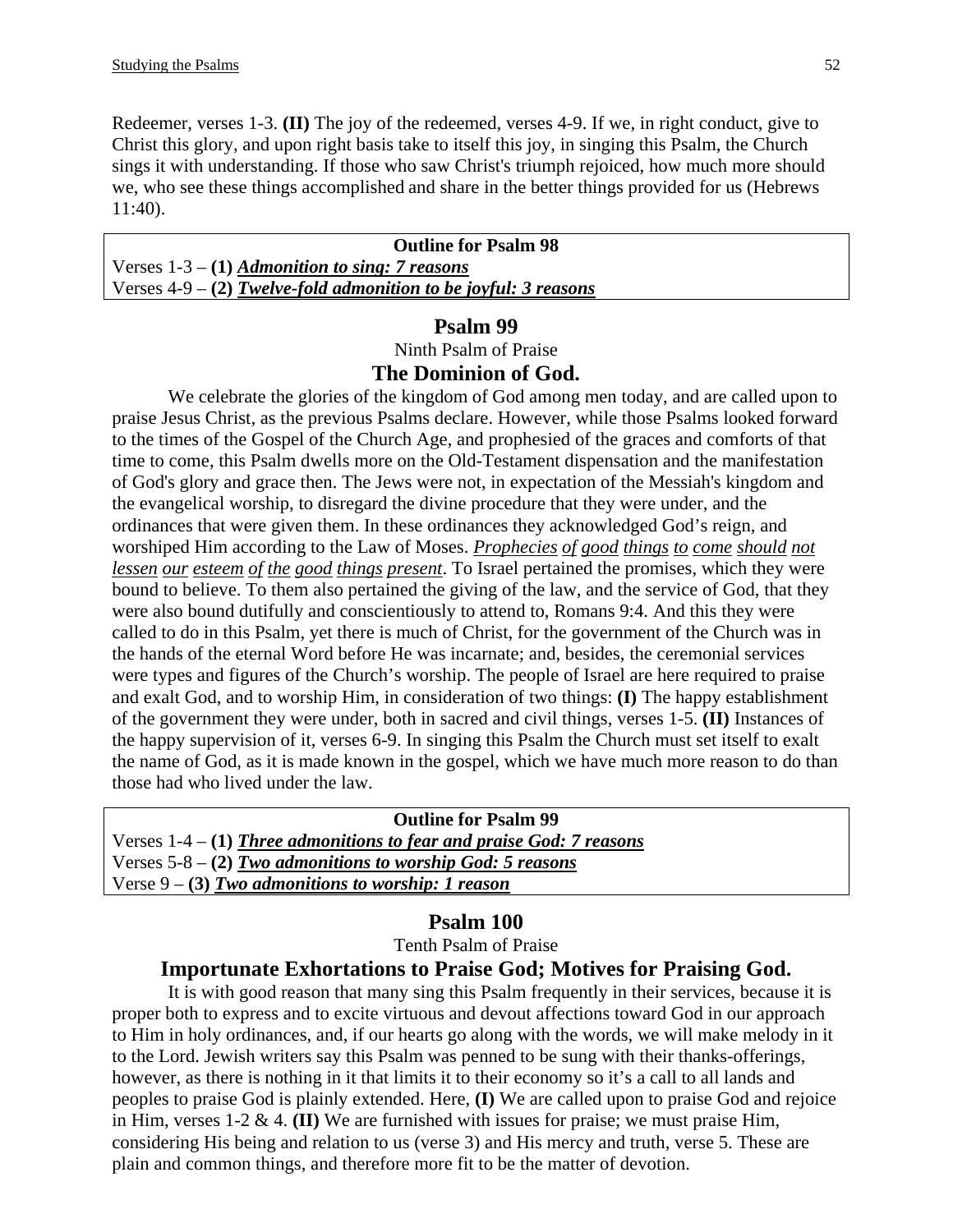**Outline for Psalm 100**  Verses 1-3 –**(1)** *Three admonitions to be joyful: 4 reasons* Verses 4-5 – **(2)** *Four admonitions to be joyful: 3 reasons*

#### **Psalm 101**

#### Sixth Psalm of the Righteous – A Psalm of David **Mercy and Judgment; David's Pious Resolution.**

David was the penman of this Psalm. It has in it the genuine spirit of the man "*after God's own heart*." It is a solemn vow that he made to God when he took upon him the charge of a family and of the kingdom. Whether it was penned when he entered upon the government, immediately after the death of Saul, or when he began to reign over all Israel, and brought up the Ark to the city of David, is not what matters. It is an excellent plan or model for good government of a court, or keeping up virtue and goodness, and, by that means, good order, in it. It is also applicable to private families; it is the "*household*" Psalm. It instructs all that are in any sphere of power, whether large or small, to use their power to make it an alarm to evildoers, but a tribute to those who do well. Here is, **(I)** The general scope of David's vow, verses 1-2. **(II)** The details of it that he would despise and reject all manner of wickedness (verses 3-5 & 7-8) and that he would favor and encourage those who were virtuous, verse 6. Many believe this to be speaking of Christ, the Son of David, who governs His Church by these rules, and who loves righteousness and hates wickedness. In singing this Psalm families, both governors and governed, should teach, and admonish, and engage themselves and one another to walk by the rule of it, that peace may be upon them and God's presence with them.

#### **Outline for Psalm 101**

Verses 1-4 – **(1)** *Eight vows of the righteous* Verses 5-8 – **(2)** *Eight qualifications of righteous character*

# **Psalm 102**

Seventeenth Messianic Psalm – A Prayer of the afflicted, when he is overwhelmed, and pours out his complaint before the Lord. A Psalm of Distress

#### **Complaints in Affliction.**

Some think that David penned this Psalm at the time of Absalom's rebellion, others that Daniel, Nehemiah, or some other prophet, penned it for Israel, when it was in captivity in Babylon, because it seems to speak of the ruin of Zion and of a time set for the rebuilding of it, that Daniel understood by books, Daniel 9:2. Or perhaps the Psalmist was himself in great affliction, which he complains of in the beginning of the Psalm, but (as in Psalm 77 and elsewhere) he comforts himself under it with the consideration of God's eternity, and Israel's prosperity and eternity, however, Israel was now distressed and threatened. It seems clear from the application of verses 25-26, to apply to Christ (Hebrews 1:10-12), that the Psalm has reference to the days of the Messiah, and speaks either of His affliction or of the afflictions of His Church for His sake. In the Psalm we have, **(I)** A sorrowful complaint which the Psalmist makes, either for himself or in the name of Israel, of great afflictions, that were critical, verses 1- 11. **(II)** Seasonable comfort withstanding these grievances; **(A)** From the eternity of God, verses 12, 24 & 27; **(B)** From a believing prospect of the deliverance that God would, in due time, work for His afflicted Church (verses 13-22) and the continuance of it in the world, verse 28. In singing this psalm, if the Church has no occasion to make the same complaints, yet it still can take occasion to sympathize with those that have, and then the happy part of this Psalm will be the more contented in the singing of it.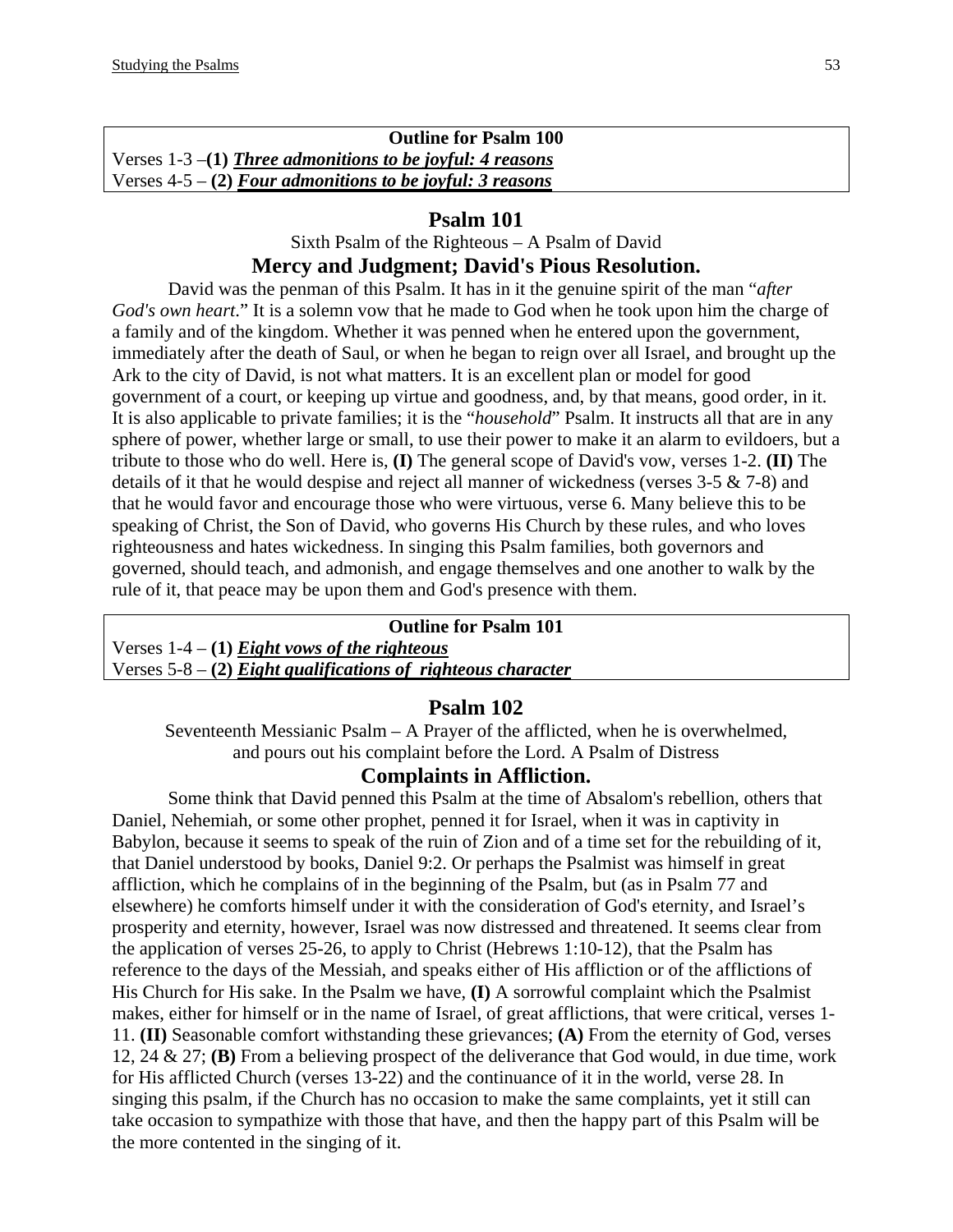| <b>Outline for Psalm 102</b>                                                   |
|--------------------------------------------------------------------------------|
| Verses $1-2 - (1)$ Four requests for a quick answer                            |
| Verses $3-11 - (2)$ Reason: sixteen-fold distress and humiliation              |
| Verses $12-22$ – (3) Sixteen-fold restoration of Zion: Messiah's second advent |
| (See Matthew 16:27; 24:29-31; 25:31-46; 2 Thessalonians1:7-10;                 |
| June 14; and Revelation 19:11-21                                               |
| Verses $23-24 - (4)$ Humiliation and prayer                                    |
| Verses $25-28 - (5)$ Messiah's creation and restoration work                   |

Eleventh Psalm of Praise – A Psalm of David

#### **Cheerful Praise.**

This Psalm calls more for devotion than exposition. It is a most excellent Psalm of praise, and of general use. The Psalmist, **(I)** Stirs up himself and his own soul to praise God (verses 1-2) for His favor to him in particular (verses 3-5), to the people of God in general, and to all good men, to whom He is, and will be, just, and kind, and constant (verses 6-18), and for His government of the world, verse 19. **(II)** He desires the assistance of the holy angels, and all the works of God, in praising Him, verses 20-22. In singing this Psalm the Church must in a special manner get its heart affected with the goodness of God and enlarged in love and thankfulness.

#### **Outline for Psalm 103**

Verses 1-2 – **(1)** *Five admonitions to praise God* Verses 3-19 – **(2)** *Reason: 30 benefits* Verses 20-22 – **(3)** *Fivefold admonition to five classes to praise God*

#### **Psalm 104**

Twelfth Psalm of Praise (54 greatness of God)

#### **The Divine Majesty.**

It is very probable that this Psalm was penned by the same hand, and at the same time, as Psalm 103, because as it ended, Psalm 104 begins, with "*Bless the Lord, O my soul!*" and concludes with it too. The style is somewhat different, because the reason for its writing is different. The scope of Psalm 103 was to celebrate the goodness of God and His tender mercy and compassion, to which a soft and sweet style is most agreeable. The scope of Psalm 104 is to celebrate God's greatness, and majesty, and sovereign dominion, which ought to be done in the most stately, lofty strains of poetry. David, in Psalm 103, gave God the glory for His covenantmercy and love to His own people. In this Psalm, 104, he gives God the glory of His works of creation and providence, His dominion over, and His bounty to, all the creatures. God is in Psalm 103 praised as the God of grace, in Psalm 104 as the God of nature. This Psalm is wholly bestowed on that subject – not as Psalm 19, that begins with this phrase, then turns to the consideration of God's divine law – nor as Psalm 8, that speaks of this but *prophetically*, and with an eye to Christ. This noble Psalm not only speaks of competent judges who greatly to excel in godliness and devotion, but it is animated with flight of fancy, brightness of ideas, surprising turns, and all the beauties and ornaments of expression, that poets have on subjects of this nature. Many great things the Psalmist gives God the glory of **(I)** The splendor of His majesty in the upper world, verses 1-4. **(II)** The creation of the sea and the dry land, verses 5-9. **(III)** The provision He makes for the maintenance of all the creatures according to their nature, verses 10- 18 & 27-28. **(IV)** The regular course of the sun and moon, verses 19-24. **(V)** The furniture of the sea verses 25-26. **(IV)** God's sovereign power over all the creatures, verses 29-32. And, lastly,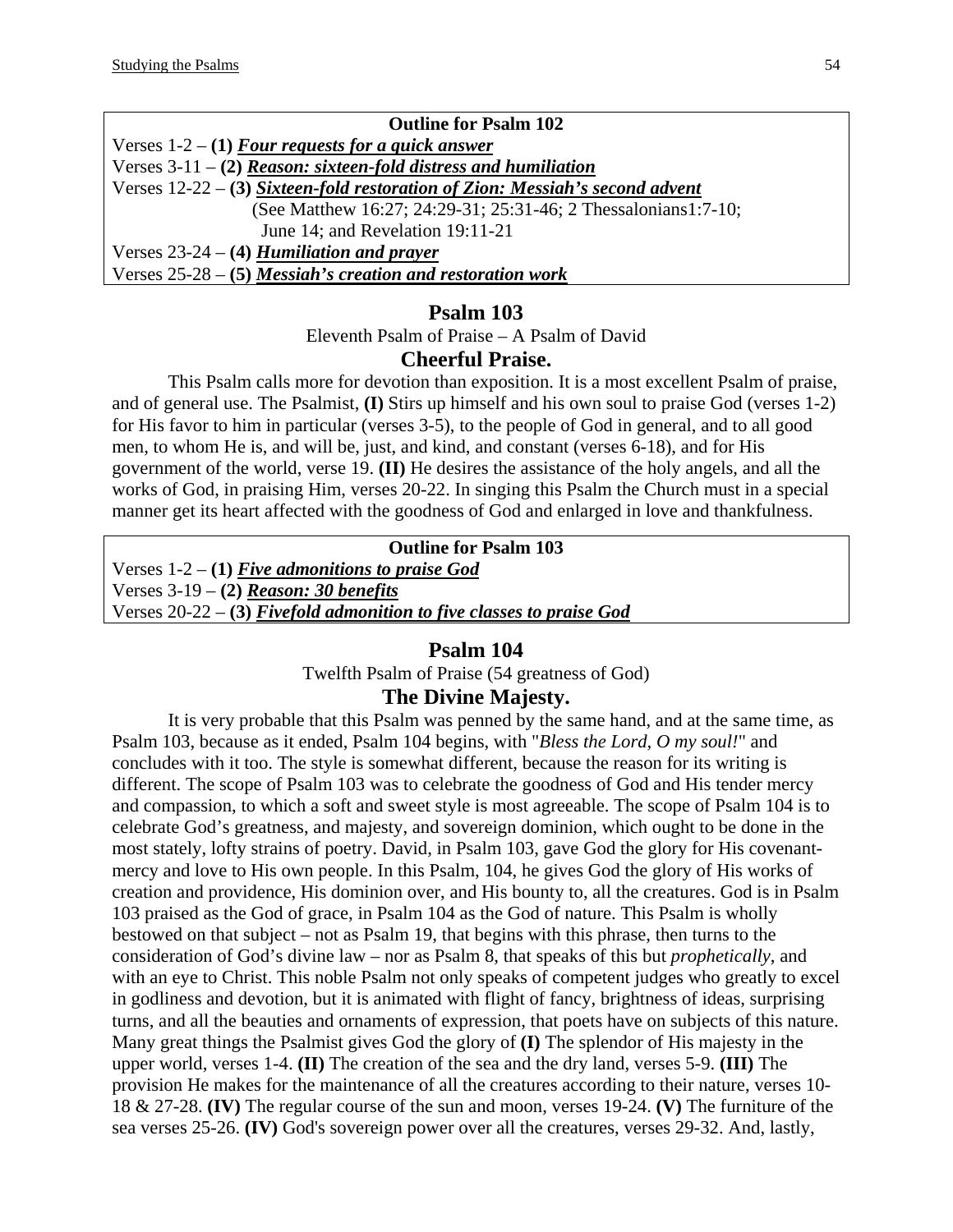the Psalmist concludes with a pleasant and firm determination to continue praising God (verses 33-35), with which the Church should heartily join in singing this Psalm.

| <b>Outline for Psalm 104</b>                                                                 |
|----------------------------------------------------------------------------------------------|
| <b>Fifty-fold greatness of God</b>                                                           |
| Verse $1 - (1)$ God's greatness declared                                                     |
| Verses 2-5 – (2) Original creation: 8 acts (See Genesis 1:1)                                 |
| Verse $6 - (3)$ <i>Chaotic earth: 1 act</i> (See Genesis 1:2)                                |
| Verses $7-23 - (4)$ <i>Re-creation of the 6 days: 35 acts</i> (See Genesis 1:3 through 2:25) |
| Verses $24-32-5$ Fifteen-fold providence of God over all creation                            |
| Verses $33-35 - (6)$ Four vows: 2 requests; 2 admonitions to praise God                      |

# **Psalm 105**

Thirteenth Psalm of Praise (42 acts of God)

#### **An Invitation to Praise.**

Some of the Psalms of praise are very short, others very long, to teach us that, in our devotions, we should be more vigilant how our hearts work than how the time passes and not exceed our limit by desiring to be long, nor restrict ourselves in being too brief, but *either one* as we find it in our hearts to pray. This is a long Psalm; the general scope is the same with most of the other Psalms – to set forth the glory of God, however, the subject matter is exact. Every time we come to the throne of grace we may, if we please, furnish ourselves from the Word of God (out of the New Testament, or either out of the Old Testament) with *new* songs, with *fresh* thoughts – so abundant and plenteous, so wide a range, so inexhaustible is the subject. In Psalm 104 we are taught to praise God for His wondrous works of everyday providence with reference to the world in general. In this we are directed to praise Him for His special favors to His people. We find the first 11 verses of this Psalm in the beginning of the Psalm that David delivered to Asaph to be used in the daily service of the Sanctuary when the Ark was permanent in the place he had prepared for it. This Psalm mentions *who* penned it, *when* it was penned and upon what occasion it was penned, 1 Chronicles 16:7. David by this Psalm intended to instruct his people in the obligations they lay under to hold fast faithfully to their holy faith. Here is the preface (verses1-7) and the history itself in several articles. **(I)** God's covenant with the patriarchs, verses 8-11. **(II)** His care of them while they were strangers, verses 12-15. **(III)** His raising up Joseph to be the shepherd and support of Israel, verses 16-22. **(IV)** The increase of Israel in Egypt and their deliverance out of Egypt, verses 23-38. **(V)** The care He took of them in the wilderness and their settlement in Canaan, verses 39-45. In singing this the Church must give to God the glory of His wisdom and power, His goodness and faithfulness, must look upon itself as concerned in the affairs of the Old-Testament saints, both because to them were committed the oracles of God, which are our treasure, and because out of it Christ arose, and these things happened to it for ensamples.

| <b>Outline for Psalm 105</b>                                                             |
|------------------------------------------------------------------------------------------|
| Verses $1-6 - (1)$ Fourteen admonitions to praise God (See 1 Chronicles 16:7-13)         |
| Verses $7-11 - (2)$ <i>Abrahamic Covenant</i> (See Genesis 12 and 1 Chronicles 16:14-19) |
| Verses $12-16$ – (3) Sojourn in Canaan: 3 acts of God (See 1 Chronicles 16:20-22)        |
| Verses $17-22 - (4)$ Ministry of Joseph in Egypt: 2 acts of God                          |
| Verses $23-25$ – (5) Sojourn in Egypt: 3 acts of God (See 1 Chronicles 16:20-22)         |
| Verses $26-36 - (6)$ Ministry of Moses and Aaron: 9 acts of God                          |
| Verses $37-45 - (7)$ The Exodus: 10 acts of God                                          |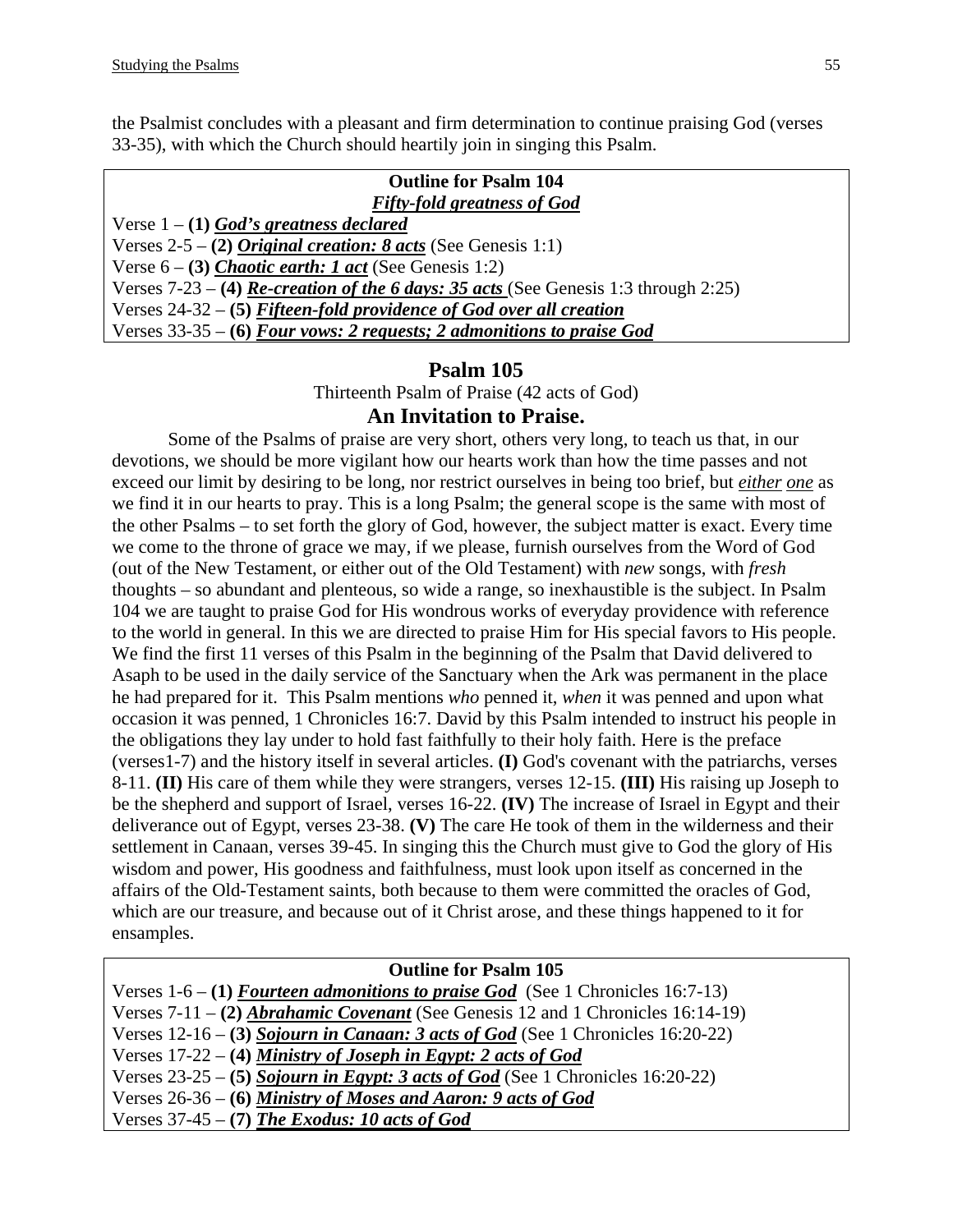Ninth Prayer-Praise Psalm (30 acts of God – 30 sins of Israel)

#### **Praise for Divine Goodness.**

We must give glory to God by making acknowledgment, not only for His goodness but our own weakness that serves to deter others. Our failures make God's goodness appear the more memorable, as His goodness makes our sinfulness more shocking and disgraceful. Psalm 105 is a history of God's goodness to Israel. It is a history of their rebellions and provocations, and yet it begins and ends with *Hallelujah*! Even sorrow for sin must not put us out of tune for praising God. Some believe this Psalm was penned at the time of the captivity in Babylon and the dispersion of the Jewish nation, because of the prayer at the close, verse 47. Probably it was penned by David at the same time of the previous Psalm, because we find the first verse and the last two verses of that Psalm that David delivered to Asaph, at the bringing up of the Ark to the place he had prepared for it (1 Chronicles 16:34-36), "*Gather us from among the heathen.*" We may presume that in Saul's time there was a great dispersion of devout Israelites, when David was forced to wander. In this Psalm we have, **(I)** The preface to the narrative, speaking honor to God (verses 1-2), comfort to the saints (verse 3), and the desire of the faithful towards God's favor, verses 4-5. **(II)** The account of the sins of Israel, in spite of the great things God had done for them, an account of which is assorted. He lists: their exasperation at the Red Sea (verses 6- 12), lusting (verses 13-15), rebellion (verses 16-18), worshipping the golden calf (verses 19-23), murmuring (verses 24-27), joining themselves to "*Baal-peor*" (verses 28-31), quarrelling with Moses (verses 32-33), joining themselves with the nations of Canaan, verses 34-39. To this is added an account how God had rebuked them for their sins, and yet saved them from ruin, verses 40-46. **(III)** The conclusion of the Psalm with prayer and praise, verses 47-48. It may be of use to the Church to sing this Psalm, being reminded by it of sins – the sins of our land, and the sins of our fathers, we may be humbled before God and yet not despair of mercy, which even rebellious Israel often found with God.

| <b>Outline for Psalm 106</b>                                                             |
|------------------------------------------------------------------------------------------|
| Verses $1-3 - (1)$ Two admonitions to praise God: 2 reasons                              |
| Verses $4-5 - (2)$ Two requests: 3 reasons                                               |
| Verses $6-7 - (3)$ Six-fold sin and confession                                           |
| Verses 8-12 – (4) Nevertheless: six acts of mercy                                        |
| Verses $13-43 - (5)$ Twenty-five sins of Israel: 26 acts of God in the Exodus and Canaan |
| Verses $44-46 - (6)$ Nevertheless: four acts of mercy                                    |
| Verses $47-48 - (7)$ Two requests: 2 reasons (See Psalm $41:10$ ; 54:9 and 80:7)         |
|                                                                                          |
|                                                                                          |

# **5th Book of Psalm**

The "*Deuteronomy*" book: Concerning God and His Word (Psalms 107 through 150)

# **Psalm 107 Exhortation to Celebrate God's Praises.**

The Psalmist, in the two previous Psalms celebrated the wisdom, power, and goodness of God, in His dealings with His people in particular, here he observes some of the instances of His providential care of the children of men in general, especially in their distresses. He is not only King of saints, but also King of nations, not only the God of Israel, but also the God of the whole earth, and a common Father to all mankind. Though this Psalm may especially refer to Israel in their personal capacity, however, there were those who pertained not to the commonwealth of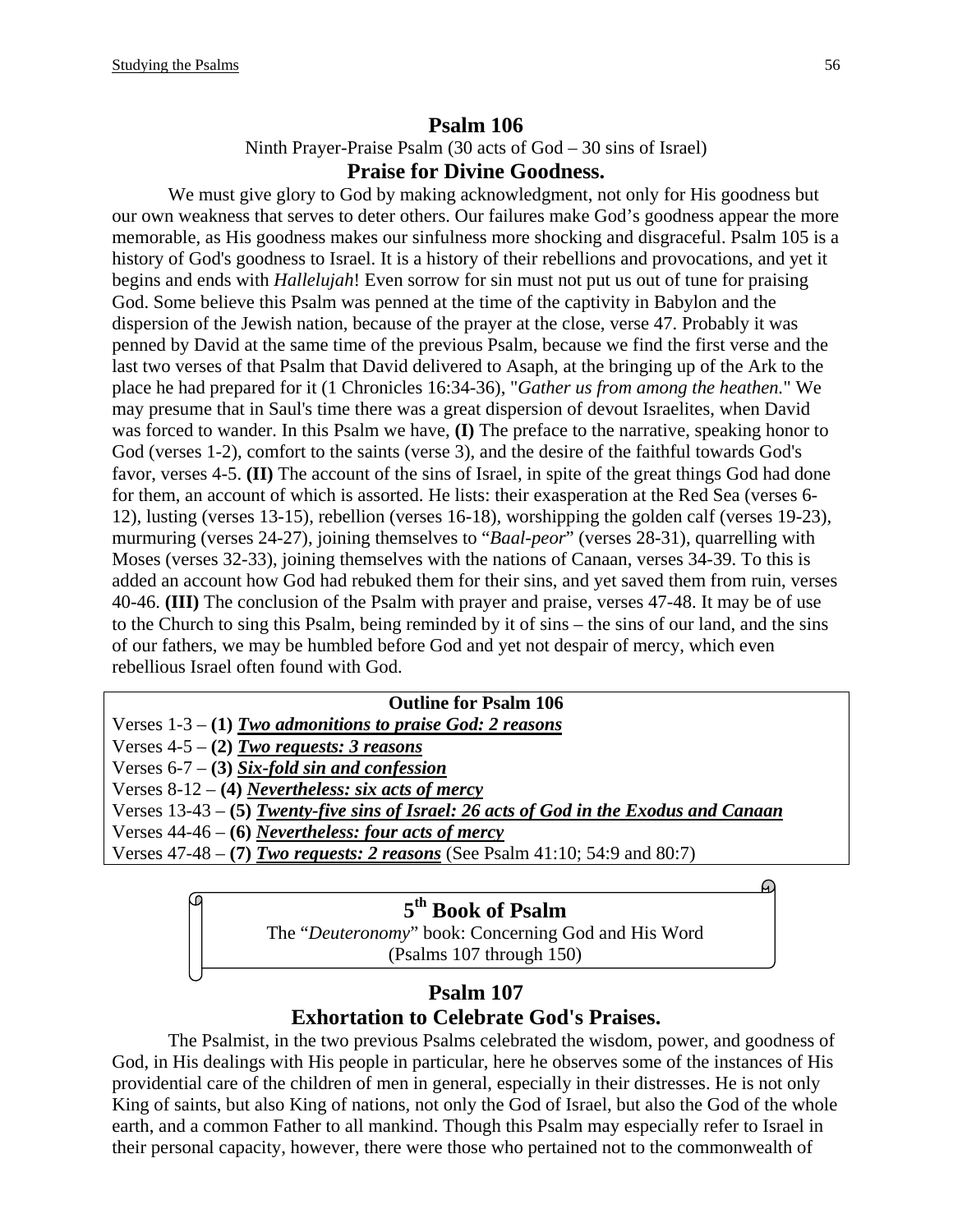Israel and still were worshippers of the true God. Even those who worshipped images had some knowledge of a supreme deity, to whom, when they were in earnest, they looked above all their false gods. And of these, when they prayed in their distresses, God took a particular care, **(I)** The Psalmist specifies some of the most common calamities of human life, and shows how God helps those that labor under them, in answer to their prayers. **(A)** Banishment and dispersion, verses 2- 9. **(B)** Captivity and imprisonment, verses 10-16. **(C)** Sickness and weakness of body, verses 17- 22. **(D)** Danger and distress at sea, verses 23-32. These are put for all similar perils, in which those that cry unto God have found Him a very present help. **(II)** He specifies the varieties and variations of events concerning nations and families in all that God's hand is open to His people, with joyful acknowledgments of His goodness, verses 33-43. When the Church is in any of these or like distresses it will be comfortable to sing this Psalm, with application; but, if some are not, others are, or have been – of whose deliverances it behooves us to give God the glory, for we are members one of another.

# **Outline for Psalm 107**

*30 Acts of God – 30 sins of Israel* Verses 1-7 – **(1)** *Praise: 7 reasons – God's works of deliverance of the redeemed from want* Verses 8-14 – **(2)** *Praise: 7 reasons. God's works of deliverance of prisoners from chains and darkness* Verses 15-20 – **(3)** *Praise: 7 reason. God's works of deliverance of fools from sickness* Verses 21-30 – **(4)** *Praise: 7 reasons. God's works of deliverance of sailors from storm*

Verses 31-43 – **(5)** *Praise: 18 reasons. God's works of providence to rich and poor*

# **Psalm 108**

Nineteenth Psalm of Instruction – A Song or Psalm of David

# **Directions for Praising God.**

This Psalm begins with praise and concludes with prayer, and faith is at work in both. **(I)** David here gives thanks to God for mercies to himself, verses 1-5. **(II)** He prays to God for mercies for the land, pleading the promises of God and putting them in suit, verses 6-13. The first part is taken out of Psalm 57:7, the last part is from Psalm 60:5, and with very little variation. This teaches us that we may in prayer use the same words that we have formerly used, provided it is with new affections. It teaches also that it is not only allowable, but sometimes convenient, to gather some verses out of one Psalm and some out of another, and to put them together, to be sung to the glory of God. In singing this Psalm the Church must give glory to God and take comfort.

| <b>Outline for Psalm 108</b>                                                           |
|----------------------------------------------------------------------------------------|
| Verses $1-4 - (1)$ Four vows to praise God: 2 reasons                                  |
| Verses $5-6 - (2)$ Four requests: reason                                               |
| Verses $7-9$ – (3) God's ten vows:                                                     |
| future dealings with Israel and her neighbors in the Tribulation                       |
| Verses $10-11 - (4)$ Israel's latter day defeat by the Antichrist and flight into Edom |
| (See Psalm 60:9-10; Isaiah 16;1-5; 26:20; 63:1-5; Jeremiah 30:7;                       |
| Ezekiel 20:33-38; Daniel 8:9-14; 9:27; 11:40-45; Hosea 2:9-14;                         |
| Matthew 24:15-21; Revelation 12:6 and 14-17)                                           |
| Verse s $12-13-5$ Israel's latter day prayer and final triumph over the Gentiles       |
| (See Isaiah 59:20 through 60:22; 63:1-5; Zechariah 12                                  |
| and Revelation 19:11-21)                                                               |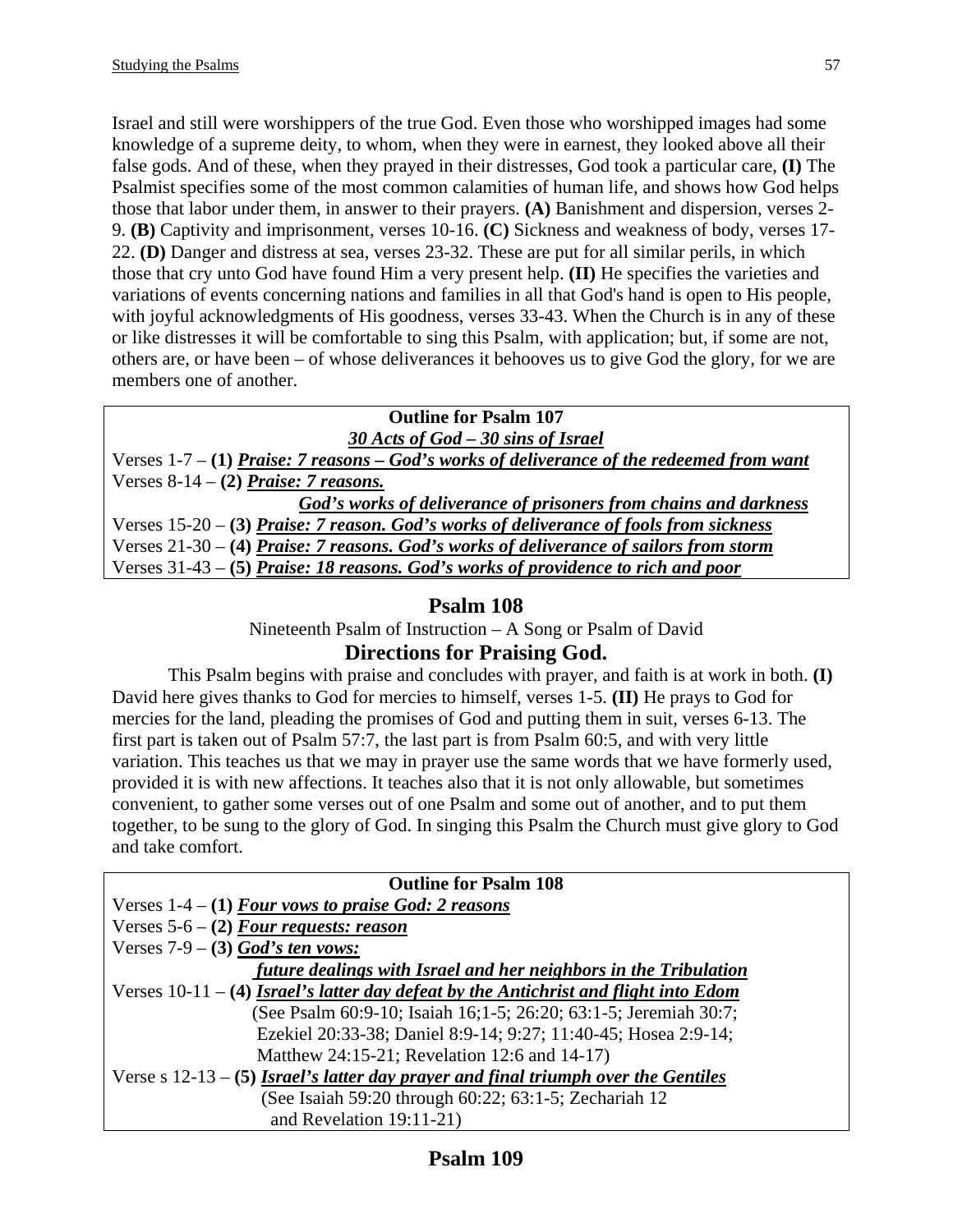# Sixteenth Psalm of Distress – To the chief Musician, A Psalm of David **Appeal to God Against Enemies.**

Whether David penned this Psalm when he was persecuted by Saul or when his son Absalom rebelled against him, or upon occasion of some other trouble that he went through, is uncertain. Whether the particular enemy he prays against was Saul, or Doeg, or Ahithophel, or some other not mentioned in the story, we cannot determine, however, what is certain is that in penning it he had an eye to Christ, His sufferings and His persecutors, for that condemnation (verse 8) is applied to Judas, Acts 1:20. The rest of the prayers here against his enemies were the expressions, not of passion, but of the spirit of prophecy. **(I)** He lodges a complaint in the court of heaven of the malice and base ingratitude of his enemies and with it an appeal to the righteous God, verses 1-5. **(II)** He prays against his enemies, committing them to destruction, verses 6-20. **(III)** He prays for himself, that God would help and assists him in his low condition, verses 21- 29. **(IV)** He concludes with a joyful expectation that God would appear for him, verses 30-31. In singing this Psalm the Church must comfort itself with the believing foresight of the certain destruction of all the enemies of Christ and His church, and the certain salvation of all those that trust in God and keep close to Him.

| <b>Outline for Psalm 109</b>                                         |
|----------------------------------------------------------------------|
| 35 requests – 16 sins and characteristics of the wicked              |
| Verses $1-5 - (1)$ One request: 8 reasons                            |
| Verses $6-20 - (2)$ Twenty-eight-fold curse on the wicked: 8 reasons |
| Verses $21-29$ – (3) Eight-fold distress: 8 requests                 |
| Verses $30-31 - (4)$ Twofold praise: reason                          |
|                                                                      |

# **Psalm 110**

Eighteenth Messianic Psalm – A Psalm of David (9things of God)

# **The Messiah's Dominion.**

This Psalm is pure gospel! It is only, and wholly, concerning Christ, the Messiah promised to the fathers and expected by them. It is plain that the Jews of old, even the worst of them, so understood it, however the modern Jews have endeavored to misrepresent it and to rob us of it. When the Lord Jesus proposed a question to the Pharisees upon the first words of this Psalm, He takes it for granted that David, in spirit, calls Christ his Lord though He was his Son, the Pharisees chose rather to say nothing, and admit they were annoyed, rather than to accept the trust that David does indeed speak of the Messiah. They freely yield so plain a truth, even though they knew it would be to their own discredit, Matthew 22:41. The prophet, no doubt, here speaks of Christ and of no other. Christ, as our Redeemer, executes the office of a Prophet, of a Priest, and of a King, with reference both to His humiliation and His exaltation; and of each of these we have here an account: **(I)** His prophetical office, verse 2. **(II)** His priestly office, verse 4. **III**. His kingly office, verses 1, 3 & 5-6. **(IV)** His humiliation and exaltation, verse 7. In singing this Psalm the Church must act in faith in Jesus Christ, committing itself entirely to Him, to His grace and government, and triumph in Him as Prophet, Priest, and King, by whom it expects to be ruled, and taught, and saved, forever, and as the Prophet, Priest, and King, of the whole Church, He will reign till He has put down all opposing rule, principality, and power, and delivered up the kingdom to God the Father.

**Outline for psalm 110**  *Nine things of God*  Verses 1-3 – **(1)** *Messiah both God and King* (See Isaiah 9:6-7; Daniel 6:13-14; Psalm 2; Luke 1:32-33; John 18:37; Revelation 11:15; 19:11-21 and 20:1-10)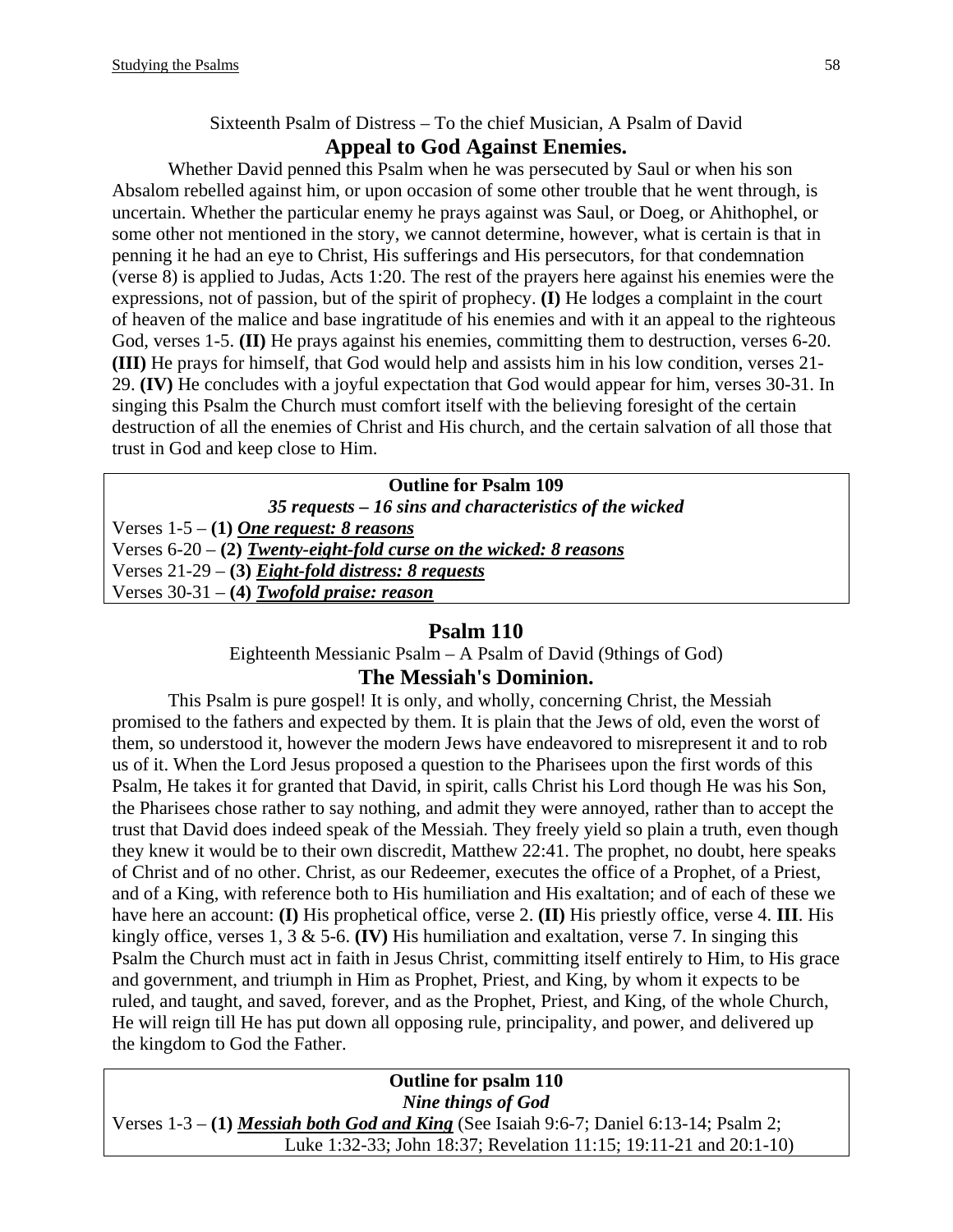| Verses $4 - (2)$ <i>Messiah a Priest</i> (See Hebrews 5:5 and 6:20)                               |  |
|---------------------------------------------------------------------------------------------------|--|
| Verses 5-7 – (3) <i>Messiah a judge and conqueror</i> (See Revelation 19:11-21; Matthew 25:31-46) |  |

Third Praise of God  $(22 \text{ things about God} - 22 \text{ reasons to praise Him})$ 

# **The Excellence of the Divine Works.**

This and several of the Psalms that follow seem to have been penned by David for the service of Israel in their solemn feasts, and not upon any particular occasion. This is a Psalm of praise. The title of it is "*Hallelujah--Praise you the Lord*," suggests that we must address ourselves to the use of this Psalm with hearts willing to praise God. It is composed *alphabetically*, each sentence beginning with the various letters of the Hebrew alphabet, exactly in order, *two sentences to each verse*, and *three a piece to the last two*. The Psalmist, exhorting to praise God, **(I)** Sets himself for an example, verse 1. **(II)** Furnishes us with matter for praise from the works of God. **(A)** The greatness of His works and the glory of them. **(B)** The righteousness of them. **(C)** The goodness of them. **(D)** The power of them. **(E)** The conformity of them to His word of promise. **(F)** The eternity of them. These observations are intermixed, verses 2-9. **(III)** He recommends the holy fear of God, and conscientious obedience to His commands, as the most acceptable way of praising God, verse 10.

#### **Outline for Psalm 111**

*22 things about God – 22 reasons to praise Him* 

Verse 1 – **(1)** *Praise to Jehovah*

Verses 2-4 – **(2)** *God's sevenfold works and character*

Verses 5-6 – **(3)** *Fourfold providence of God*

Verses 7-8 – **(4)** *Fourfold character of God's works and word*

Verses 9 – **(5)** *God's fourfold redemption and name*

Verse  $10 - (6)$  *The sources of wisdom* 

# **Psalm 112**

Seventh Psalm of the Righteous (24 blessings of the righteous)

# **The Character of the Righteous.**

This Psalm is also composed alphabetically, as the previous Psalm, and is also entitled "*Hallelujah*," dealing with the happiness of the saints. It redounds to the glory of God, and whatever we have – God is to have the praise. It is an observation of the last verse of the previous Psalm, fully showing how much wisdom it is to fear God and keep His commandments. We have here, **(I)** The character of the righteous, verse 1. **(II)** The blessedness of the righteous. **(A)** There is a blessing entailed upon their future generations, verse 2. **(B)** There is a blessing conferred upon themselves. **(a)** Success outward and inward, verse 3. **(b)** Comfort, verse 4. **(c)** Wisdom, verse 5. **(d)** Stability, verses 6-8. **(e)** Honor, verses 6 & 9. **(III)** The misery of the wicked, verse 10. So that good and evil, the blessing and the curses are set before us. In singing this Psalm the Church must not only teach and admonish one another to answer to the characteristics here given of the happy, but comfort and encourage one another with the privileges and comforts here secured to the holy.

# **Outline for Psalm 112**

*Twenty-four blessings of the righteousness*  Verses 1-2- **(1)** *The righteous fourfold happiness* Verses 3-5 – **(2)** *The righteous eight-fold riches and character* Verses 6-8 – **(3)** *The righteous seven-fold confidence*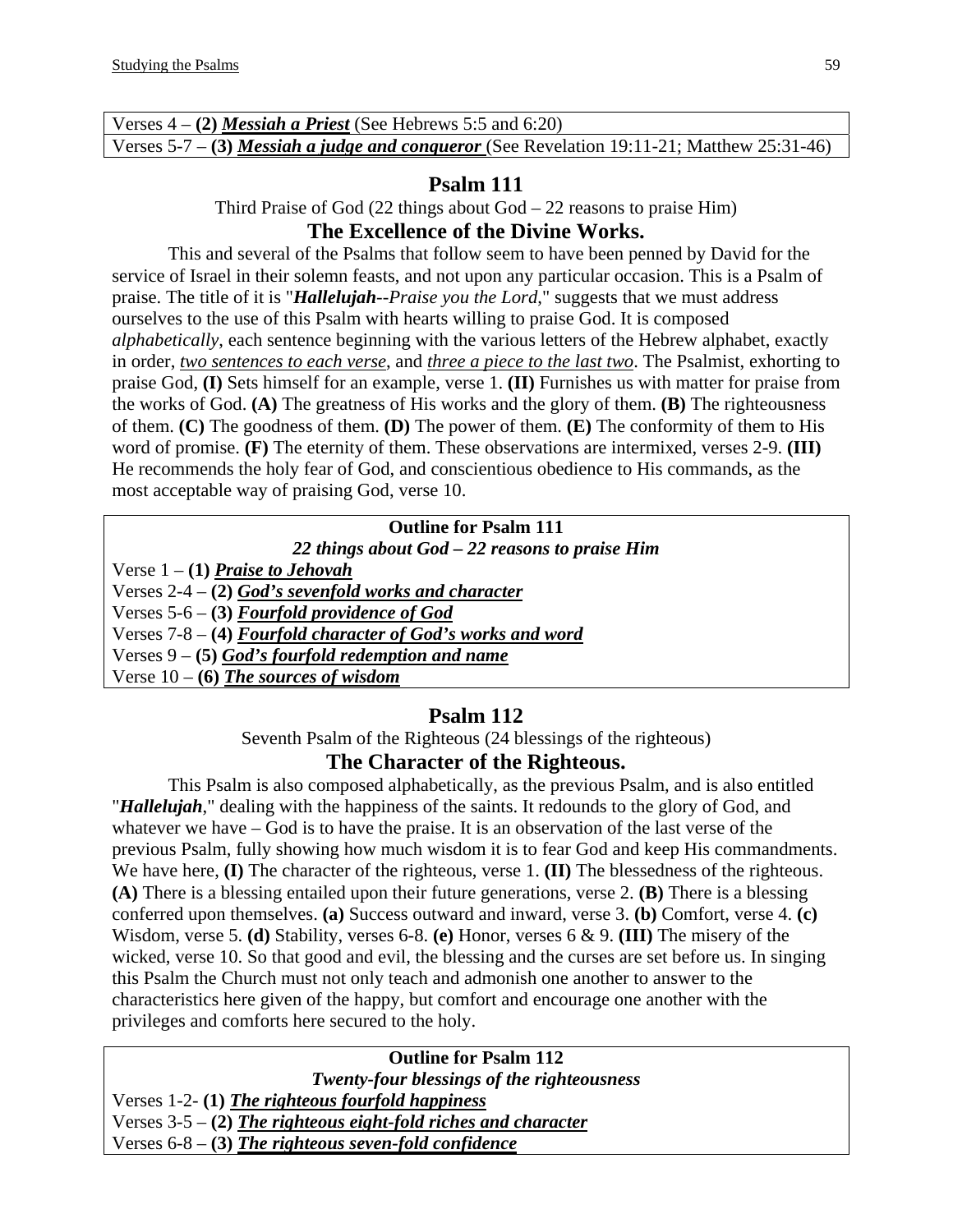| Verse $9 - (4)$ The righteous fourfold character and reward |
|-------------------------------------------------------------|
| Verse $10 - (5)$ Fivefold envy of the wicked                |

Fourth Psalm of God

# **A Call to Praise God; God's Greatness and Condescension.**

This Psalm begins and ends with "*Hallelujah*;" for, like many others, it is designed to promote the great and good work of praising God. **(I)** We are here called upon and urged to praise God, verses 1-3. **(II)** We are here furnished with the theme for praise, and words are put in our mouths, in singing that the Church must with holy fear and love give to God the glory of, **(A)** The elevations of His glory and greatness, verses 4-5. **(B)** The dignity of His grace and goodness (verses 6-9), that exemplify one another, that the Church may be duly affected with both.

#### **Outline for Psalm 113**

Verses 1-3 – **(1)** *Fivefold admonition to praise Jehovah* Verses 4-9 – **(2)** *Seven-fold greatness of god; Ten reasons to praise Him*

# **Psalm 114**

Fifth Psalm of God

# **The Deliverance of Israel Celebrated.**

The deliverance of Israel out of Egypt gave birth to their nation, which was then formed. It was a work of wonder that ought to be in everlasting remembrance. God gloried in Israel, in the giving of the Ten Commandments. Hosea 11:1 states, "*Out of Egypt have I called my son*." This Psalm is celebrated in lively strains of praise! It is fitting to be a part of the great Hallelujah, or song of praise, which the Jews sang at the close of the Passover Supper. It must never be forgotten, **(I)** That they were brought out of slavery, verse 1. **(II)** That God set up His Tabernacle among them, verse 2. **(III)** That the sea and Jordan were divided before them, verses 3 & 5. **(IV)** That the earth shook at the giving of the Law, when God came down on Mount Sinai, verses  $4 \&$ 6-7. **(V)** That God gave them water out of the rock, verse 8. In singing this Psalm the Church must acknowledge God's power and goodness in what He did for Israel, applying it to the much greater work of wonder, our redemption by Christ, and encouraging our self, and others, to trust in God in the greatest straits.

#### **Outline for Psalm 114**

Verses 1-2 – **(1)** *The Exodus* (See Exodus, chapters 12 through 19) Verses 3-8 – **(2)** *Six great works of God*

# **Psalm 115**

Sixth Psalm of God **The Absurdity of Idolatry.** 

Many ancient translations join this Psalm to the  $104<sup>th</sup>$  Psalm – in the Septuagint particularly, and the Vulgar Latin. However, in the Hebrew it is a distinct Psalm. In it we are taught to give glory, **(I)** To God, and not to ourselves, verse 1. **(II)** To God, and not to idols, verses 2-8. We must give glory to God, **(A)** By trusting in Him, and in His promise and blessing, verses 9-15. **(B)** By blessing Him, verses 16-18. Some think this Psalm was penned upon occasion of some great distress and trouble that Israel was in, when the enemies were in insolent and threatening, in which we do not so much pour out our complaint to God as place our confidence in Him, and triumph in doing so; and with such a holy triumph we ought to sing this Psalm.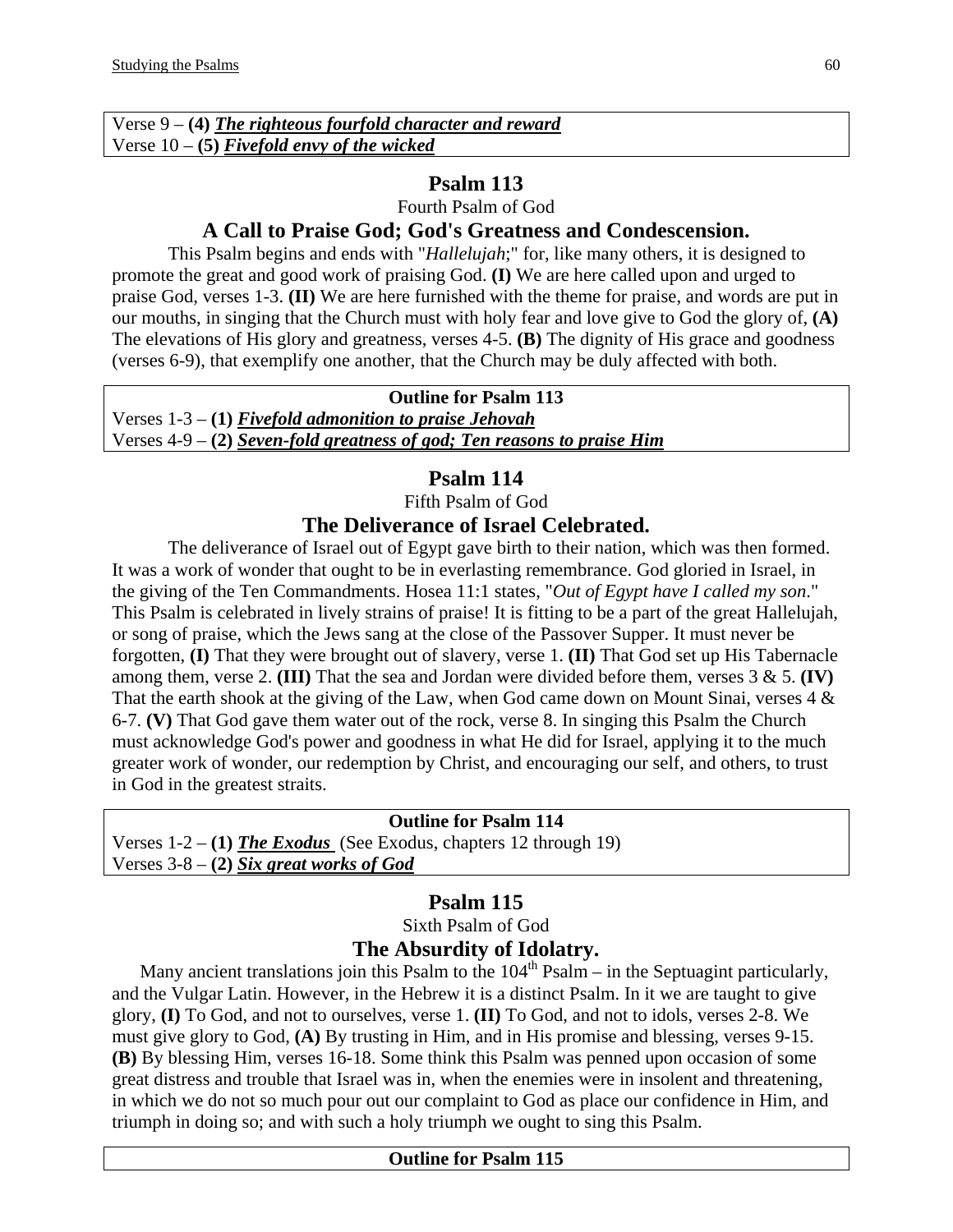| Verses $1-3 - (1)$ Our god: His dwelling place               |
|--------------------------------------------------------------|
| Verses $4-8 - (2)$ Heathen gods: their ten-fold helplessness |
| Verses $9-11 - (3)$ God our help and shield                  |
| Verses $12-14 - (4)$ Sevenfold promise of God                |
| Verses $15-18 - (5)$ God's creative works                    |

Third Prayer-Testimony Psalm (David's Psalm – See 18:4-6 with 116:3)

#### **Grateful Acknowledgments.**

This is a thanksgiving Psalm; it is not certain whether David penned it upon any particular occasion or upon a general review of the many gracious deliverances God had wrought for him, out of six troubles and seven. These deliverances draw from David's many lively expressions of devotion, love, and gratitude; and with similar devout affections our souls should be lifted up to God in singing it. Observe, **(I)** The great distress and danger that the Psalmist was in, that almost drove him to despair verse 3 & 10-11. **(II)** The request he made to God in that distress, verse 4. **(III)** The experience he had of God's goodness to him, in answer to prayer; God heard him (verses 1-2), pitied him (verses 5-6), delivered him, verse 8. **(IV)** His care with regard to the acknowledgments he should make of the goodness of God to him, verse 12. **(A)** He will love God, verse 1. **(B)** He will continue to call upon Him, verses 2, 13 & 17. **(C)** He will rest in Him, verse 7. **(D)** He will walk before Him, verse 9. **(E)** He will pay his vows of thanksgiving, in which he will own the tender regard God had to him, and this publicly, verses 13-15 & 17-19. Lastly, He will continue to be God's faithful servant to his life's end, verse 16. These are such breathings of a holy soul.

| <b>Outline for Psalm 116</b>                           |
|--------------------------------------------------------|
| Verses $1-2 - (1)$ Vow to pray and love God: 3 reasons |
| Verses $3-4 - (2)$ Sevenfold prayer of distress        |
| Verse $5 - (3)$ Threefold character of God             |
| Verses $6-8 - (4)$ Twelve-fold vow and testimony       |
| Verses 9-19 – (5) David's six vows: 4 reasons          |

# **Psalm 117**

Fifteenth Psalm of Praise

# **All Nations Admonished to Praise God.**

This Psalm is short and sweet. The reason for singing it often is not because of its shortness, but, if we rightly understood and consider it, we should sing it for the sweetness of it – especially to us the Gentiles, on whom it casts a very favorable eye. Here is, **(I)** A solemn call to all nations to praise God, verse 1. **(II)** Proper reason for that praise suggested, verse 2. The Church would soon weary indeed of well-doing if, in singing this Psalm, it did not keep up those virtuous and devout affections with which the spiritual sacrifice of praise ought to be kindled and kept burning.

#### **Outline for Psalm 117**

Verses 1-2 – **(1)** *Tow admonitions to praise God: two reasons*

# **Psalm 118**

Nineteenth Messianic Psalm

# **Goodness of God Celebrated; Grateful Acknowledgments.**

It is probable that David penned this Psalm when he, after a battle, had at last gained full possession of the kingdom to which he had been anointed. He then invites and stirs up his friends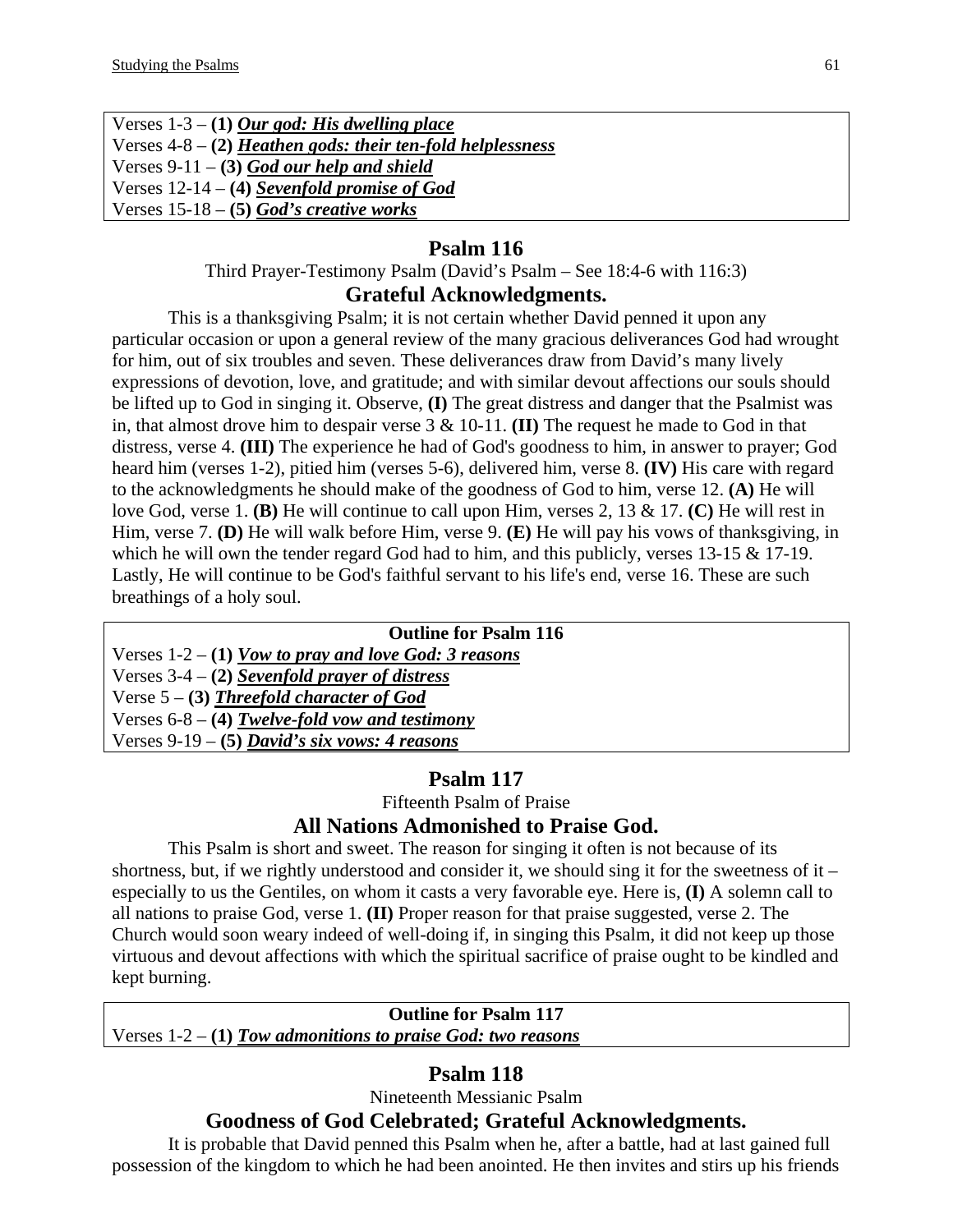to join with him, not only in a cheerful acknowledgment of God's goodness and a cheerful dependence upon that goodness for the future, but in a believing expectation of the promised Messiah, of whose kingdom and exaltation, of which he was a type. To Christ, it is certain the prophet here bears witness, in the latter part of this Psalm. Christ Himself applies it to Himself (Matthew 21:42). The first part of the Psalm will and without forcing refers to Christ and His mission. Some think it was first intended for the solemnity of the bringing of the Ark to the city of David, and was afterwards sung at the Feast of Tabernacles. In it, **(I)** David calls upon all about him to give God glory for His goodness, verses 1-4. **(II)** He encourages himself and others to trust in God, from the experience he had of God's power and sympathy in the great and kind things He had done for him, verses 5-18. **(III)** He gives thanks for his advancement to the throne, as it was a type of the exaltation of Christ, verses 19-23. **(IV)** The people, the priests, and the Psalmist himself, triumph in the panorama of the Redeemer's kingdom, verses 24-29. In singing this Psalm the Church must glorify God for His goodness, His goodness, and especially His goodness in Jesus Christ.

#### **Outline for psalm 118**

Verses 1-4 – **(1)** *Four admonitions to praise*

Verses 5-18 – **(2)** *Twenty-fold testimony*

Verses 19-21 – **(3)** *Prayer and praise*

Verses 22-23 – **(4)** *Messiah: rejection and exaltation as king*

 (See Psalm 2; Daniel 7:13-14; Zechariah 12; Philippians 2:5-11; Revelation 11:15 & 20:1-20) Verses 24-25 – **(5)** *Prayer and praise* Verses 26-28 – **(6)** *Admonition to praise* 

#### **Psalm 119**

Psalm of the Word of God (The Psalm of 22) Each distinct part of this Psalm has 8 verses headed by the letters of the Hebrew alphabet. Of the 38 Psalms that have less than 8 verses and under, Psalm 119 had only 64 verses less. Of the 25 Psalms that have less than 8 verses, Psalm 119 has 40 more. It contains 21 traits of blessed men; 15 things God had done; 30 vows; 30 reasons for vows; 70 requests; 18 secrets of victory; 61 fold testimony; 62 facts of the Word; 22 reason God is happy; 198 references to God's Word; 610 personal pronouns – and other facts.

This is a Psalm that stands by itself. It is like none of the rest. It excels them all, and shines brightest in this constellation! It is more than twice as long as any other Psalm. It is not making long prayers that Christ objects to, but rather, it is being insincere, implying that they are in good and praiseworthy because of their length. The  $119<sup>th</sup>$  Psalm seems to be a collection of David's heartfelt, devout expressions, short and sudden breathings and elevations of his soul to God, that he wrote down as they occurred, and, at the end of his life, gathered together out of his daily record where they lay scattered, added to them many like words, and absorbed them into this Psalm. There seems there is seldom any consistency between the verses, but, like Solomon's proverbs, it is a *chest of gold rings – not a chain of gold links!* We not only learn, by the Psalmist's example, to become familiar with ourselves to such devout remarks, but they are an excellent means of maintaining constant communion with God, and keeping our heart in frame for the more solemn exercises of our faith. We must also make use of the Psalmist's words, both for the exciting and for the expressing of our devout affections. As one reads this Psalm considerately – it will either warm or shame him. The composition of it is extraordinary and exact.

> Psalm 119 is divided into twenty-two parts, according to the number of the letters of the Hebrew alphabet, and each part consists of eight verses, all the verses of the first part beginning with Aleph, all the verses of the second with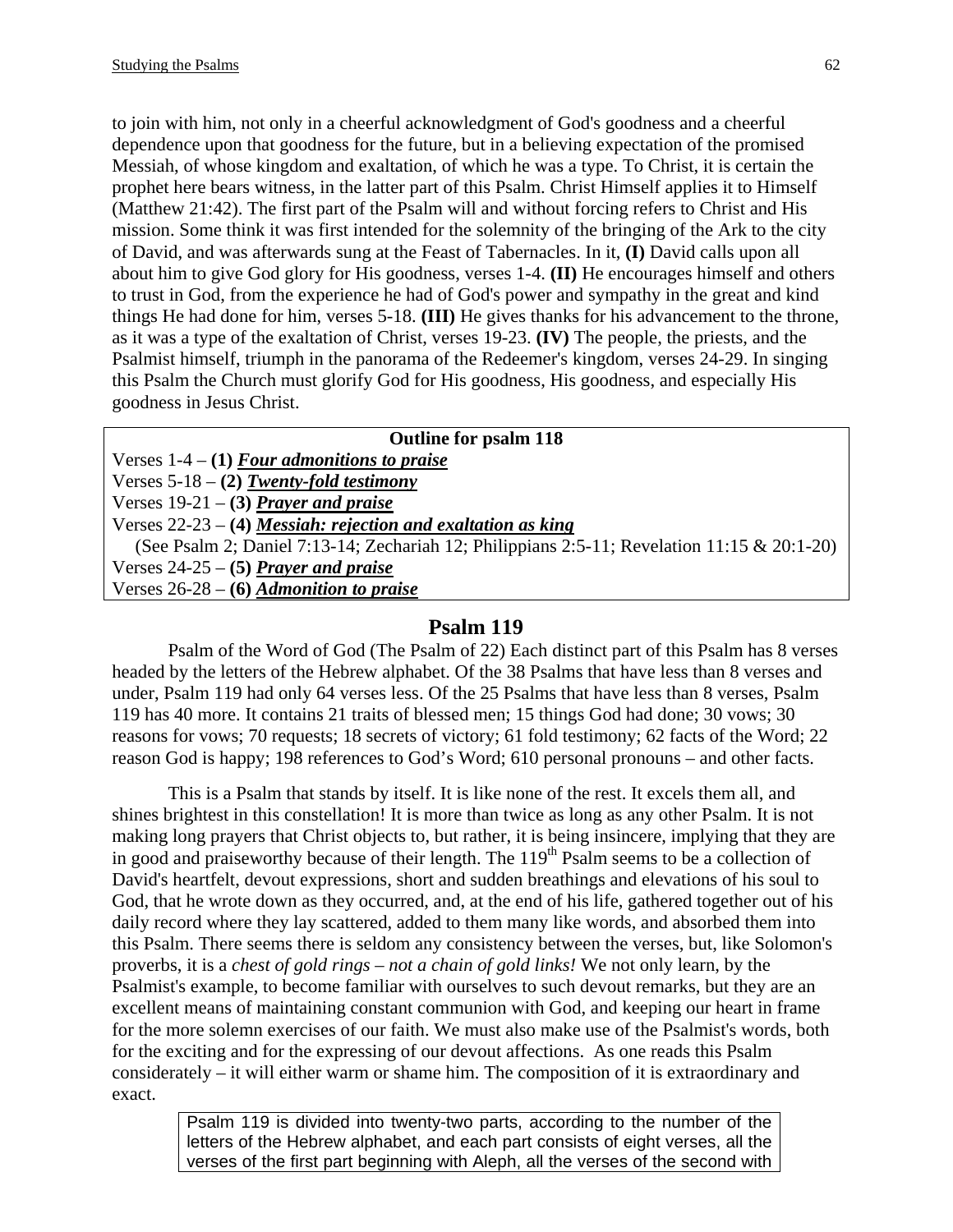#### Beth, and so on, without any flaw throughout the whole Psalm.

This Psalm has been called "*The saints' alphabet!*" How grand to have it in our memories as the very letters of our alphabet, as ready as our A B C. Think of the inspiration and observe the method of the Holy Spirit as the penman finds the Hebrew alphabet of use. The Holy Spirit obliges David to seek for thoughts, and search for them, that he might fill up the quota of every part of the Hebrew language – the letter he was to begin with that would lead him to a word that would suggest a good sentence – to advance what would be good in the barren soil of our hearts.

Using of the letters of the alphabet of the Hebrew language to begin each section would be of tremendous use to the learners, helping them both in committing it to memory and in calling to mind the whole verse by the use of the first word beginning with the next letter of the alphabet. Thus young people would more easily learn this Psalm by heart and retain it the better even in old age.

 The general scope and design of Psalm 119 is to *magnify the Law*, and make it honorable; to set forth the excellency and usefulness of divine revelation, and to recommend it to us, not only for the enjoyment and spiritual enrichment, but for the direction and supervision of ourselves, by the Psalmist's own example, who speaks by experience of the benefit of it, and of the good impressions made upon him by it, for which he praises God, and earnestly prays, from first to last, for the continuance of God's grace with him, to direct and quicken him in the way of his duty.

There are *ten different words* by which divine revelation is called in this Psalm, and they are synonymous, each of them expressive of the whole compass of it – [both that which tells us what God expects from us and that which tells us that we may expect from  $\lim_{n \to \infty}$  and of the system of religion which is founded upon it and guided by it. The things contained in the Scripture, and drawn from it, are here called: **(A)** God's law, because they are enacted by him as our Sovereign. **(B)** His way, because they are the rule both of his providence and of our obedience. **(C)** His testimonies, because they are solemnly declared to the world and attested beyond contradiction. **(D)** His commandments, because given with authority, and (as the word signifies) lodged with us as a trust. **(E)** His precepts, because prescribed to us and not left indifferent. **(F)** His word, or saying, because it is the declaration of his mind, and Christ, the essential eternal Word, is all in all in it. **(G)** His judgments, because framed in infinite wisdom, and because by them we must both judge and be judged. **(H)** His righteousness, because it is all holy, just, and good, and the rule and standard of righteousness. **(I)** His statutes, because they are fixed and determined, and of perpetual obligation – His truth, or faithfulness, because the principles upon which the divine law is built are eternal truths.

> There is but one verse (it is verse 122) in all this long Psalm in which there is not one or other of these ten words; only in three or four they are used concerning God's providence or David's practice (as verses 75, 84 & 121), and verse 132 they are called God's name.

The great esteem and affection David had for the word of God is the more admirable considering how little he had of it, in comparison with what we have. He had no more, without doubt, in writing than the first books of Moses, which were but the dawning of this day, which should shame us who enjoy the full divine revelation and yet, at times, seem so cold toward it.

In singing this Psalm there is work for all the devout affections of a sanctified soul, so abundant, so various, is the theme of it. We here find that in which we must give glory to God both as our ruler and great benefactor, that in which we are to teach and admonish ourselves and one another – so many are the instructions which we here find about life – and that in which we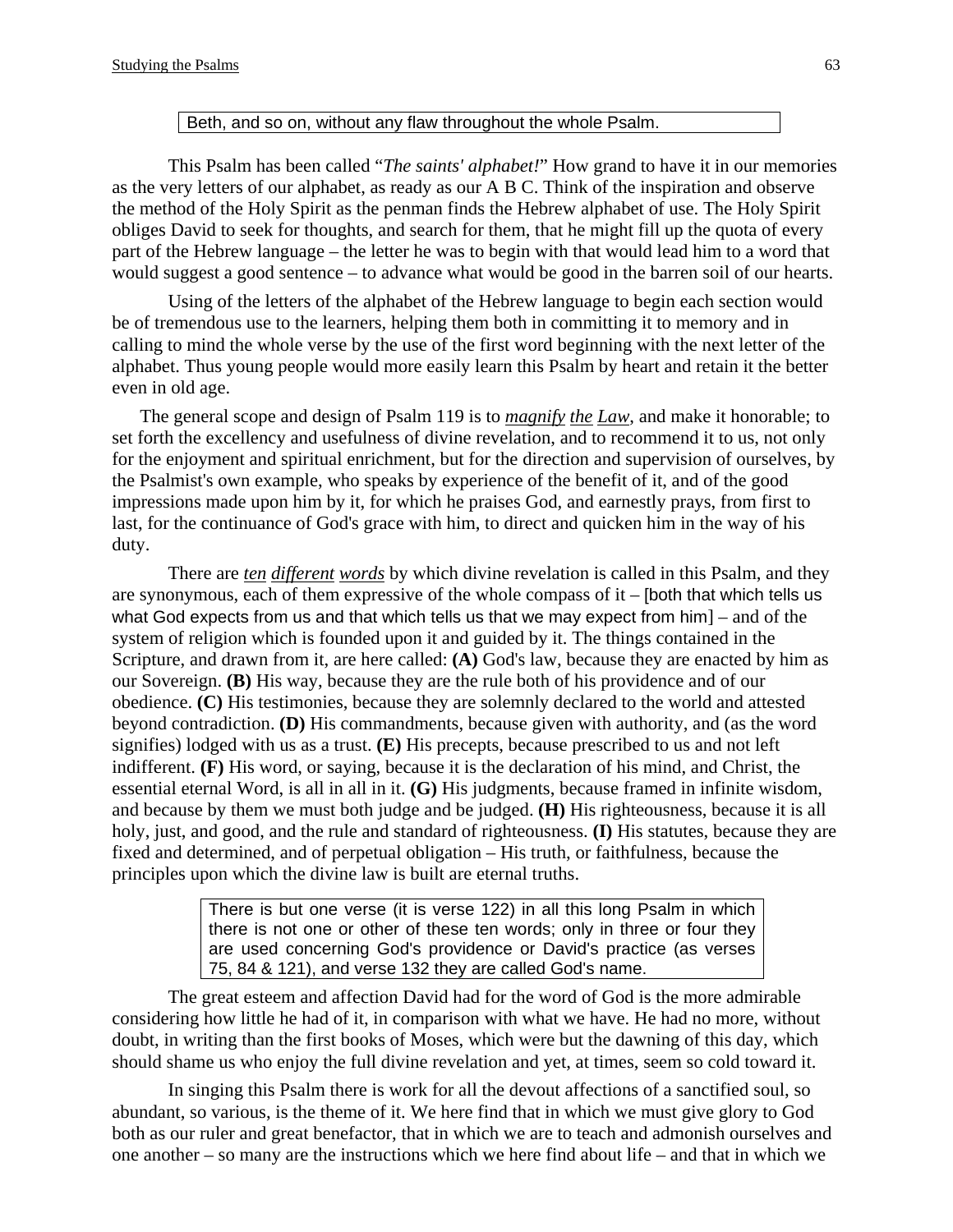are to comfort and encourage ourselves and one another, so many are the sweet experiences of one that lived such a life. Here is something or other to suit the case of every Christian. Is any afflicted? Is any merry? Each will find something that is proper for him. And it is so far from being monotonous repetition, as one might look over it quickly. But, if we meditate on it, we shall find almost every verse has a new thought and something in it very lively. And this, as many other of David's Psalms, teaches to be serious in our devotions, both alone and when others join with us – because, ordinarily, the affection, especially of weaker Christians, are more likely to be raised and kept by *short* expressions, rather than long and labored sentences.

| <b>Outline for Psalm 119</b>                                                                                |
|-------------------------------------------------------------------------------------------------------------|
| $(1st)$ "Aleph" – Blessings of the Word of God                                                              |
| (See Psalm 19:7; Romans 1:16; 10:17; Ephesians 5:26;<br>2 Timothy 2:15; 3:16-17; Hebrews 8:6; 1 Peter 1:23) |
| Verses $1-3-(1)$ God's Word produces character: six-fold character of a blessed man                         |
| (See Psalm 1:3; 15:2-4: 32:1; 36:5 and 37:39)                                                               |
| Verses $4-8 - (2)$ God's Word excites consecration: one command; one request; two vows                      |
| $(2nd)$ "Beth" – Cleansing by the Word<br>(See Ephesians 5:26)                                              |
| Verse $9 - (1)$ Cleansing power stated                                                                      |
| Verses 10-14 (2) Five secrets of cleaning; two requests                                                     |
| Verses $15-16 - (3)$ Fourfold vow to God                                                                    |
| $(3rd)$ "Gimel" – Enlightenment by the Word<br>(See Psalm 19:8)                                             |
| Verses 17-22 – (1) <i>Prayer and hunger for enlightenment: four requests</i>                                |
| Verses $23-24 - (2)$ Three secrets of enlightenment                                                         |
| $(4th)$ "Daleth" – Sustaining Power of the Word<br>(See Psalm $1:2-3$ )                                     |
| Verses $25-28 - (1)$ Four requests concerning the Word                                                      |
| Verses 29-32 – (2) <i>Three requests; testimony and vow</i>                                                 |
| $(5th)$ "He" – Prayer for Word's blessings<br>(See John 17:17)                                              |
| Verses $33-36 - (1)$ Four requests for help and two vows to obey the Word                                   |
| Verses $37-40 - (2)$ Five requests for power to overcome                                                    |
| $(6th)$ "Vau" – Salvation by the Word<br>(See Romans 1:16)                                                  |
| Verses $41-43 - (1)$ Two requests: reason                                                                   |
| Verses $44-48 - (2)$ Seven vows: the outward working of salvation                                           |
| $(7th)$ "Zain" – Comfort in the Word<br>(See Romans 15:4)                                                   |
| Verses $49-50 - (1)$ One request: basis of comfort                                                          |
| Verses $51-56 - (2)$ Tenfold testimony                                                                      |

**(8th) "***Cheth***" –** *Satisfaction by the Word*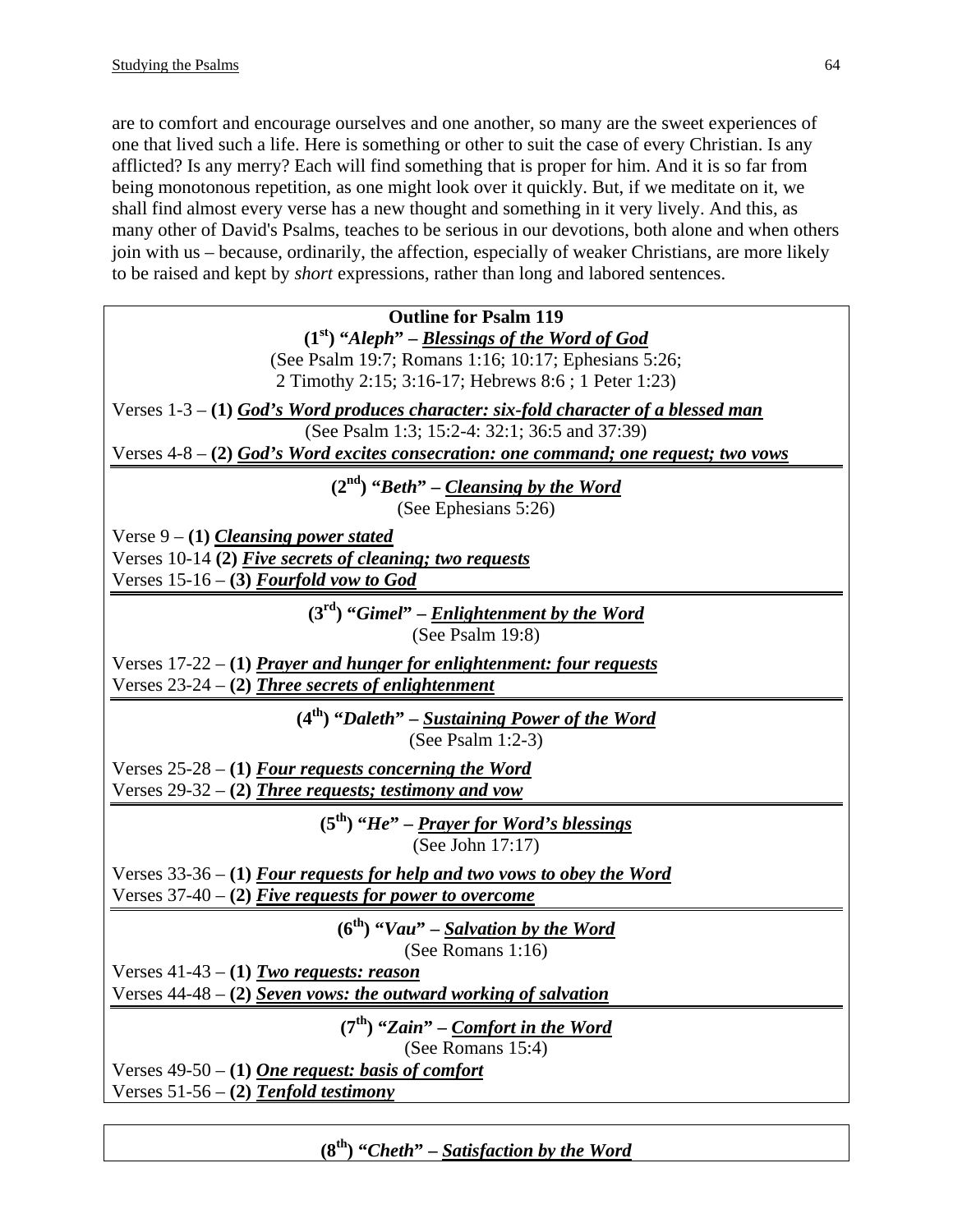$\mathsf{l}$ 

| (See Psalm $19:10$ )                                                           |
|--------------------------------------------------------------------------------|
| Verse $57 - (1)$ Satisfaction stated                                           |
| Verses $58-64 - (2)$ Seven secrets of satisfaction: two requests               |
| $\overline{P(A)}$ "Teth" – Chastening Power of the Word                        |
| (See Hebrew $4:12$ )                                                           |
| Verses $65-68 - (1)$ <b>Testimony: 2 requests</b>                              |
| Verses 69-72 – (2) <i>Purpose f chastening: one vow</i>                        |
|                                                                                |
| $(10^{th})$ "Jod" – Righteousness of the Word                                  |
| (See Psalm $19:9$ )                                                            |
| Verses $73-75 - (1)$ Testimony one request                                     |
| Verses $76-80 - (2)$ Five requests for justice                                 |
| $(11th)$ "Caph" – The Source of Hope                                           |
| (See Romans $10:17$ )                                                          |
|                                                                                |
| Verses 81-84- (1) <i>Eightfold distress: hope in the Word</i>                  |
| Verses $85-88 - (2)$ Two requests: Word the source of stability                |
| $(12^{th})$ "Lamed" – <i>Eternity of the Word</i>                              |
| (See 1 Peter 1:25)                                                             |
| Verses $89-91 - (1)$ God's Word eternal                                        |
| Verses 92-96 - (2) Word source of help for all generations: 2 vows; 2 requests |
|                                                                                |
| $(13th)$ "Mem" – Source of Wisdom and Knowledge                                |
| (See $2$ Timothy $3:16-17$                                                     |
| Verses 97-98 – (1) <i>Messiah wiser than enemies: reason</i>                   |
| Verse 99 – (2) <b>Messiah wiser than teachers: reason</b>                      |
| Verse $100 - (3)$ <i>Messiah wiser than the ancients: reason</i>               |
| Verses $101-104 - (4)$ Six secrets of messiah's wisdom                         |
| $(14th)$ " <i>Nun</i> " – Source of Light and Joy                              |
| (See Psalm $19:8$ )                                                            |
|                                                                                |
| Verses $105-106 - (1)$ Source of light: one vow                                |
| Verses $107-108 - (2)$ Three requests for help                                 |
| Verses $109-112 - (3)$ Five secrets of joy                                     |
| $(15th)$ "Samech" – Source of Security                                         |
| (See Proverbs 3:2)                                                             |
| Verses $113-114 - (1)$ Place of security                                       |
| Verses $115-117 - (2)$ Four requests for security                              |
| Verses $118-120 - (3)$ <b>Testimony of security</b>                            |
| $(16th)$ "Ain" – Source of Confidence                                          |
| (See Proverbs 3:4)                                                             |
|                                                                                |
| Verses 121-128 – (1) <b>Testimony of faithfulness: six requests</b>            |
| $(17th)$ "Pe" – Guidance by the Word                                           |
| (See psalm $19:11$ )                                                           |
| Verses $129-130 - (1)$ <b><i>Faith in the Word's guidance</i></b>              |
| Verses 131-136- (2) Seven requests for guidance                                |
|                                                                                |
| $(18th)$ "Tzaddi" – Character of the Word                                      |
|                                                                                |

 $\perp$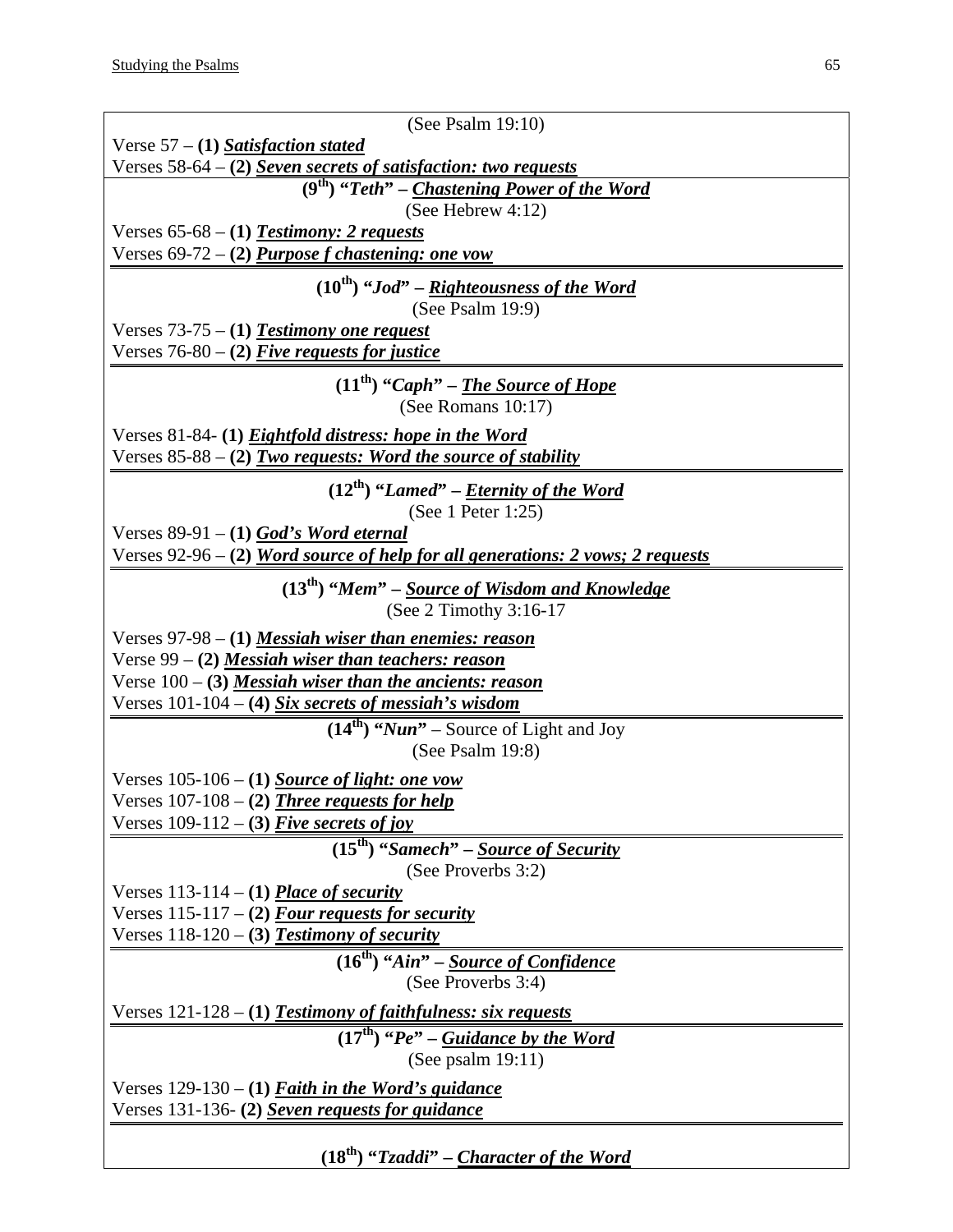| (See Psalm $12:6$ )                                                              |
|----------------------------------------------------------------------------------|
| Verses $137-140 - (1)$ Five characteristics of God and His Word                  |
| Verses 141-144 - (2) <i>Human frailties need the Word</i>                        |
| $(19th)$ "Koph" – Source of Strength                                             |
| (See Colossians 3:16)                                                            |
| Verses $145-149 - (1)$ Four requests: 2 vows                                     |
| Verses 150-152 - (2) Confidence before enemies                                   |
| $\overline{(20^{th})$ "Resh" – Source of Deliverance                             |
| (See Romans $1:16$ )                                                             |
| Verses $153-156 - (1)$ Six requests for help according to the Word               |
| Verses $157-160 - (2)$ Sinner disobey the Word: two requests for help            |
| $(21st)$ "Schin" – Source of Peace                                               |
| (See Proverbs 3:2)                                                               |
| Verses $161-164 - (1)$ Testimony of peace in trouble                             |
| Verses $165-168 - (2)$ Testimony of obedience to the Word                        |
| $(22nd)$ "Tau" – Prayer for the Word's Blessings                                 |
| (See John $17:17$ )                                                              |
| Verses $169-172 - (1)$ Four requests for wisdom and help from the Word: two vows |
| Verses $173-176 - (2)$ Four requests for salvation by the Word                   |
|                                                                                  |

Seventeenth Prayer of Distress – A Song of degrees What is meant by the term, "*Song of degrees*," at the heading of Psalms 120 through 134 is not known. Some explanations are given on page 59 of these notes

#### **Confession and Complaints.**

This Psalm is the first of fifteen that are listed together under the title of "*songs of degrees*." It is well that it is not necessary to know what the meaning of this title was to receive exceptional spiritual benefit from these Psalms - and the Jewish writers offer nothing in explication. All we can do is speculate. These 15 Psalms do not seem to be composed all by the same author, much less all at the same time. Four of them are expressly ascribed to David, and one is said to be planned for Solomon, perhaps penned by him, yet Psalm 126 and 129 seem to be of a much later date. Some of them are intended for private-closet prayer (as Psalm 120 and 130), some for the family (as Psalm 127 and 128), some for the public assembly (as Psalm 122 and 134), and some special occasions, as Psalm 124, and 132. So that it seems, they did not receive this title from the author, but from later publishers. Some guess that they are so called from their singular excellency, – [as the song of songs, so the song of degrees, is a most excellent song, in the highest degree] – others believe they receive their title from the tune they were set to, or the musical instruments they were sung to, or the raising of the voice in singing them. Some think they were sung on the fifteen steps or stairs, by which they went up from the outward court of the Temple to the inner, others at so many stages of the people's journey, when they returned out of captivity. Let's observe, **(A)** That they are all short Psalms, all but one is very short (three of them have but three verses apiece), and that they are placed next to Psalm 119, which is by far the longest of all the Psalms. Psalm 119 is one Psalm that is divided into many parts, so these 15 Psalms (120 through 134) were many Psalms, being short, were sometimes sung all together, making as if they were one Psalm – observing only a pause between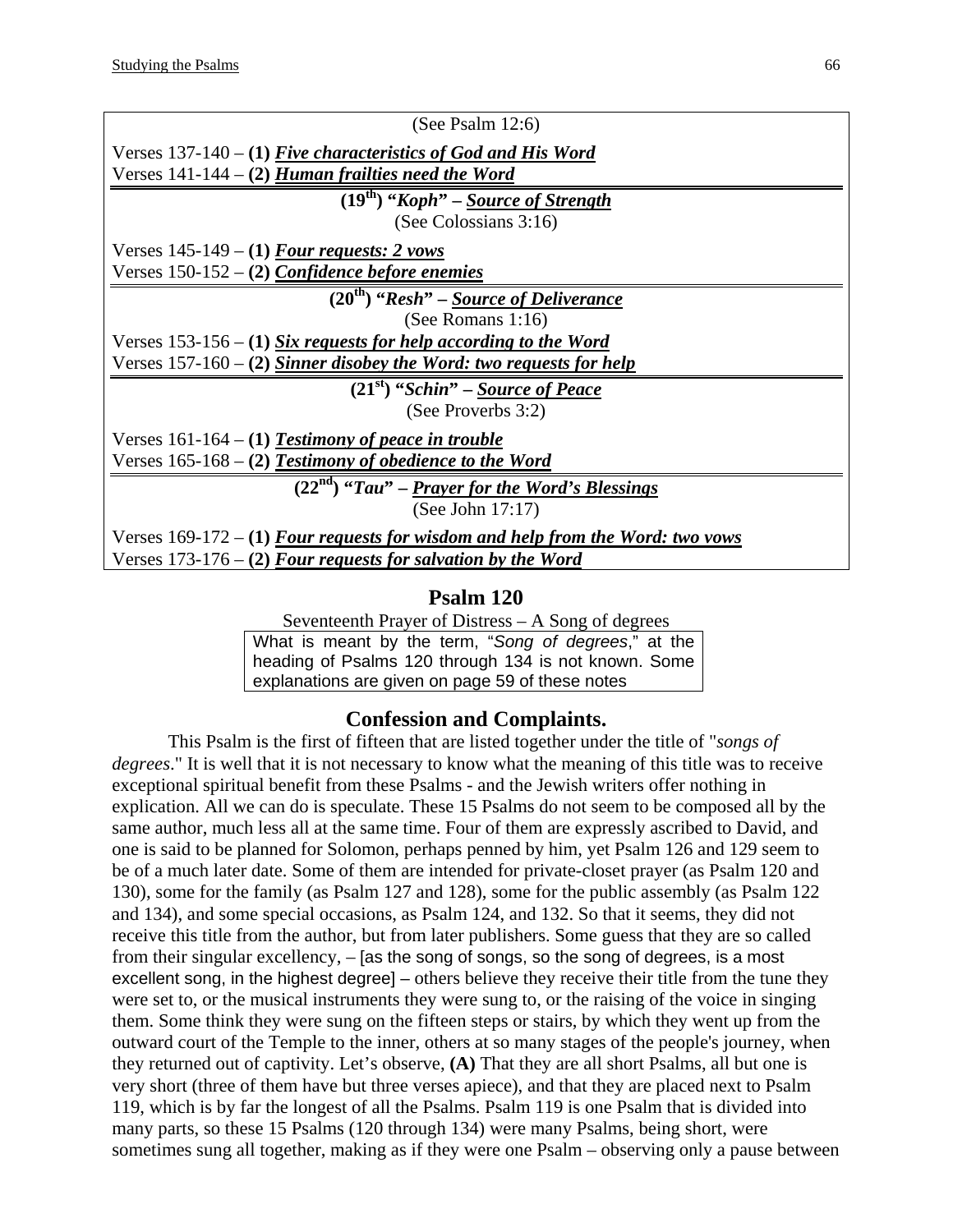each, just as many steps make one pair of stairs. **(B)** That, in the composition of these 15 Psalms, we frequently meet with the illustration they call climax, or an rise or incline – the preceding word repeated, and then rising to something like a crescendo.

> For instance, Psalm 120, "*With him that hated peace. I am for peace*;" Psalm 121 – "*Whence cometh my help; my help cometh from the Lord*;" "*He that keepeth thee shall not slumber; The Lord is thy Keeper*;" Psalm 122 – "*Within thy gates Jerusalem is built*;" and Psalm 123 – "*Until that He has mercy – Have mercy upon us!*"

This pattern is found in most of these "*Songs of Degree*" Psalms, if not all. Perhaps for one of the above reasons they are called "*Songs of degrees*."

This  $120<sup>th</sup>$  Psalm is supposed to have been penned by David upon occasion of Doeg's accusing him and the priests to Saul, because it is like Psalm 52, which was penned upon that occasion, and because the Psalmist complains of his being driven out of the congregation of the Lord and his being forced among barbarous people. **(I)** He prays to God to deliver him from the mischief designed him by false and malicious tongues, verses 1-2. **(II)** He threatens the judgments of God against such, verses 3-4. **(III)** He complains of his wicked neighbors that were quarrelsome and troublesome, verses 5-7. In singing this Psalm the Church can comfort itself in reference to the curse of the tongue. To fall unjustly under the lash of it, that is better than to sting from it as a result of our own tongue.

|            | <b>Outline for Psalm 120</b> |  |
|------------|------------------------------|--|
| f distross |                              |  |

Verses 1-2 – **(1)** *Prayer of distress* Verses 3-4 – **(2)** *The false tongue*

Verses 5-7 – **(3)** *Complaint to God*

# **Psalm 121**

# Seventh Psalm of God – A Song of degrees **Confidence in God.**

Some call this Psalm, "*The soldier's Psalm*," thinking it was penned in the camp, when David was hazarding his life in the high places of the field, and thus trusted God to cover his head in the day of battle. Others call it the traveler's Psalm, for nothing in it speaks of military dangers, and think David penned it when he was going abroad, and designed it for the cart, for a good man's convoy and companion in a journey or voyage. However, the circumstances under which it was written is not necessary to appropriate it – wherever one is, at home or abroad, he is exposed to danger more than he us aware of, and this Psalm directs and encourages us to rest ourselves and our confidence in God, and by faith to put ourselves under His protection and commit ourselves to His care, which we must do, with complete resignation and satisfaction, in singing this Psalm. **(I)** David here assures himself of help from God, verses 1-2. **(II)** He assures others of it, verses 3-8.

#### **Outline for Psalm 121**

Verses 1-2 – **(1)** *God's help proclaimed* Verses 3-8 – **(2)** *Tenfold promise of help*

# **Psalm 122**

Second Psalm of Zion – A Song of degrees of David

# **The Pleasures of Public Worship.**

This psalm seems to have been penned by David for the use of the people of Israel, when they came up to Jerusalem to worship at the three solemn feasts.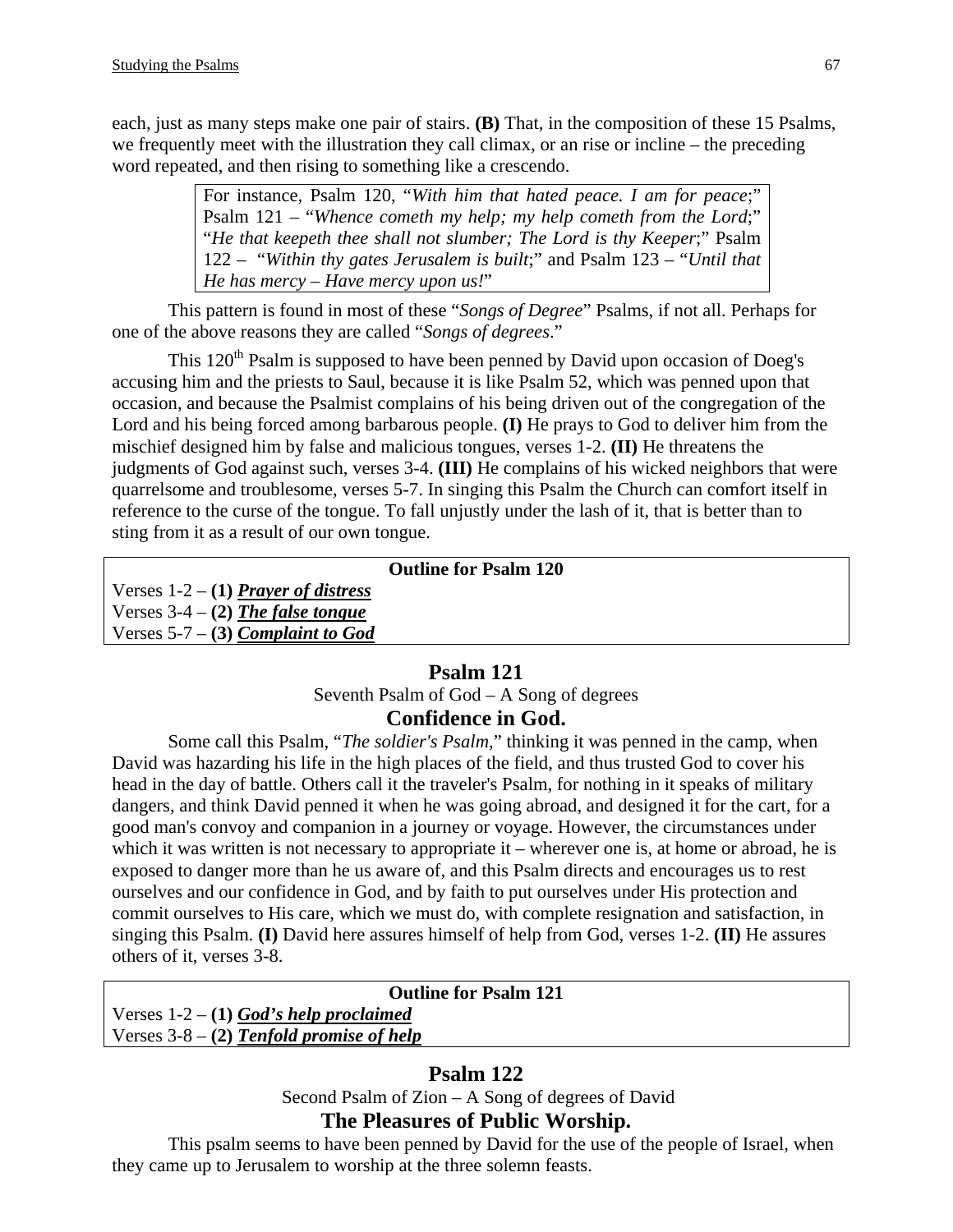Israel could gather three times a year and attend all seven yearly feasts of Jehovah.

- **1.** The **first** gathering (eight days; Leviticus 23:1-14) included *Passover* and the *Feasts of Firstfruits* and *Unleavened Bread*.
- **2.** The second gathering included *Pentecost*, taking place the 50<sup>th</sup>day after the feast of firstfruits (Leviticus 23:15-22).
- **3.** The **third** gathering was the last three feasts T**rumpets**, the great day of *Atonement*, and *Tabernacles* - all in a of these last three feast within a three-week period (Leviticus 23:23-44). Whether all gathered for the first of these last three feasts is not known, but all were required to be present at the seven-day Feast of Tabernacles (Exodus 34:23; 23:17; Deuteronomy 16:16) besides the eight-day and one-day feasts of the other gatherings

It was in David's time that Jerusalem was first chosen to be the city where God would record his name. This being a new thing, that, among other things, was used to bring people to love Jerusalem, as the holy city, though it was but just a short while before this in the hands of the Jebusites. Observe, **(I)** The joy with which they were to go up to Jerusalem, verses 1-2. **(II)** The great esteem they were to have of Jerusalem, verses 3-5. **(III)** The great concern they were to have for Jerusalem, and the prayers they were to put up for its welfare, verses 6-9. In singing this psalm the Church must have an eye to their heavenly home that is referred to as, "*The New Jerusalem*."

#### **Outline for Psalm 122**

Verses  $1-2 - (1)$  *A place of worship* 

Verses 3-5 – **(2)** *Jerusalem described*

Verses 6-9 – **(3)** *Admonition and benediction concerning Jerusalem*

# **Psalm 123**

Eighteenth Prayer of Distress – A Song of degrees

# **Grateful Acknowledgments.**

This Psalm was penned at a time when Israel was brought low and trampled upon; some think it was when the Jews were captives in Babylon, though that was not the only time that they were affronted by the proud. The Psalmist begins as if he spoke for himself only (verse 1), but presently the Psalm speaks to the Church. Here is, **(I)** Their expectation of mercy from God, verses 1-2. **(II)** Their plea for mercy with God, verses 3-4. In singing it the Church must have its eye on God's favor with a holy concern, and an eye down to men's reproach with holy contempt.

#### **Outline for Psalm 123**

Verses 1-2 – **(1)** *The source of help* Verses 3-4 – **(2)** *Two requests for help*

# **Psalm 124**

Third Psalm of Deliverance – A Song of degrees of David **The Security of God's People.** 

David penned this Psalm upon occasion of some great deliverance that God wrought for him and his people from some very threatening danger, that was likely to have involved them all in ruin, either by foreign invasion, or internal insurrection, is not certain. Whatever it was David seems to have been much affected, and very desirous to influence others, with the goodness of God, in making a way for them to escape. To him he is careful to give all the glory, and takes none to himself as conquerors usually do. **(I)** He here magnifies the greatness of the danger they were in, and of the ruin they were at the brink of, verses 1-5. **(II)** He gives God the glory of their escape, verses 6-7 compared with verses 1-2. **(III)** He takes encouragement thence to trust in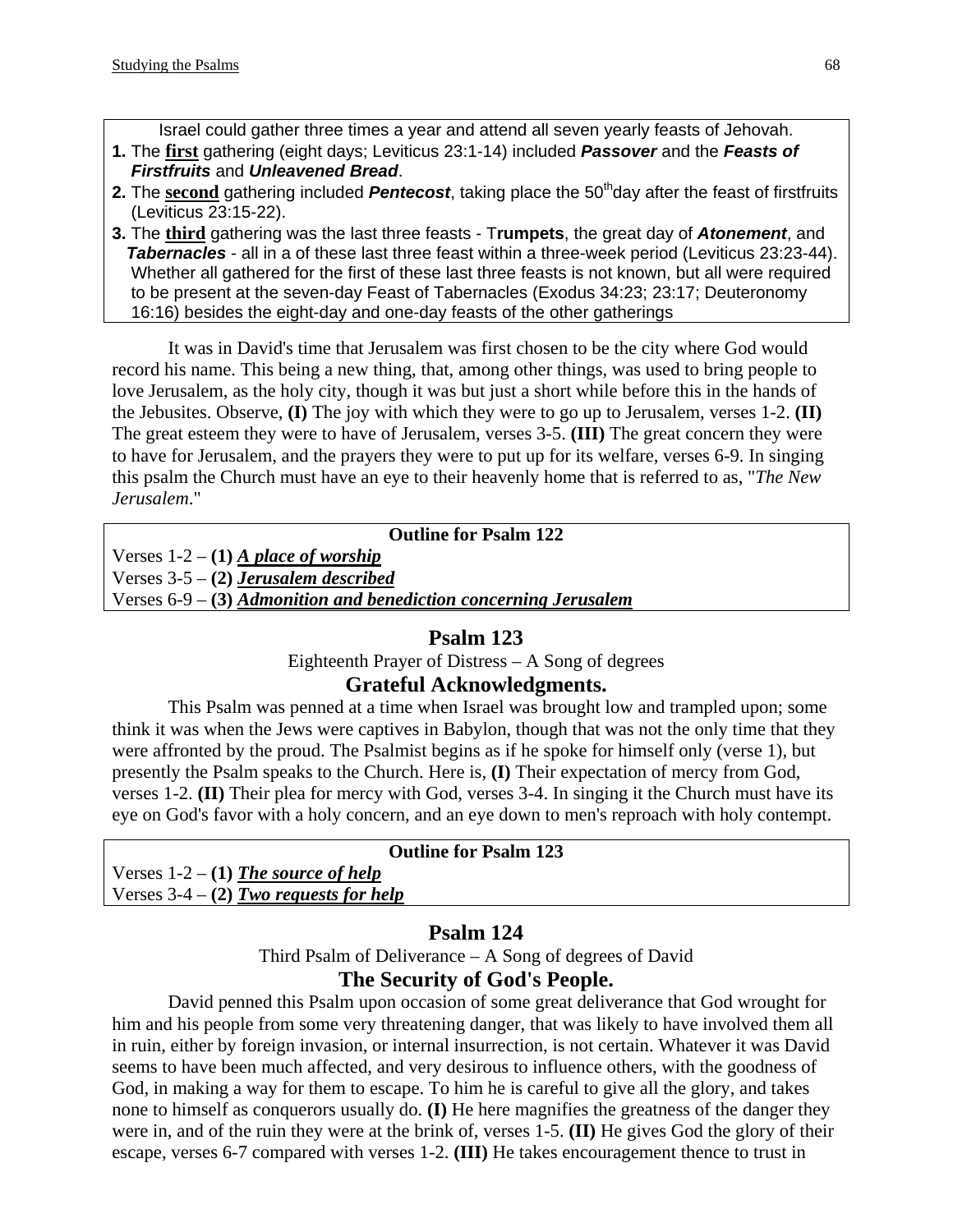God, verse 8. In singing this Psalm, besides the application of it to any particular deliverance wrought for the Church in our days and the days of our fathers, we may have in our thoughts the great work of our redemption by Jesus Christ, by which we were rescued from the powers of darkness.

| <b>Outline for Psalm 124</b>                    |  |  |
|-------------------------------------------------|--|--|
| Verses $1-2 - (1)$ If God had not helped Israel |  |  |
| Verses $3-5 - (2)$ THEN: Threefold result       |  |  |
| Verses $6-8$ – (3) Praise for deliverance       |  |  |

# **Psalm 125**

Sixth Psalm of Trust – A Song of degrees **The Security of God's People.** 

This short Psalm may be summed up in the words of the prophet found in Isaiah 3:10-11, "*Say you to the righteous, It shall be well with him. Woe to the wicked, it shall be will with him.*" Thus are life and death, the blessing and the curse, set before us often in the Psalms, as well as in the law and the prophets. **(I)** It is certainly well with the people of God; for, **(A)** They have the promises of a good God that they shall be permanent (verse 1), and safe (verse 2), and not always under the adversary, verse 3. **(B)** They have the prayers of a good man for them, that will be heard, verse 4. **(II)** It is certainly ill with the wicked, and particularly the apostates, verse 5. Some of the Jewish rabbis are of opinion that it has reference to the days of a future Messiah; however, we that are members of the Church can certainly, in singing this Psalm, take comfort of these promises, and the more so if we stand in awe of surrounding dangers.

#### **Outline for Psalm 125**

Verses 1-3 – **(1)** *Security of those who trust* Verses 4-5 – **(2)** *Prayer for justice*

# **Psalm 126**

Fourth Psalm of Deliverance – A Song of degrees

# **The Deliverance from Captivity.**

It was with reference to some great and surprising deliverance of the people of God out of bondage and distress that this Psalm was penned, most likely their return out of Babylon in Ezra's time. Though Babylon is not mentioned here, as it is, Psalm 137, yet their captivity was the most remarkable captivity both in itself and their return out of it is typical of our redemption by Christ. Probably Ezra, or some of the prophets that came up with the Israel's first return to Jerusalem penned this Psalm. We read of singers of the children of Asaph, that famous Psalmist, who returned then, Ezra 2:41. It is a song of ascents, in which the same things are twice repeated with advancement (verses 2-3 and verses 4-5), it is put here among the rest of the Psalms that bear that title. **(I)** Those that returned out of captivity are here called upon to be thankful verses 1-3. **(II)** Those that were yet remaining in captivity are prayed for (verse 4) and encouraged, verses 5-6. It will be easy, in singing this Psalm, to apply it either to any particular deliverance wrought for the church or our own land or to the great work of our salvation by Christ.

| <b>Outline for Psalm 126</b>                    |  |
|-------------------------------------------------|--|
| Verses $1-4 - (1)$ Deliverance for Zion: result |  |
| Verses $5-6 - (2)$ Sowing and reaping           |  |
|                                                 |  |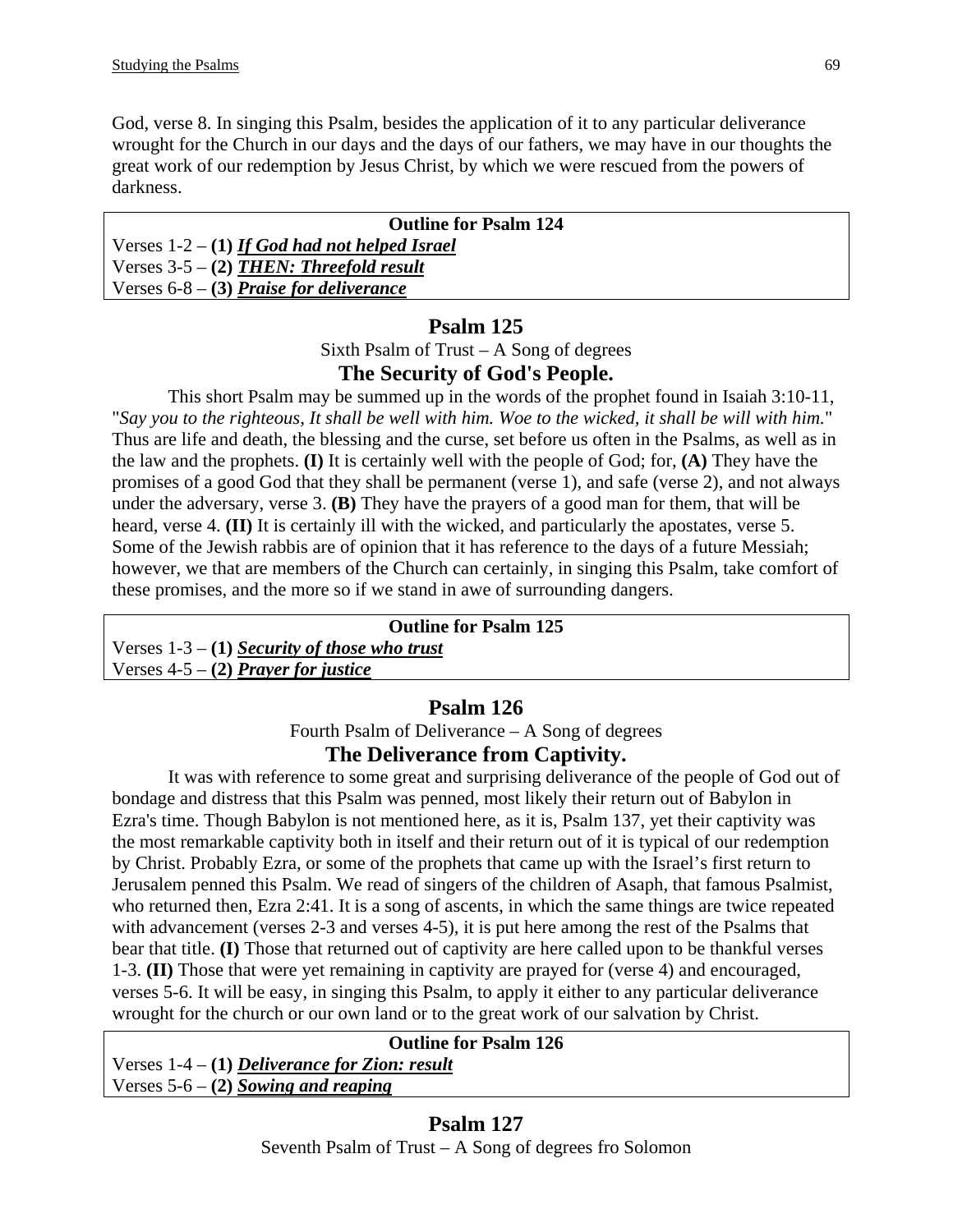#### **Dependence on Providence; God the Giver of Prosperity.**

This is a family-Psalm, as many before were state-poems and sacred-poems. (God divinely inspires all Psalms, of course) Psalm 127 is entitled "*for Solomon*" and dedicated to him by his father, David. Solomon had a house to build, a city to keep, and seed to raise up to his father, so David directs him to look to God, and to depend upon His providence, without which all his wisdom, care, and industry, would not be enough. Some believe this Psalm was penned by Solomon himself, and it could just as well be read, "*a song of Solomon*," who wrote a great many; and they compare it with the Ecclesiastes, the scope of both being the same, to show the vanity of worldly care and how necessary it is that we keep in favor with God. The important message is that in God we must depend, **(I)** For wealth, verses 1-2. **(II)** For heirs to leave it to, verses 3-5. In singing this Psalm the Church must have its eye on God for success in all its undertakings and blessing upon all its comforts and enjoyments, because every creature is what He makes it to be – *and no more!*

| <b>Outline for Psalm 127</b>                |  |  |
|---------------------------------------------|--|--|
| Verses $1-2 - (1)$ Human trusts are vain    |  |  |
| Verses $3-5 - (2)$ Trust in God is fruitful |  |  |
|                                             |  |  |

#### **Psalm 128**

Eighty Psalm of the Righteous – A Song of degrees

# **Blessedness of the Godly.**

This, as Psalm 127, is a Psalm for families. In Psalm 127 we were taught that the prosperity of our families depends upon the blessing of God, while in Psalm 128 we are taught that the only way to obtain that blessing that will make our families comfortable is to live in the fear of God and in obedience to him. Those that do, in general, will be blessed (verses 1-2 & 4), In particular, **(I)** They will be prosperous and successful in their employments, verse 2. **(II)** Their relations will be agreeable, verse 3. **(III)** They will live to see their families brought up, verse 6. **(IV)** They will have the satisfaction of seeing the Church in a flourishing condition, verse 5-6. We should sing this Psalm in the firm belief of this truth, That faith and holiness are the best friends to outward prosperity, giving God the praise that it is so and that we have found it so, and encouraging ourselves and others with it.

| <b>Outline for Psalm 128</b> |  |
|------------------------------|--|
|------------------------------|--|

Verses 1-2 – **(1)** *Four personal blessings*

Verses 3-4 – **(2)** *Two family blessings*

Verses 5-6 – **(3)** *Four national blessings*

#### **Psalm 129**

Fourth Prayer-Testimony Psalm – A Song of degrees

#### **Domestic Happiness.**

This Psalm relates to the public concerns of Israel. It is not certain when it was penned, probably when they were in captivity in Babylon, or about the time of their return. **(I)** They look back with thankfulness to the former deliverances God had wrought for them and their fathers out of the many distresses they had been in from time to time, verses 1-4. **(II)** They look forward with a believing prayer for looking forward to the destruction of all the enemies of Zion, verse 5-8. In singing this psalm the church can apply it both ways: to the Church, like Old-Testament Israel, has weathered many a storm and is still threatened by many enemies.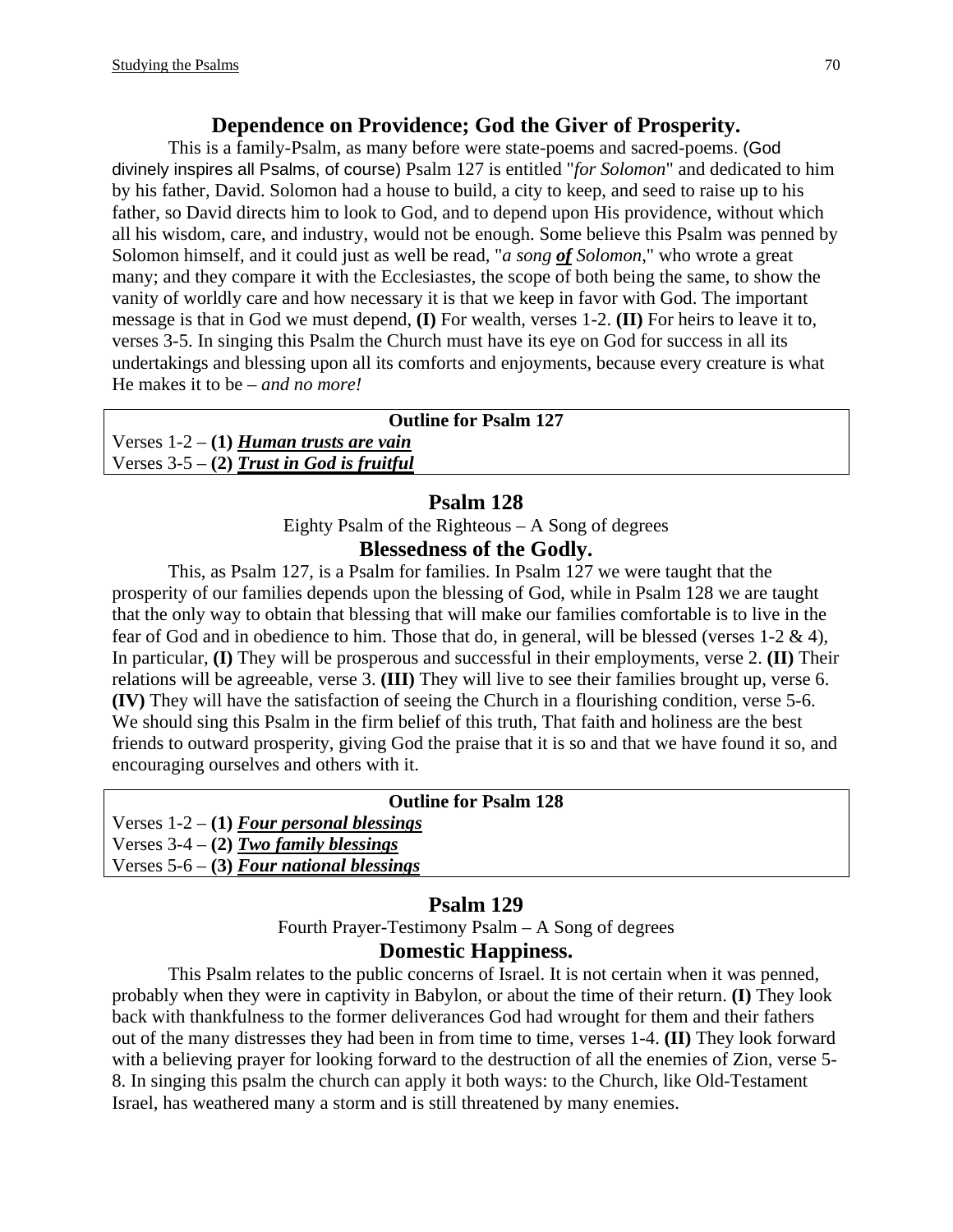|                                                                 | <b>Outline for Psalm 129</b> |
|-----------------------------------------------------------------|------------------------------|
| Verses $1-4 - (1)$ Testimony: past afflictions and deliverances |                              |
| Verses $5-8 - (2)$ Three requests for judgment                  |                              |

Nineteenth Prayer of Distress – A Song of degrees

#### **God's Regard to His Church.**

This Psalm relates not to any temporal concern, either personal or public, but it is wholly taken up with the affairs of the soul. It is reckoned one of the seven repentant Psalms, sometimes used for repentance upon admission into the church. In singing this Psalm, we should apply it to ourselves. The Psalmist expresses, **(I)** His desire toward God, verses 1-2. **(II)** He repents before God, verses 3-4. **(III)** His presence is to God, verses 5-6. **(IV)** His expectations from God, verses 7-8. And, as "*water face answers to face*," [as a mirror] so does the heart of one humble repentant person to another.

#### **Outline for Psalm 130**

Verses 1-4 – **(1)** *Fivefold prayer of distress* (See Psalm 3:1; 4:1; 6:1; 12:1; 12:1; 17:1; 25:1; 27:1) Verses 5-6 – **(2)** *Waiting on God" reason*

Verses 7-8 – **(3)** *Admonition and promise to Israel*

#### **Psalm 131**

Ninth Psalm of the Righteousness – A Song of degrees of David

#### **Humble Confidence.**

This Psalm is David's profession of humility, with thankfulness to God for His grace. This is not vainglory. It is probable that David made this affirmation in answer to the false and malicious statements of Saul and those of the royal court, who characterized David as an pushy wannabe king individual, who, under pretence of a divine appointment, sought the kingdom, with pride in his heart. But David appeals to God on the contrary, **(I)** He expected nothing high nor great, verse 1. **(II)** He was very vigilant to serve in every situation that God chose for him (verse 2); and, **(III)** He encourages all good people to trust in God as he did, verse 3. Some have made it an objection against singing David's Psalms that there are those who cannot say, "*My heart is not proud*." This may be true, however, we can sing it for the same reason that we read it – to teach and admonish ourselves, and one another, what we ought to be, with repentance that we have come short of being so, and humble pray to God for His grace to make us so.

| Verse $1 - (1)$ Humility and trust of the righteous      |
|----------------------------------------------------------|
| Verse $2 - (2)$ The behavior of the righteous before men |
| Verse $3 - (3)$ The eternal hope in God of the righteous |

#### **Psalm 132**

Third Psalm of Zion – A Song of Degrees

# **Solomon's Prayer for Divine Favor.**

It is probable that this Psalm was penned by Solomon, to be sung at the dedication of the Temple which he built according to the charge his father gave him, 1 Chronicles 28:2. Having fulfilled his trust, he begs of God to accept what he had erected. **(I)** He had built this house for the honor and service of God; and when he brings the Ark into it, the token of God's presence, he desires that God Himself would come and take possession of it, verses 8-10. With these words Solomon concludes his prayer, 2 Chronicles 6:41-42. **(II)** He had built it by carrying out the orders he had received from his father, and therefore his pleas to implement these requests refer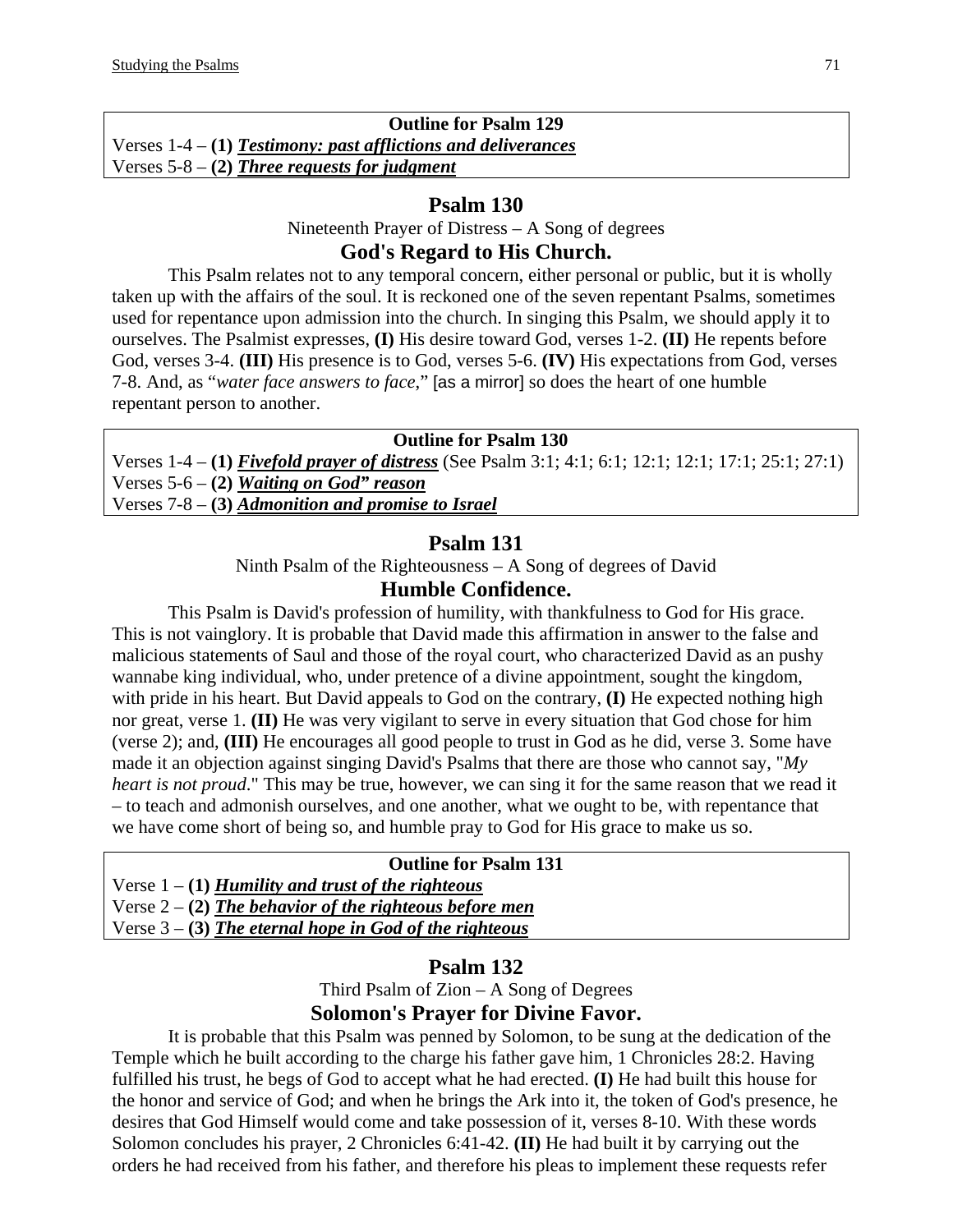to David. **(A)** He pleads David's piety towards God, verses 1-7. **(B)** He pleads God's promise to David, verses 11-18. The first of this Psalm introduces his petition: the last follows as an answer to it. In singing this Psalm we must have a concern for we are the temple of God, and a dependent upon Christ as our King, in whom the mercies of God are sure mercies.

| <b>Outline for Psalm 132</b>                      |
|---------------------------------------------------|
| Verses $1-5 - (1)$ David's distress and hope      |
| Verses $6-7 - (2)$ Where David found the ark      |
| Verses $8-10 - (3)$ Four requests for God's favor |
| Verses $11-12 - (4)$ God's oath to David          |
| Verses $13-14-5$ God's choice of Zion             |
| Verses $15-18 - (6)$ God's blessings on Zion      |

# **Psalm 133**

Twentieth Psalm of Instruction – A Song of degrees of David

# **Brotherly Love.**

This Psalm is a brief tribute to unity and brotherly love, that, if we did not see the miseries of discord among men, we might think it is needless. However, we cannot say too much, it would be difficult to say enough to convince people to live together in peace. Some believe that David penned this Psalm on occasion of the union between the tribes when they all met unanimously to make him king. It is a Psalm of general use to all societies, smaller and larger, civil and sacred. Here is, **(I)** The doctrine laid down for the happiness of brotherly love, verse 1. **(II)** The illustration of that doctrine, in two similitudes, verses 2-3. **(III)** The proof of it – good reason given (verse 3); and then we are left to make the application, which we ought to do in singing it, provoking ourselves and one another to holy love. The contents of this Psalm in our Bible are short, but very suitable; it is "*the benefit of the communion of saints*."

#### **Outline for Psalm 133**

Verse  $1 - (1)$  *How good unity is* Verses 2-3 – **(2)** *Unity illustrated*

# **Psalm 134**

Sixteen psalm of Praise – A Song of degrees

# **A Call to Bless God.**

This is the last of the fifteen "*Songs of Degrees*," and, if they were at any time sung all together in the temple-service, it is fitly made the conclusion of them, because the design of it is to stir up the ministers to go on with their work in the night, with solemn and somber thoughts of the day over. Some have made this Psalm a dialogue. **(I)** In the first two verses, the priests or Levites who sat up all night to keep the watch of the house of the Lord are called upon to spend their time while they were upon the guard, not in idle talk, but in the acts of devotion. **(II)** In the last verse those who were thus called upon to praise God, asking Him to give them the exhortation – either the High Priest or the captain of the guard. Or perhaps, those who did that service would mutually exhort and pray for one another. In singing this Psalm the Church should both stir up itself to give glory to God and encourage itself to hope for mercy and grace from Him.

|                                    | <b>Outline for Psalm 134</b> |
|------------------------------------|------------------------------|
| Verses $1-3 - (1)$ Two admonitions |                              |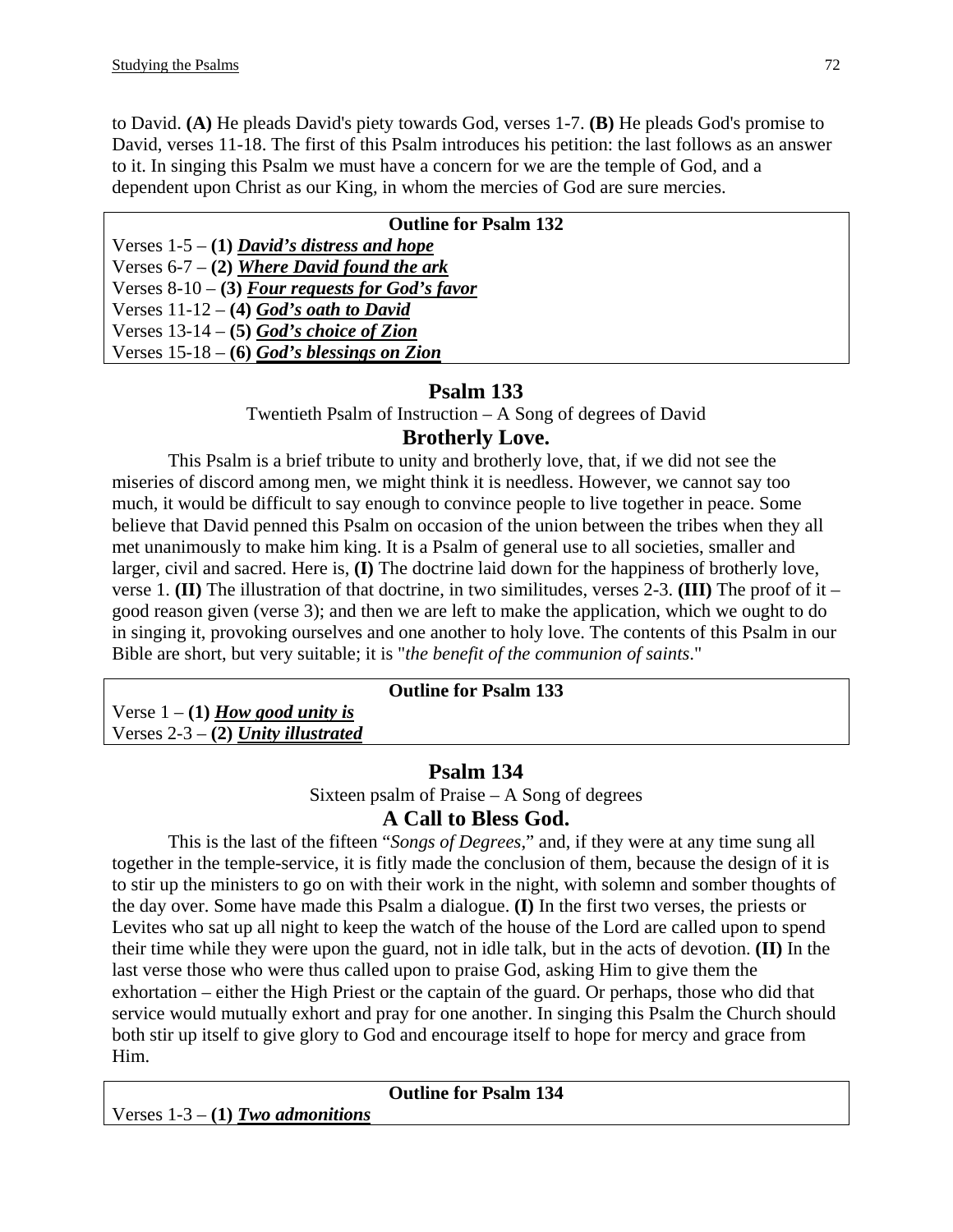#### **Psalm 135**  Seventeenth Psalm of Praise

#### **Majesty and Goodness of God.**

This is one of the "*Hallelujah*" Psalms that is also the Amen of it – Alpha and Omega. **(I)** It begins with a call to praise God, particularly a call to the "*servants of the Lord*" to praise him, as in the Psalm 134, verses 1-3. **(II)** It goes on to furnish topics for praise. God is to be praised, **(A)** As the God of Jacob, verse 4. **(B)** As the God of gods, verse 5. **(C)** As the God of the whole world, verses 6-7. **(D)** As a terrible God to the enemies of Israel, verses 8-11. **(E)** As a gracious God to Israel, both in what he had done for them and what he would do, verses 12-14. **(F)** As the only living God, all other gods who being vanity and a lie, verses 15-18. **(III)** It concludes with another exhortation to all persons concerned to praise God, verses 19-21. In singing this Psalm our hearts must be filled, as well as our mouths, with the high praises of God.

#### **Outline for Psalm 135**

Verses 1-3- **(1)** *Six-fold admonition to praise God* Verses 4-14 – **(2)** *Sixteen-fold greatness of God* Verses 15-18 – **(3)** *Eight-fold vanity of idols and idolaters* Verses 19-21 – **(4)** *Six-fold admonition to praise God*

#### **Psalm 136**

Eighteenth Psalm of Praise

#### **Exhortations to Thanksgiving.**

The scope of this Psalm is the same with that of Psalm 135, but there is something very outstanding in the structure of this Psalm, because the last half of each verse is the same – repeated throughout the Psalm, "*for His mercy endures for ever*," and yet it is not vain repetition. This is allowed to add beauty to the song, to allow it to move and influence the singer. No verse contains more weighty theme, or more worthy to be repeated, than this – *that God's mercy endures for ever!* The repetition of this phrase here 26 times intimates: **(A)** That God's mercies to His people are repetitive and stressed, as it were, continuing from the beginning to the end, with a progress and advance into eternity. **(B)** That in every specific favor we ought to take notice of the mercy of God and, notice it is enduring still. God's mercies are the same now as they have been, and will endure forever – the same always as it is now! **(C)** That the everlasting continuation of God's mercy is His honor and that which He glories in, and very much the saints' comfort and that which they glory in. It is that which our hearts should be full of and greatly affected with, so that the most frequent mention of it, instead of irritating us in any way, should elevate us the more, because it will be the subject of our praise for all eternity. This excellent sentence, "*God's mercy endures for ever*," is magnified above all the truths concerning God, not only by the repetition of it here, but by the signal tokens of divine acceptance with which God desires and deserves the singing of it, both in Solomon's time (2 Chronicles 5:13, when they sang these words, "*for His mercy endures for ever*," the house was filled with a cloud) and in Jehoshaphat's time, when they sang these words, God gave them victory, 2 Chronicles 20:21-22, that should make us love to sing, "*His mercies sure do still endure, eternally*." We must praise God, **(I)** As great and good in Himself, verses 1-3. **(II)** As the Creator of the world verses 5-9. **(III)** As Israel's God and Savior, verses 10-22. **(IV)** As our Redeemer, verses 23-24. **(V)** As the great benefactor of the whole creation, and God over all, blessed for evermore, verses 25-26.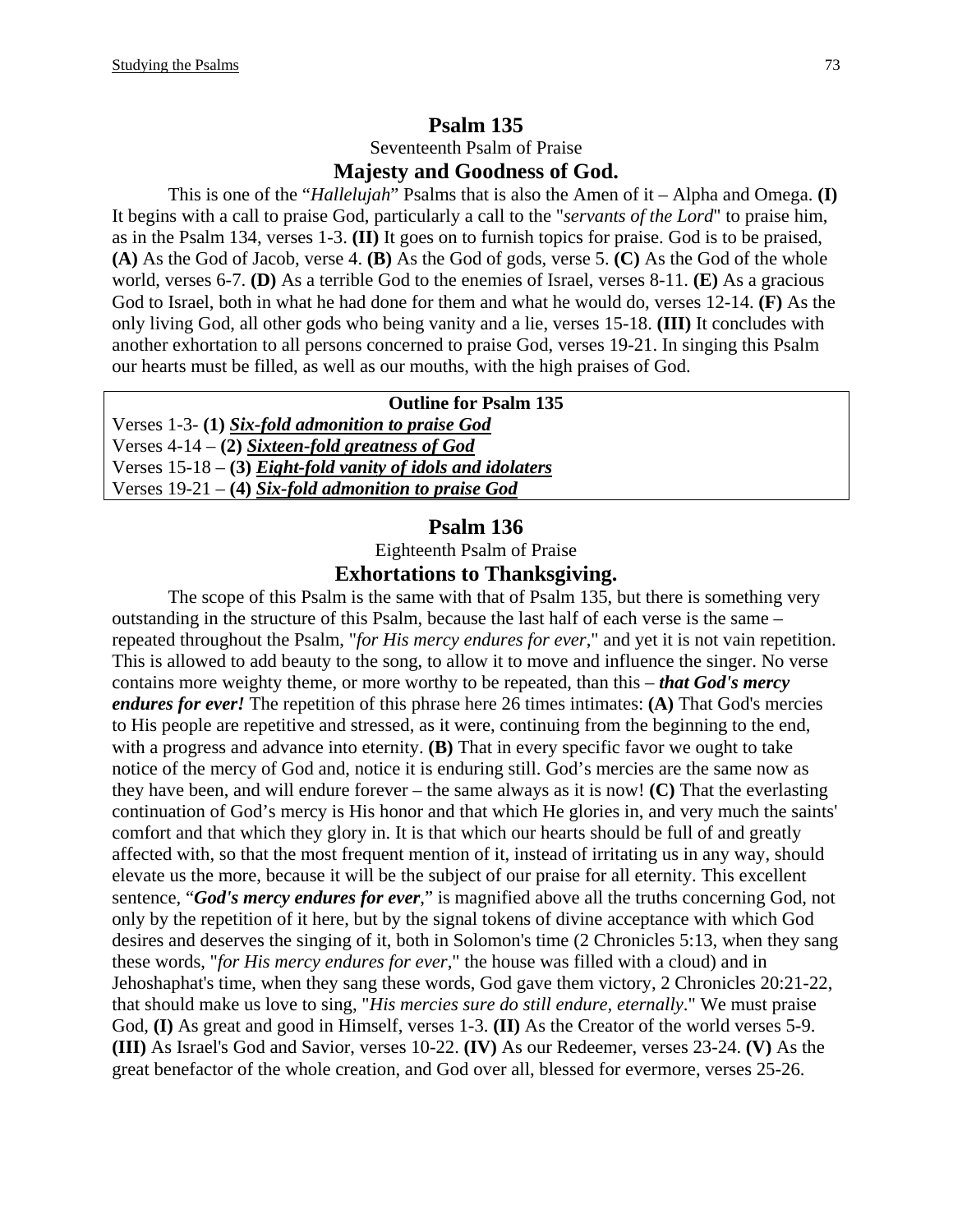| <b>Outline for Psalm 136</b>                           |
|--------------------------------------------------------|
| Verses $1-3 - (1)$ Seven-fold admonition to praise God |
| Verses $4-25 - (2)$ Twenty-two-fold greatness of God   |
| Verse $26 - (3)$ Admonition to praise God              |

## **Psalm 137**

Fifth Prayer-Testimony Psalm

# **The Sorrows of Captivity.**

There are several Psalms that are thought to have been penned in the latter days of Israel, when prophecy was nearly expiring and the canon of the Old Testament about to be closed. However, none of them appears so plainly to be of a late date as this Psalm that was penned when the people of God were captives in Babylon, and there held captivity over by these proud oppressors. Probably this Psalm was written toward the end of their captivity; for they could see, by this time, the destruction of Babylon hastening (verse 8) which would mean their liberation. It is a mournful Psalm, a lamentation. The Septuagint makes it one of the lamentations of Jeremiah, naming him for the author of it. Here **(I)** The melancholy captives cannot enjoy themselves, verses 1-2. **(II)** They cannot humor their proud oppressors, verses 3-4. **(III)** They cannot forget Jerusalem, verses 5-6. **(IV)** They cannot forgive Edom and Babylon, verses 7-9. In singing this Psalm we must be affected with the concern of the Church, especially those that are in affliction, laying the sorrows of God's people near our hearts, comforting ourselves in the prospect of the deliverance of the Church and the ruin of its enemies, in due time, carefully avoiding all personal animosities, and not mixing the leaven of malice with our sacrifices.

| <b>Outline for Psalm 137</b>                         |
|------------------------------------------------------|
| Verses $1-6 - (1)$ Testimony of captivity to Babylon |
| Verse $7 - (2)$ Prayer against Edom                  |
| Verses $8-9$ – (3) Prophecy against Babylon          |

## **Psalm 138**

Tenth Prayer-Praise Psalm – A Psalm of David

## **Grateful Praise.**

It does not appear, nor is it important to enquire, upon what occasion David penned this Psalm. What is essential is that: **(I)** David looks back with thankfulness upon the experiences he had of God's goodness to him, verses 1-3. **(II)** He looks forward with comfort, in hope **(A)** That others would go on to praise God like he does verses 4-5. **(B)** That God would go on to do good to him, verses 6-8. In singing this psalm we must in like manner devote ourselves to God's praise and glory and repose ourselves in his power and goodness.

#### **Outline for Psalm 138**

Verses 1-2 – **(1)** *Six-fold vow to praise God* (See Psalm 26:1; 50:14: 116:14-16; Leviticus27:1-33)

## **Psalm 139**

Eighth Psalm of God – To the chief Musician. A Psalm of David **The Omniscience of God.** 

Some of the Jewish doctors are of opinion that this is the most excellent of all the Psalms of David, as it is a virtuous devout meditation on the doctrine of God's omniscience. We should therefore have our hearts set upon and filled with singing this Psalm. **(I)** This doctrine is here fully presented, verses 1-6. **(II)** It is confirmed by two arguments: **(A)** God is everywhere present; therefore He knows all, verses 7-12. **(B)** He made us, therefore He knows us, verses 13- 16. **(III)** Inferences are drawn from this doctrine. **(A)** It fills us with pleasing admiration of God,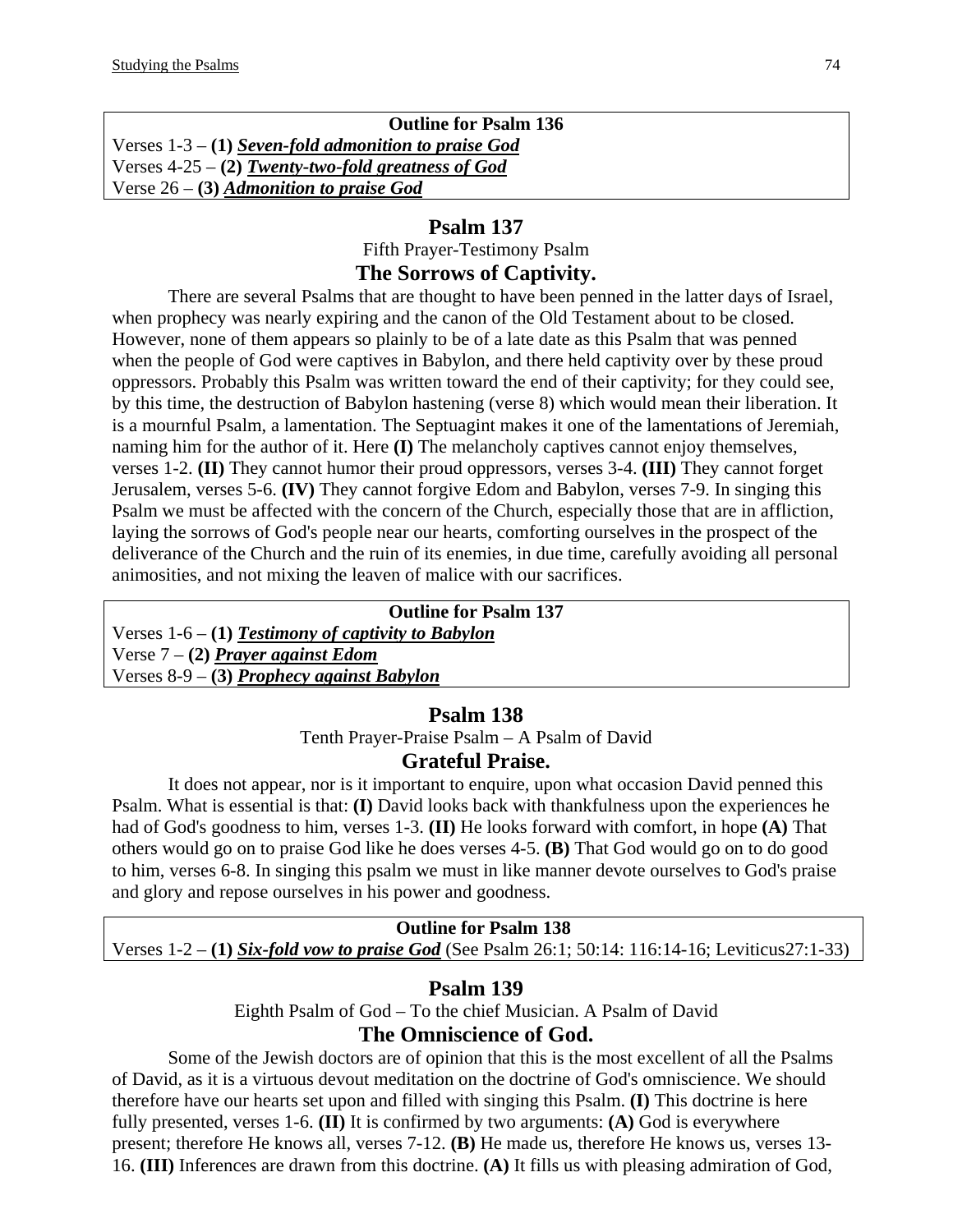verses 17-18. **(B)** It fills us with a holy dread and hatred for sin, verses 19-22. **(C)** It fills us with a holy satisfaction in our own integrity, concerning which we may appeal to God, verses 23-24. This is a great and self-evident truth – that God knows our hearts, and the hearts of all the children of men – and it will have great influence upon our holiness and comfort, if we mix faith with it and seriously consider it and apply it to our life.

| <b>Outline for Psalm 139</b>                          |
|-------------------------------------------------------|
| Verses 1-5 – (1) Tenfold omniscience of God           |
| Verse $6 - (2)$ <i>Admiration of God</i>              |
| $\vert$ Verses 7-13 – (3) Tenfold omnipresence of God |
| Verses $14-18 - (4)$ <i>Admiration of God</i>         |
| Verses $19-20 - (5)$ The omnipotence of God           |
| Verses $21-22-6$ ) Admiration of God                  |
| Verses $23-24 - (7)$ Four requests for godliness      |

# **Psalm 140**

Eleventh Prayer for Judgment – To the chief Musician, A Psalm of David

# **Complaints and Petitions.**

This 140<sup>th</sup> Psalm and the four following Psalms are of the same theme. The scope of them is the same as many that we met in the beginning and middle of the book of Psalms. They were penned by David when he was persecuted by Saul. One of them, Psalm 142, is said to be his "*prayer when he was in the cave*," and it is probable about the same time that the rest of these five were penned. In this Psalm, **(I)** David complains of the malice of his enemies, and prays to God to preserve him from them, verses 1-5. **(II)** He encourages himself in God as his God, verses 6-7. **(III)** He prays for, and prophesies, the destruction of his persecutors, verses 8-11. **(IV)** He assures all God's afflicted people that their troubles would in end due time (verses 12- 13). With that assurance we must comfort ourselves, and one another, in singing this Psalm.

## **Outline for Psalm 140**

Verses 1-5 – **(1)** *Four requests: ten sins of the wicked* Verses 6-11 – **(2)** *Seven requests for judgment on the wicked* Verses 12-13 – **(3)** *Confidence of the righteous*

# **Psalm 141**

Fourth Prayer Psalm – A Psalm of David

# **Fervent Supplications.**

It is easy to realize that David was in distress when he penned this Psalm, pursued, it is most likely, by Saul, a violent man. Is any distressed? Let him pray; David did so, and had the comfort of it. **(I)** He prays for God's favorable acceptance, verses 1-2. **(II)** For His powerful assistance, verses 3-4. **(III)** That others might be instrumental of good to his soul, as he hoped to be to the souls of others, verses 5-6. **(IV)** That he and his friends being now brought to the last extreme, God would graciously appear for their relief and rescue, verses 7-10. The mercy and grace of God are as necessary to us as they were to David, and we should humbly, earnestly, believe God for them in singing this Psalm

**Outline for Psalm 141**  Verses 1-2 – **(1)** *Four requests for an audience* Verses 3-4 – **(2)** *Four requests to be kept from sin* Verse 5 – **(3)** *Two requests to be reproved by the righteous* Verses 6-10 – **(4)** *Four requests to be kept from the snares of the wicked*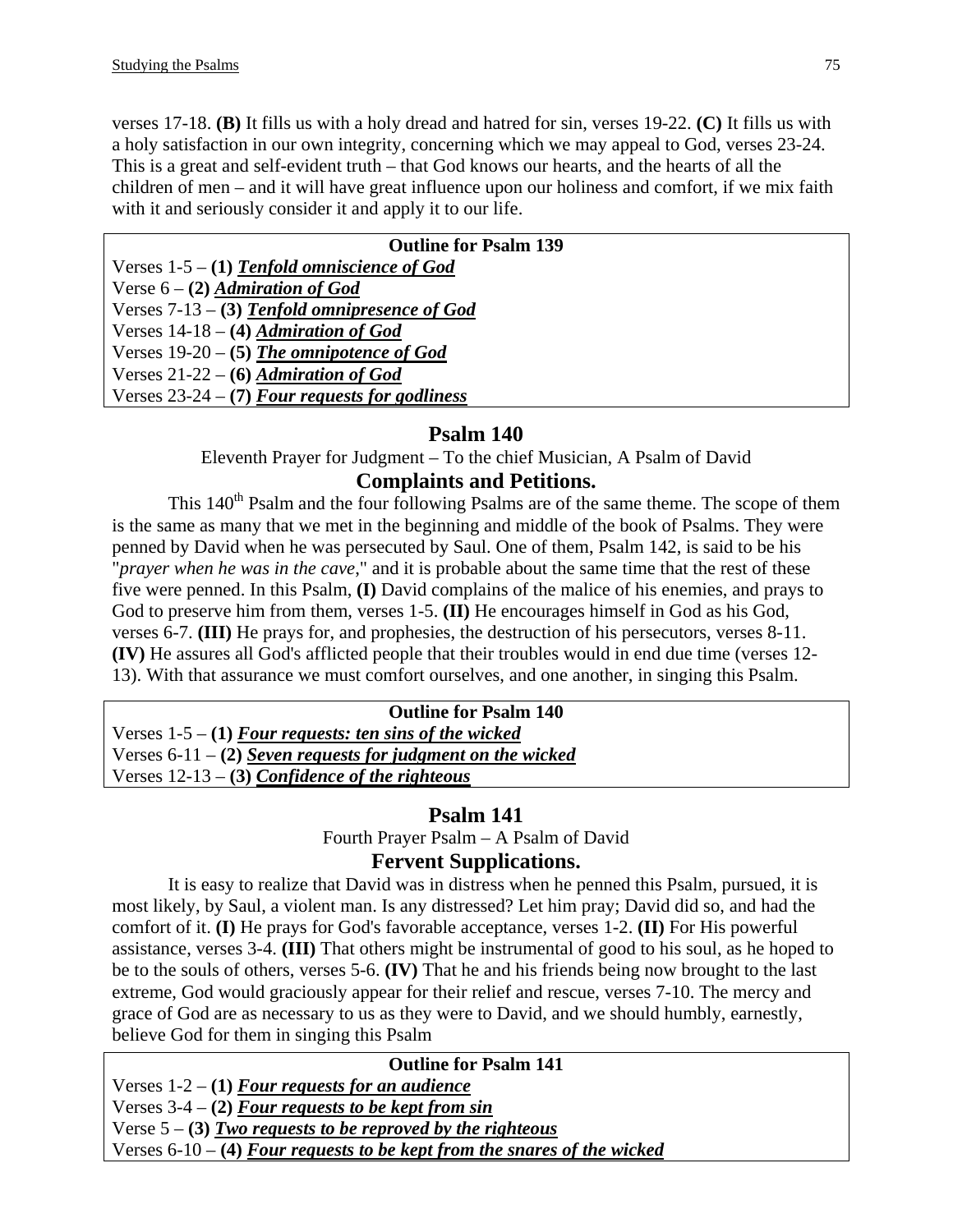## **Psalm 142**

Sixth Prayer-Testimony Psalm – Maschil (instruction) of David

A prayer when he was in the cave

### **David's Complaints.**

This Psalm is a prayer that David offered to God when he was forced by Saul to take shelter in a cave, which he penned afterwards in this form. Here is, **(I)** The complaint he makes to God (verses 1-2) of the subtleness, strength, and malice, of his enemies (verses  $3 \& 6$ ), and the coldness and indifference of his friends, verse 4. **(II)** The comfort he takes in God that he knew his case (verse 3) and was his refuge, verse 5. **(III)** His expectation that God would hear and deliver him, verses 6-7. **(IV)**His expectation from the righteous that they would join him in praises, verse 7. Those that are troubled in mind, body, or estate, may, in singing this Psalm (as they sing it in some spirit as David), both deserve his complaints and bring him comfort.

#### **Outline for Psalm 142**

Verses 1-5 – **(1)** *Tenfold testimony* Verses 6-7 – **(2)** *Three requests fro deliverance from persecution*

#### **Psalm 143**

Twentieth Prayer of David – A Psalm of David **Complaints and Petitions.** 

## This Psalm, as the three previous Psalms, is a prayer of David, and full of complaints of the great distress and danger he was in, probably when Saul persecuted him. He did not only pray in that affliction, but he prayed much and often, not the same over and over but he time after time injects new thoughts. In this Psalm, **(I)** He complains of his troubles, through the oppression of his enemies (verse 3) and the weakness of his spirit under it, which was ready to sink unless he endeavors to support himself, verses 4-5. **(II)** He prays, and prays earnestly (verse 6), **(A)** That God would hear him, verses 1-7. **(B)** That He would not deal with him according to his sins, verse 2. **(C)** That He would not hide his face from him (verse 7), but manifest his favor to him, verse 8. **(D)** That He would guide and direct him in the way of his duty (verses 8 & 10) and quicken him in it, verses 11. **(E)** That He would deliver him out of his troubles, verses 9 & 11. **(F)** That He would in due time reckon with his persecutors, verse 12. We may more easily accommodate this Psalm to ourselves, in the singing of it, because most of the petitions in it are

#### **Outline for Psalm 143**

Verses 1-2 – **(1)** *Four requests for mercy* Verses 3-6 – **(2)** *Eightfold prayer of distress* Verses 7-12 – **(3)** *Eleven requests for deliverance from trouble*

for spiritual blessings (that we all need at all times), mercy and grace.

### **Psalm 144**

Eleventh Prayer-Praise Psalm – A Psalm of David **Grateful Acknowledgments of Divine Goodness; Prayer for Success against Enemies.** 

The four preceding Psalms evidently were penned by David before his accession to the crown, when he was persecuted by Saul. This Psalm seems to have been penned afterwards, when he was still in trouble (for there is no condition in this world privileged with an exemption from trouble), the neighboring nations molesting him and giving him trouble, especially the Philistines, 2 Samuel 5:17. In this Psalm, **(I)** He acknowledges, with triumph and thankfulness, the goodness of God to him in advancing him to the government, verses 1-4. **(II)** He prays to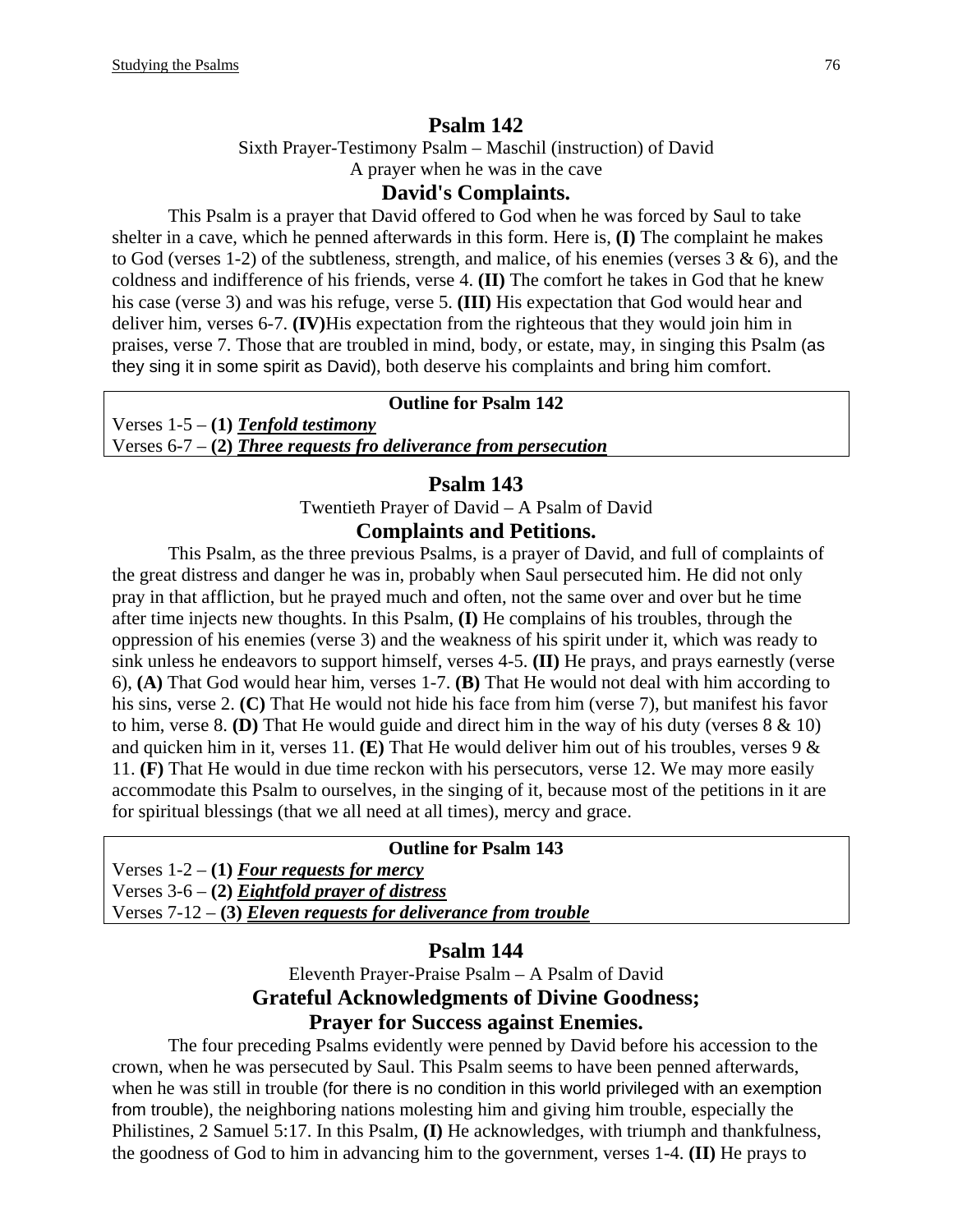God to help him against the enemies who threatened him, verse 5-8 and again in verse 11. **(III)** He rejoices in the assurance of victory over them, verses 9-10. **(IV)** He prays for the prosperity of his own kingdom, and assures himself with the hope of it, verses 12-15. In singing this Psalm the Church can give God the glory of its spiritual privileges and advancements, and obtain help from Him against its spiritual enemies. We may pray for the prosperity of our souls, of our families, and of our land, and, we can refer the Psalm to the Messiah and His kingdom.

# **Outline for Psalm 144**  Verses 1-2 – **(1)** *Ten reasons to praise God* Verses 3-4 – **(2)** *Fourfold vanity of man* Verses 5-8 – **(3)** *Eight requests to deliver from enemies* Verses 9-10 – **(4)** *Two vows: two reasons* Verses 11-15 – **(5)** *Two requests: ten reasons*

## **Psalm 145**

Nineteenth Psalm of Praise – David's Psalm of praise

## **Grateful Acknowledgments.**

The five precious Psalms are all of the theme, full of prayers; this Psalm, and the five that follow it – to the end of the book, are all of the same subject matter also – all full of praises! However, only this one is entitled David's Psalm, yet there is no reason to think but that they were all his as well, just as all the foregoing prayers. Observe, **(A)** After five Psalms of prayer are followed by six Psalms of praise – for those that are much in prayer will not want for praise, and those that have spent time in prayer will abound in praise. *Our thanksgivings for mercy, when we have received it, should even exceed our supplications for it when we were in pursuit of it!* David, in the last of his pleading, beseeching, Psalms, had promised to praise God (Psalm 145:9), and here he performs his promise. **(B)** The book of Psalms concludes with Psalms of *praise*, all praise – for praise, is the conclusion of the whole matter. Praise is that in which all the Psalms center. These Psalms intimate that God's people, toward the end of their life, should abound much in praise, because, at the end of their life, they hope to be taken away to the world of everlasting praise, and the nearer they come to heaven the more they should accustom themselves to the work of heaven. This is one of those Psalms that is composed alphabetically (as Psalm 25 and 34), that it might be the more easily committed to memory, and kept in mind. The Jewish writers justly praise this Psalm as a star of first magnitude in this bright constellation. Some of these writers have an extravagant saying concerning these last Psalms, not unlike some of the superstitions that evolved – such as, whoever will sing this Psalm constantly three times a day shall certainly be happy in the world to come. In this Psalm, **(I)** David encourages himself and others to praise God, verses 1-2, 4-7 & 10-12. **(II)** He presents those things that are proper for praise, God's greatness (verse 3), His goodness (verses8-9) – the proofs of both are in the administration of His kingdom (verse 13), the kingdom of providence (verses 14-16), the kingdom of grace (verses 17-20), and then David concludes with a resolution to continue praising God (verse 21) with that resolution our hearts must be filled, and in that they must be set, in singing this Psalm.

# **Outline for Psalm 145**

Verses 1-2 – **(1)** *Fourfold personal praise to God* Verses 3-7 – **(2)** *Twelve-fold greatness of God* Verses 8-9 – **(3)** *Six-fold character of God* Verses 10-13 – **(4)** *Conditions of the eternal kingdom* Verses 14-21 – **(5)** *Fifteen-fold providence of God*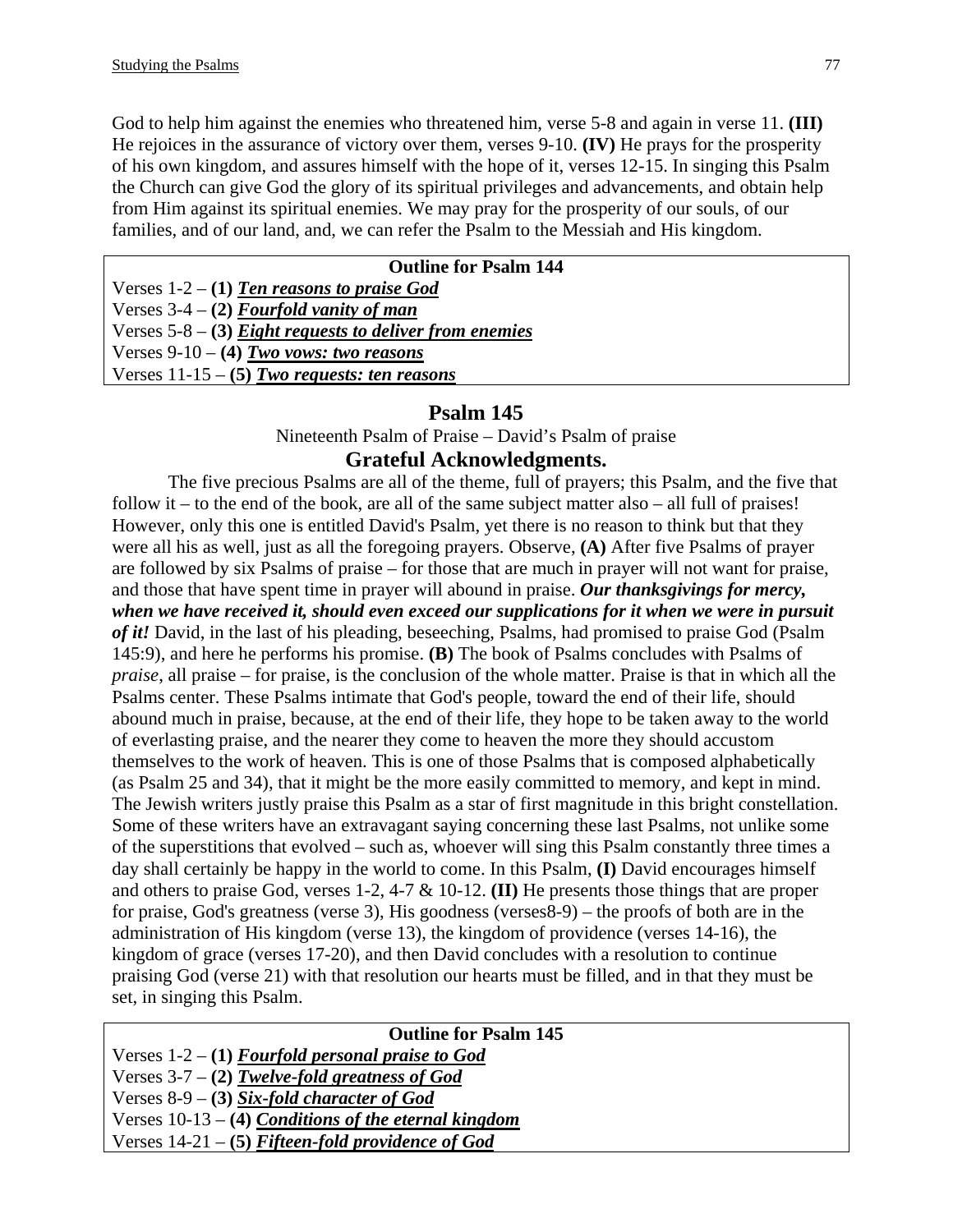# **Psalm 146**  Twentieth Psalm of Praise **The Divine Bounty.**

This and the rest of the Psalms that follow begin and end with "*Hallelujah*," a word that puts much of God's praise into a little breadth; for in it we praise Him by His name Jah, a abbreviation of Jehovah. In this excellent Psalm of praise, **(I)** The Psalmist engages himself to praise God, verses 1-2. **(II)** He encourages others to trust in Him, which is one necessary and acceptable way of praising Him. **(A)** He shows why we should not trust in men, verses 3-4. **(B)** Why we should trust in God (verse 5), because of His power in the kingdom of nature (verse 6), His dominion in the kingdom of providence (verse 7), and His grace in the kingdom of the Messiah (verses 8-9), that everlasting kingdom (verse 10), to which many of the Jewish writers refer this psalm, and to which therefore the Church should have an eye, in the singing of it.

#### **Outline for Psalm 146**

Verses 1-2 – **(1)** *Fourfold praise to God* Verses 3-4 – **(2)** *Frailty of man: wrong trust* Verses 5-10 – **(3)** *Fifteen-fold greatness of God: right trust*

## **Psalm 147**

Twenty-first Psalm of Praise

#### **A Call to Praise God; Reasons for Praise.**

This is another Psalm of praise. It is believed penned after the return of the Jews from their captivity. However, there is so much Psalm 145 in it, that David, evidently, penned it. What is said (verses  $2 \& 13$ ) could very well be applied to the first building and fortifying of Jerusalem in David's time, and the assembly in of those that had been out-casts in Saul's time. The Septuagint divides this Psalm into two, and it can be divide it into the first and second part, but both of the same consequence. **(I)** We are called upon to praise God, verses 1, 7 & 12. **(II)** We are furnished with matter for praise, for God is to be glorified, **(A)** As the God of nature, and so He is very great, verses 4-5, 8-9 & 15-18. **(B)** As the God of grace, comforting h Hs people, verses 3, 6, & 10-11. 3. As the God of Israel, Jerusalem, and Zion, settling their civil state (verses 2 & 13-14), and especially settling religion among them, verses 19-20. It is easy, in singing this psalm, to apply it to ourselves, both as to personal and national mercies – oh, that it were as easy to do so with appropriate affections.

| <b>Outline for Psalm 147</b>                      |  |
|---------------------------------------------------|--|
| Verses $1-6 - (1)$ <i>Praise: ten acts of God</i> |  |
| Verses $7-11 - (2)$ Sing: eight acts of God       |  |
| Verses $12-20$ – (3) Praise: sixteen acts of God  |  |

### **Psalm 148**

Twenty-second Psalm of P{raise

#### **An Invitation to Praise.**

This Psalm is a most solemn and earnest call to all the creatures, according to their capacity, to praise their Creator, and to show forth his eternal power and Godhead, the invisible things manifested in the things that are seen. The Psalmist designs to express his great affection to the duty of praise; he is highly satisfied that God is praised, is very desirous that He may be more praised, and therefore does all he can to engage all about him in this pleasant vocation, yea, and all who will come after him, whose hearts must be very dead and cold if they are not raised and enlarged, in praising God, by the lofty flights of divine poetry that is found in this Psalm. **(I)**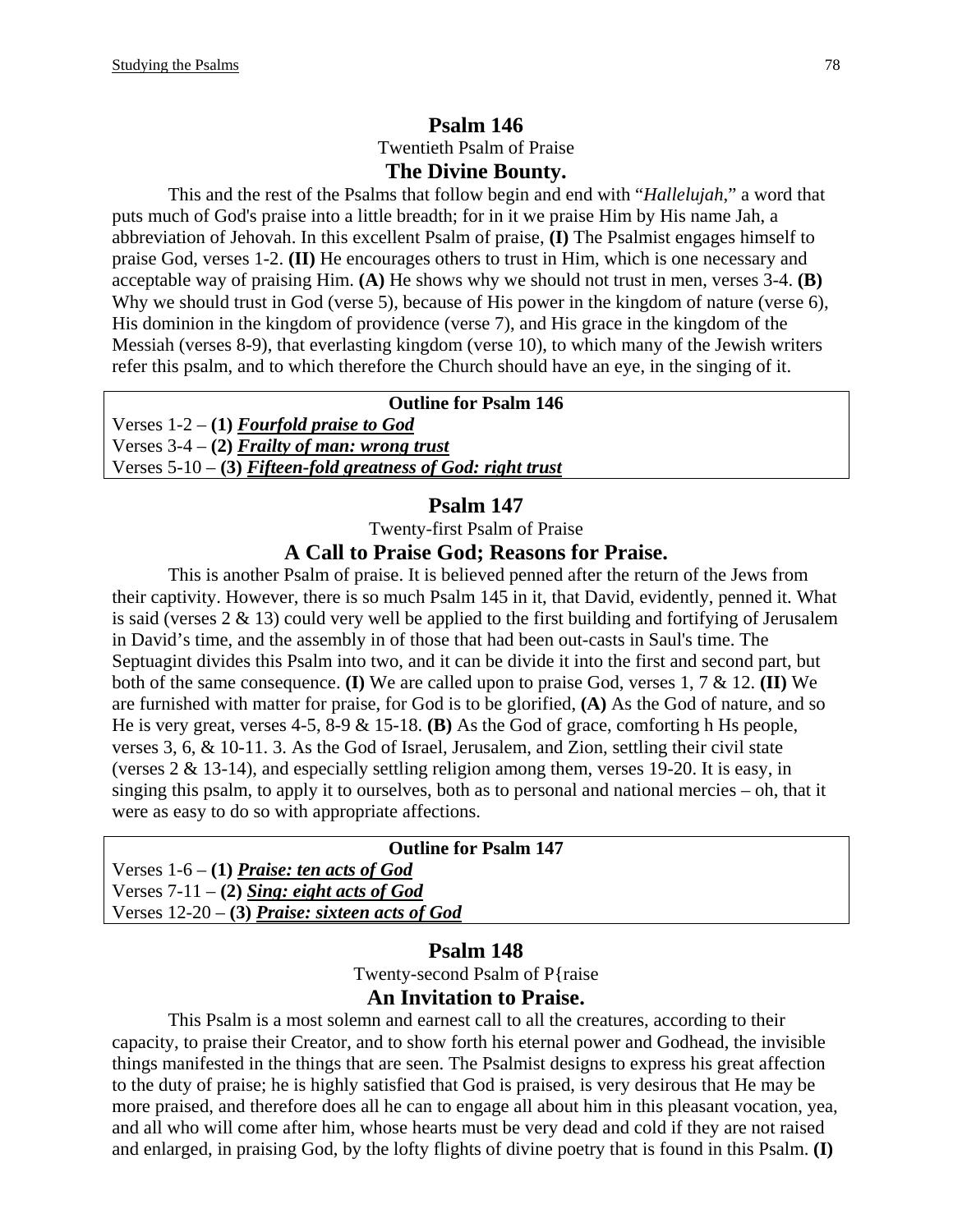He calls upon the creatures that are placed in the upper world, to praise the Lord, both those that are intellectual beings, and are capable of doing it actively (verses 1-2), and those that are not, and are therefore capable of doing it only neutrally, verses 3-6. **(II)** He calls upon the creatures of this lower world, both those that can only minister theme of praise (verses 7-10) and those that, being endued with reason, are capable of offering up this sacrifice (verses 11-13), especially his own people, who have more cause to do it, and are more concerned to do it, than any other, verse 14.

| <b>Outline for Psalm 148</b>                                          |  |
|-----------------------------------------------------------------------|--|
| Verses $1-6 - (1)$ Praise from heaven by nine things: reasons         |  |
| Verses $7-14 - (2)$ Praise from earth by twenty-three things: reasons |  |

# **Psalm 149**

Twenty-third Psalm of Praise

# **Saints Admonished to Praise God.**

The foregoing Psalm was a hymn of praise to the Creator; this is a hymn of praise to the Redeemer. It is a Psalm of triumph in the God of Israel, and over the enemies of Israel. Probably it was penned upon occasion of some victory that Israel was blessed and honored with. Some believe that it was penned when David had taken the stronghold of Zion, and settled his government there. But it looks further than that into the kingdom of the Messiah, who, in the chariot of the everlasting gospel, goes forth conquering and to conquer. To him, and his graces and glories, we must have an eye, in singing this psalm, which proclaims, **(I)** Abundance of joy to all the people of God, verse 1-5. **(II)** Abundance of terror to the proudest of their enemies, verses 6-9.

## **Outline for Psalm 149**

Verses 1-4 – **(1)** *Sevenfold admonition for saints on earth to praise God: reasons* Verses 5-9 – **(2)** *Tenfold admonition for saints in glory to praise God: reasons*

# **Psalm 150**

Twenty-fourth Psalm of Praise

# **An Invitation to Praise God; All Creatures Called to Praise God.**

The first and last of the Psalms have both the *same number of verses*, are both short, and very memorable. But the scope of them is very different: the first Psalm is an elaborate instruction in our duty, to prepare us for the comforts of our devotion; this Psalm is all rapture and transport, and perhaps was penned to be the conclusion of these sacred songs, to show what is the design of them all, that is, to assist us in praising God. The Psalmist had been himself full of the praises of God, and here he would fill all the world with them: again and again he calls, "*Praise the Lord, praise Him, praise Him*," no less than thirteen times in these six short verses. He shows, **(I)** For what, and upon what account, God is to be praised (verses 1-2), **(II)** How, and with what expressions of joy, God is to be praised, verses 3-5. **(III)** Who must praise the Lord; it is every one's business, verse 6. In singing this Psalm the Church should endeavor to get its heart embellished with the perfections of God and the praises with which He is and shall be for ever attended, throughout all ages, world without end.

**Outline for Psalm 150** 

Verse 1 – **(1)** *Where to praise God* Verse 2 – **(2)** *Why praise God?* Verses 3-6 – **(3)** *What to praise God with: ten things*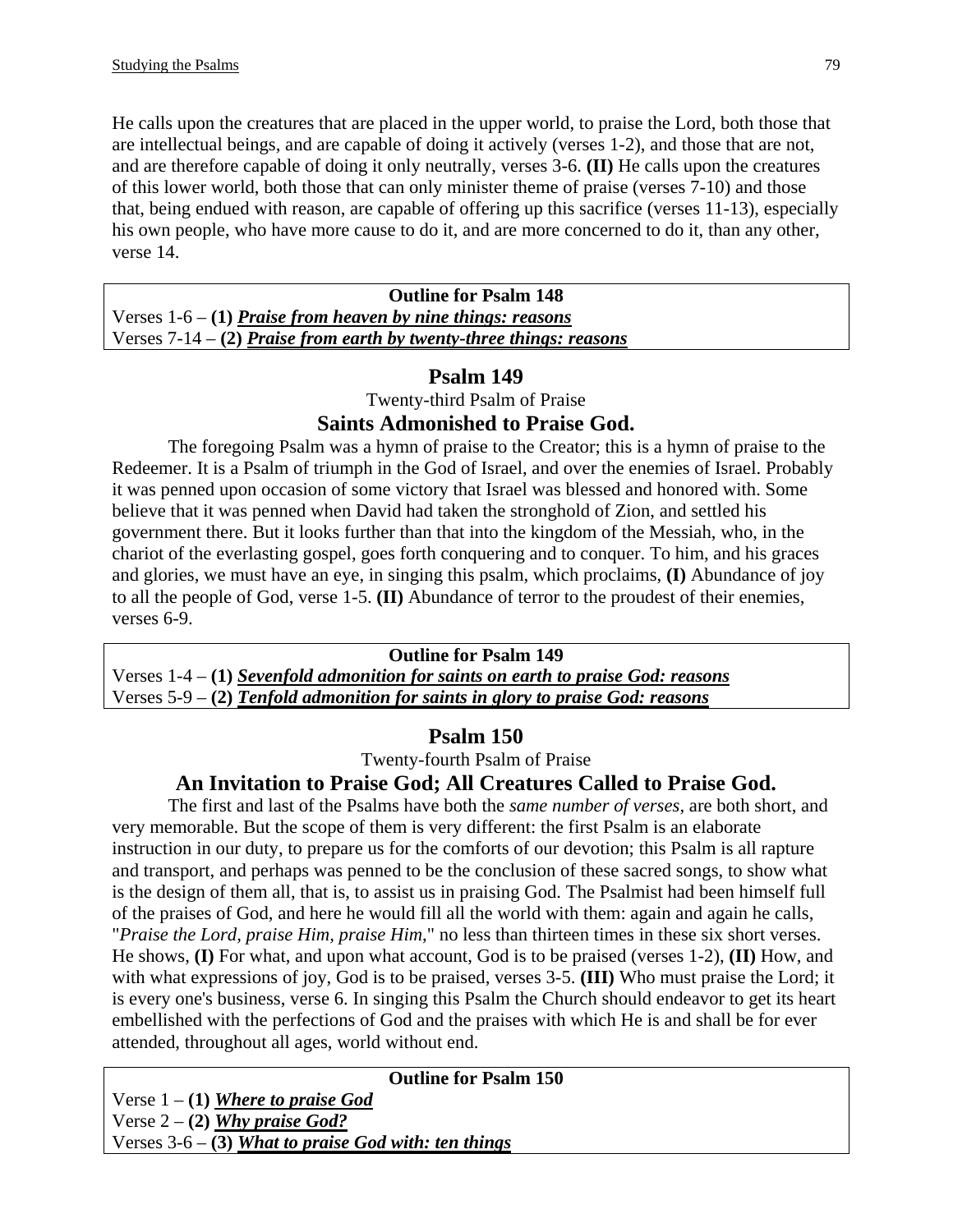What is meant by the term, "*Song of degrees*," at the heading of the 15 Psalms – (120 through 134) – is not known, however, the following reasons have been given:

#### *"Songs of degrees"*

~~~~~~~~~~~~~~~~~~~~~~~~~~~~~~~~~~~~~~~~~~~~~~~~~~~~~~~~~~~~~~~~~~~~~~~~

1. The fifteen songs were sung, one on each of the fifteen steps of the temple.

- 2. Songs of the higher choir
- 3. Songs sung on the stairs of some high place
- 4. Songs progressing into higher keys
- 5. Songs of the going up of the ark to Zion
- 6. Songs sung when all the tribes of Israel went up to the feasts
- 7. Songs of the going up from Babylon
- 8. Songs of the future regathering of Israel from among the nations
- 9. Songs of the experiences of the church in all ages
- 10. Songs corresponding to the fifteen years added to the life of Hezekiah, ten of them composed by Hezekiah to correspond with the ten degrees the sun went backward on the dial of Ahaz.

There is no proof for any of these interpretations. As to theories 5, 7,8 and 9, they are contradicted by Scripture. Some of these fifteen songs weren't even composed by the time David brought the ark to Zion, for Solomon was not yet born. Neither were some composed in connection with the Babylonian captivity, for all were written and sung from 100 to 500 years before such captivity. As to being songs about the regathering of Israel or spiritual experiences of the church, this is out of the question, for they tell of experiences now in the past. They were composed and sung hundreds, even thousands of years before the present church and the future regathering of Israel.

To believe that Hezekiah wrote the ten untitled songs because of his statement in Isaiah 38:20 would be accepting shallow proof of authorship indeed. There is no proof that he even arranged these songs in their present form. It is clear from Psalm 132:1, 6, 10, 11, 17 that David wrote Psalm 132 of these ten.

Regardless of the true meaning, the fifteen psalms form a special section of the book. For what purpose Israel used this section is not known and there is nothing in any Scripture where the word degree is found to throw light on the subject, as can be seen in the passages where it is found (2 Kings 20:9-11; 1Chronicles 15:18 & 17:17; Psalm 62:9; Isaiah 38:8; Luke 1:52; 1Timothy 3:13; James 1:9). ~~~~~~~~~~~~~~~~~~~~~~~~~~~~~~~~~~~~~~~~~~~~~~~~~~~~~~~~~~~~~~~~~~~~~~~~

**The Psalms divided by subjects** 

- **(1)** 9 Psalms of the righteousness 1, 15, 84, 91, 92, 101, 112, 128, 131,
- **(2)** 19 Messianic Psalms 2, 8, 16, 21, 22, 23, 40, 41, 45, 46, 47, 48, 68, 69, 72, 89, 102, 110, 118
- **(3)** 20 Prayers of distress 3, 4, 6, 12, 13, 17, 25, 27, 31, 38, 43, 56, 57, 70, 80, 109, 120, 123, 130, 143
- **(4)** 1 Psalm *of* judgment 50
- **(5)** 11 prayers *for* judgment 5, 7, 28, 35, 58, 59, 79, 82, 83, 94, 140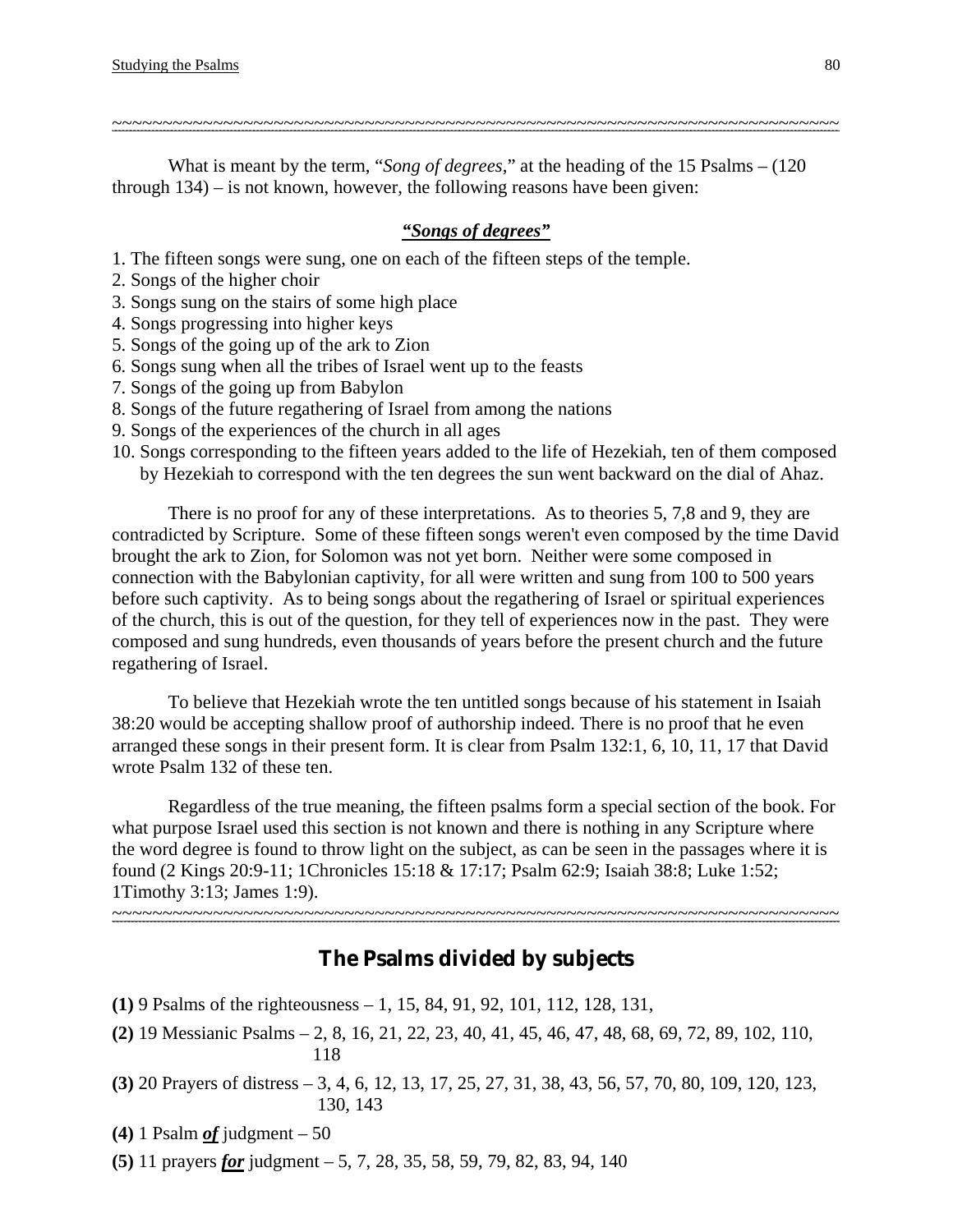**(6)** 24 Psalms of praise – 29, 65, 66, 75, 95, 96, 97, 98, 99, 100, 103, 104, 105, 107, 117, 134, 135, 136, 145, 146, 147, 148, 149, 150 **(7)** 11 Prayer-praise Psalms – 9, 19, 30, 33, 64, 67, 71, 86, 106, 138, 144 **(8)** 6 Psalms trust – 11, 20, 61, 125, 127 **(9)** 2 Psalms of the wicked – 10, 36 **(10)** 4 Psalms of deliverance – 18, 34, 124, 126 **(11)** 8 Psalms of God – 24, 93, 111, 113, 114, 115, 121, 139 **(12)** 6 Prayer-testimony Psalms – 26, 39, 116, 129, 137, 142 **(13)** 20 Psalms of instruction – 14, 32, 37, 42, 44, 49, 52, 53, 54, 55, 60, 73, 74, 76, 78, 81, 108, 133 **(14)** 4 prayer Psalms – 51, 85, 90, 141 **(15)** 3 Psalms of Zion – 87, 122, 132 **(16)** 1 Psalm of the Word of God – 119 ~~~~~~~~~~~~~~~~~~~~~~~~~~~~~~~~~~~~~~~~~~~~~~~~~~~~~~~~~~~~~~~~~~~~~~~~

# **Another partial classification of Psalms by subject and design**

- **(1)** 27 Teaching, or instruction, Psalms 1, 10, 12, 14, 15, 19, 36, 37, 39, 48, 49, 52, 53, 73, 75, 76, 77, 82, 87, 90, 112, 115, 119, 122, 128, 133, 139
- **(2)** 9 Adoration Psalms 8, 29, 47, 50, 67, 93, 95, 116, 134
- **(3)** 33 Psalms of Praise and Thanksgiving 18, 21, 22, 28, 30, 31, 32, 33, 34, 40, 66, 68, 92, 97,98, 100, 101, 103, 104, 108, 111, 113, 117, 124, 126, 136, 138, 145, 146, 147, 148, 149, 150
- **(4)** 8 Psalms of Penitence 6, 13, 32, 38, 51, 102, 130, 143
- **(5)** 26 Psalms of Prayer 13, 17, 20, 25, 28, 35, 40, 43, 44, 54, 55, 56, 57, 58, 59, 64, 70, 71, 86, 123, 140, 141, 142, 143, 144
- **(6)** 18 Psalms of Trust 3, 4, 7, 11, 16, 23, 27, 37, 42, 46, 61, 62, 91, 118, 121, 125, 127, 130
- **(7)** 6 Psalms of Imprecation (invoking a curse) 35, 58, 69, 83, 109, 129
- **(8)** 16 Historical Psalms 40, 42, 43, 70, 78, 81, 102, 104, 105, 106, 107, 114, 124, 126, 129, 132
- **(9)** 29 Temple Psalms 4, 11, 15, 19, 23, 26, 27, 30, 33, 44, 45, 46, 47, 49, 50, 65, 67, 74, 76, 79, 81, 82, 85, 92, 95, 100, 118. 132, 136
- **(10)** 10 Pilgrim Psalms 121, 122, 123, 125, 127, 128, 130, 11, 133, 134
- **(11)** 15 "*Song of Degrees*" Psalms 120 through 134
- **(12)** 9 Acrostic Psalms 9, 10, 25, 34, 37, 111, 112, 119, 145

An "*acrostic Psalm*" is a Psalm written in lines of verse, or arrangement of words in which certain letters in each line, such as the first and the last, when taken in order spell out a word, motto, or alphabet.

- **(13)** 8 Royal Psalms 8, 19, 20, 21, 24, 29, 61, 101
- **(14)** 8 Psalms of Complaint and Lament 31, 41, 60, 74, 79, 102, 120, 137
- **(15)** 22 Hallelujah Psalms 104-106, 110-114, 11-118, 134-135, 145-150